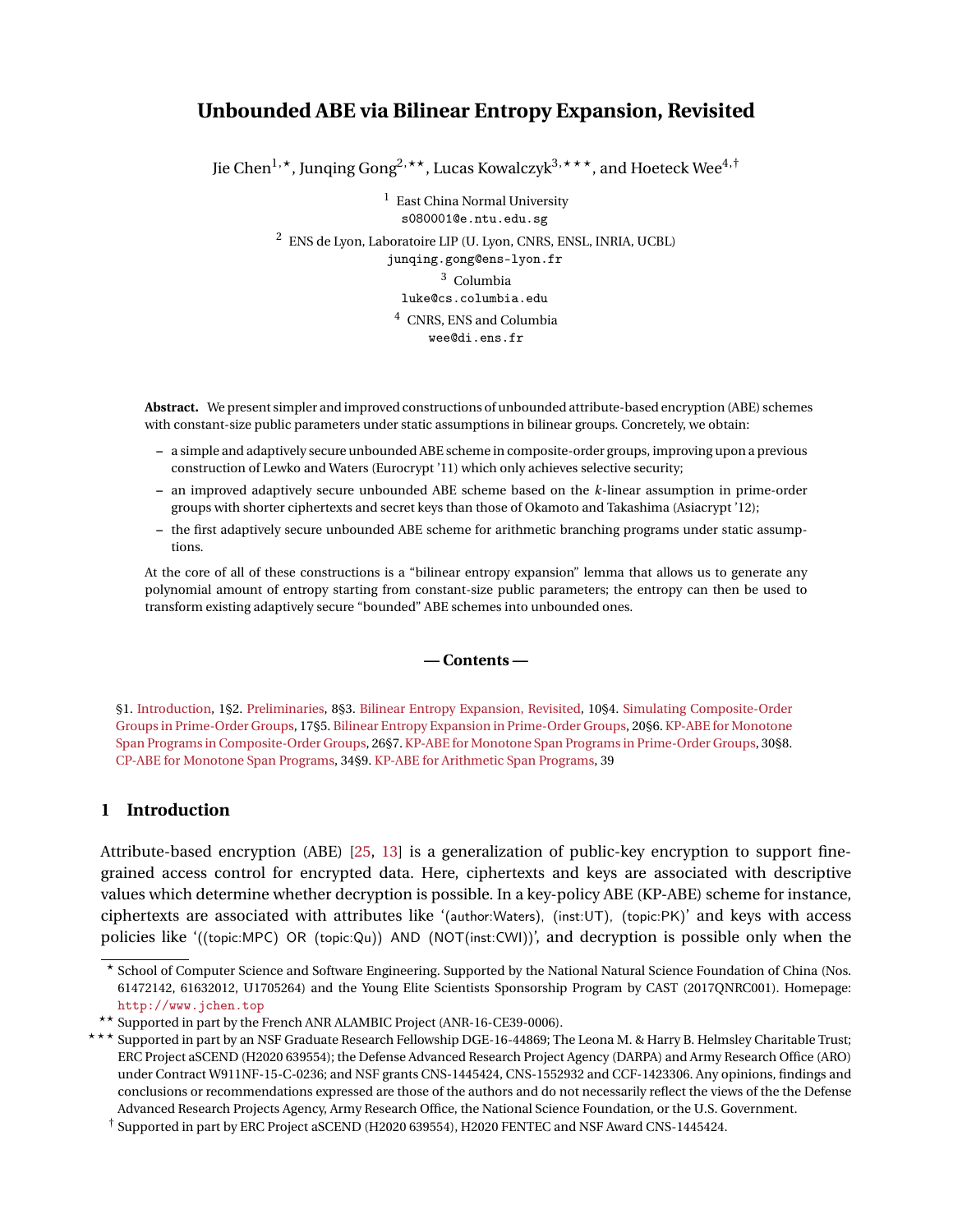attributes satisfy the access policy. A ciphertext-policy (CP-ABE) scheme is the dual of KP-ABE with ciphertexts associated with policies and keys with attributes.

Over past decade, substantial progress has been made in the design and analysis of ABE schemes, leading to a large families of schemes that achieve various trade-offs between efficiency, security and underlying assumptions. Meanwhile, ABE has found use as a tool for providing and enhancing privacy in a variety of settings from electronic medical records to messaging systems and online social networks.

As institutions grow and with new emerging and more complex applications for ABE, it became clear that we need ABE schemes that can readily accommodate the addition of new roles, entities, attributes and policies. This means that the ABE set-up algorithm should put no restriction on the length of the attributes or the size of the policies that will be used in the ciphertexts and keys. This requirement was introduced and first realized in the work of Lewko and Waters [\[21\]](#page-48-2) under the term *unbounded ABE*. Their constructions have since been improved and extended in several subsequent works [\[18,](#page-48-3) [23,](#page-48-4) [24,](#page-48-5) [2,](#page-47-0) [17,](#page-48-6) [3,](#page-47-1) [5,](#page-47-2) [12,](#page-48-7) [1\]](#page-47-3) (cf. Fig [1,](#page-2-0) [2\)](#page-2-1).

In this work, we put forth new ABE schemes that simultaneously:

(1) are unbounded (the set-up algorithm is independent of the length of the attributes or the size of the policies);

- (2) can be based on faster asymmetric prime-order bilinear groups;
- (3) achieve adaptive security;
- (4) rely on simple hardness assumptions in the standard model.

All four properties are highly desirable from both a practical and theoretical stand-point and moreover, properties (1) – (3) are crucial for many real-world applications of ABE. Indeed, properties (2), (3) and (4) are by now standard cryptographic requirements pertaining to speed and efficiency, strong security guarantees under realistic and natural attack models, and minimal hardness assumptions. Property (2) is additionally motivated by the fact that pairing-based schemes are currently more widely implemented and deployed than lattice-based ones. There is now a vast body of works (e.g. [\[19,](#page-48-8) [22,](#page-48-9) [27,](#page-48-10) [2,](#page-47-0) [6,](#page-47-4) [3\]](#page-47-1)) showing how to achieve properties (2) – (4) for "bounded" ABE where the set-up time and public parameters grow with the attributes or policies, culminating in unifying frameworks that provide a solid understanding of the design and analysis of these schemes. Unbounded ABE, on the other hand, has received comparatively much less attention in the literature; this is in part because the schemes and proofs remain fairly complex and delicate. Amongst these latter works, only the work of Okamato and Takashima (OT) [\[23\]](#page-48-4) simultaneously achieved  $(1) - (4)$ .

**Our results.** We present simpler and more modular constructions of unbounded ABE that realize properties (1) – (4) with better efficiency and expressiveness than was previously known.

- (i) We present new adaptively secure, unbounded KP-ABE schemes for monotone span programs –which capture access policies computable by monotone Boolean formulas– whose ciphertexts are 42% smaller and our keys are 8% smaller than the state-of-the-art in [\[23\]](#page-48-4) (with even more substantial savings with our SXDH-based scheme), as well as CP-ABE schemes with similar savings, cf. Fig [3.](#page-2-2)
- (ii) Our constructions generalize to the larger class of arithmetic span programs [\[15\]](#page-48-11), which capture many natural computational models, such as monotone Boolean formulas, as well as Boolean and arithmetic branching programs; this yields the first adaptively secure, unbounded KP-ABE for arithmetic span programs. Prior to this work, we do not even know any selectively secure, unbounded KP-ABE for arithmetic span programs.

Moreover, our constructions generalize readily to the *k*-Lin assumption.

At the core of all of these constructions is a "bilinear entropy expansion" lemma [\[17\]](#page-48-6) that allows us to generate any polynomial amount of entropy starting from constant-size public parameters; the entropy can then be used to transform existing adaptively secure bounded ABE schemes into unbounded ones in a *single* shot. The fact that we only need to invoke our entropy expansion lemma *once* yields both quantitative and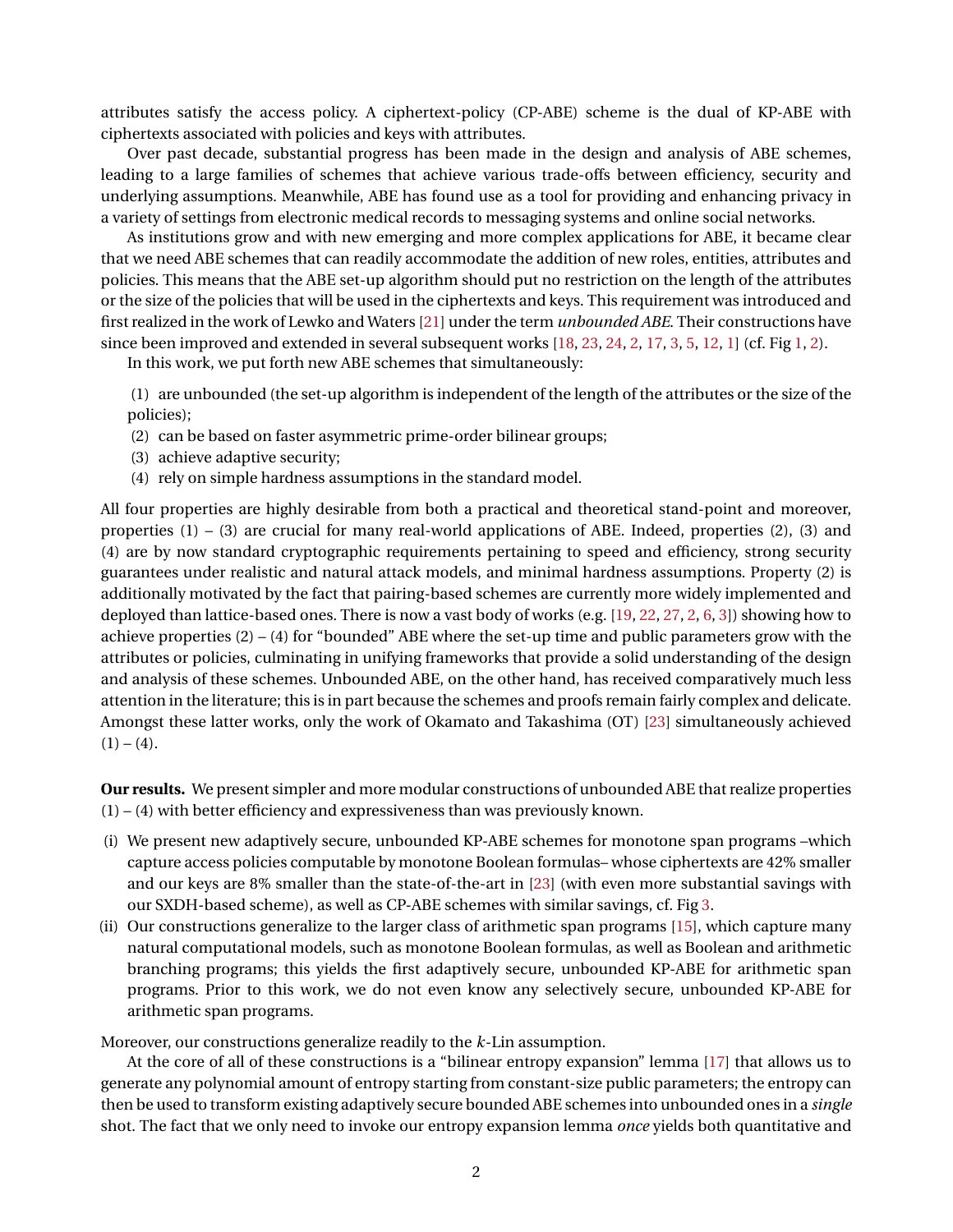| OT12 [23]  |              | $2-I$ in               |  |
|------------|--------------|------------------------|--|
| RW13 [24]  |              | q-type                 |  |
| Att16 [3]  | $\checkmark$ | $q$ -type + $k$ -Lin   |  |
| $AC17$ [1] | ✓            | $k$ -Lin, $k \geq 2$   |  |
| ours       |              | $k$ -Lin, $k \geq 1$ ✓ |  |

|                            |                |              | reference     mpk   adaptive assumption |
|----------------------------|----------------|--------------|-----------------------------------------|
| LW11 [21] $O(1)\checkmark$ |                |              | static $\sqrt{ }$                       |
| Att14 [2]                  | $O(1)\sqrt{2}$ | $\checkmark$ | $q$ -type                               |
| KL15 [17] $O(\log n)$      |                | ✓            | static $\checkmark$                     |
| ours                       | $O(1)\sqrt{2}$ |              | static $\sqrt{ }$                       |

<span id="page-2-0"></span>**Fig. 1.** Summary of unbounded KP-ABE schemes for monotone span programs from *prime-order* groups with *O*(1)-size mpk.

<span id="page-2-1"></span>**Fig. 2.** Summary of unbounded KP-ABE schemes for monotone span programs with *n*-bit attributes (i.e. universe [*n*]) from *composite-order* groups.

| reference               | mpk                                  | sk         | ct             | assumption  |
|-------------------------|--------------------------------------|------------|----------------|-------------|
| KP-ABE OT12 [23]        | $79 G_1 + G_T $                      | $14n + 5$  | $14n + 5$      | <b>DLIN</b> |
| Ours                    | $9 G_1 + G_T $                       | 8 <i>n</i> | $5n + 3$       | <b>SXDH</b> |
|                         | $28 G_1 +2 G_T $                     | 13n        | $8n + 5$       | DLIN        |
|                         | $(5k^2+4k) G_1 +k G_T $              | $(5k+3)n$  | $(3k+2)n+2k+1$ | $k$ -LIN    |
| <b>CP-ABE OT12 [23]</b> | $79 G_1 + G_T $                      | $14n + 5$  | $14n + 5$      | DLIN        |
| Ours                    | $11 G_1 + G_T $                      | $5n + 5$   | $7n+3$         | <b>SXDH</b> |
|                         | $32 G_1  + 2 G_T $                   | $9n+9$     | $12n + 6$      | DLIN        |
|                         | $(7k^2+4) G_1 +k G_T $ $(4k+1)(n+1)$ |            | $(5k+2)n+3k$   | $k$ -LIN    |

<span id="page-2-2"></span>**Fig. 3.** Summary of adaptively secure, unbounded ABE schemes for read-once monotone span programs with *n*-bit attributes (i.e. universe [*n*]) from *prime-order* groups. The columns |sk| and |ct| refer to the number of group elements in *G*<sup>2</sup> and *G*<sup>1</sup> respectively (minus a  $|G_T|$  contribution in ct).

qualitative advantages over prior works [\[23,](#page-48-4) [17\]](#page-48-6): (i) we achieve security loss  $O(n+Q)$  for *n*-bit attributes (i.e. universe [*n*]) and *Q* secret key queries, improving upon  $O(n \cdot Q)$  in [\[23\]](#page-48-4) and  $O(\log n \cdot Q)$  in [\[17\]](#page-48-6) and (ii) there is clear delineation between entropy expansion and the analysis of the underlying bounded ABE schemes, whereas prior works interweave both techniques in a more complex nested manner.

Following the recent literature on adaptively secure bounded ABE, we first describe our constructions in the simpler setting of composite-order bilinear groups, and then derive our final prime-order schemes by building upon and extending previous frameworks in [\[6,](#page-47-4) [11,](#page-48-12) [7\]](#page-47-5). Along the way, we also present a simple adaptively secure unbounded KP-ABE scheme in composite-order groups whose hardness relies on standard, static assumptions (cf. Fig [2\)](#page-2-1).

## **1.1 Technical overview**

We will start with asymmetric composite-order bilinear groups  $(G_N, H_N, G_T)$  whose order N is the product of three primes  $p_1, p_2, p_3$ . Let  $g_i, h_i$  denote generators of order  $p_i$  in  $G_N$  and  $H_N$ , for  $i = 1, 2, 3$ .

**Warm-up.** We begin with the LOSTW KP-ABE for monotone span programs [\[19\]](#page-48-8); this is a bounded, adaptively secure scheme that uses composite-order groups. Here, ciphertexts ctx are associated with attribute vector $^5$  $^5$  **x**  $\in$  {0, 1} $^n$  and keys sk<sub>M</sub> with read-once monotone span programs M. $^6$  $^6$ 

<span id="page-2-3"></span>
$$
mpk := (g_1, g_1^{\nu_1}, \dots, g_1^{\nu_n}, e(g_1, h_1)^{\alpha})
$$
\n(1)

<sup>5</sup> Some works associate ciphertexts with a set  $S \subseteq [n]$  where  $[n]$  is referred to as the attribute universe, in which case  $\mathbf{x} \in \{0,1\}^n$ corresponds to the characteristic vector of *S*.

 $6$  All known adaptively secure ABE for monotone span programs under static assumptions in the standard model (even in the bounded setting and even with composite-order groups) have a read-once restriction [\[19,](#page-48-8) [22,](#page-48-9) [27,](#page-48-10) [2,](#page-47-0) [6,](#page-47-4) [3\]](#page-47-1).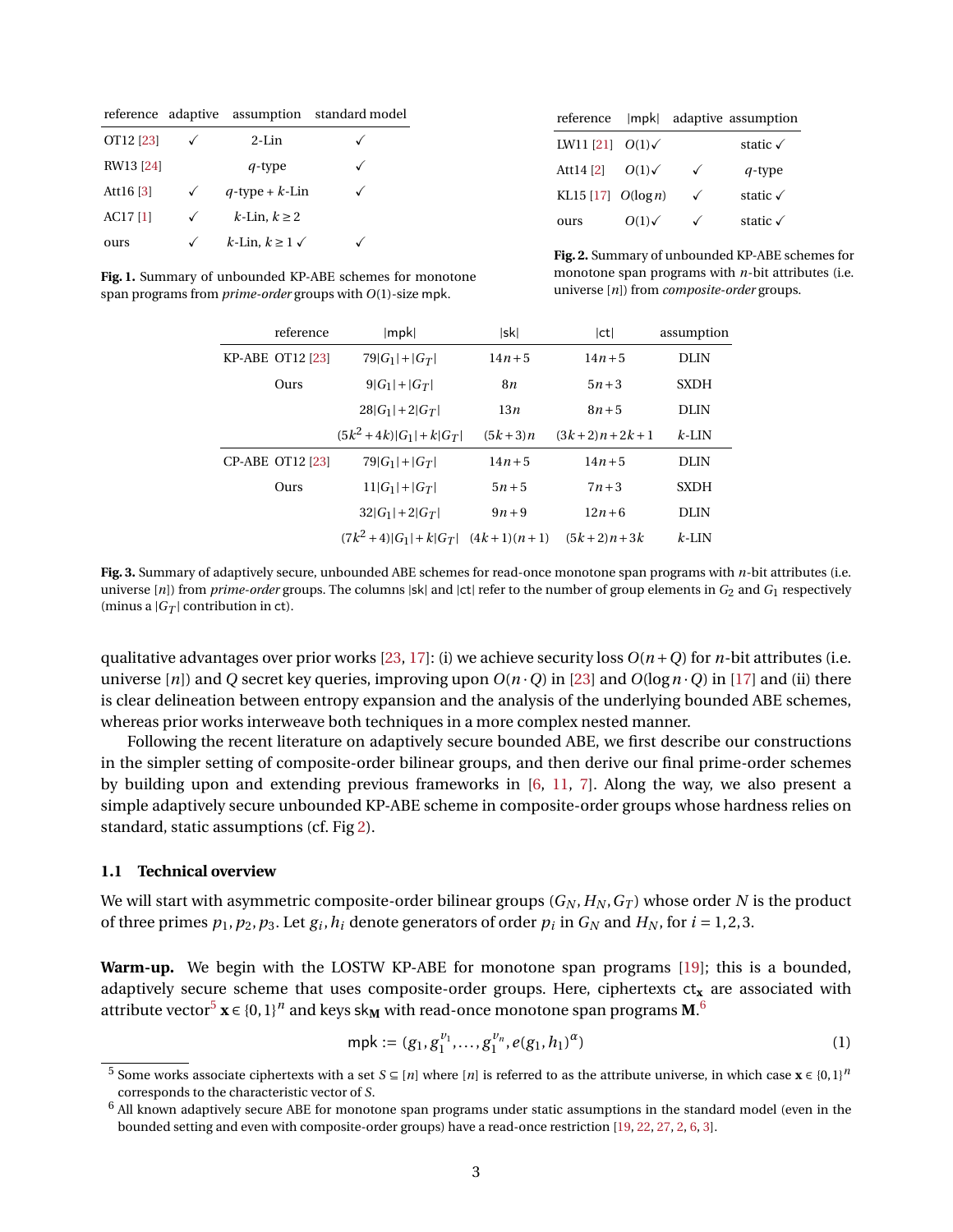$$
\mathsf{ct}_{\mathbf{x}} := (g_1^s, \{g_1^{s v_j}\}_{x_j=1}, e(g_1, h_1)^{\alpha s} \cdot m)
$$
  

$$
\mathsf{sk}_{\mathbf{M}} := (\{h_1^{\alpha_j + r_j v_j}, h_1^{r_j}\}_{j \in [n]})
$$

where  $\alpha_1, \ldots, \alpha_n$  are shares of  $\alpha$  w.r.t. the span program **M**; the shares satisfy the requirement that for any  $\mathbf{x} \in \mathbb{R}$  $\{0,1\}^n$ , the shares  $\{\alpha_j\}_{x_j=1}$  determine  $\alpha$  if **x** satisfies **M**, and reveal nothing about  $\alpha$  otherwise. For decryption, observe that we can compute  $\{e(g_1, h_1)^{\alpha_j s}\}_{x_j=1}$ , from which we can compute the blinding factor  $e(g_1, h_1)^{\alpha_s}$ . The proof of security relies on Waters' dual system encryption methodology [\[26,](#page-48-13) [20,](#page-48-14) [27,](#page-48-10) [2\]](#page-47-0), in the most basic setting at the core of which is an information-theoretic statement about  $\alpha_j$ ,  $v_j$ .

**Towards our unbounded ABE.** The main challenge in building an unbounded ABE lies in "compressing"  $g_1^{\nu_1},\ldots,g_1^{\nu_n}$  in mpk down to a constant number of group elements. The first idea following [\[21,](#page-48-2) [23\]](#page-48-4) is to generate  $\{v_j\}_{j \in [n]}$  via a pairwise-independent hash function as  $w_0 + j \cdot w_1$ , as in the Lewko-Waters IBE. Simply replacing  $v_i$  with  $w_0 + j \cdot w_1$  leads to natural malleability attacks on the ciphertext, and instead, we would replace  $s v_j$  with  $s_j(w_0 + j \cdot w_1)$ , where  $s_1, \ldots, s_n$  are fresh randomness used in encryption. Next, we need to bind the  $s_i(w_0 + j \cdot w_1)$ 's together via some common randomness *s*; it suffices to use  $sw+s<sub>i</sub>(w<sub>0</sub>+j·w<sub>1</sub>)$  in the ciphertext. That is, we start with the scheme in [\(1\)](#page-2-3) and we perform the substitutions (\*) for each *j* ∈ [*n*]:

$$
\text{ciphertext:} \qquad (s, s v_j) \mapsto (s, s w + s_j (w_0 + j \cdot w_1), s_j)
$$
\n
$$
\text{secret key: } (\alpha_j + v_j r_j, r_j) \mapsto (\alpha_j + r_j w, r_j, r_j (w_0 + j \cdot w_1))
$$
\n
$$
\tag{*}
$$

This yields the following scheme:

<span id="page-3-0"></span>mpk := 
$$
(g_1, g_1^{w}, g_1^{w_0}, g_1^{w_1}, e(g_1, h_1)^{\alpha})
$$
  
\n
$$
ct_x := (g_1^s, \{g_1^{sw+s_j(w_0+j\cdot w_1)}, g_1^{s_j}\}_{x_j=1}, e(g_1, h_1)^{\alpha s} \cdot m)
$$
\n
$$
sk_M := (\{h_1^{\alpha_j+r_jw}, h_1^{r_j}, h_1^{r_j(w_0+j\cdot w_1)}\}_{j\in[n]})
$$
\n(2)

As a sanity check for decryption, observe that we can compute  $\{e(g_1, h_1)^{\alpha_j s}\}_{x_j=1}$  and then  $e(g_1, h_1)^{\alpha_s}$  as before. We note that the ensuing scheme is similar to Attrapadung's unbounded KP-ABE in [\[2,](#page-47-0) Section 7.1], except the latter requires *q*-type assumptions.[7](#page-0-1)

**Our proof strategy.** To analyze our scheme in [\(2\)](#page-3-0), we follow a very simple and natural proof strategy: we would "undo" the substitutions described in (\*) to recover ciphertext and keys similar to those in the LOSTW KP-ABE, upon which we could apply the analysis for the bounded setting from the prior works. That is, we want to computationally replace each  $w_0 + j \cdot w_1$  with a fresh  $u_j$ :

<span id="page-3-1"></span>
$$
\left\{\begin{array}{l} g_1^s, \{g_1^{sw+s_j(w_0+j\cdot w_1)}, g_1^{s_j}\}_{j\in[n]} \\ \{h_1^{\alpha_j+r_jw}, h_1^{r_j}, h_1^{r_j(w_0+j\cdot w_1)}\}_{j\in[n]} \end{array}\right\} \text{hopefully} \left\{\begin{array}{l} g_1^s, \{g_1^{sw+s_ju_j}, g_1^{s_j}\}_{j\in[n]} \\ \approx_c \end{array}\right\} \left\{\n\begin{array}{l}\n\text{input} \\ \{h_1^{\alpha_j+r_jw}, h_1^{r_j}, h_1^{r_ju_j}\}_{j\in[n]} \end{array}\n\right\}\n\tag{3}
$$

Unfortunately, once we give out  $g_1^{w_0}, g_1^{w_1}$  in mpk, the above distributions are trivially distinguishable by using the relation  $e(g_1, h_1^{r_j(w_0+j \cdot w_1)})$  $\binom{r_j(w_0+j\cdot w_1)}{1} = e(g_1^{w_0+j\cdot w_1})$  $h_1^{w_0+j \cdot w_1}, h_1^{r_j}$  $1<sup>1</sup>$ ). Furthermore, the above statement does not yield a scheme similar to LOSTW when applied to our scheme in [\(2\)](#page-3-0); for that, we would need to also replace *w* on the RHS in [\(3\)](#page-3-1) with fresh  $v_j$  as described by

$$
(g_1^{sw+s_ju_j},h_1^{\alpha_j+r_jw})\mapsto (g_1^{sv_j+s_ju_j},h_1^{\alpha_j+r_jv_j})
$$

in order to match up with the LOSTW KP-ABE in [\(1\)](#page-2-3).

<sup>7</sup> Attrapadung's unbounded KP-ABE does have the advantage that there is no read-once restriction on the span programs, but even with the read-once restriction, the proof still requires *q*-type assumptions.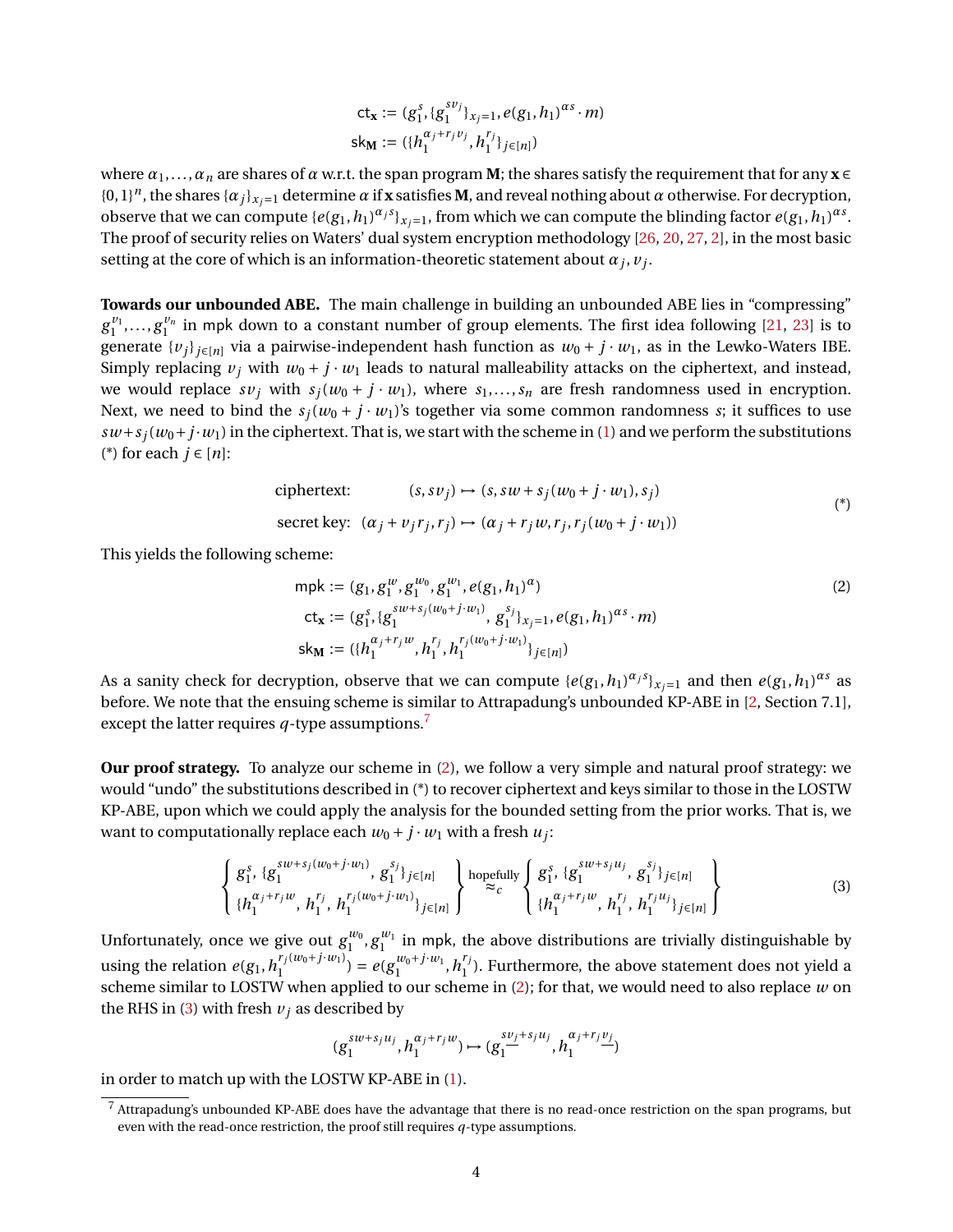### **1.2 Bilinear entropy expansion**

The core of our analysis is a *(bilinear) entropy expansion lemma* [\[17\]](#page-48-6) that captures the spirit of the above statement in [\(3\)](#page-3-1), namely, it allows us to generate fresh independent randomness starting from the correlated randomness, albeit in a new subgroup of order  $p_2$  generated by  $g_2,h_2.$ 

More formally, given public parameters  $(g_1, g_1^w, g_1^{w_0}, g_1^{w_1}, h_1, h_1^w, h_1^{w_0}, h_1^{w_1})$ , we show that

<span id="page-4-0"></span>
$$
\left\{\frac{g_1^{s}, \{g_1^{sw+s_j(w_0+j\cdot w_1)}, g_1^{s_j}\}_{j\in[n]}}{\{h_1^{r_jw}, h_1^{r_j}, h_1^{r_j(w_0+j\cdot w_1)}\}_{j\in[n]}}\right\} \approx_c \longrightarrow \left\{\left\{\frac{g_2^{s}, \{g_2^{sv_j+s_ju_j}, g_2^{s_j}\}_{j\in[n]}}{\{h_2^{r_jv_j}, h_2^{r_j}, h_2^{r_ju_j}\}_{j\in[n]}}\right\}\right\}
$$
(4)

where " $-$ " is short-hand for duplicating the terms on the LHS, so that the  $g_1, h_1$ -components remain unchanged. That is, starting with the LHS, we replaced (i)  $w_0 + j \cdot w_1$  with fresh  $u_j$ , and (ii) w with fresh  $v_j$ , both in the  $p_2$ -subgroup. We also omitted the  $\alpha_j$ 's from [\(3\)](#page-3-1). We clarify that the trivial distinguisher on (3) fails here because  $e(g_1, h_2) = 1$ .

**Prior work.** We clarify that the name "bilinear entropy expansion" was introduced in the prior work of Kowalczyk and Lewko (KL) [\[17\]](#page-48-6), which also proved a statement similar to [\(3\)](#page-3-1), with three notable differences: (i) our entropy expansion lemma starts with 3 units of entropy  $(w, w_0, w_1)$  whereas KL uses  $O(\log n)$  units of entropy; (ii) the KL statement does not account for the public parameters, and therefore (unlike our lemma) cannot serve as an immediate bridge from the unbounded ABE to the bounded variant; (iii) our entropy expansion lemma admits an analogue in prime-order groups, which in turn yields an unbounded ABE scheme in prime-order groups, whereas the composite-order ABE scheme in KL does not have an analogue in prime-order setting (an earlier prime-order construction was retracted on June 1, 2016). In fact, the "consistent randomness amplification" techniques used in the unbounded ABE schemes of Okamoto and Takashima (OT) [\[23\]](#page-48-4) also seem to yield an entropy expansion lemma with *O*(1) units of entropy in prime-order groups. As noted earlier in the introduction, our approach is also different from both KL and OT in the sense that we only need to invoke our entropy expansion lemma once when proving security of the unbounded ABE.

**Proof overview.** We provide a proof overview of our entropy expansion lemma in [\(4\)](#page-4-0). The proof proceeds in two steps: (i) replacing  $w_0 + j \cdot w_1$  with fresh  $u_j$ , and then (ii) replacing  $w$  with fresh  $v_j$ .

(i) We replace  $w_0 + j \cdot w_1$  with fresh  $u_j$ ; that is,

<span id="page-4-2"></span>
$$
\left\{\{g_1^{s_j(w_0+j\cdot w_1)}, g_1^{s_j}\}_{j\in[n]},\right\} \approx_c \cdots \cdot \left\{\left\{\{g_2^{s_ju_j}, g_2^{s_j}\}_{j\in[n]}\right\}_{\{h_1^{r_j}, h_1^{r_j(w_0+j\cdot w_1)}\}_{j\in[n]}}\right\}
$$
(5)

where we suppressed the terms involving *w*; moreover, this holds even given  $g_1, g_1^{w_0}, g_1^{w_1}$ . Our first observation is that we can easily adapt the proof of Lewko-Waters IBE [\[20,](#page-48-14) [8\]](#page-47-6) to show that for each  $i \in [n]$ ,

 $\overline{ }$ 

<span id="page-4-1"></span>
$$
\left\{\frac{g_1^{s_i(w_0+i\cdot w_1)}, g_1^{s_i}}{\{h_1^{r_j}, h_1^{r_j(w_0+j\cdot w_1)}\}_{j\neq i}}\right\} \approx_c \left\{-\left\{\frac{g_2^{s_i u_i}, g_2^{s_i}}{\{h_2^{r_j}, h_2^{r_j u_j}\}_{j\neq i}}\right\}\right\}
$$
(6)

The idea is that the first term on the LHS corresponds to an encryption for the identity *i*, and the next *n* − 1 terms correspond to secret keys for identities  $j \neq i$ ; on the right, we have the corresponding "semifunctional entities". At this point, we can easily handle  $(h_2^{r_i}, h_2^{r_i(w_0+i\cdot w_1)})$  via a statistical argument, thanks to the entropy in  $w_0 + i \cdot w_1$  mod  $p_2$ . Next, we need to get from a single  $(g_1^{s_i(w_0 + i \cdot w_1)}, g_1^{s_i})$  on the LHS in [\(6\)](#page-4-1) to *n* such terms on the LHS in [\(5\)](#page-4-2). This requires a delicate "two slot" hybrid argument over *i* ∈ [*n*] and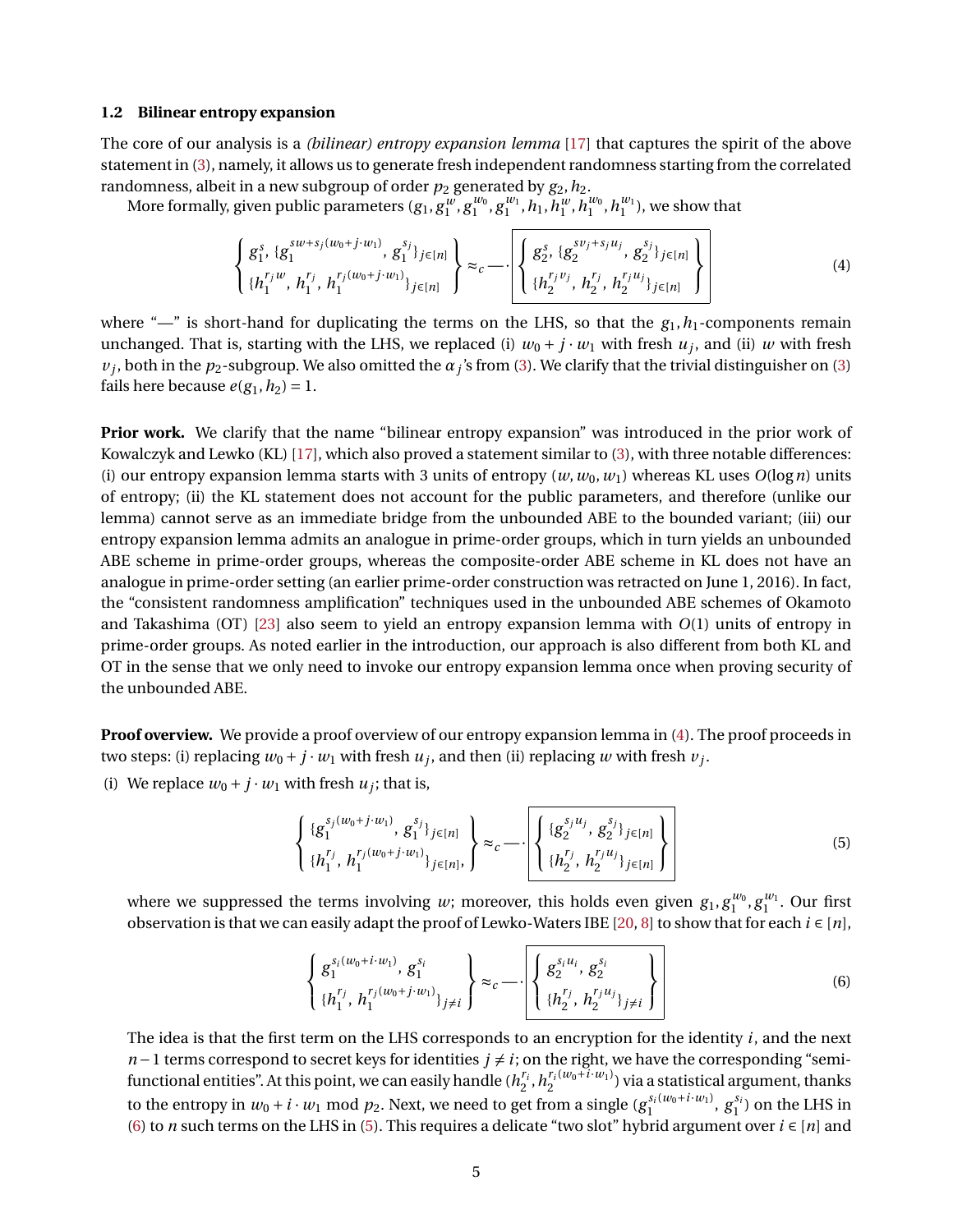the use of an additional subgroup; similar arguments also appeared in [\[23,](#page-48-4) [14\]](#page-48-15). This is where we used the fact that *N* is a product of three primes, whereas the Lewko-Waters IBE and the statement in [\(6\)](#page-4-1) works with two primes in the asymmetric setting.

(ii) Next, we replace  $w$  with fresh  $v_j$ ; that is,

$$
\left\{\frac{g_2^{s,} \{g_2^{sw+s_ju_j}, g_2^{s_j}\}_{j\in[n]}}{ \{h_2^{r_jw}, h_2^{r_j}, h_2^{r_ju_j}\}_{j\in[n]}}\right\} \approx_c \left\{\frac{g_2^{s,} \{g_2^{sv_j+s_ju_j}, g_2^{s_j}\}_{j\in[n]}}{ \{h_2^{r_jv_j}, h_2^{r_j}, h_2^{r_ju_j}\}_{j\in[n]}}\right\}
$$

Intuitively, this should follow from the DDH assumption in the  $p_2$ -subgroup, which says that ( $h^{{r_j}w}_2$  $n_1^{r_j w}, h_2^{r_j}$  $2^{r_j}$ )  $\approx_c$  $(h_2^{r_j v_j})$  $n_1^{r_j v_j}, h_2^{r_j}$  $\mathbb{Z}_2^{(1)}$ . The actual proof is more delicate since *w* also appears on the other side of the pairing as  $g_2^{\text{s\#}+s_ju_j}$  $\sum_{2}^{3w+3ju}$ ; fortunately, we can treat  $u_j$  as a one-time pad that masks  $w$ .

**Completing the proof of unbounded ABE.** We return to a proof sketch of our unbounded ABE in [\(2\)](#page-3-0). Let us start with the simpler setting where the adversary makes only a single key query. Upon applying our entropy expansion lemma<sup>[8](#page-0-1)</sup>, we have that the ciphertext/key pair (ct<sub>x</sub>,sk<sub>M</sub>) satisfies

$$
\left\{\begin{array}{l}g_{1}^{s},\{g_{1}^{sw+s_{j}(w_{0}+j\cdot w_{1})},g_{1}^{s_{j}}\}_{x_{j}=1}\\ \{h_{1}^{\alpha_{j}+r_{j}w},h_{1}^{r_{j}},h_{1}^{r_{j}(w_{0}+j\cdot w_{1})}\}_{j\in[n]}\end{array}\right\}\approx_{c} -\cdot\left\{\begin{array}{l}g_{2}^{s},\{g_{1}^{sv+s_{j}u_{j}},g_{2}^{s_{j}}\}_{x_{j}=1}\\\{h_{2}^{\alpha_{j}+r_{j}v_{j}},h_{2}^{r_{j}},h_{2}^{r_{j}u_{j}}\}_{j\in[n]}\end{array}\right\}
$$

with  $e(g_1, h_1)^{as} \cdot m$  omitted. Note that the boxed term on the RHS is *exactly* the LOSTW KP-ABE ciphertex-t/key pair in [\(1\)](#page-2-3) over the  $p_2$ -subgroup, once we strip away the terms involving  $u_j, s_j$ .

Finally, to handle the general setting where the ABE adversary makes *Q* key queries, we simply observe that thanks to self-reducibility, our entropy expansion lemma extends to a *Q*-fold setting (with *Q* copies of  ${r_i}_{i \in [n]}$ ) without any additional security loss:

$$
\left\{\begin{matrix}g_1^s,g_1^{sw+s_j(w_0+j\cdot w_1)},g_1^{s_j}\}_{j\in[n]}\\ \{h_1^{r_{j,x}w},h_1^{r_{j,x}},h_1^{r_{j,x}(w_0+j\cdot w_1)}\}_{j\in[n],\kappa\in[Q]}\end{matrix}\right\}\approx_c-\cdot\left\{\begin{matrix}g_2^s,\{g_2^{sv_j+s_ju_j},g_2^{s_j}\}_{j\in[n]}\\ \{h_2^{r_{j,x}v_j},h_2^{r_{j,x}}h_2^{r_{j,x}u_j}\}_{j\in[n],\kappa\in[Q]}\end{matrix}\right\}
$$

At this point, we can rely on the (adaptive) security for the LOSTW KP-ABE for the setting with a single challenge ciphertext and *Q* key queries.

### <span id="page-5-0"></span>**1.3 Our prime-order scheme**

To obtain prime-order analogues of our composite-order schemes, we build upon and extend the previous framework of Chen et al. [\[6,](#page-47-4) [11\]](#page-48-12) for simulating composite-order groups in prime-order ones. Along the way, we present a more general framework that provides prime-order analogues of the static assumptions used in the security proof for our composite-order ABE. Moreover, we show that these prime-order analogues follow from the standard *k*-Linear assumption (and more generally, the MDDH assumption [\[9\]](#page-47-7)) in primeorder bilinear groups.

**Our KP-ABE.** Let (*G*1,*G*2,*G<sup>T</sup>* ) be a bilinear group of prime order *p*. Following [\[6,](#page-47-4) [11\]](#page-48-12), we start with our composite-order KP-ABE scheme in [\(2\)](#page-3-0), sample  $\mathbf{A}_1 \leftarrow_R \mathbb{Z}_p^{(2k+1)\times k}$ ,  $\mathbf{B} \leftarrow_R \mathbb{Z}_p^{(k+1)\times k}$ , and carry out the following

 $^8$  and a subgroup assumption to introduce the  $h_j^{\alpha_j}$  $\frac{a}{2}$ 's.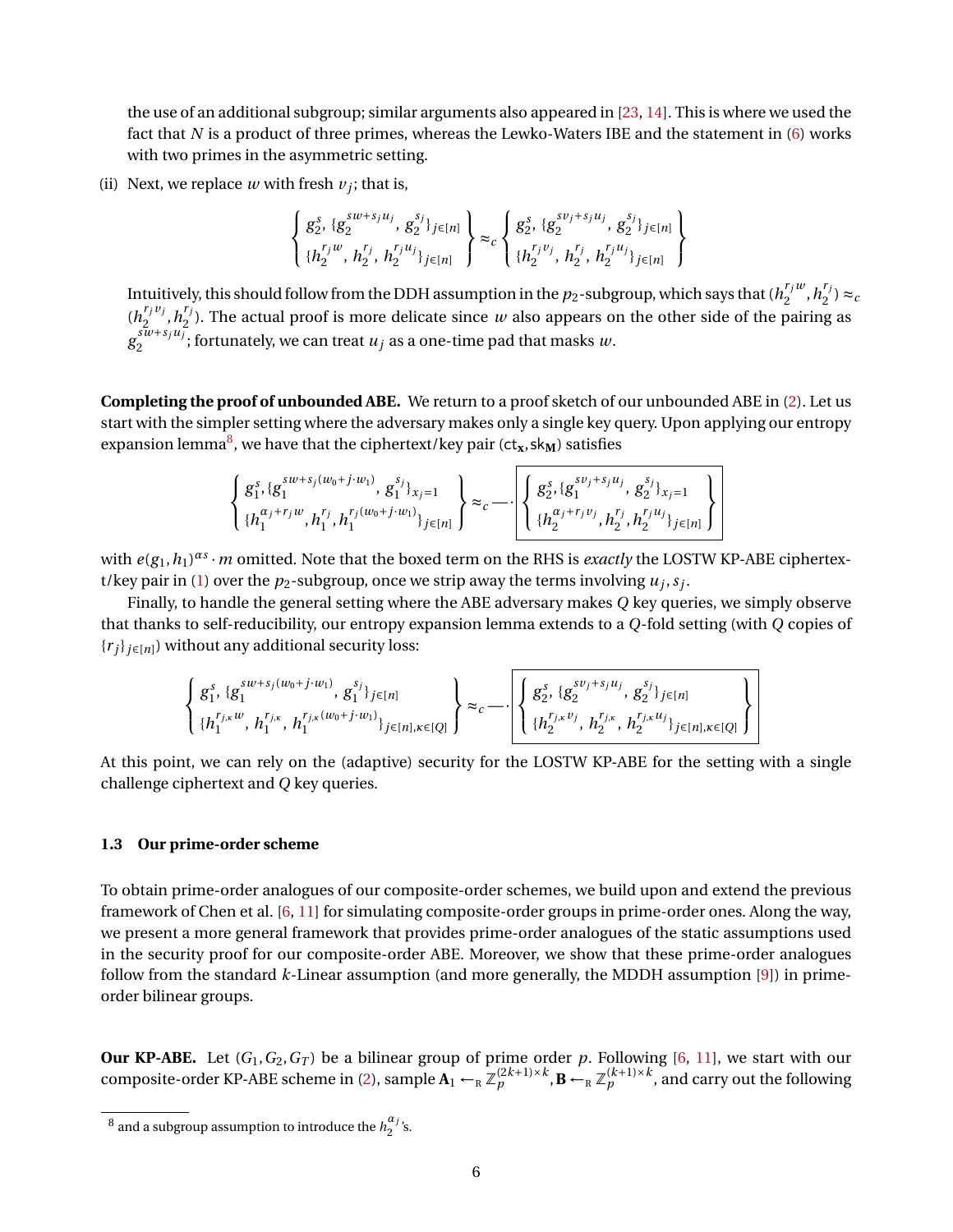substitutions:

<span id="page-6-0"></span>
$$
g_1 \rightarrow [A_1]_1, \qquad h_1 \rightarrow [B]_2
$$
  
\n
$$
\alpha \rightarrow k \in \mathbb{Z}_p^{2k+1} \qquad w, w_0, w_1 \rightarrow W, W_0, W_1 \in \mathbb{Z}_p^{(2k+1)\times(k+1)}
$$
  
\n
$$
s, s_j \rightarrow s, s_j \in \mathbb{Z}_p^k, \qquad r_j \rightarrow r_j \in \mathbb{Z}_p^k
$$
  
\n
$$
g_1^s \rightarrow [s^T A_1^T]_1, \qquad h_1^{r_j} \rightarrow [Br_j]_2
$$
  
\n
$$
g_1^{ws} \rightarrow [s^T A_1^T W]_1, \qquad h_1^{wr_j} \rightarrow [WBr_j]_2
$$
  
\n(7)

where [·]1, [·]<sup>2</sup> correspond respectively to exponentiations in the prime-order groups *G*1,*G*2. This yields the following prime-order KP-ABE scheme for monotone span programs:

$$
\begin{aligned} &\mathsf{mpk} := (\,[\mathbf{A}_1^\top]_1, [\mathbf{A}_1^\top \mathbf{W}]_1, [\mathbf{A}_1^\top \mathbf{W}_0]_1, [\mathbf{A}_1^\top \mathbf{W}_1]_1, e([\mathbf{A}_1^\top]_1, [\mathbf{k}]_2)), \\ &\mathsf{ct}_\mathbf{x} := (\,[\mathbf{s}^\top \mathbf{A}_1^\top]_1, \{[\mathbf{s}^\top \mathbf{A}_1^\top \mathbf{W} + \mathbf{s}_j^\top \mathbf{A}_1^\top (\mathbf{W}_0 + j \cdot \mathbf{W}_1)]_1, [\mathbf{s}_j^\top \mathbf{A}_1^\top]_1\}_{x_j = 1}, e([\mathbf{s}^\top \mathbf{A}_1^\top]_1, [\mathbf{k}]_2) \cdot m) \\ &\mathsf{sk}_\mathbf{M} := (\{[\mathbf{k}_j + \mathbf{W} \mathbf{B} \mathbf{r}_j]_2, [\mathbf{B} \mathbf{r}_j]_2, [(\mathbf{W}_0 + j \cdot \mathbf{W}_1) \mathbf{B} \mathbf{r}_j]_2\}_{j \in [n]}) \end{aligned}
$$

where  $\bf{k}_j$  is the *j'*th share of  $\bf{k}$ . Decryption proceeds as before by first computing { $e([{\bf s}^\top {\bf A}_1^\top$  $\prod_{1}^{1}$ ]<sub>1</sub>, [**k**<sub>*j*</sub>]<sub>2</sub>)}<sub>*x*<sub>*j*=1</sub> and</sub> relies on the associativity relations  $\mathbf{A}_1^\top \mathbf{W} \cdot \mathbf{B} = \mathbf{A}_1^\top$  $\int_1^\top \cdot \mathbf{W} \mathbf{B}$  (ditto  $\mathbf{W}_0 + j \cdot \mathbf{W}_1$ ) [\[7\]](#page-47-5).

**Dimensions of**  $A_1$ **, <b>B.** It is helpful to compare the dimensions of  $A_1$ , **B** to those of the CGW prime-order analogue of LOSTW in [\[6\]](#page-47-4); once we fix the dimensions of  $A_1$ ,  $B$ , the dimensions of  $W, W_0, W_1$  are also fixed. In all of these constructions, the width of  $A_1$ ,  $B$  is always  $k$ , for constructions based on the  $k$ -linear assumption. CGW uses a shorter  $A_1$  of dimensions  $(k + 1) \times k$ , and a **B** of the same dimensions  $(k + 1) \times k$ . Roughly speaking, increasing the height of **A**<sup>1</sup> by *k* plays the role of adding a subgroup in our composite-order scheme; in particular, the LOSTW KP-ABE uses a group of order  $p_1p_2$  in the asymmetric setting, whereas our unbounded ABE uses a group of order  $p_1p_2p_3$ .

We note that the direct adaptation of the prior techniques in [\[11\]](#page-48-12) would yield  $A_1$  of height 3*k* and **B** of height  $k + 1$ , and reducing the height of  $A_1$  down to  $2k + 1$  is the key to our efficiency improvements over the prime-order unbounded KP-ABE scheme in [\[23\]](#page-48-4). To accomplish this, we need to optimize on the static assumptions used in the composite-order bilinear entropy expansion lemma, and thereafter, carefully transfer these optimizations to the prime-order setting, building upon and extending the recent primeorder IBE schemes in [\[11\]](#page-48-12).

**Bilinear entropy expansion lemma.** In the rest of this overview, we motivate the prime-order analogue of our bilinear entropy expansion lemma in [\(4\)](#page-4-0), and defer a more accurate treatment to Section [5.](#page-19-0) Upon our substitutions in [\(7\)](#page-6-0), we expect to prove a statement of the form:

<span id="page-6-1"></span>
$$
\left\{\n\begin{array}{l}\n[\mathbf{s}^\top \mathbf{A}_1^\top]_1, \{[\mathbf{s}^\top \mathbf{A}_1^\top \mathbf{W} + \mathbf{s}_j^\top \mathbf{A}_1^\top (\mathbf{W}_0 + j \cdot \mathbf{W}_1)]_1, \, [\mathbf{s}_j^\top \mathbf{A}_1^\top]_1\}_{j \in [n]}\n\end{array}\n\right\}\n\text{(8)}
$$
\n
$$
\text{roughly}\n\left\{\n\begin{array}{l}\n[\mathbf{\hat{s}}^\top \mathbf{A}_2^\top]_1, \, \{[\mathbf{\hat{s}}^\top \mathbf{A}_2^\top \mathbf{V}_j + \mathbf{\hat{s}}_j^\top \mathbf{A}_2^\top \mathbf{U}_j]_1, \, [\mathbf{\hat{s}}_j^\top \mathbf{A}_2^\top]_1\}_{j \in [n]}\n\end{array}\n\right\}
$$
\n
$$
\left\{\n\begin{array}{l}\n[\mathbf{\hat{s}}^\top \mathbf{A}_2^\top]_1, \, \{[\mathbf{\hat{s}}^\top \mathbf{A}_2^\top \mathbf{V}_j + \mathbf{\hat{s}}_j^\top \mathbf{A}_2^\top \mathbf{U}_j]_1, \, [\mathbf{\hat{s}}_j^\top \mathbf{A}_2^\top]_1\}_{j \in [n]}\n\end{array}\n\right\}
$$
\n
$$
(8)
$$

given also the public parameters  $[A]$ <sup>T</sup>  $_{1}^{\top}$ ]<sub>1</sub>, [**A** $_{1}^{\top}$ **W**<sub>1</sub>], [**A** $_{1}^{\top}$ **W**<sub>1</sub>]<sub>1</sub>. Here, **A**<sub>2</sub> ←<sub>R</sub>  $\mathbb{Z}_{p}^{(2k+1)\times k}$  is an additional matrix that plays the role of  $g_2$ , whereas  $\mathbf{U}_j$ ,  $\mathbf{V}_j$  play the roles of the fresh entropy  $u_j$ ,  $v_j$ . Note that we do not introduce additional terms that correspond to those involving  $h_2$  on the RHS, and can therefore keep **B** of dimensions  $(k + 1) \times k$ . To prevent a trivial distinguishing attack based on the associativity relation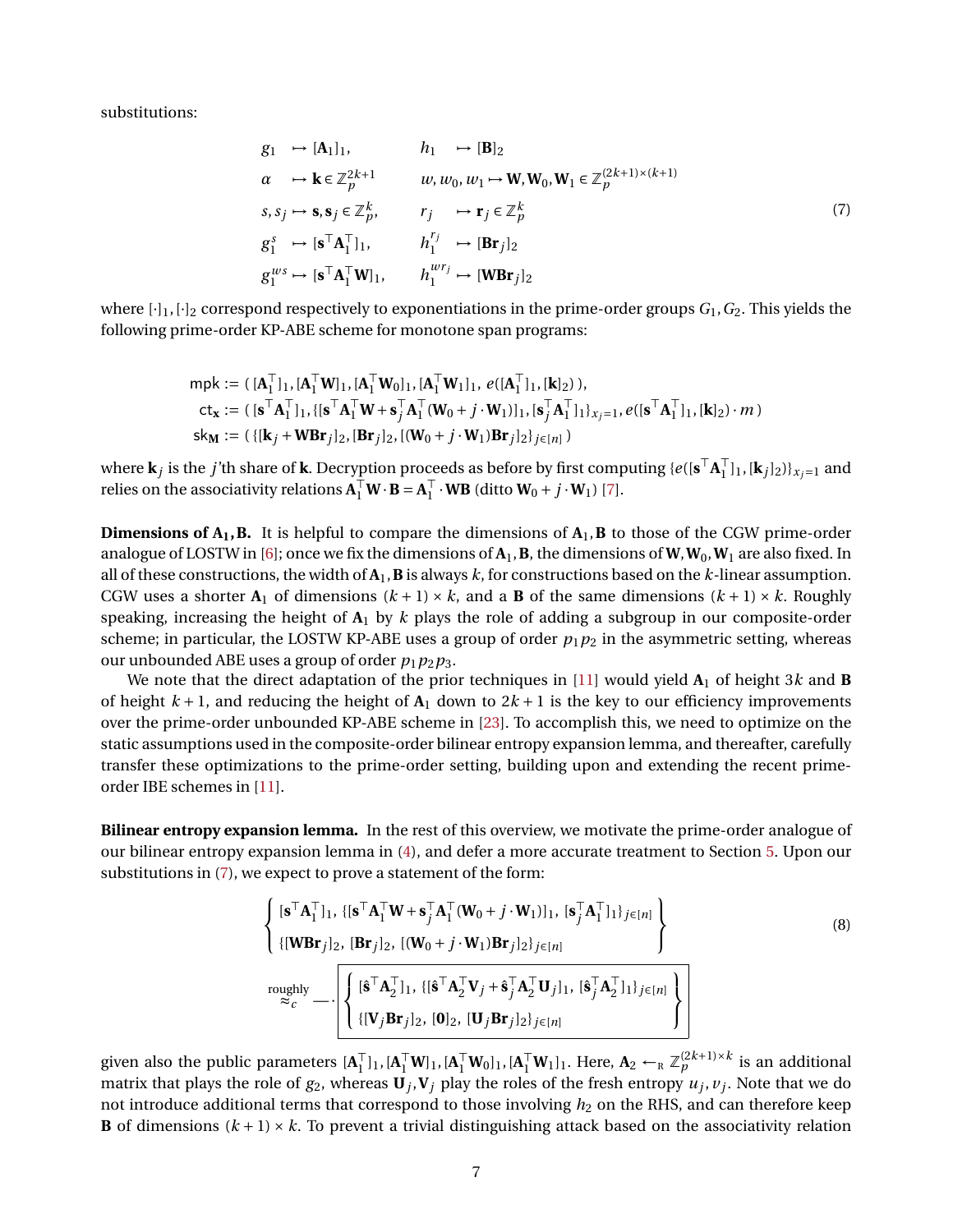$\mathbf{A}_1^\top \mathbf{W} \cdot \mathbf{B} = \mathbf{A}_1^\top$  $\mathbf{H}_1^{\top} \cdot \mathbf{W} \mathbf{B}$ , we need to sample random  $\mathbf{U}_j, \mathbf{V}_j$  subject to the constraints  $\mathbf{A}_1^{\top} \mathbf{U}_j = \mathbf{A}_1^{\top}$  $\int_1^\top \mathbf{V}_j = \mathbf{0}$ . In the proof of the entropy expansion lemma, we will show that the *k*-Lin assumption implies

$$
(\mathbf{A}_1, \mathbf{A}_1^\top \mathbf{W}, \{[\mathbf{WBr}_j]_2, [\mathbf{Br}_j]_2\}_{j \in [n]}) \approx_c (\mathbf{A}_1, \mathbf{A}_1^\top \mathbf{W}, \{[(\mathbf{W} + \boxed{\mathbf{U}_j}]\mathbf{Br}_j]_2, [\mathbf{Br}_j]_2\}_{j \in [n]}).
$$

To complete the proof of the unbounded ABE, we proceed as before in the composite-order setting, and observe that the boxed term in [\(8\)](#page-6-1) above (once we strip away the terms involving  $\mathbf{U}_i$  and  $\hat{\mathbf{s}}_i$ ) correspond to the prime-order variant of the LOSTW KP-ABE in CGW, as given by:

$$
\mathbf{ct}_{\mathbf{x}} := (\lbrack \hat{\mathbf{s}}^{\top} \mathbf{A}_{2}^{\top} \rbrack_{1}, \{\lbrack \hat{\mathbf{s}}^{\top} \mathbf{A}_{2}^{\top} \mathbf{V}_{j} \rbrack_{1} \rbrack_{x_{j}=1}, e(\lbrack \hat{\mathbf{s}}^{\top} \mathbf{A}_{2}^{\top} \rbrack_{1}, \lbrack \mathbf{k} \rbrack_{2}) \cdot m \}
$$
\n
$$
\mathsf{sk}_{\mathbf{M}} := (\{ \lbrack \mathbf{k}_{j} + \mathbf{V}_{j} \mathbf{Br}_{j} \rbrack_{2}, \lbrack \mathbf{Br}_{j} \rbrack_{2} \rbrack_{x \in [n]} )
$$

As in the composite-order setting, we need to first extend our bilinear entropy expansion lemma to a *Q*-fold setting via random self-reducibility. We may then carry out the analysis in CGW to complete the proof of our unbounded ABE.

### **1.4 Extensions**

We briefly sketch two extensions: CP-ABE for monotone span programs, and KP-ABE for arithmetic span programs.

**CP-ABE.** Here, we start with the LOSTW CP-ABE for monotone span programs [\[19\]](#page-48-8), which basically reverses the structures of the ciphertexts and keys. This means that we will need a variant of our entropy expansion lemma that accommodates a similar reversal. The statement adapts naturally to this setting, and so does the proof, except we need to make some changes to step two, which requires that we start with a taller  $\mathbf{A}_1$  ∈  $\mathbb{Z}_q^{3k \times k}$ . This gives rise to the following prime-order CP-ABE:

$$
\begin{aligned}\n\mathsf{mpk} &:= (\,[\mathbf{A}_1^\top]_1, [\mathbf{A}_1^\top \mathbf{W}]_1, [\mathbf{A}_1^\top \mathbf{W}_0]_1, [\mathbf{A}_1^\top \mathbf{W}_1]_1, [\mathbf{A}_1^\top \mathbf{U}_0]_1 \ e([\mathbf{A}_1^\top]_1, [\mathbf{k}]_2)), \\
\mathsf{ct}_\mathbf{M} &:= (\,[\mathbf{s}^\top \mathbf{A}_1^\top]_1, \{ [\mathbf{c}_{0,j}^\top + \mathbf{s}_{j}^\top \mathbf{A}_1^\top \mathbf{W}]_1, [\mathbf{s}_{j}^\top \mathbf{A}_1^\top]_1, [\mathbf{s}_{j}^\top \mathbf{A}_1^\top (\mathbf{W}_0 + j \cdot \mathbf{W}_1)]_1 \}_{j \in [n]}, e([\mathbf{s}^\top \mathbf{A}_1^\top]_1, [\mathbf{k}]_2) \cdot m) \\
\mathsf{sk}_\mathbf{x} &:= (\,[\mathbf{k} + \mathbf{U}_0 \mathbf{B} \mathbf{r}]_2, [\mathbf{B} \mathbf{r}]_2, \{ [\mathbf{W} \mathbf{B} \mathbf{r} + (\mathbf{W}_0 + j \cdot \mathbf{W}_1) \mathbf{B} \mathbf{r}_{j}]_2, [\mathbf{B} \mathbf{r}_{j}]_2 \}_{x_{j} = 1})\n\end{aligned}
$$

where  $\mathbf{c}_{0,j}$  is the *j*'th share of  $\mathbf{c}_0:=\mathbf{s}^\top\mathbf{A}_1^\top\mathbf{U}_0$  w.r.t. **M**. Decryption proceeds by first computing { $e([\mathbf{c}_{0,j}^\top]$  $\{0,j\}_1$ ,  $[\mathbf{Br}]_2$ ) $\}_{X_j=1}$ and then  $e([\mathbf{c}_0^{\top}$  $\begin{bmatrix} 1 \\ 0 \end{bmatrix}$  1,  $[\mathbf{Br}]_2$ ).

Arithmetic span programs. In arithmetic span programs, the attributes **x** come from  $\mathbb{Z}_p^n$  instead of {0, 1}*n*, which enable richer and more expressive arithmetic computation. The analogue of the LOSTW KP-ABE for arithmetic span programs  $[6, 15]$  $[6, 15]$  $[6, 15]$  will then have ciphertexts:

$$
\mathsf{ct}_{\mathbf{x}} := (g_1^s, \{g_1^{(v_j + x_j v'_j)s}\}_{j \in [n]}, e(g_1, h_1)^{\alpha s} \cdot m).
$$

That is, we replaced  $g_1^{x_j v_j s_j}$  $\int_{1}^{x_j v_j s}$  in [\(1\)](#page-2-3) with  $g_1^{(v_j + x_j v'_j)s}$  $\sum_{i=1}^{n}$   $\sum_{j=1}^{n}$  . In the unbounded setting, we will need to generate  $\{v_j\}_{j\in [n]}$ and  $\{v'\}$  $\int_{j}^{1}$ *j*∈[*n*] via two different pairwise-independent hash functions, given by  $w_0 + jw_1$  and  $w'_0 + jw'_1$ respectively. Our entropy expansion lemma generalizes naturally to this setting.

## <span id="page-7-0"></span>**2 Preliminaries**

**Notation.** We denote by  $s \leftarrow_R S$  the fact that *s* is picked uniformly at random from a finite set *S*. By PPT, we denote a probabilistic polynomial-time algorithm. Throughout this paper, we use  $1^\lambda$  as the security parameter. We use lower case boldface to denote (column) vectors and upper case boldcase to denote matrices. We use  $\equiv$  to denote two distributions being identically distributed, and  $\approx_c$  to denote two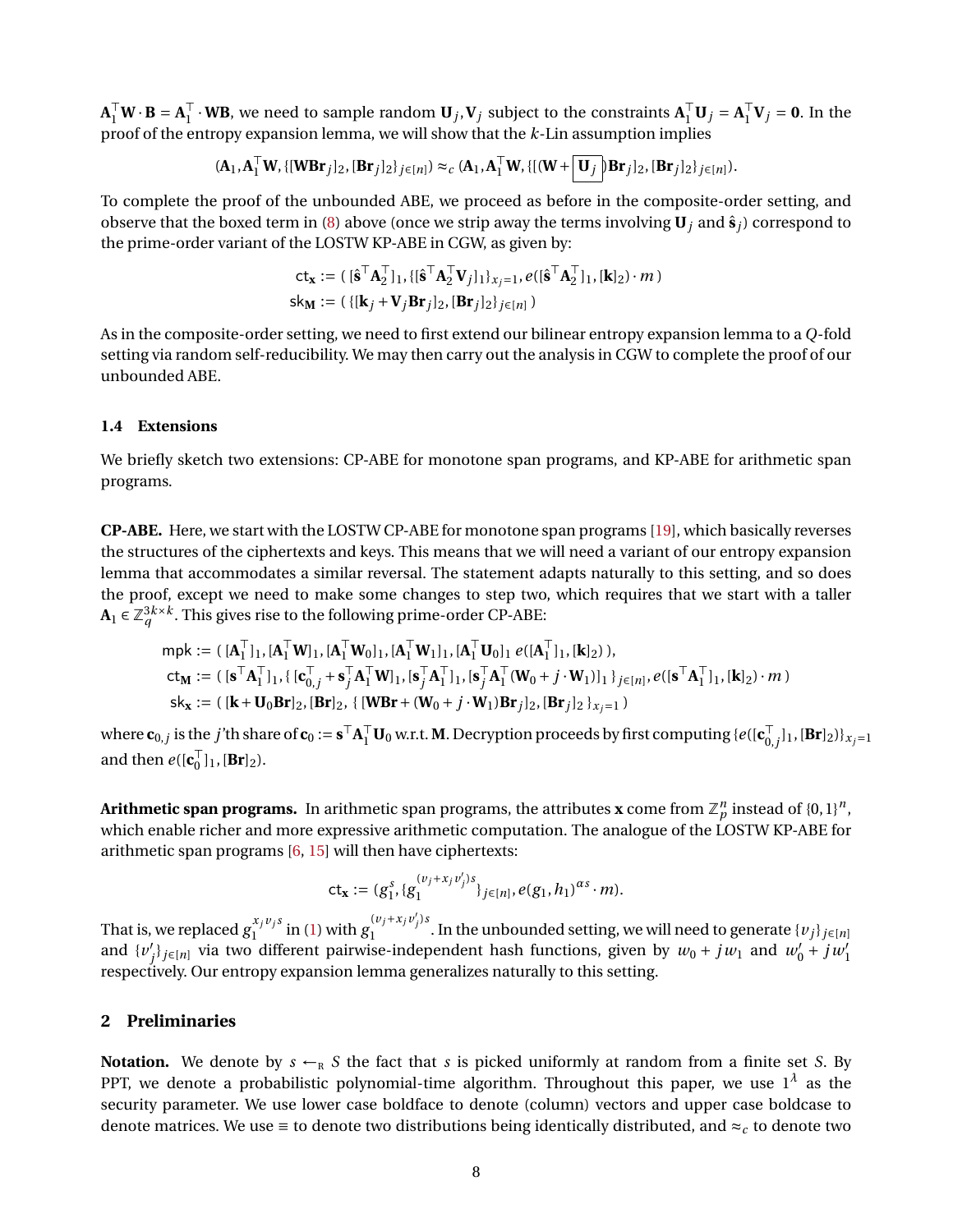distributions being computationally indistinguishable. For any two finite sets (also including spaces and groups)  $S_1$  and  $S_2$ , the notation " $S_1 \approx_c S_2$ " means the uniform distributions over them are computationally indistinguishable.

### **2.1 Monotone span programs**

We define (monotone) span programs [\[16\]](#page-48-16).

**Definition 1 (span programs [\[4,](#page-47-8) [16\]](#page-48-16)).** *A* (monotone) span program *for attribute universe* [*n*] *is a pair* (**M**,*ρ*) *where* **M** is a  $\ell \times \ell'$  *matrix over*  $\mathbb{Z}_p$  *and*  $\rho : [\ell] \to [n]$ *. Given*  $\mathbf{x} = (x_1, ..., x_n) \in \{0, 1\}^n$ *, we say that* 

**x** *satisfies* (**M**,  $\rho$ ) *iff*  $I \in span \langle M_x \rangle$ ,

*Here,*  $I := (1, 0, \ldots, 0)^\top \in \mathbb{Z}^{1 \times \ell'}$  is a row vector;  $\mathbf{M}_\mathbf{x}$  denotes the collection of vectors  $\{\mathbf{M}_j : x_{\rho(j)} = 1\}$  where  $\mathbf{M}_j$ *denotes the j'th row of* **M***; and span refers to linear span of collection of (row) vectors over*  $\mathbb{Z}_p$ *.* 

That is, **x** satisfies (**M**,  $\rho$ ) iff there exists constants  $\omega_1, \ldots, \omega_\ell \in \mathbb{Z}_p$  such that

$$
\sum_{j:x_{\rho(j)}=1}\omega_j\mathbf{M}_j=\mathbf{1}
$$
\n(9)

Observe that the constants  $\{\omega_i\}$  can be computed in time polynomial in the size of the matrix **M** via Gaussian elimination. Like in [\[19,](#page-48-8) [6\]](#page-47-4), we need to impose a one-use restriction, that is,  $\rho$  is a permutation and  $\ell = n$ . By re-ordering the rows of **M**, we may assume WLOG that *ρ* is the identity map, which we omit in the rest of this section.

<span id="page-8-0"></span>**Lemma 1 (statistical lemma [\[6,](#page-47-4) Appendix A.6]).** *For any* **x** *that does not satisfy* **M***, the distributions*

$$
(\{v_j\}_{j:x_j=1}, \{\mathbf{M}_j \begin{pmatrix} \alpha \\ \mathbf{u} \end{pmatrix} + r_j v_j, r_j\}_{j \in [n]})
$$

*perfectly hide*  $\alpha$ *, where the randomness is taken over*  $v_j \leftarrow_R \mathbb{Z}_p$ *,*  $\mathbf{u} \leftarrow_R \mathbb{Z}_p^{\ell'-1}$ *<i>, and for any fixed*  $r_j \neq 0$ *.* 

### <span id="page-8-1"></span>**2.2 Attribute-based encryption**

An attribute-based encryption (ABE) scheme for a predicate  $P(\cdot, \cdot)$  consists of four algorithms (Setup, Enc, KeyGen,Dec):

- Setup( $1^{\lambda}$ , $\mathfrak{X}, \mathfrak{Y}, \mathfrak{M}$ )  $\to$  (mpk, msk). The setup algorithm gets as input the security parameter  $\lambda$ , the attribute universe  $\mathfrak X$ , the predicate universe  $\mathfrak Y$ , the message space  $\mathfrak M$  and outputs the public parameter mpk, and the master key msk.
- Enc(mpk,  $x, m$ )  $\rightarrow$  ct<sub>x</sub>. The encryption algorithm gets as input mpk, an attribute  $x \in \mathcal{X}$  and a message  $m \in$ M. It outputs a ciphertext  $ct_x$ . Note that x is public given  $ct_x$ .
- KeyGen(mpk, msk, *y*)  $\rightarrow$  sk<sub>*v*</sub>. The key generation algorithm gets as input msk and a value *y*  $\in$  *y*. It outputs a secret key sk<sub>*y*</sub>. Note that *y* is public given sk<sub>*y*</sub>.
- Dec(mpk, sk<sub>y</sub>, ct<sub>x</sub>)  $\rightarrow$  *m*. The decryption algorithm gets as input sk<sub>y</sub> and ct<sub>x</sub> such that P(*x*, *y*) = 1. It outputs a message *m*.

**Correctness.** We require that for all  $(x, y) \in \mathcal{X} \times \mathcal{Y}$  such that  $P(x, y) = 1$  and all  $m \in \mathcal{M}$ ,

 $Pr[Dec(mpk, sk_v, Enc(mpk, x, m)) = m] = 1$ ,

where the probability is taken over (mpk,msk) ← Setup(1<sup> $\lambda$ </sup>,  $\mathfrak{X}, \mathfrak{Y}, \mathfrak{M}$ ), sk $_y$  ← KeyGen(mpk,msk,  $y$ ), and the coins of Enc.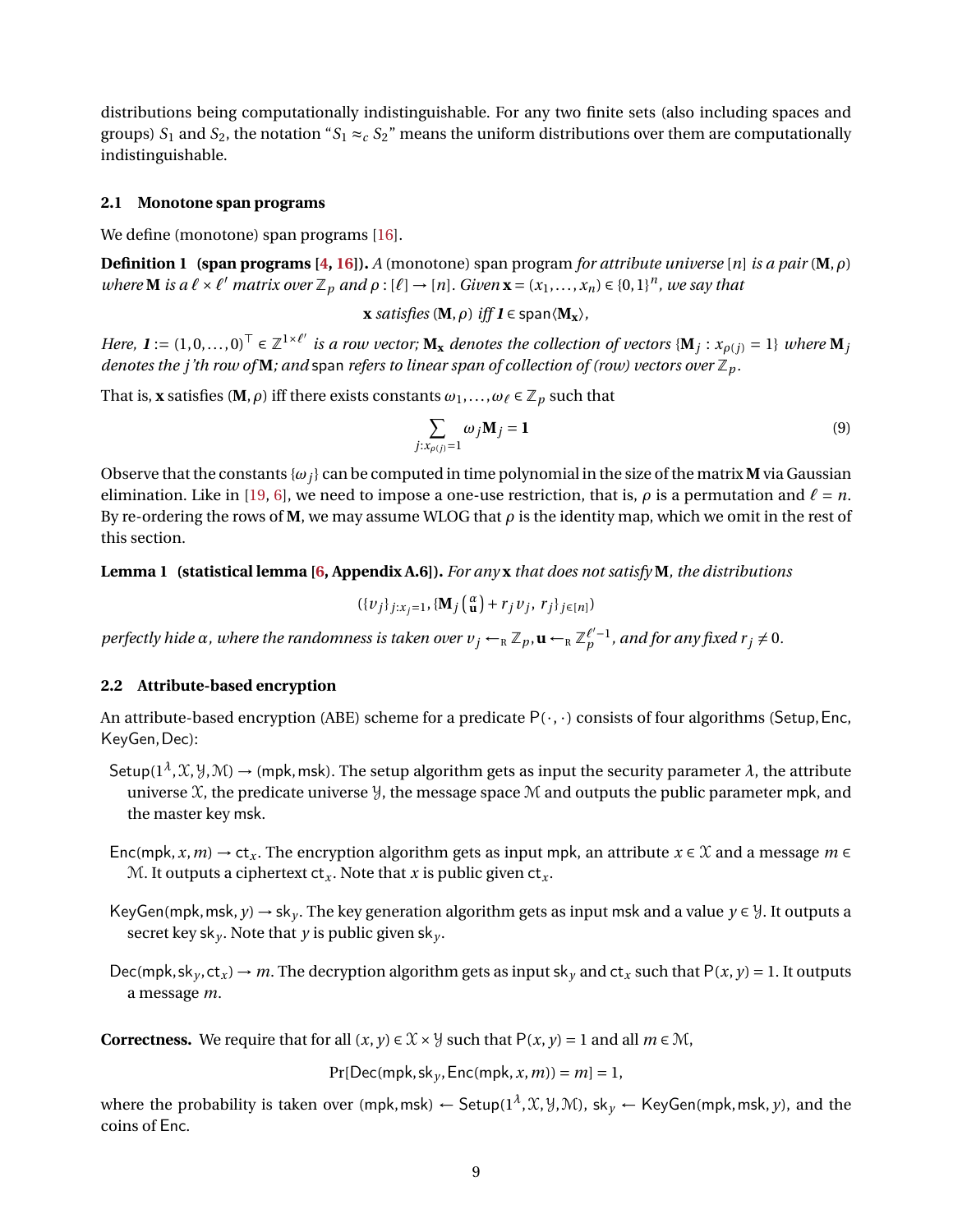<span id="page-9-2"></span>**Security definition.** For a stateful adversary  $A$ , we define the advantage function

$$
Adv_{\mathcal{A}}^{ABE}(\lambda) := \Pr \left[ b = b' : \begin{pmatrix} (mpk, msk) \leftarrow Setup(1^{\lambda}, \mathcal{X}, \mathcal{Y}, \mathcal{M}); \\ b = b' : (x^*, m_0, m_1) \leftarrow \mathcal{A}^{KeyGen(msk, \cdot)}(mpk); \\ b \leftarrow_R \{0, 1\}; ct_{x^*} \leftarrow Enc(mpk, x^*, m_b); \\ b' \leftarrow \mathcal{A}^{KeyGen(msk, \cdot)}(ct_{x^*}) \end{pmatrix} - \frac{1}{2} \right]
$$

with the restriction that all queries *y* that A makes to KeyGen(msk, ·) satisfies  $P(x^*, y) = 0$  (that is, sk<sub>y</sub> does not decrypt ct<sub>*x*\*</sub>). An ABE scheme is *adaptively secure* if for all PPT adversaries  $A$ , the advantage  $\mathsf{Adv}^{\mathrm{ABE}}_A(\lambda)$ is a negligible function in *λ*.

**Unbounded ABE.** An ABE scheme is *unbounded* [\[21\]](#page-48-2) if the running time of Setup only depends on *λ*; otherwise, we say that it is bounded.

## <span id="page-9-0"></span>**3 Bilinear Entropy Expansion, Revisited**

In this section, we present our (bilinear) entropy expansion lemma in composite-order groups.

#### <span id="page-9-1"></span>**3.1 Composite-order bilinear groups and computational assumptions**

A generator G takes as input a security parameter  $\lambda$  and outputs  $\mathbb{G} := (G_N, H_N, G_T, e)$ , where N is product of three primes  $p_1, p_2, p_3$  of  $\Theta(\lambda)$  bits,  $G_N$ ,  $H_N$  and  $G_T$  are cyclic groups of order N and  $e: G_N \times H_N \to G_T$ is a non-degenerate bilinear map. We require that the group operations in  $G_N$ ,  $H_N$  and  $G_T$  as well the bilinear map *e* are computable in deterministic polynomial time with respect to  $\lambda$ . We assume that a random generator *g* (resp. *h*) of *G<sup>N</sup>* (resp. *H<sup>N</sup>* ) is always contained in the description of bilinear groups. For every divisor *n* of *N*, we denote by  $G_n$  the subgroup of  $G_N$  of order *n*. We use  $g_1, g_2, g_3$  to denote random generators of the subgroups  $G_{p_1},G_{p_2},G_{p_3}$  respectively. We define  $h_1,h_2,h_3$  random generators of the subgroups  $H_{p_1}, H_{p_2}, H_{p_3}$  analogously.

**Computational assumptions.** We review two static computational assumptions in the composite-order group, used e.g. in [\[20,](#page-48-14) [8\]](#page-47-6).

**Assumption 1 (SD** $_{p_1\mapsto p_1p_2}^{G_N}$ ) We say that ( $p_1\mapsto p_1p_2$ )-subgroup decision assumption, denoted by SD $_{p_1\mapsto p_1p_2}^{G_N},$ *holds if for all PPT adversaries* A*, the following advantage function is negligible in λ.*

$$
Adv_{\mathcal{A}}^{SD_{p_1 \to p_1 p_2}^{G_N}}(\lambda) := |Pr[\mathcal{A}(\mathbb{G}, D, T_0) = 1] - Pr[\mathcal{A}(\mathbb{G}, D, T_1) = 1]|
$$

*where*

$$
D := (g_1, g_2, g_3, h_1, h_3, h_{12}), \quad h_{12} \leftarrow_R H_{p_1 p_2}
$$
  

$$
T_0 \leftarrow_R \boxed{G_{p_1}}, \quad T_1 \leftarrow_R \boxed{G_{p_1 p_2}}.
$$

 ${\bf Assumption~2~(DDH}_{p_1}^{H_N})$  . We say that  $p_1$  -subgroup Diffie-Hellman assumption, denoted by  $DDH_{p_1}^{H_N}$ , holds if *for all PPT adversaries* A*, the following advantage function is negligible in λ.*

$$
Adv_{\mathcal{A}}^{DDH_{p_1}^{H_N}}(\lambda) := |Pr[\mathcal{A}(\mathbb{G}, D, T_0) = 1] - Pr[\mathcal{A}(\mathbb{G}, D, T_1) = 1]|
$$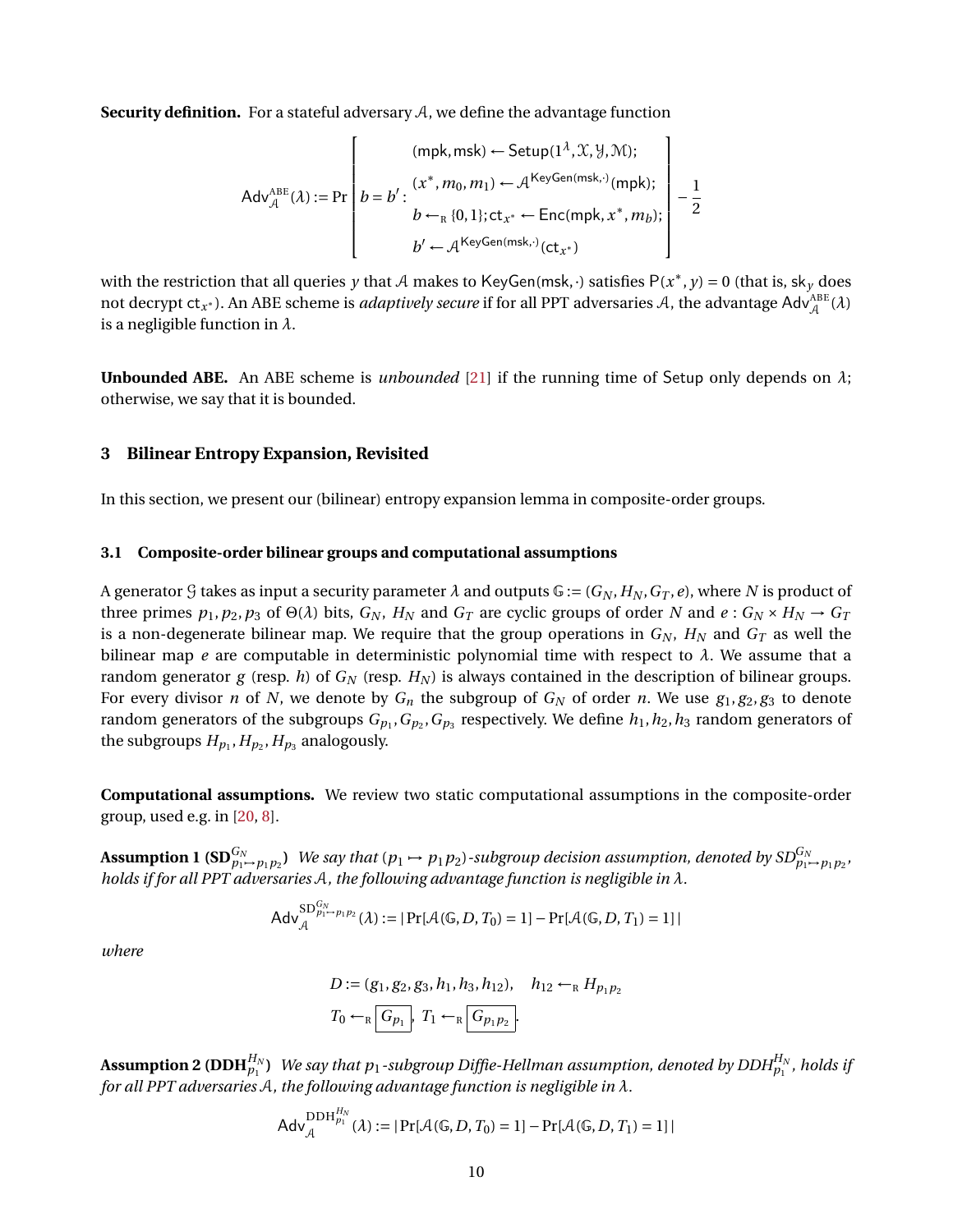*where*

$$
D := (g_1, g_2, g_3, h_1, h_2, h_3),
$$
  
\n
$$
T_0 := (h_1^x, h_1^y, \boxed{h_1^{xy}}, T_1 := (h_1^x, h_1^y, \boxed{h_1^{xy+z}}, \quad x, y, z \leftarrow_R \mathbb{Z}_N.
$$

By symmetry, one may permute the indices for subgroups and/or exchange the roles of  $G_N$  and  $H_N$ , and define  $\mathrm{SD}^{G_N}_{p_1 \mapsto p_1p_3}$ ,  $\mathrm{SD}^{G_N}_{p_3 \mapsto p_3p_2}$ ,  $\mathrm{SD}^{H_N}_{p_1 \mapsto p_1p_2}$ ,  $\mathrm{SD}^{H_N}_{p_1 \mapsto p_1p_3}$  and  $\mathrm{DDH}^{H_N}_{p_2}$ ,  $\mathrm{DDH}^{H_N}_{p_3}$  analogously.

#### <span id="page-10-3"></span>**3.2 Lemma in Composite-order groups**

We state our entropy expansion lemma in composite-order groups as follows.

<span id="page-10-0"></span>**Lemma 2 (Bilinear entropy expansion lemma).** Under the  $SD_{p_1 \to p_1 p_2}^{H_N}$ ,  $SD_{p_1 \to p_1 p_3}^{H_N}$ ,  $SD_{p_1 \to p_1 p_2}^{G_N}$ ,  $DDH_{p_2}^{H_N}$ ,  $SD^{G_N}_{p_1 \rightarrow p_1p_3}$ ,  $DDH^{H_N}_{p_3}$ ,  $SD^{G_N}_{p_3 \rightarrow p_3p_2}$  assumptions, we have

$$
\begin{Bmatrix}\n\text{aux}: g_1, g_1^w, g_1^{w_0}, g_1^{w_1} \\
\text{ct}: g_1^s, \{g_1^{sw+s_j(w_0+j\cdot w_1)}, g_1^{s_j}\}_{j\in[n]} \\
\text{sk}: \{h_1^{r_jw}, h_1^{r_j}, h_1^{r_j(w_0+j\cdot w_1)}\}_{j\in[n]}\n\end{Bmatrix} \approx_c\n\begin{Bmatrix}\n\text{aux}: g_1, g_1^w, g_1^{w_0}, g_1^{w_1} \\
\text{ct}: g_1^s \cdot g_2^{s_j}, \{g_1^{sw+s_j(w_0+j\cdot w_1)} \cdot g_2^{s_j}\cdot g_1^{s_j}\cdot g_2^{s_j}\}_{j\in[n]} \\
\text{sk}: \{h_1^{r_jw} \cdot h_2^{r_jw_j}, h_1^{r_j} \cdot h_2^{r_jw_j}, h_1^{r_j(w_0+j\cdot w_1)} \cdot h_2^{r_j(w_0+j\cdot w_1)}\cdot h_2^{r_jw_j}\}_{j\in[n]}\n\end{Bmatrix}
$$

*where*

$$
w, w_0, w_1 \leftarrow_R \mathbb{Z}_N
$$
,  $v_j, u_j \leftarrow_R \mathbb{Z}_N$ ,  $s, s_j \leftarrow_R \mathbb{Z}_N$ ,  $r_j \leftarrow_R \mathbb{Z}_N$ .

Concretely, the distinguishing advantage  $\mathsf{Adv}_{\mathcal{A}}^{\mathsf{EXPLEM}}(\lambda)$  *is at most* 

$$
\begin{array}{l} \text{Adv}_{\mathcal{B}}^{\text{SD}} \overset{\text{d}}{\underset{p_{1} \rightarrow p_{1}p_{2}}{\longrightarrow} } (\lambda)+ \text{Adv}_{\mathcal{B}'}^{\text{SD}}(\lambda)+ \text{Adv}_{\mathcal{B}''}^{\text{SD}_{p_{1} \rightarrow p_{1}p_{2}}} (\lambda)+ \text{Adv}_{\mathcal{B}''}^{\text{SD}_{p_{1} \rightarrow p_{1}p_{2}}} (\lambda)+ \text{Adv}_{\mathcal{B}''}^{\text{SD}_{p_{1} \rightarrow p_{1}p_{3}}} (\lambda)+ \text{Adv}_{\mathcal{B}_{0}}^{\text{DDH}_{p_{2}}^{H_{N}}} (\lambda)\\ + n \cdot \big(\text{Adv}_{\mathcal{B}_{1}}^{\text{SD}_{p_{1} \rightarrow p_{1}p_{3}}} (\lambda)+ \text{Adv}_{\mathcal{B}_{2}}^{\text{DDH}_{p_{3}}^{H_{N}}} (\lambda)+ \text{Adv}_{\mathcal{B}_{4}}^{\text{SD}_{p_{3} \rightarrow p_{3}p_{2}}} (\lambda)+ \text{Adv}_{\mathcal{B}_{6}}^{\text{DDH}_{p_{3}}^{H_{N}}} (\lambda)+ \text{Adv}_{\mathcal{B}_{7}}^{\text{SD}_{p_{1} \rightarrow p_{1}p_{3}}} (\lambda)\big)+ \text{Adv}_{\mathcal{B}_{8}}^{\text{DDH}_{p_{2}}^{H_{N}}} (\lambda) \end{array}
$$

 $where$  Time( $B$ ), Time( $B'$ ), Time( $B''$ ), Time( $B'''$ ), Time( $B_0$ ), Time( $B_1$ ), Time( $B_2$ ), Time( $B_4$ ), Time( $B_6$ ),  $Time(B_7)$ ,  $Time(B_8) \approx Time(A)$ .

We will prove the lemma in two steps via the following two lemmas.

<span id="page-10-1"></span>Lemma 3 (Bilinear entropy expansion lemma (step one)). Under the DDH $_{p_2}^{H_N}$ , SD $_{p_1\to p_1p_3}^{G_N}$ , DDH $_{p_3}^{H_N}$ , SD $_{p_3\to p_3p_2}^{G_N}$ *assumptions, we have*

$$
\begin{Bmatrix}\n\text{aux}: g_1, g_1^{w_0}, g_1^{w_1}, g_2 \\
\text{ct}: \{g_1^{s_j(w_0+j\cdot w_1)}, g_1^{s_j}\}_{j\in[n]} \\
\text{sk}: \{h_{123}^{r_j}, h_{123}^{r_j(w_0+j\cdot w_1)}\}_{j\in[n]}\n\end{Bmatrix} \approx_c\n\begin{Bmatrix}\n\text{aux}: g_1, g_1^{w_0}, g_1^{w_1}, g_2 \\
\text{ct}: \{g_1^{s_j(w_0+j\cdot w_1)} \cdot g_2^{s_jw_j}\}_{j\in[n]} \\
\text{sk}: \{h_{13}^{r_j} \cdot \boxed{h_2^{r_j}}\}_{j\in[n]}\n\end{Bmatrix}
$$

*where*

$$
w_0, w_1 \leftarrow_R \mathbb{Z}_N
$$
,  $u_j \leftarrow_R \mathbb{Z}_N$ ,  $s_j \leftarrow_R \mathbb{Z}_N$ ,  $r_j \leftarrow_R \mathbb{Z}_N$ .

Concretely, the distinguishing advantage  $\mathsf{Adv}^{\mathsf{STEP1}}_{\mathcal{A}}(\lambda)$  is at most

$$
Adv_{\mathcal{B}_{0}}^{DDH_{p_{2}}^{H_{N}}}(\lambda)+n\cdot \left( Adv_{\mathcal{B}_{1}}^{SD_{p_{1}\rightarrow p_{1}p_{3}}^{G_{N}}}(\lambda)+Adv_{\mathcal{B}_{2}}^{DDH_{p_{3}}^{H_{N}}}(\lambda)+Adv_{\mathcal{B}_{4}}^{SD_{p_{3}\rightarrow p_{3}p_{2}}^{G_{N}}}(\lambda)+Adv_{\mathcal{B}_{6}}^{DDH_{p_{3}}^{H_{N}}}(\lambda)+Adv_{\mathcal{B}_{7}}^{SD_{p_{1}\rightarrow p_{1}p_{3}}^{G_{N}}}(\lambda)\right)
$$

 $where$  Time( $\mathcal{B}_0$ ), Time( $\mathcal{B}_1$ ), Time( $\mathcal{B}_2$ ), Time( $\mathcal{B}_4$ ), Time( $\mathcal{B}_6$ ), Time( $\mathcal{B}_7$ )  $\approx$  Time( $\mathcal{A}$ ).

<span id="page-10-2"></span>Note that sk in the LHS of this lemma has an extra *h*23-component, which we may introduce using the  $\mathrm{SD}^{H_N}_{p_1\mapsto p_1p_2}$  and  $\mathrm{SD}^{H_N}_{p_1\mapsto p_1p_3}$  assumption. The proof of this lemma is fairly involved, and we defer the proof to Section [3.3.](#page-12-0)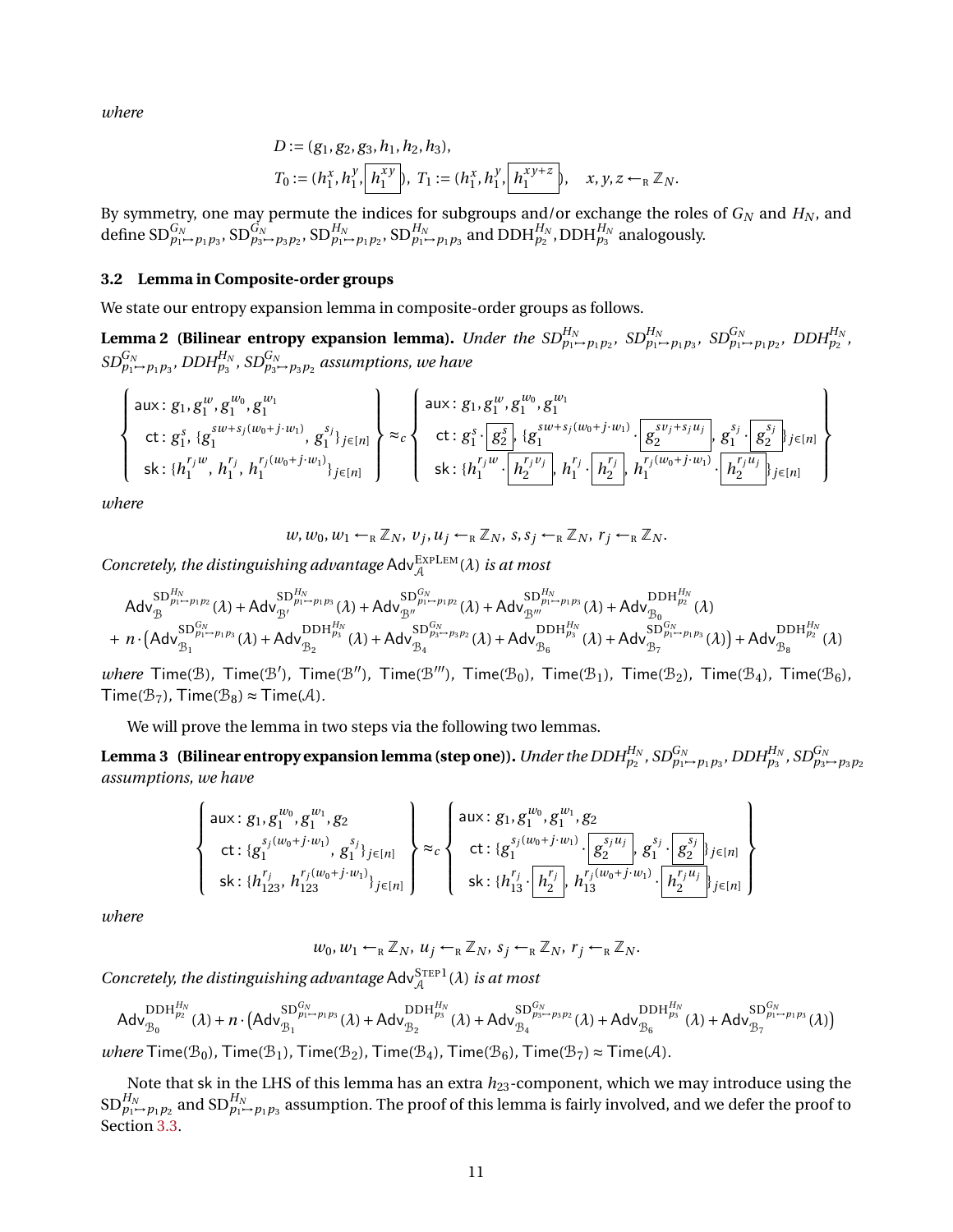**Lemma 4 (Bilinear entropy expansion lemma (step two)).** *Under the DDH* $_{p_2}^{H_N}$  *assumption, we have* 

$$
\begin{Bmatrix}\n\text{aux}: g_1, g_1^w, h_1, h_1^w \\
\text{ct}: g_2^s, \{g_2^{sw} \cdot g_2^{s_j u_j}, g_2^{s_j}\}_{j \in [n]}\n\end{Bmatrix}\n\approx_c\n\begin{Bmatrix}\n\text{aux}: g_1, g_1^w, h_1, h_1^w \\
\text{ct}: g_2^s, \{g_2^{sv}\}, g_2^{s_j}\}_{j \in [n]}\n\end{Bmatrix}\n\begin{Bmatrix}\n\text{aux}: g_1, g_1^w, h_1, h_1^w \\
\text{ct}: g_2^s, \{g_2^{sv}\}, g_2^{s_j}\}_{j \in [n]}\n\end{Bmatrix}
$$

*where*

$$
w \leftarrow_R \mathbb{Z}_N, v_j, u_j \leftarrow_R \mathbb{Z}_N, s, s_j \leftarrow_R \mathbb{Z}_N, r_j \leftarrow_R \mathbb{Z}_N.
$$

 $Concretely,$  the distinguishing advantage  $Adv_A^{STEP2}(\lambda)$  *is at most*  $Adv_{B_8}^{DDH_{p_2}^{H_N}}(\lambda)$  *where*  $Time(B_8) \approx Time(A)$ *.* 

*Proof.* This follows from the  $\mathrm{DDH}_{p_2}^{H_N}$  assumption, which tells us that

$$
\{h_2^{r_j}, h_2^{r_jw}\}_{j\in[n]}\approx_c \{h_2^{r_j}, \boxed{h_2^{r_jv_j}}\}_{j\in[n]}.
$$

The adversary  $\mathcal{B}_8$  on input  $\{h_2^{r_j}\}$  $Z_2^{r_j}, T_j\}_{j\in[n]}$  along with  $g_1, g_2, h_1, h_2$ , samples  $\tilde{w}, s, s_j, \tilde{u}_j \leftarrow_R \mathbb{Z}_N$  (and implicitly sets  $u_j = \frac{1}{s_j}$  $\frac{1}{s_j}(\tilde{u}_j - sw)$ ), then runs  ${\cal A}$  on input

$$
\begin{Bmatrix}\n\text{aux}: g_1, g_1^{\tilde{w}}, h_1, h_1^{\tilde{w}} \\
\text{ct}: g_2^s, \{g_2^{\tilde{u}_j}, g_2^{s_j}\}_{j \in [n]} \\
\text{sk}: \{T_j, h_2^{r_j}, (h_2^{r_j})^{\frac{n_j}{s_j}} \cdot T_j^{-\frac{s}{s_j}}\}_{j \in [n]}\n\end{Bmatrix}.
$$

By the Chinese Remainder Theorem, we have  $(g_1^w, h_1^w, g_2^w, h_2^w) \equiv (g_1^{\tilde{w}}, h_1^{\tilde{w}}, g_2^w, h_2^w)$ , where  $w, \tilde{w} \leftarrow_R \mathbb{Z}_N$ . Next, observe that

- $-$  When  $T_j = g^{r_j w}$  and if we write  $r_j u_j = r_j \cdot \frac{\tilde{u}_j}{s_j}$  $\frac{u_j}{s_j} + r_j w \cdot (-\frac{s_j}{s_j})$  $\frac{s}{s_j}$ ), then  $\tilde{u}_j = sw + s_j u_j$  and the distribution we feed to A is exactly that of the left distribution.
- $-$  When  $T_j = g^{r_j v_j}$  and if we write  $r_j u_j = r_j \cdot \frac{\tilde{u}_j}{s_j}$  $\frac{u_j}{s_j} + r_j v_j \cdot (-\frac{s_j}{s_j})$  $\frac{s}{s_j}$ ), then  $\tilde{u}_j = s v_j + s_j u_j$  and the distribution we feed to A is exactly that of the right distribution.

This completes the proof.  $\Box$ 

We may now complete the proof of Lemma [2](#page-10-0) using Lemmas [3](#page-10-1) and [4.](#page-10-2)

*Proof (of Lemma [2\)](#page-10-0).* The statement follows readily from the following hybrid argument:

$$
\begin{Bmatrix}\n\text{aux: } g_1, g_1^w, g_1^{w_0}, g_1^{w_1} \\
\text{ct: } g_1^s, \{g_1^{sw+s_j(w_0+j\cdot w_1)}, g_1^{s_j}\}_{j\in[n]} \\
\text{sk: } \{h_1^{r_jw}, h_1^{r_j}, h_1^{r_j(w_0+j\cdot w_1)}\}_{j\in[n]}\n\end{Bmatrix} \quad \text{LHS in Lemma 2} \\
\text{kk: } \{h_1^{r_jw}, h_1^{r_j}, h_1^{r_j(w_0+j\cdot w_1)}\}_{j\in[n]} \\
\text{aux: } g_1, g_1^w, g_1^{w_0}, g_1^{w_1} \\
\text{sk: } \{\overline{h_{123}}\}_{j}^{r_jw}, \overline{h_{123}}\}_{j}^{r_jw}, \overline{h_{123}}\}_{j\in[n]} \\
\text{pk: } g_1^s, g_1^w, g_1^{w_1}, g_1^{w_1} \\
\text{ct: } g_1^s, \overline{g_2^s}\}_{\{g_1^{sw} \cdot g_1^{w_1}\}_{g_2^{sw}}\}_{\{g_1^{sw} \cdot g_1^{s_j(w_0+j\cdot w_1)}\}_{j\in[n]}}\n\end{Bmatrix}
$$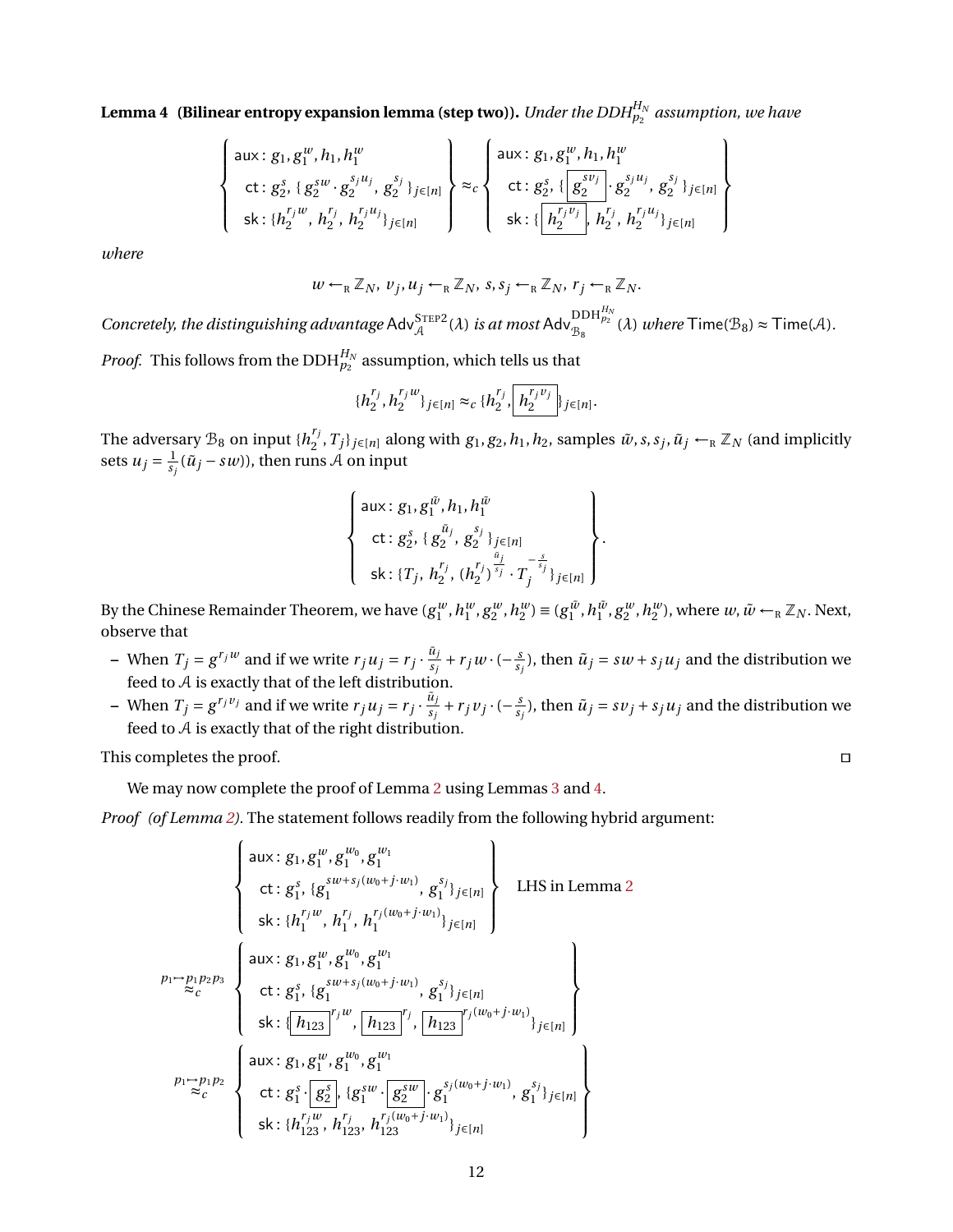$$
\begin{bmatrix}\n\text{Lemma 3} & \begin{Bmatrix}\n\text{aux}: g_1, g_1^{w_0}, g_1^{w_1} \\
\text{ct}: g_1^s \cdot g_2^s, \{g_1^{sw} \cdot g_2^{sw} \cdot g_1^{s_j(w_0+j \cdot w_1)} \cdot \overline{g_2^{s_jw_j}}, g_1^{s_j} \cdot \overline{g_2^{s_j}}\}_{j \in [n]} \\
\text{ski}: \{h_{13}^{r_j w} \cdot \overline{h_2^{r_j w}}, h_{13}^{r_j} \cdot \overline{h_2^{r_j}}, h_{13}^{r_j(w_0+j \cdot w_1)} \cdot \overline{h_2^{r_jw_j}}_{j \in [n]}\n\end{Bmatrix}\n\end{bmatrix}
$$
\n
$$
\begin{bmatrix}\n\text{aux}: g_1, g_1^w, g_1^{w_0}, g_1^{w_1} \\
\text{ct}: g_1^s \cdot g_2^s, \{g_1^{sw} \cdot g_2^{sw} \cdot g_1^{s_j(w_0+j \cdot w_1)} \cdot g_2^{s_j u_j}, g_1^{s_j} \cdot g_2^{s_j}\}_{j \in [n]}\n\end{bmatrix}
$$
\n
$$
\begin{bmatrix}\n\text{aux}: g_1, g_1^w, g_1^{w_0}, g_1^{w_1} \\
\text{ski}: \boxed{h_1}^{r_j w} \cdot h_2^{r_j w}, \boxed{h_1}^{r_j} \cdot h_2^{r_j}, \boxed{h_1}^{r_j(w_0+j \cdot w_1)} \cdot h_2^{r_j u_j}\}_{j \in [n]}\n\end{bmatrix}
$$
\n
$$
\begin{bmatrix}\n\text{Lemma 4} & \begin{Bmatrix}\n\text{aux}: g_1, g_1^w, g_1^{w_0}, g_1^{w_1} \\
\text{ct}: g_1^s \cdot g_2^s, \{g_1^{sw} \cdot g_2^{sv}\} \cdot g_1^{s_j(w_0+j \cdot w_1)} \cdot g_2^{s_j u_j}, g_1^{s_j} \cdot g_2^{s_j}\}_{j \in [n]}\n\end{Bmatrix}\n\end{bmatrix}
$$
\n
$$
\begin{bmatrix}\n\text{Lemma 4} & \begin{Bmatrix}\n\text{aux}: g_1, g_1^w, g_1^{w_0}, g_1^{w_1} \\
\
$$

It is direct to justify every transitions as follows:

**–** The first transition follows from

$$
{h_1^{r_j}}_{j \in [n]} \approx_c {h_{123}^{r_j}}_{j \in [n]}
$$
 given  $g_1$ 

where  $h_1$  and  $h_{123}$  are random generators of  $H_{p_1}$  and  $H_N$ , which is implied by the  $SD_{p_1 \rightarrow p_1 p_2}^{H_N}$  and  $\mathrm{SD}^{H_N}_{p_1\mapsto p_1p_3}$  assumption. In the reduction, we sample  $w,w_0,w_1\leftarrow_R \mathbb{Z}_N$  and simulate aux, ct honestly.

 $-$  The second transition is ensured by the  $\mathrm{SD}^{G_N}_{p_1\rightarrow p_1p_2}$  assumption which tells us that

$$
g_1^s \approx_c g_1^s \cdot g_2^s
$$
 given  $g_1$ 

where  $g_1$  and  $g_2$  are random generators of  $G_{p_1}$  and  $G_{p_2}$ . In the reduction, we sample  $w, w_0, w_1 \leftarrow_R \mathbb{Z}_N$ and simulate aux and sk honestly.

- $-$  The third transition follows from Lemma [3.](#page-10-1) In the reduction, we sample  $w \leftarrow_R \mathbb{Z}_N$  and simulate  $g_1^w$  in aux honestly. We then use generators  $g_1$  and  $g_2$  to simulate  $(g_1^s \cdot g_2^s, g_1^{sw} \cdot g_2^{sw})$  in ct and use  $h_{123}^{r_j}$  (or  $h_{13}^{r_j} \cdot h_2^{r_j}$  $2^{'}$ to simulate  $h_{123}^{r_j w}$  in sk.
- **–** The fourth transition follows from the  $SD_{p_1 \rightarrow p_1 p_3}^{H_N}$  assumption asserting

$$
\{h_1^{r_j}\}_{j\in[n]}\approx_c \{h_{13}^{r_j}\}_{j\in[n]}
$$
 given  $g_1, g_2, h_2$ 

where  $h_1$  and  $h_{13}$  are random generators of  $H_{p_1}$  and  $H_{p_1p_3}$ . In the reduction, we sample  $w, w_0, w_1 \leftarrow_R \mathbb{Z}_N$ and  $u_j, v_j \leftarrow_R \mathbb{Z}_N$ , and simulate aux using  $g_1$  and ct from  $g_1, g_2$ .

– The final transition follows from Lemma [4.](#page-10-2) In the reduction, we sample  $w_0, w_1 \leftarrow_R \mathbb{Z}_N$  and simulate  $g_1^{w_0}$  and  $g_1^{w_1}$  in aux honestly. By  $g_1, g_1^w, h_1, h_1^w$ , we can simulate all  $g_1$ -components in ct (i.e.,  $g_1^s$  and  ${g_1}^{sw+s_j(w_0+j\cdot w_1)}$  $\int_{1}^{s w+s_j(w_0+j \cdot w_1)}$ ,  $g_1^{s_j}$  $\{b_1^{s_j}\}_{j\in[n]}$ ) and all  $h_1$ -components in sk (i.e.,  $\{h_1^{r_jw_j}\}$  $\binom{r_j w}{1}, h_1^{r_j}$  $\int_1^r h_1^{r_j(w_0+j\cdot w_1)}$  $\{f_j(w_0+J \cdot w_1)\}\mathbf{y} \in [n]\}.$  □

#### <span id="page-12-0"></span>**3.3 Entropy expansion lemma: Step one**

**Proof overview.** First, we note that we can adapt the proof of the Lewko-Waters IBE [\[20,](#page-48-14) [8\]](#page-47-6)<sup>[9](#page-0-1)</sup> to show that under SD $_{p_1\rightarrow p_1p_3}^{G_N}$  and DDH $_{p_3}^{H_N}$  assumptions, we have that for each  $i\in [n]$ :

$$
\begin{Bmatrix}\n\text{aux}: g_1, g_1^{w_0}, g_1^{w_1} \\
\text{ct}: \{g_1^{s_i(w_0+i\cdot w_1)}, g_1^{s_i}\} \\
\text{sk}: \{h_{13}^{r_j}, h_{13}^{r_j(w_0+j\cdot w_1)}\}_{j\in[n]}\n\end{Bmatrix} \approx_c\n\begin{Bmatrix}\n\text{aux}: g_1, g_1^{w_0}, g_1^{w_1} \\
\text{ct}: \{g_1^{s_i(w_0+i\cdot w_1)} \cdot g_3^{s_i} \cdot g_1^{s_i} \cdot g_3^{s_i}\} \\
\text{ct}: \{g_1^{s_i(w_0+i\cdot w_1)} \cdot g_3^{s_i} \cdot g_1^{s_i} \cdot g_3^{s_i}\} \\
\text{sk}: \{h_1^{r_j} \cdot h_3^{r_j} \cdot h_1^{r_j(w_0+j\cdot w_1)} \cdot h_3^{r_jw_j}\}_{j\in[n]}\n\end{Bmatrix}.
$$

 $\frac{9}{9}$  with two main differences: (i) we are in the selective setting which allows for a much simpler proof, (ii) we allow  $j = i$  in sk.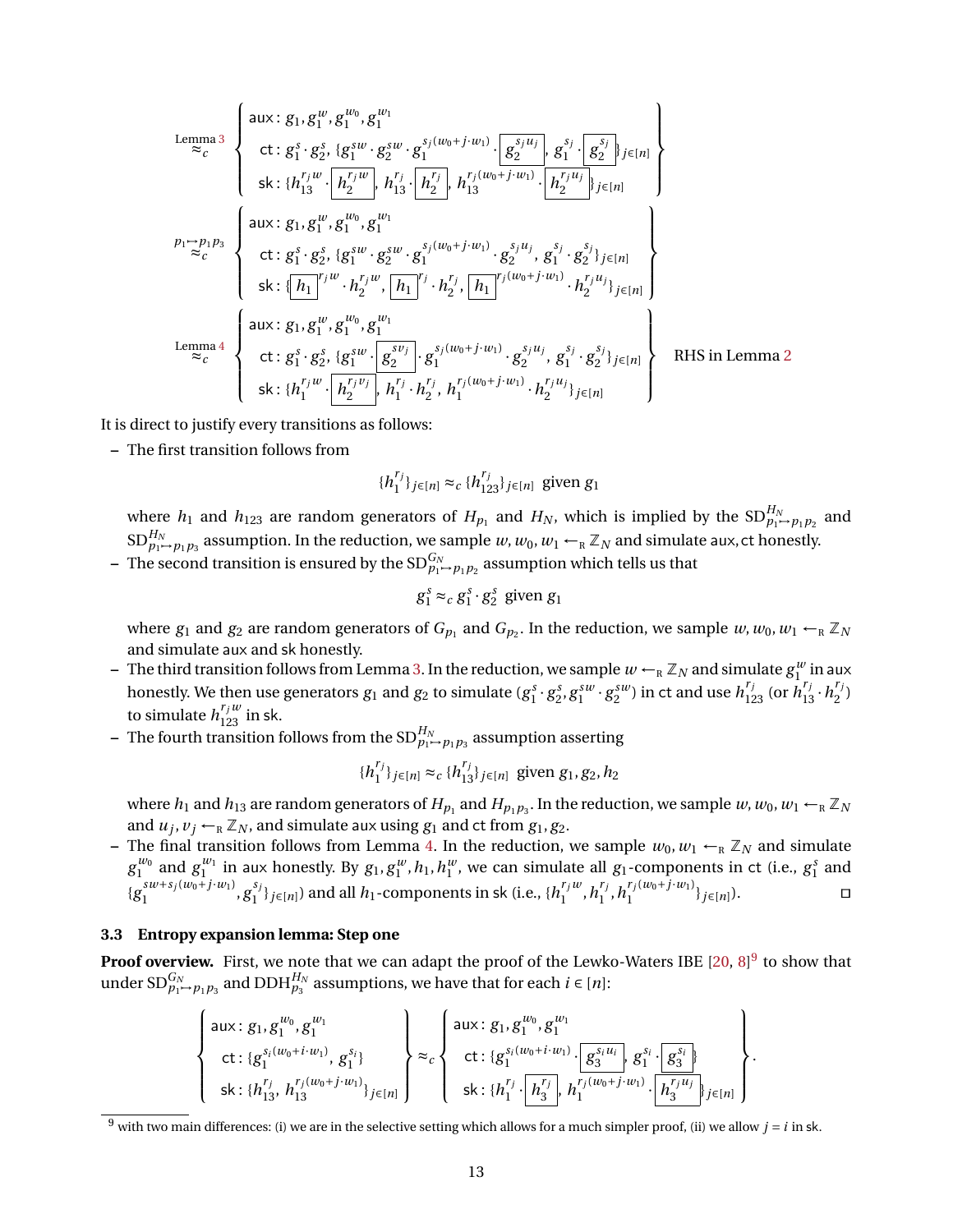We can then use the  $\mathrm{SD}^{G_N}_{p_3 \rightarrow p_2 p_3}$  assumption to argue that

$$
(g_3^{s_i},g_3^{s_iu_i})\approx_c (g_3^{s_i}\cdot \boxed{g_2^{s_i}},g_3^{s_iu_i}\cdot \boxed{g_2^{s_iu_i}})
$$

Roughly speaking, we will then repeat the above argument *n* times for each *i* ∈ [*n*] (see Sub-Game*<sup>i</sup>*,1 through Sub-Game*<sup>i</sup>*,4 below). Here, there is an additional complication arising from the fact that in order to invoke the SD $_{p_1\to p_1p_3}^{G_N}$  assumption, we need to simulate sk given only  $h_1,h_{13},h_2.$  To do this, we need to switch sk back to  $\{h_{13}^{r_j}, h_{13}^{r_j(w_0+j\cdot w_1)}\}_{j\in[n]},$  which we do in Sub-Game $_{i,5}$  through Sub-Game $_{i,7}.$ 

At this point, we are almost done, except we still need to introduce a  $(h_j^{r_j})$  $h_2^{r_j}, h_2^{r_ju_j}$  $2^{r_j u_j}$ )-component into sk. We will handle this at the very beginning of the proof (cf. Game<sub>0'</sub>). Fortunately, we can carry out the above argument even with the extra  $(h_j^{r_j})$  $n_1^{r_j}$ ,  $h_2^{r_j u_j}$  $\binom{r_j u_j}{2}$ -component in sk.

**Actual proof.** We prove step one of the entropy expansion lemma in Lemma [3](#page-10-1) via the following game sequence, which is summarized in Fig [4.](#page-15-0) By ct*<sup>j</sup>* (resp. sk*j*), we denote the *j*'th tuple of ct (resp. sk).

Game<sub>0</sub>. This is the left distribution in Lemma [3:](#page-10-1)

$$
\left\{\n\begin{array}{l}\n\text{aux}: g_1, g_1^{w_0}, g_1^{w_1}, g_2 \\
\text{ct}: \{g_1^{s_j(w_0+j\cdot w_1)}, g_1^{s_j}\}_{j\in[n]} \\
\text{sk}: \{h_{123}^{r_j}, h_{123}^{r_j(w_0+j\cdot w_1)}\}_{j\in[n]}\n\end{array}\n\right\}.
$$

Game<sub>0'</sub>. We modify sk as follows:

sk: 
$$
{h_{13}^{r_j} \cdot \boxed{h_2^{r_j}}}, h_{13}^{r_j(w_0+j \cdot w_1)} \cdot \boxed{h_2^{r_ju_j}}_{j \in [n]}
$$

where  $u_1,...,u_n$  ←  $_\R$   $\mathbb{Z}_N.$  We claim that Game $_0\approx_c$  Game $_0$ . This follows from the DDH $_{p_2}^{H_N}$  assumption, which tells us that

$$
\{h_2^{r_j}, h_2^{r_jw_0}\}_{j\in[n]}\approx_c \{h_2^{r_j}, \left[h_2^{\frac{r_ju'_j}{2}}\right]\}_{j\in[n]}
$$
 given  $g_1, g_2, h_{13}$ 

where  $u'_{j} \leftarrow_{\mathbb{R}} \mathbb{Z}_N$  and we will then implicitly set  $u_j = u'$  $j'$  + *j* ⋅ *w*<sub>1</sub> for all *j* ∈ [*n*]. In the security reduction, we use the fact that aux, ct leak no information about  $w_0$  mod  $p_2$ . See Lemma [22](#page-49-0) for details.

Game<sub>i</sub>  $(i = 1, ..., n + 1)$ . We modify ct as follows:

ct: 
$$
\{g_1^{s_j(w_0+j\cdot w_1)}\cdot \boxed{g_2^{s_ju_j}}, g_1^{s_j}\cdot \boxed{g_2^{s_j}}\}_{j  
 $\{g_1^{s_j(w_0+j\cdot w_1)}, g_1^{s_j}\}\}_{j\geq i}$
$$

where  $u_1,...,u_{i-1}$  are defined as in Game<sub>0'</sub>. It is easy to see that Game<sub>0'</sub> = Game<sub>1</sub>. To show that Game<sub>i</sub> ≈<sub>c</sub> Game*i*+1, we will require another sequence of sub-games.

Sub*-*Game*<sup>i</sup>*,1*.* Identical to Game*<sup>i</sup>* except that we modify ct*<sup>i</sup>* as follows:

$$
\mathsf{ct}_{i}: \{g_1^{s_i(w_0+i\cdot w_1)}\cdot \boxed{g_3^{s_i(w_0+i\cdot w_1)}}, \, g_1^{s_i}\cdot \boxed{g_3^{s_i}}\}
$$

We claim that  $\mathsf{Game}_i \approx_c \mathsf{Sub}\text{-}\mathsf{Game}_{i,1}.$  This follows from the  $\mathsf{SD}^{G_N}_{p_1\mapsto p_1p_3}$  assumption, which tells us that

$$
g_1^{s_i} \approx_c g_1^{s_i} \cdot \boxed{g_3^{s_i}}
$$
 given  $g_1, g_2, h_{13}, h_2$ 

In the reduction, we will sample  $w_0, w_1, u_j \leftarrow_R \mathbb{Z}_N$  and use  $g_1, g_2$  to simulate aux,  $\{ct_j\}_{j\neq i}$  and  $h_{13}, h_2$  to simulate sk. See Lemma [23](#page-49-1) for details.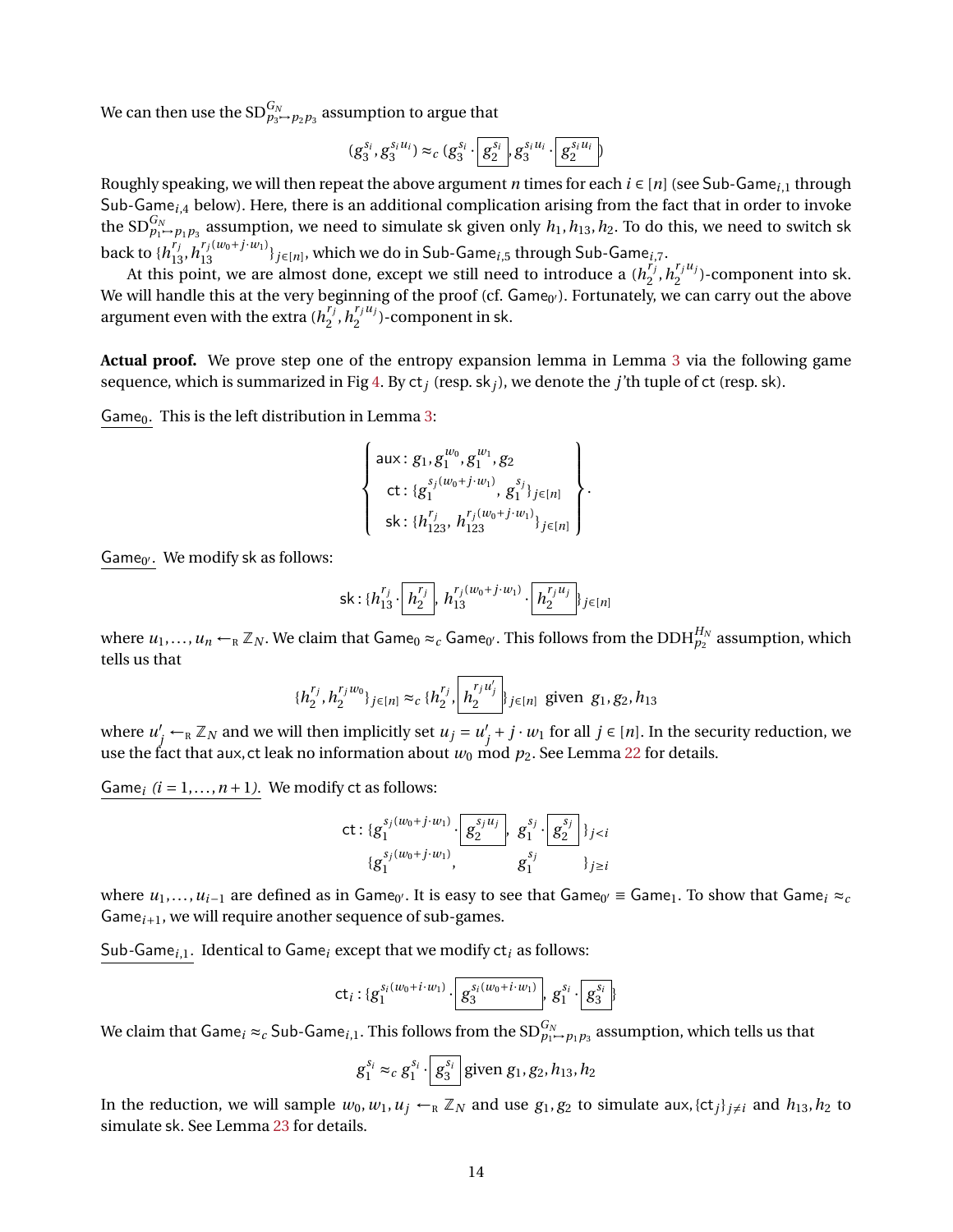Sub-Game<sub>*i*,2</sub>. We modify the distribution of sk<sub>j</sub> for all  $j \neq i$  (while keeping sk<sub>*i*</sub> unchanged):

$$
\mathsf{sk}_j \ (j \neq i) : h_1^{r_j} \cdot h_2^{r_j} \cdot \boxed{h_3^{r_j}}, \ h_1^{r_j(w_0 + j \cdot w_1)} \cdot h_2^{r_j u_j} \cdot \boxed{h_3^{r_j u_j}}
$$

We claim that Sub-Game $_{i,1}\approx_c$  Sub-Game $_{i,2}$ . This follows from the DDH $^{H_N}_{p_3}$  assumption, which tells us that

$$
\{h_3^{r_j}, h_3^{r_jw_1}\}_{j\neq i} \approx_c \{h_3^{r_j}, \left[h_3^{r_ju_j'}\right]\}_{j\neq i} \text{ given } g_1, g_2, g_3, h_1, h_2, h_3.
$$

where  $u'_j \leftarrow_R \mathbb{Z}_N$ . In the reduction, we will program  $w_0 := \tilde{w}_0 - i \cdot w_1 \bmod p_3$  with  $\tilde{w}_0 \leftarrow_R \mathbb{Z}_N$  so that we can simulate  $g_3^{s_i(w_0+i\cdot w_1)}$  in ct<sub>i</sub>, and then implicitly set  $u_j = \tilde{w}_0 + (j-i)\cdot u'_j \text{ mod } p_3$  for all  $j \neq i$ . See Lemma [24](#page-49-2) for details.

Sub*-*Game*<sup>i</sup>*,3*.* We modify the distribution of ct*<sup>i</sup>* and sk*<sup>i</sup>* simultaneously:

$$
\mathsf{ct}_i: g_1^{s_i(w_0+i\cdot w_1)} \cdot \boxed{g_3^{s_iu_i}} \cdot g_1^{s_i} \cdot g_3^{s_i}
$$
\n
$$
\mathsf{sk}_i: h_1^{r_i} \cdot h_2^{r_i} \cdot h_3^{r_i} \cdot h_1^{r_i(w_0+i\cdot w_1)} \cdot h_2^{r_iu_i} \cdot \boxed{h_3^{r_iu_i}}
$$

We claim that Sub-Game<sub>*i*,2</sub> = Sub-Game<sub>*i*,3</sub>. This follows from the fact that for all  $j \neq i$ , the quantity  $w_0 + j \cdot$ *w*<sub>1</sub> mod  $p_3$  leaked in sk<sub>*j*</sub> is masked by *u<sub>j</sub>* and therefore  $\{w_0 + i \cdot w_1 \text{ mod } p_3\} \equiv \{u_i \text{ mod } p_3\}$ . See Lemma [25](#page-50-0) for details.

Sub*-*Game*<sup>i</sup>*,4*.* We modify the distribution of ct*<sup>i</sup>* as follows:

$$
\mathsf{ct}_i : g_1^{s_i(w_0 + i \cdot w_1)} \cdot \boxed{g_2^{s_iu_i}} \cdot g_3^{s_iu_i}, \, g_1^{s_i} \cdot \boxed{g_2^{s_i}} \cdot g_3^{s_i}
$$

We claim that Sub-Game $_{i,3}$   $\approx$   $_c$  Sub-Game $_{i,4}$ . This follows from the SD $^{G_N}_{p_3\to p_3p_2}$  assumption, which tells us that

$$
g_3^{s_i} \approx_c \boxed{g_2^{s_i}} \cdot g_3^{s_i}
$$
 given  $g_1, g_2, h_1, h_{23}$ .

In the reduction, we will sample  $w_0, w_1, u_j \leftarrow_R \mathbb{Z}_N$  and use  $g_1, g_2$  to simulate aux,  $\{ct_j\}_{j\neq i}$ . In addition, we will use generator  $h_{23}$  to sample  $\{h_2^{r_j}\}$  $\frac{r_j}{2} \cdot h_3^{r_j}$  $\frac{r_j}{3}, \dot{h}_2^{r_j u_j}$  $\frac{r_j u_j}{2} \cdot h_3^{r_j u_j}$  $\{f_j^{(i)}\}_{j\in[n]}$  in sk. See Lemma [26](#page-50-1) for details.

Sub*-*Game*<sup>i</sup>*,5*.* We modify the distribution of ct*<sup>i</sup>* and sk*<sup>i</sup>* :

$$
\mathsf{ct}_i: g_1^{s_i(w_0+i\cdot w_1)} \cdot g_2^{s_iu_i} \cdot \overline{\left[g_3^{s_i(w_0+i\cdot w_1)}\right]} \cdot g_1^{s_i} \cdot g_2^{s_i} \cdot g_3^{s_i}
$$
\n
$$
\mathsf{sk}_i: h_1^{r_i} \cdot h_2^{r_i} \cdot h_3^{r_i} \cdot h_1^{r_i(w_0+i\cdot w_1)} \cdot h_2^{r_iu_i} \cdot \overline{\left[h_3^{r_i(w_0+i\cdot w_1)}\right]}
$$

We claim that Sub-Game*<sup>i</sup>*,4 ≡ Sub-Game*<sup>i</sup>*,5. The proof is completely analogous to that of Sub-Game*<sup>i</sup>*,2 ≡ Sub-Game*<sup>i</sup>*,3. See Lemma [27](#page-51-0) for details.

Sub-Game<sub>*i*,6</sub>. We modify the distribution of sk<sub>*j*</sub> for all  $j \neq i$ :

$$
\mathsf{sk}_j \ (j \neq i) : h_1^{r_j} \cdot h_2^{r_j} \cdot \left[ h_3^{r_j} \right], \ h_1^{r_j(w_0 + j \cdot w_1)} \cdot h_2^{r_ju_j} \cdot \left[ h_3^{r_j(w_0 + j \cdot w_1)} \right]
$$

We claim that Sub-Game<sub>*i*,5</sub>  $\approx$ *<sub>c</sub>* Sub-Game<sub>*i*,6</sub>. The proof is completely analogous to that of Sub-Game<sub>*i*,1</sub>  $\approx$ <sub>*c*</sub> Sub-Game*<sup>i</sup>*,2. See Lemma [28](#page-51-1) for details.

Sub*-*Game*<sup>i</sup>*,7*.* We modify the distribution of ct*<sup>i</sup>* :

$$
\mathsf{ct}_i:g_1^{s_i(w_0+i\cdot w_1)}\cdot g_2^{s_iu_i}\cdot g_3^{s_i(w_0+i\cdot w_1)},\,g_1^{s_i}\cdot g_2^{s_i}\cdot g_3^{s_i}
$$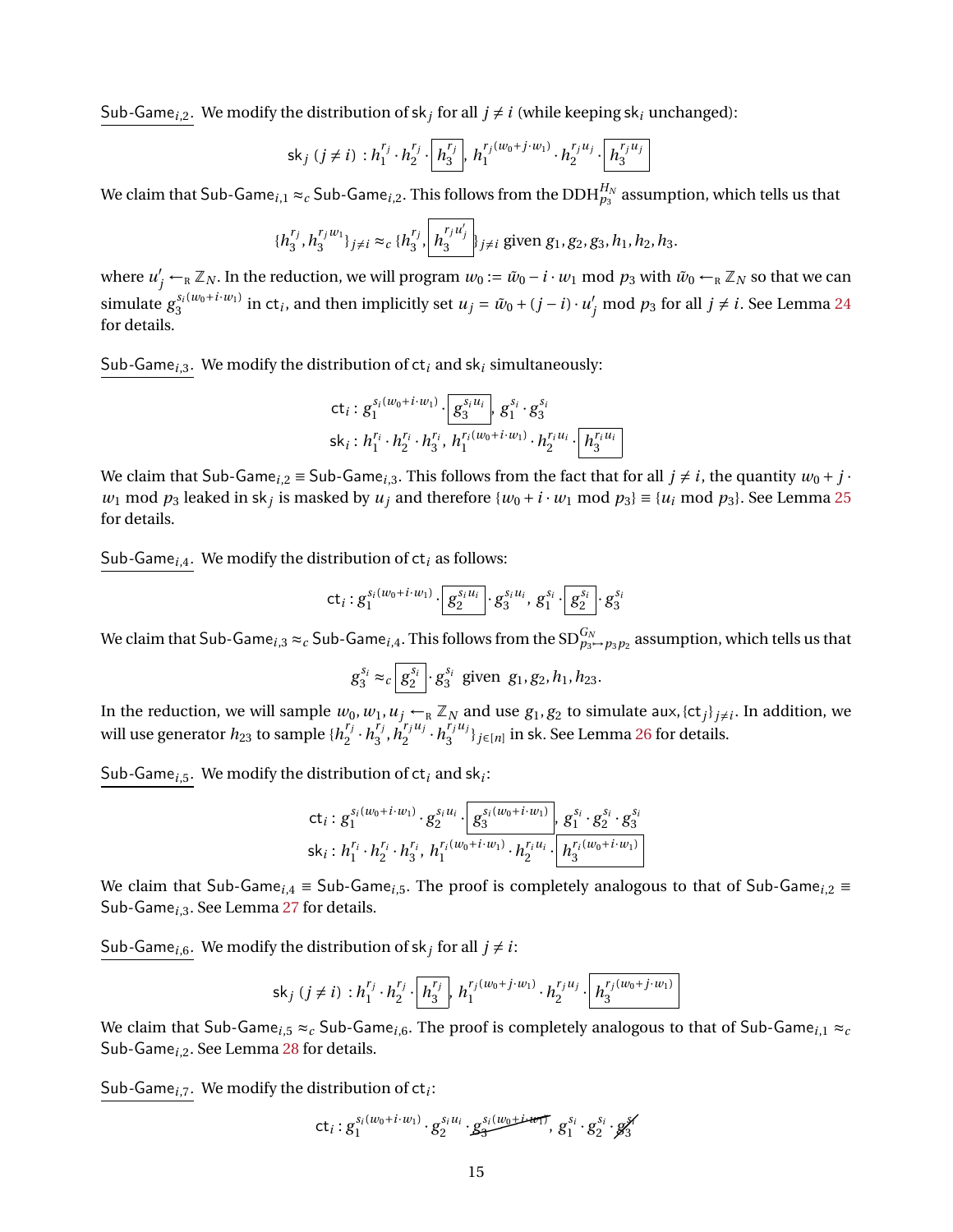We claim that Sub-Game<sub>i,6</sub>  $\approx_c$  Sub-Game<sub>i,7</sub>. The proof is completely analogous to that of Game<sub>i</sub>  $\approx_c$ Sub-Game*<sup>i</sup>*,1. See Lemma [29](#page-51-2) for details. Furthermore, observe that Sub-Game*<sup>i</sup>*,7 is actually identical to Game*i*+1.

Game*n*+1*.* In Game*n*+1, we have:

$$
\left\{\n\begin{array}{l}\n\text{aux: } g_1, g_1^{w_0}, g_1^{w_1}, g_2 \\
\text{ct: } \{g_1^{s_j(w_0+j\cdot w_1)} \cdot \boxed{g_2^{s_ju_j}} \cdot g_1^{s_j} \cdot \boxed{g_2^{s_j}}\}_{j\in[n]} \\
\text{sk: } \{h_{13}^{r_j} \cdot \boxed{h_2^{r_j}} \cdot h_{13}^{r_j(w_0+j\cdot w_1)} \cdot \boxed{h_2^{r_ju_j}}\}_{j\in[n]}\n\end{array}\n\right\}.
$$

This is exactly the right distribution of Lemma [3.](#page-10-1)

| Game             | $CT \t j < i$  | $\dot{i}$                                                                    | j > i        | SK<br>$j \neq i$                 |                                                                                                                                  | Remark & Aux                                                                                                        |
|------------------|----------------|------------------------------------------------------------------------------|--------------|----------------------------------|----------------------------------------------------------------------------------------------------------------------------------|---------------------------------------------------------------------------------------------------------------------|
|                  |                | $g_1^{s_j} \cdot ?$                                                          |              |                                  | $(h_1^{r_j} \cdot h_2^{r_j} \cdot h_3^{r_j})$                                                                                    |                                                                                                                     |
|                  |                | $g_1^{s_j(w_0+j\cdot w_1)}\cdot ?$                                           |              |                                  | $h_1^{r_j(w_0+jw_1)}\cdot ?$                                                                                                     |                                                                                                                     |
| $\bf{0}$         |                | $\mathbf{1}$                                                                 |              |                                  |                                                                                                                                  | Left distribution                                                                                                   |
|                  |                | $\mathbf{1}$                                                                 |              |                                  | $h_2^{r_j(w_0+j\cdot w_1)}\cdot h_3^{r_j(w_0+j\cdot w_1)}$                                                                       |                                                                                                                     |
| 0'               |                | $\mathbf{1}$                                                                 |              |                                  |                                                                                                                                  | $\text{DDH}_{p_2}^{H_N}:\{h_2^{r_j},h_2^{r_jw_0}\}_{j\in[n]}\approx_c \{h_2^{r_j},h_2^{r_jw_j}\}_{j\in[n]}$         |
|                  |                | $\mathbf{1}$                                                                 |              |                                  | $h_2^{r_j u_j} \cdot h_3^{r_j (w_0 + j \cdot w_1)}$                                                                              | define $u_j$ from $u'_j$                                                                                            |
| $\boldsymbol{i}$ | $g_2^{s_j}$    | $\mathbf{1}$                                                                 | $\mathbf{1}$ |                                  |                                                                                                                                  | $Game1 = Game0'$                                                                                                    |
|                  | $g_2^{s_ju_j}$ | $\mathbf{1}$                                                                 | 1            |                                  | $h_2^{r_ju_j}\cdot h_3^{r_j(w_0+j\cdot w_1)}$                                                                                    | Game $_{i-1,7}$ = Game $_i$                                                                                         |
| i,1              | $g_2^{s_j}$    | $g_3^{s_i}$                                                                  | $\mathbf{1}$ |                                  |                                                                                                                                  | $SD_{p_1 \rightarrow p_1 p_3}^{G_N}$ : $g_1^{s_i} \approx_c g_1^{s_i} \cdot g_3^{s_i}$                              |
|                  | $g_2^{s_ju_j}$ | $g_3^{s_i(w_0+i\cdot w_1)}$                                                  | $\mathbf{1}$ |                                  | $h_2^{r_ju_j}\cdot h_3^{r_j(w_0+j\cdot w_1)}$                                                                                    | given $g_1, g_2, h_{13}, h_2$                                                                                       |
| i,2              | $g_2^{s_j}$    | $g_3^{s_i}$                                                                  | $\mathbf{1}$ |                                  |                                                                                                                                  | $\mathrm{DDH}_{p_3}^{H_N} : \{h_3^{r_j}, h_3^{r_jw_1}\}_{j\neq i} \approx_c \{h_3^{r_j}, h_3^{r_ju_j'}\}_{j\neq i}$ |
|                  | $g_2^{s_ju_j}$ | $g_3^{s_i(w_0+i\cdot w_1)}$                                                  | $\mathbf{1}$ |                                  | $h_2^{r_ju_j} \cdot \mid h_3^{r_ju_j} \mid \mid h_2^{r_iu_i} \cdot h_3^{r_i(w_0+i \cdot w_1)}$                                   | given $w_0 + i \cdot w_1$ , define $u_j$ from $u'_j$                                                                |
| i,3              | $g_2^{s_j}$    | $g_3^{s_i}$                                                                  | $\mathbf{1}$ |                                  |                                                                                                                                  | statistical argument: for fixed $\{sk_j, ct_j\}_{j \neq i}$                                                         |
|                  | $g_2^{s_ju_j}$ | $g_3^{s_i u_i}$                                                              | $\mathbf{1}$ |                                  | $\left\vert h_{2}^{r_ju_j}\cdot h_{3}^{r_ju_j}\ \right\vert\ \ \ \ \ h_{2}^{r_iu_i}\cdot \left\vert h_{3}^{r_iu_i}\ \right\vert$ | $\{w_0 + i \cdot w_1 \text{ mod } p_3\} \equiv \{u_i \text{ mod } p_3\}$                                            |
| i,4              | $g_2^{s_j}$    | $g_2^{s_i}$ $\cdot g_3^{s_i}$                                                | $\mathbf{1}$ |                                  |                                                                                                                                  | $SD_{p_3 \rightarrow p_3 p_2}^{G_N}: g_3^{s_i} \approx_c g_2^{s_i} \cdot g_3^{s_i}$                                 |
|                  | $g_2^{s_ju_j}$ | $g_2^{s_i u_i}$ $\cdot g_3^{s_i u_i}$                                        | $\mathbf{1}$ | $h_2^{r_ju_j}\cdot h_3^{r_ju_j}$ | $h_2^{r_iu_i}\cdot h_3^{r_iu_i}$                                                                                                 | given $g_1, g_2, h_1, h_{23}$                                                                                       |
| i, 5             | $g_2^{s_j}$    | $g_2^{s_i}\cdot g_3^{s_i}$                                                   | $\mathbf{1}$ |                                  |                                                                                                                                  | statistical argument                                                                                                |
|                  |                | $g_2^{s_ju_j} \quad g_2^{s_iu_i} \cdot \boxed{g_3^{s_i(w_0 + i \cdot w_1)}}$ | $\,1$        |                                  | $h_2^{r_ju_j} \cdot h_3^{r_ju_j} \left[ h_2^{r_iu_i} \cdot \right] h_3^{r_i(w_0 + i \cdot w_1)}$                                 | analogous to Sub-Game $_{i,3}$                                                                                      |
| i, 6             | $g_2^{s_j}$    | $g_2^{s_i}\cdot g_3^{s_i}$                                                   | $\mathbf{1}$ |                                  |                                                                                                                                  | $\mathrm{DDH}_{p_3}^{H_N}$                                                                                          |
|                  |                | $g_2^{s_ju_j} \quad g_2^{s_iu_i} \cdot g_3^{s_i(w_0 + i \cdot w_1)}$         | $\mathbf{1}$ |                                  | $h_2^{r_ju_j}\cdot\left\lfloor\,h_3^{r_j(w_0+j\cdot\overline{w_1})}\,\right\rfloor$                                              | analogous to Sub-Game $_{i,2}$                                                                                      |
| i,7              |                | $g_2^{s_j}$ $g_2^{s_i} \cdot g_3^{\mathcal{N}}$                              | $\mathbf{1}$ |                                  |                                                                                                                                  | $SD^{G_N}_{p_1 \rightarrow p_1 p_3}$                                                                                |
|                  |                | $g_2^{s_ju_j}$ $g_2^{s_iu_i} \cdot g_2^{s_i(w_0+i+w_1)}$                     | $\mathbf{1}$ |                                  | $h_2^{r_ju_j}\cdot h_3^{r_j(w_0+j\cdot w_1)}$                                                                                    | analogous to Sub-Game $_{i,1}$                                                                                      |

<span id="page-15-0"></span>**Fig. 4.** Game sequence for our proof of Lemma [3](#page-10-1) (Bilinear entropy expansion lemma (step one)).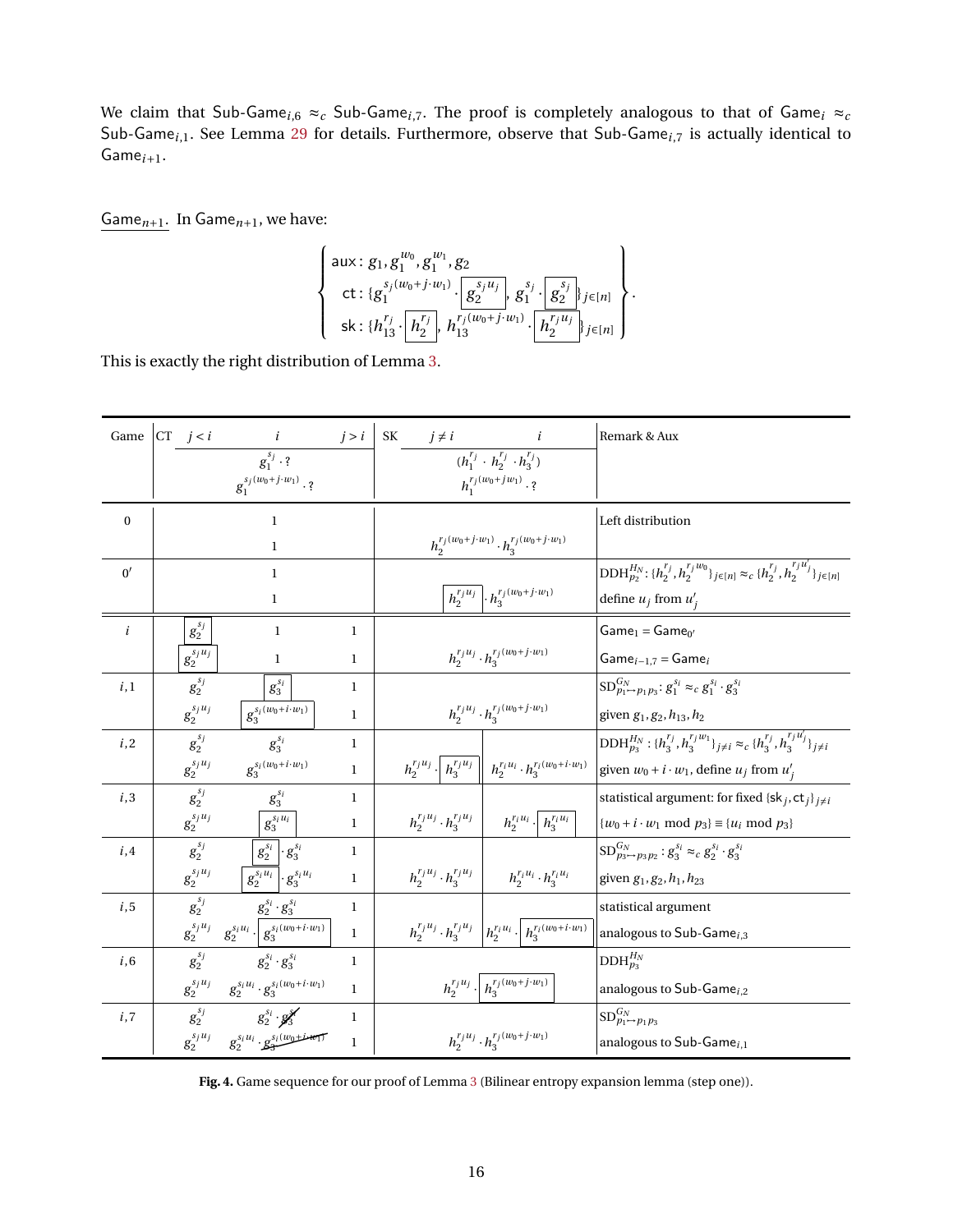### <span id="page-16-0"></span>**4 Simulating Composite-Order Groups in Prime-Order Groups**

We build upon and extend the previous framework of Chen et al. [\[6,](#page-47-4) [11\]](#page-48-12) for simulating composite-order groups in prime-order ones. We provide prime-order analogues of the static assumptions  $\mathrm{SD}^{G_N}_{p_1\mapsto p_1p_2}$ ,  $\mathrm{DDH}^{H_N}_{p_1}$ used in the previous sections. Moreover, we show that these prime-order analogues follow from the standard *k*-Linear assumption (and more generally, the MDDH assumption [\[9\]](#page-47-7)) in prime-order bilinear groups.

**Additional notation.** Let **A** be a matrix over  $\mathbb{Z}_p$ . We use span(A) to denote the column span of **A**, and we use span $^{\ell}$ (**A**) to denote matrices of width  $\ell$  where each column lies in span(**A**); this means  $M \leftarrow_R$  span $^{\ell}$ (**A**) is a random matrix of width  $\ell$  where each column is chosen uniformly from span(A). We use basis(A) to denote a basis of span(A), and we use  $(A_1 | A_2)$  to denote the concatenation of matrices  $A_1, A_2$ . If A is a *m*-by-*n* matrix with  $m > n$ , we use  $\overline{A}$  to denote the sub-matrix consisting of the first *n* rows and **A** the sub-matrix with remaining *m*−*n* rows. We let **I***<sup>n</sup>* be the *n*-by-*n* identity matrix and **0** be a zero matrix whose size will be clear from the context.

#### <span id="page-16-2"></span>**4.1 Prime-order groups and matrix Diffie-Hellman assumptions**

A generator G takes as input a security parameter  $\lambda$  and outputs a description  $G := (p, G_1, G_2, G_T, e)$ , where  $p$ is a prime of  $\Theta(\lambda)$  bits,  $G_1$ ,  $G_2$  and  $G_T$  are cyclic groups of order p, and  $e: G_1 \times G_2 \to G_T$  is a non-degenerate bilinear map. We require that the group operations in  $G_1$ ,  $G_2$  and  $G_T$  as well the bilinear map  $e$  are computable in deterministic polynomial time with respect to  $\lambda$ . Let  $g_1 \in G_1$ ,  $g_2 \in G_2$  and  $g_T = e(g_1, g_2) \in G_T$ be the respective generators. We employ the *implicit representation* of group elements: for a matrix **M** over  $\mathbb{Z}_p$ , we define  $[\mathbf{M}]_1 := g_1^{\mathbf{M}}, [\mathbf{M}]_2 := g_2^{\mathbf{M}}, [\mathbf{M}]_T := g_T^{\mathbf{M}}$ , where exponentiation is carried out component-wise. Also, given  $[A]_1$ ,  $[B]_2$ , we let  $e([A]_1, [B]_2) = [AB]_T$ .

We define the matrix Diffie-Hellman (MDDH) assumption on *G*<sup>1</sup> [\[9\]](#page-47-7):

**Assumption 3 (MDDH**<sup>m</sup><sub>k,</sub> $\ell$  **Assumption)** Let  $\ell > k \geq 1$  and  $m \geq 1$ . We say that the MDDH $_{k,\ell}^m$  assumption holds *if for all PPT adversaries* A*, the following advantage function is negligible in λ.*

$$
\mathsf{Adv}_{\mathcal{A}}^{\mathrm{MDDH}_{k,\ell}^m}(\lambda) := |\Pr[\mathcal{A}(\mathbb{G}, [\mathbf{M}]_1, [\mathbf{MS}]_1) = 1] - \Pr[\mathcal{A}(\mathbb{G}, [\mathbf{M}]_1, [\mathbf{U}]_1) = 1]|
$$
  
where  $\mathbf{M} \leftarrow_R \mathbb{Z}_p^{\ell \times k}$ ,  $\mathbf{S} \leftarrow_R \mathbb{Z}_p^{k \times m}$  and  $\mathbf{U} \leftarrow_R \mathbb{Z}_p^{\ell \times m}$ .

The MDDH assumption on *G*<sup>2</sup> can be defined in an analogous way. Escala *et al.* [\[9\]](#page-47-7) showed that

$$
k\text{-Lin} \Rightarrow \text{MDDH}_{k,k+1}^1 \Rightarrow \text{MDDH}_{k,\ell}^m \forall \ell > k, m \ge 1
$$

with a tight security reduction. Henceforth, we will use  $\mathrm{MDDH}_k$  to denote  $\mathrm{MDDH}^1_{k,k+1}.$ 

### <span id="page-16-1"></span>**4.2 Basis structure**

We want to simulate composite-order groups whose order is the product of three primes. Fix parameters  $\ell_1$ ,  $\ell_2$ ,  $\ell_3$ ,  $\ell$ <sub>*W*</sub> ≥ 1. Pick random

$$
\mathbf{A}_1 \leftarrow_R \mathbb{Z}_p^{\ell \times \ell_1}, \mathbf{A}_2 \leftarrow_R \mathbb{Z}_p^{\ell \times \ell_2}, \mathbf{A}_3 \leftarrow_R \mathbb{Z}_p^{\ell \times \ell_3}
$$

where  $\ell := \ell_1 + \ell_2 + \ell_3$ . Let  $(A_1^{\parallel})$  $\frac{1}{1}$  |  $A_2^{\parallel}$  $\frac{1}{2}$  |  $\mathbf{A}_3^{\parallel}$  $_{3}^{\parallel}$ <sup>T</sup> denote the inverse of (**A**<sub>1</sub> | **A**<sub>2</sub> | **A**<sub>3</sub>), so that  $\mathbf{A}_{i}^{\top}$  $\overline{A}_i^{\parallel}$  $\frac{\parallel}{i}$  = **I** (known as *non-degeneracy*) and  $A_i^T$  $\overline{A}_i^{\parallel}$  $_j^\parallel$  = **0** if  $i \neq j$  (known as *orthogonality*), as depicted in Fig [5.](#page-17-0) This generalizes the constructions in [\[10,](#page-47-9) [11\]](#page-48-12) where  $\ell_1 = \ell_2 = \ell_3 = k$ .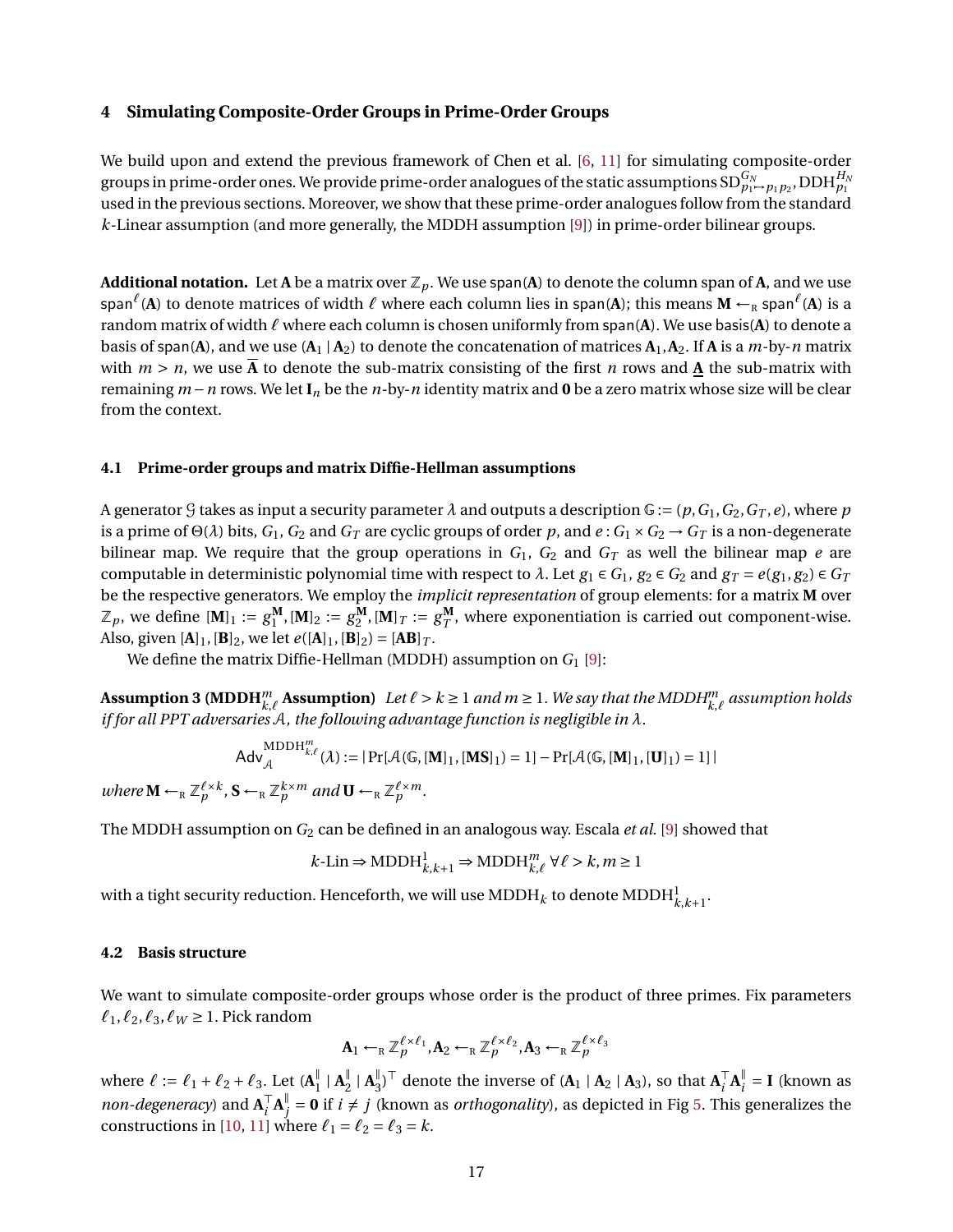

<span id="page-17-0"></span>**Fig. 5.** Basis relations. Solid lines mean orthogonal, dashed lines mean non-degeneracy. Similar relations hold in composite-order groups with  $(g_1, g_2, g_3)$  in place of  $(A_1, A_2, A_3)$  and  $(h_1, h_2, h_3)$  in place of  $(A_1^{\parallel})$  $\frac{1}{1}$ ,  $A_2$ <sup> $\frac{1}{2}$ </sup>  $\sum_{2}^{1}$ ,  $A_{3}^{1}$  $\frac{1}{3}$ ).

**Correspondence.** We have the following correspondence with composite-order groups:

<span id="page-17-1"></span>
$$
g_i \mapsto [\mathbf{A}_i]_1, \qquad \qquad g_i^s \mapsto [\mathbf{A}_i \mathbf{s}]_1
$$

$$
w \in \mathbb{Z}_N \mapsto \mathbf{W} \in \mathbb{Z}_p^{\ell \times \ell_W}, \qquad g_i^w \mapsto [\mathbf{A}_i^\top \mathbf{W}]_1
$$

The following statistical lemma is analogous to the Chinese Remainder Theorem, which tells us that *w* mod  $p_2$  is uniformly random given  $g_1^w, g_3^w$ , where  $w \leftarrow_R \mathbb{Z}_N$ :

**Lemma 5 (statistical lemma).** *With probability*  $1 - 1/p$  *over*  $A_1, A_2, A_3, A_1^{\parallel}$  $\frac{||}{1}$ , **A** $\frac{||}{2}$  $\frac{||}{2}$ , **A**<sup> $||$ </sup><sub>3</sub> 3 *, the following two distributions are statistically identical.*

$$
\{A_1^\top W, A_3^\top W, \boxed{W}\}\quad and \quad \{A_1^\top W, A_3^\top W, \boxed{W+W^{(2)}}\}
$$

 $where \mathbf{W} \leftarrow_R \mathbb{Z}_p^{\ell \times \ell_W} and \mathbf{U}^{(2)} \leftarrow_R \text{span}^{\ell_W}(\mathbf{A}_2^{\parallel})$  $_{2}^{\mathbb{I}}$ ).

*Proof.* For any  $(A_1, A_2, A_3, A_1^{\parallel}$  $\frac{||}{1}$ , **A**<sup> $||$ </sup><sub>2</sub>  $\frac{||}{2}$ , **A**<sup> $||$ </sup><sub>3</sub>  $\frac{1}{3}$ ) satisfying the basis relations (shown in Fig [5\)](#page-17-0), we may alternatively pick

$$
\mathbf{W} = \widetilde{\mathbf{W}} + \mathbf{W}^{(2)} \text{ where } \widetilde{\mathbf{W}} \leftarrow_R \mathbb{Z}_p^{\ell \times \ell_W}, \mathbf{W}^{(2)} \leftarrow_R \text{span}^{\ell_W}(\mathbf{A}_2^{\parallel}).
$$

This does not change the two distributions, but they now become

$$
\{A_1^\top \widetilde{W}, A_3^\top \widetilde{W}, \widetilde{W} + \boxed{W^{(2)}}\} \quad \text{and} \quad \{A_1^\top \widetilde{W}, A_3^\top \widetilde{W}, \widetilde{W} + \boxed{W^{(2)} + U^{(2)}}\}.
$$

Because the boxed terms have the same distribution, these two distributions are statistically identical.  $\square$ 

### **4.3 Prime-order Subgroup Decision Assumptions**

We first describe the  $\emph{prime-order}~(\bf A_1\rightarrow A_1, A_2)$  -subgroup decision assumption, denoted by  $\text{SD}^{G_1}_{\bf A_1\rightarrow A_1, A_2}$ . This is analogous to the subgroup decision assumption in composite-order groups  $\mathrm{SD}^{G_N}_{p_1\to p_1p_2}$  which asserts that  $G_{p_1} \approx_c G_{p_1p_2}$  given  $h_1, h_3, h_{12}$  along with  $g_1, g_2, g_3$ . By symmetry, we can permute the indices for  $A_1, A_2, A_3$ .

**Lemma 6** (MDDH $_{\ell_1,\ell_1+\ell_2} \Rightarrow$  SD $_{\bf A_1\mapsto A_1,A_2}^{\rm G_1}$ ). Under the MDDH $_{\ell_1,\ell_1+\ell_2}$  assumption in  $\rm G_1$ , there exists an efficient sampler outputting random  $([\mathbf{A}_1]_1, [\mathbf{A}_2]_1, [\mathbf{A}_3]_1)$  *(as described in Section [4.2\)](#page-16-1) along with base* basis( $\mathbf{A}_1^{\parallel}$ 1 )*,*  $\mathsf{basis}(\mathbf{A}^\parallel_3)$  $\frac{1}{3}$ ), basis( $A_1^{\parallel}$  $\mathbf{A}_1^{\parallel}, \mathbf{A}_2^{\parallel}$  $_{2}^{\mathbb{I}}$ ) (of arbitrary choice) such that the following advantage function is negligible in  $\lambda.$ 

$$
Adv_{\mathcal{A}}^{\mathrm{SD}^{G_1}_{A_1\mapsto A_1,A_2}}(\lambda) := | \Pr[\mathcal{A}(D, [\mathbf{t}_0]_1) = 1] - \Pr[\mathcal{A}(D, [\mathbf{t}_1]_1) = 1] |
$$

*where*

$$
D := (\ [\mathbf{A}_1]_1, [\mathbf{A}_2]_1, [\mathbf{A}_3]_1, basis(\mathbf{A}_1^{\parallel}), basis(\mathbf{A}_3^{\parallel}), basis(\mathbf{A}_1^{\parallel}, \mathbf{A}_2^{\parallel}),
$$
  

$$
\mathbf{t}_0 \leftarrow_R span(\mathbf{A}_1), \ \mathbf{t}_1 \leftarrow_R span(\mathbf{A}_1, \mathbf{A}_2).
$$

Similar statements were also implicit in [\[10,](#page-47-9) [11\]](#page-48-12).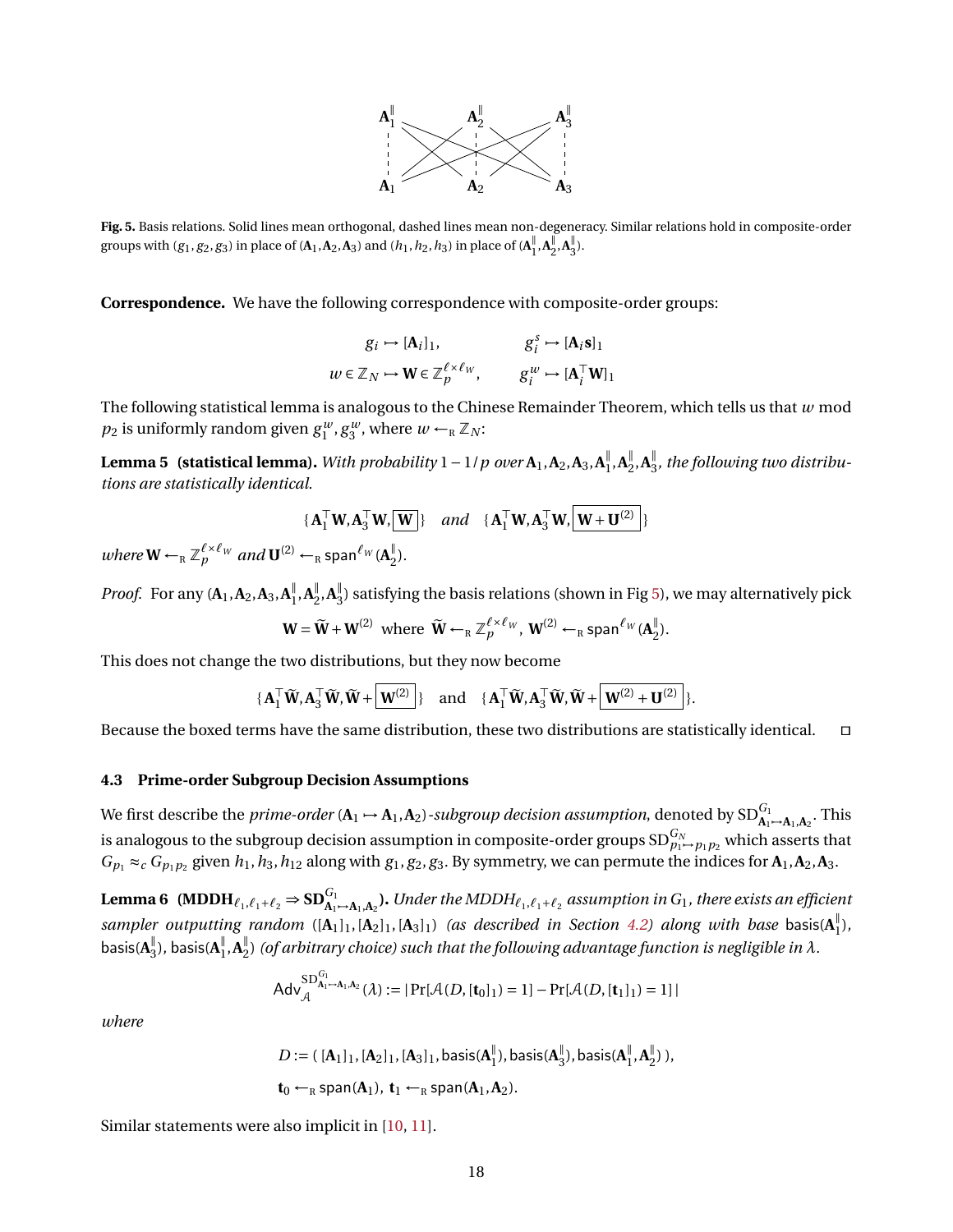*Proof.* We prove the lemma from  $MDDH_{\ell_1,\ell_1+\ell_2}$  assumption: for all PPT adversaries A, we construct an algorithm B such that

$$
\mathsf{Adv}_{\mathcal{A}}^{\mathsf{SD}^{G_1}_{\mathsf{A}_1\rightarrow\mathsf{A}_1,\mathsf{A}_2}}(\lambda) \leq \mathsf{Adv}_{\mathcal{B}}^{\mathsf{MDDH}_{\ell_1,\ell_1+\ell_2}}(\lambda).
$$

The adversary B gets as input  $[\mathbf{M}]_1 \in G_1^{(\ell_1+\ell_2)\times \ell_1}$  and  $[\mathbf{u}]_1 \in G_1^{\ell_1+\ell_2}$ , either  $\mathbf{u} = \mathbf{M}\mathbf{s}$  for  $\mathbf{s} \leftarrow_R \mathbb{Z}_p^{\ell_1}$  or  $\mathbf{u} \leftarrow_R \mathbb{Z}_p^{\ell_1+\ell_2}$ , and proceeds as follows:

**Programming A**1,**A**2,**A**3,**A** ∥  $\frac{||}{1}$ , **A**<sup> $||$ </sup><sub>2</sub>  $\frac{||}{2}$ , **A** $\frac{||}{3}$ <sup> $\parallel$ </sup><sub>3</sub>. Pick  $\widetilde{A} \leftarrow_R GL_{\ell}(\mathbb{Z}_p)$  and define

$$
\left(\mathbf{A}_1 \mid \mathbf{A}_2 \mid \mathbf{A}_3\right) := \widetilde{\mathbf{A}}\left[\begin{matrix} \overline{\mathbf{M}} & & & \\ \underline{\mathbf{M}} & \mathbf{I}_{\ell_2} & & \\ & & \mathbf{I}_{\ell_3} \end{matrix}\right] \quad \text{and} \quad \left(\mathbf{A}_1^{\parallel} \mid \mathbf{A}_2^{\parallel} \mid \mathbf{A}_3^{\parallel}\right) := \left(\widetilde{\mathbf{A}}^{-1}\right)^\top \left(\begin{matrix} (\overline{\mathbf{M}}^{-1})^\top & - (\overline{\mathbf{M}}^{-1})^\top \underline{\mathbf{M}}^\top \\ & & \mathbf{I}_{\ell_2} & \\ & & & \mathbf{I}_{\ell_3} \end{matrix}\right)
$$

Observe that B can simulate  $[A_1, A_2, A_3]_1$  since it knows  $\tilde{A}$  and  $[M]_1$ . **Simulating** basis( $A_1^{\parallel}$  $\frac{1}{1}$ ), basis( $\mathbf{A}_3^{\parallel}$  $\frac{1}{3}$ ), basis( $A_1^{\parallel}$  $\frac{1}{1}$ ,  $A_2^{\parallel}$  $\frac{1}{2}$ ).  $\beta$  can readily compute

$$
\text{basis}(A_3^\parallel):=(\widetilde{A}^{-1})^\top \begin{pmatrix} \mathbf{0} \\ \mathbf{I}_{\ell_3} \end{pmatrix}
$$

from  $\tilde{A}$ . Observe that we can define

$$
\text{basis}(A_1^\parallel):=A_1^\parallel \, \overline{M}^\top=(\widetilde{A}^{-1})^\top \begin{pmatrix} I_{\ell_1} \\ \mathbf{0} \end{pmatrix} \quad \text{and} \quad \text{basis}(A_1^\parallel,A_2^\parallel):=(A_1^\parallel \mid A_2^\parallel) \begin{pmatrix} \overline{M}^\top \ \underline{M}^\top \\ I_{\ell_2} \end{pmatrix} = (\widetilde{A}^{-1})^\top \begin{pmatrix} I_{\ell_1+\ell_2} \\ \mathbf{0} \end{pmatrix}.
$$

since  $\overline{M}$  is full-rank with overwhelming probability, and  $\beta$  can also compute them from  $\tilde{A}$ . **Simulating the challenge.** B outputs the challenge as

$$
\left[\widetilde{A}\left(\begin{array}{c} u \\ \mathbf{0} \end{array}\right)\right]_1.
$$

Observe that if  $\mathbf{u} = \mathbf{M}\mathbf{s}$  for  $\mathbf{s} \leftarrow_R \mathbb{Z}_p^{\ell_1}$ , then the output challenge will be uniformly distributed over  $[\text{span}(A_1)]_1$ ; and if  $\mathbf{u} \leftarrow_R \mathbb{Z}_p^{\ell_1+\ell_2}$ , then the output challenge will be a random element from  $[\text{span}(A_1, A_2)]_1$ .

The lemma then follows readily.  $\square$ 

### **4.4 Prime-order Subgroup Diffie-Hellman assumptions**

We then formalize the *prime-order*  $A_1$ *-subgroup Diffie-Hellman assumption*, denoted by  $\mathrm{DDH}_{A_1}^{G_2}$ . This is analogous to the subgroup Diffie-Hellman assumption in the composite-order group  $\mathrm{DDH}_{p_1}^{H_N}$  which ensures that  $\{h_1^{r_jw}\}$  $\binom{r_j w}{1}, h_1^{r_j}$  $\binom{r_j}{1}$ *j*∈[*Q*] ≈*c* { $h_1^{r_j w}$  $\int_1^{r_jw} \cdot h_1^{u_j}$  $n_1^{u_j}, n_1^{r_j}$ 1 }*j*∈[*Q*] given *g*1, *g*2, *g*3,*h*1,*h*2,*h*<sup>3</sup> for *Q* = poly(*λ*). One can permute the indices for  $A_1$ ,  $A_2$ ,  $A_3$ .

**Lemma 7** (MDDH $_{\ell_W,Q}^{\ell_1}$   $\Rightarrow$  DDH $_{A_1}^{G_2}$ ). Fix  $Q = poly(\lambda)$  with  $Q > \ell_W \ge 1$ . Under the MDDH $_{\ell_W,Q}^{\ell_1}$  assumption in *G*2*, the following advantage function is negligible in λ*

$$
Adv_{\mathcal{A}}^{\text{DDH}_{\mathbf{A}_{1}}^{G_{2}}}( \lambda ) := | \Pr[\mathcal{A}(D, T_{0}) = 1] - \Pr[\mathcal{A}(D, T_{1}) = 1] |
$$

.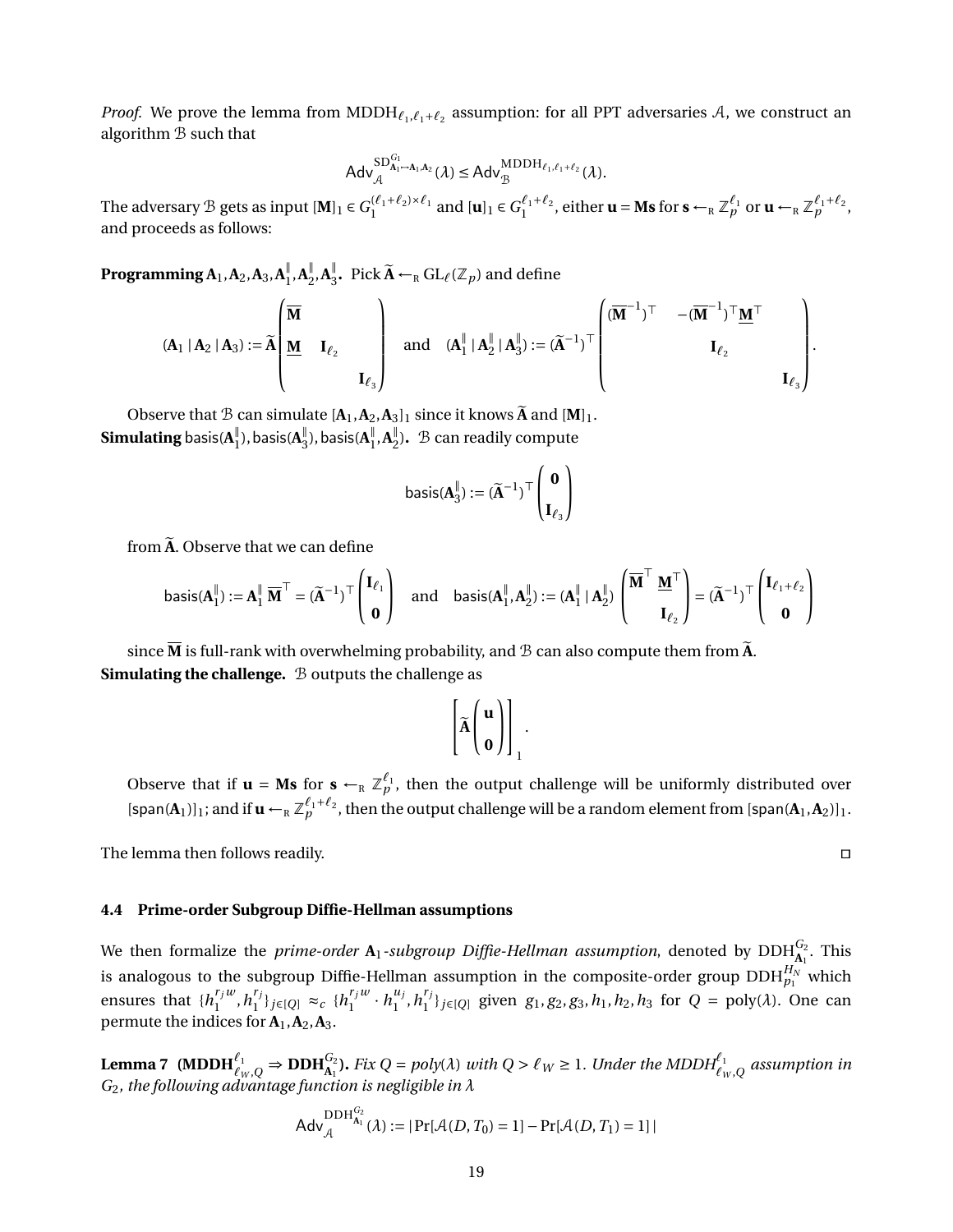*where*

$$
D := (\mathbf{A}_1, \mathbf{A}_2, \mathbf{A}_3, \mathbf{A}_1^{\parallel}, \mathbf{A}_2^{\parallel}, \mathbf{A}_3^{\parallel}; \mathbf{A}_2^{\top} \mathbf{W}, \mathbf{A}_3^{\top} \mathbf{W}), \qquad \mathbf{W} \leftarrow_R \mathbb{Z}_p^{\ell \times \ell_W};
$$
  
\n
$$
T_0 := ([\mathbf{W} \mathbf{D}]_2, [\mathbf{D}]_2), \quad T_1 := ([\mathbf{W} \mathbf{D} + \mathbf{R}^{(1)}]_2, [\mathbf{D}]_2), \qquad \mathbf{D} \leftarrow_R \mathbb{Z}_p^{\ell_W \times Q}, \mathbf{R}^{(1)} \leftarrow_R \text{span}^Q(\mathbf{A}_1^{\parallel}).
$$

*Proof.* We prove the lemma from MDDH $\int_{\ell_W, Q}^{\ell_1}$  assumption which says that

$$
([\mathbf{D}]_2,[\mathbf{SD}]_2)\approx_c ([\mathbf{D}]_2,[\mathbf{SD}+\mathbf{U}]_2)
$$

where  $\mathbf{D}\leftarrow_R\mathbb{Z}_p^{\ell_W\times Q}$ ,  $\mathbf{S}\leftarrow_R\mathbb{Z}_p^{\ell_1\times\ell_W}$  and  $\mathbf{U}\leftarrow_R\mathbb{Z}_p^{\ell_1\times Q}$ . Concretely, for all PPT adversaries  $\mathcal{A}$ , we construct an algorithm B such that

$$
\mathsf{Adv}_{\mathcal{A}}^{\mathrm{DDH}^{G_2}_{\mathbf{A}_1}}(\lambda) \leq \mathsf{Adv}_{\mathcal{B}}^{\mathrm{MDDH}^{\ell_1}_{\ell_W, Q}}(\lambda).
$$

On input ( $[D]_2$ , $[T]_2$ ), algorithm  $\mathcal{B}$  samples  $\mathbf{A}_1$ , $\mathbf{A}_2$ , $\mathbf{A}_3$ , $\mathbf{A}_1^{\parallel}$  $\frac{1}{1}$ ,  $A_2^{\parallel}$  $\frac{1}{2}$ ,  $A_3^{\parallel}$  $\frac{N}{3}$ , pick  $\widetilde{W}$  ←<sub>R</sub>  $\mathbb{Z}_p^{\ell \times \ell_W}$  and implicitly set **W** :=  $\widetilde{\mathbf{W}}+\mathbf{A}_1^{\parallel}$  $\frac{1}{1}$ **S**. Output

$$
A_1, A_2, A_3, A_1^{\parallel}, A_2^{\parallel}, A_3^{\parallel}; A_2^{\top} \widetilde{W}, A_3^{\top} \widetilde{W},
$$
  

$$
[\widetilde{W}D + A_1^{\parallel}T]_2, [D]_2.
$$

Observe that when **T** = **SD**, the output is identical to  $(D, T_0)$ ; and when **T** = **SD** + **U** and we set  $\mathbf{R}^{(1)} := \mathbf{A}_1^{\parallel} \mathbf{U}$ , the output is identical to  $(D, T_1)$ . This readily proves the lemma.

## <span id="page-19-0"></span>**5 Bilinear Entropy Expansion in Prime-Order Groups**

In this section, we present our (bilinear) entropy expansion lemma in prime-order groups.

**Entropy expansion lemma.** We start by sampling  $A_1$ ,  $A_2$ ,  $A_3$ ,  $A_1^{\parallel}$  $\frac{1}{1}$ ,  $A_2^{\parallel}$  $\frac{1}{2}$ ,  $A_3^{\parallel}$  $\frac{1}{3}$  as in Section [4.2.](#page-16-1) Our prime-order entropy expansion lemma is as follows:

<span id="page-19-1"></span>**Lemma 8** (prime-order entropy expansion lemma). Suppose  $\ell_1, \ell_3, \ell_W \geq k$ . Then, under the MDDH<sub>k</sub> *assumption, we have*

$$
\begin{cases}\n\text{aux: } [\mathbf{A}_{1}^{\top}]_{1}, [\mathbf{A}_{1}^{\top}\mathbf{W}]_{1}, [\mathbf{A}_{1}^{\top}\mathbf{W}_{0}]_{1}, [\mathbf{A}_{1}^{\top}\mathbf{W}_{1}]_{1} \\
\text{ct: } [\mathbf{c}^{\top}]_{1}, \{[\mathbf{c}^{\top}\mathbf{W} + \mathbf{c}_{j}^{\top}(\mathbf{W}_{0} + j \cdot \mathbf{W}_{1})]_{1}, [\mathbf{c}_{j}^{\top}]_{1}\}_{j \in [n]} \\
\text{sk: } \{[\mathbf{W}\mathbf{D}_{j}]_{2}, [\mathbf{D}_{j}]_{2}, [(\mathbf{W}_{0} + j \cdot \mathbf{W}_{1})\mathbf{D}_{j}]_{2}\}_{j \in [n]} \\
\text{aux: } [\mathbf{A}_{1}^{\top}]_{1}, [\mathbf{A}_{1}^{\top}\mathbf{W}]_{1}, [\mathbf{A}_{1}^{\top}\mathbf{W}_{0}]_{1}, [\mathbf{A}_{1}^{\top}\mathbf{W}_{1}]_{1} \\
\text{ct: } [\mathbf{c}^{\top}]_{1}, \{[\mathbf{c}^{\top}(\mathbf{W} + \mathbf{V}_{j}^{(2)}) + \mathbf{c}_{j}^{\top}(\mathbf{W}_{0} + j \cdot \mathbf{W}_{1} + \mathbf{U}_{j}^{(2)})]_{1}, [\mathbf{c}_{j}^{\top}]_{1}\}_{j \in [n]} \\
\text{sk: } \{[(\mathbf{W} + \mathbf{V}_{j}^{(2)})\mathbf{D}_{j}]_{2}, [\mathbf{D}_{j}]_{2}, [(\mathbf{W}_{0} + j \cdot \mathbf{W}_{1} + \mathbf{U}_{j}^{(2)})\mathbf{D}_{j}]_{2}\}_{j \in [n]}\n\end{cases}
$$

*where*  $W, W_0, W_1 \leftarrow_R \mathbb{Z}_p^{\ell \times \ell_W}, V_i^{(2)}$  $\mathbf{U}_j^{(2)}$  ,  $\mathbf{U}_j^{(2)}$  ←  $R$  span<sup> $\ell_W(\mathbf{A}_2^{\parallel})$ </sup>  $_{2}^{\mathbb{I}}$ ),  $\mathbf{D}_{j}$  ←<sub>R</sub>  $\mathbb{Z}_{p}^{\ell_{W}\times\ell_{W}}$ *, and*  $\mathbf{c}, \mathbf{c}_{j}$  ←<sub>R</sub> span( $\mathbf{A}_{1}$ ) *in the left distribution while*  $c, c_j \leftarrow_R$  span( $A_1, A_2$ ) *in the right distribution. Concretely, the distinguishing advantage*  $\mathsf{Adv}_{\mathcal{A}}^{\mathsf{EXPLEM}}(\lambda)$  *is at most* 

$$
\begin{aligned} &\mathsf{Adv}_{\mathcal{B}}^{\mathrm{SD}_{A_1\to A_1,A_2}}(\lambda) + \mathsf{Adv}_{\mathcal{B}_0}^{\mathrm{DDH}_{A_2}^{G_2}}(\lambda) \\ &+ n\cdot \big(\mathsf{Adv}_{\mathcal{B}_1}^{\mathrm{SD}_{A_1\to A_1,A_3}}(\lambda) + \mathsf{Adv}_{\mathcal{B}_2}^{\mathrm{DDH}_{A_3}^{G_2}}(\lambda) + \mathsf{Adv}_{\mathcal{B}_4}^{\mathrm{SD}_{A_3\to A_3,A_2}}(\lambda) + \mathsf{Adv}_{\mathcal{B}_6}^{\mathrm{DDH}_{A_3}^{G_2}}(\lambda) + \mathsf{Adv}_{\mathcal{B}_7}^{\mathrm{SD}_{A_1\to A_1,A_3}}(\lambda)\big) + \mathsf{Adv}_{\mathcal{B}_8}^{\mathrm{DDH}_{A_2}^{G_2}}(\lambda) \end{aligned}
$$

 $where$  Time( $\mathcal{B}$ )*,* Time( $\mathcal{B}_0$ )*,* Time( $\mathcal{B}_1$ )*,* Time( $\mathcal{B}_2$ )*,* Time( $\mathcal{B}_4$ )*,* Time( $\mathcal{B}_5$ )*,* Time( $\mathcal{B}_8$ ) ≈ Time( $\mathcal{A}$ )*.*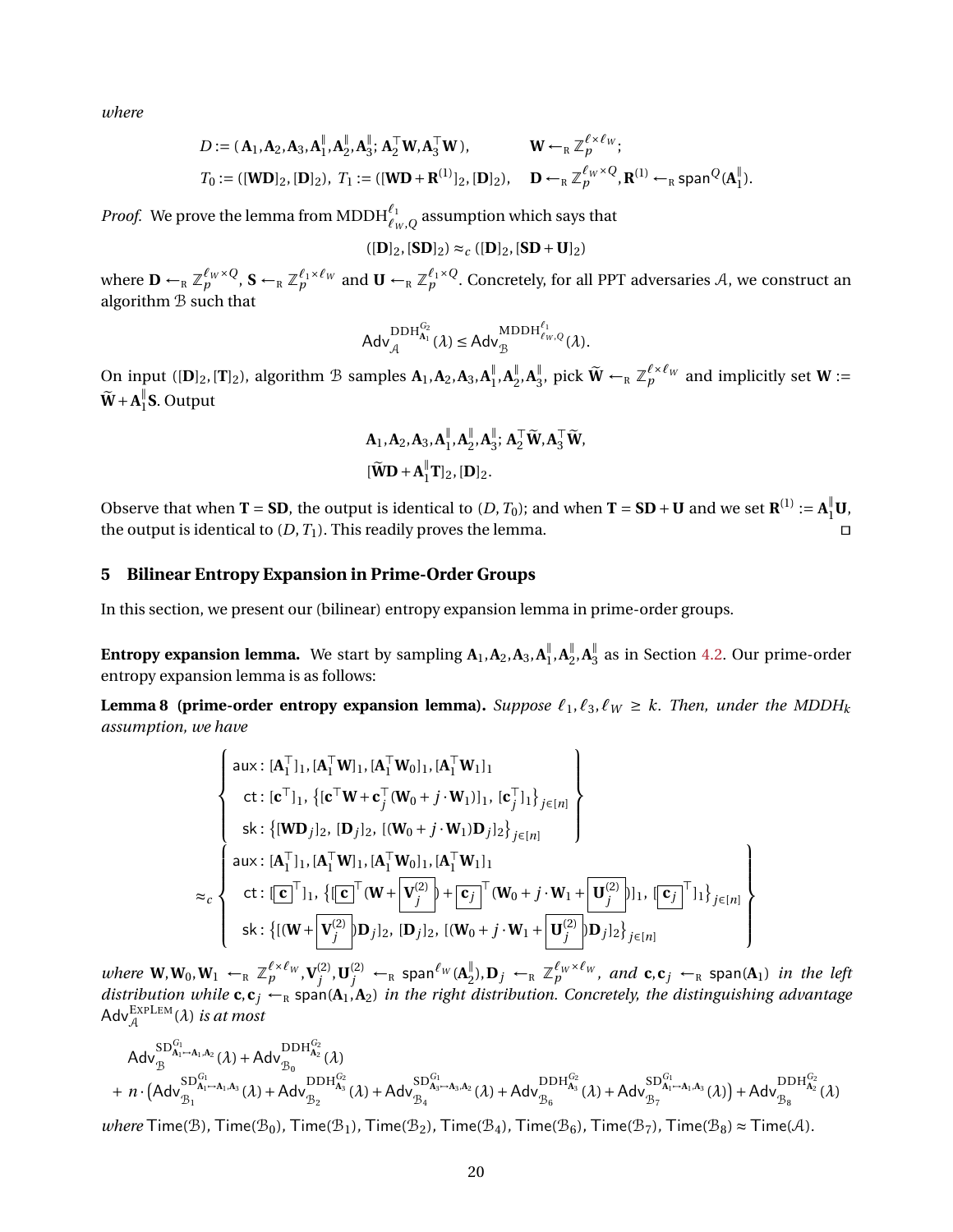*Remark 1 (Differences from overview in Section [1.3\)](#page-5-0).* We stated our prime-order expansion lemma for general  $\ell_1, \ell_2, \ell_3$ ; for our KP-ABE, it suffices to set  $(\ell_1, \ell_2, \ell_3) = (k, 1, k)$ . Compared to the informal statement [\(8\)](#page-6-1) in Section [1.3,](#page-5-0) we use  $\mathbf{A}_2 \in \mathbb{Z}_p^{2k+1}$  instead of  $\mathbf{A}_2 \in \mathbb{Z}_p^{(2k+1)\times k}$ , and we introduced extra  $\mathbf{A}_2$ -components corresponding to  $\mathbf{A}_2^\top \mathbf{W}, \mathbf{A}_2^\top$  $\frac{1}{2}(\mathbf{W}_0 + j \cdot \mathbf{W}_1)$  in ct on the RHS. We have  $\mathbf{D}_j$  in place of  $\mathbf{Br}_j$  in the above statement, though we will introduce **B** later on in Lemma [12.](#page-30-0) We also picked **D***<sup>j</sup>* to be square matrices to enable random self-reducibility of the sk-terms. Finally,  $V_i^{(2)}$  $j^{(2)}$ , **U** $_j^{(2)}$  $j_j^{(2)}$  correspond to  $V_j$ ,  $U_j$  in the informal statement, and in particular, we have  $A_1^{\top}$  $_{1}^{\top}\mathbf{V}^{(2)}_{j}$  $j^{(2)} = A_1^\top \mathbf{U}_j^{(2)}$  $j^{(2)}=0.$ 

<span id="page-20-0"></span>Analogous to the composite-order setting, we prove the lemma in two steps via the following two lemmas. **Lemma 9** (prime-order entropy expansion lemma (step one)). *Suppose*  $\ell_1, \ell_3, \ell_W \geq k$ . Then, under the *MDDH<sup>k</sup> assumption, we have*

$$
\left\{\begin{array}{l} \textsf{aux: }[\mathbf{A}_1^\top]_1,[\mathbf{A}_1^\top \mathbf{W}_0]_1,[\mathbf{A}_1^\top \mathbf{W}_1]_1,[\mathbf{A}_2^\top]_1 \\ \textsf{ct: } \left\{[\mathbf{c}_j^\top (\mathbf{W}_0+j\cdot\mathbf{W}_1)]_1,[\mathbf{c}_j^\top]_1\right\}_{j\in[n]} \right\} \approx_c \left\{\begin{array}{l} \textsf{aux: }[\mathbf{A}_1^\top]_1,[\mathbf{A}_1^\top \mathbf{W}_0]_1,[\mathbf{A}_1^\top \mathbf{W}_1]_1,[\mathbf{A}_2^\top]_1 \\ \textsf{ct: } \left\{[\mathbf{c}_j^\top (\mathbf{W}_0+j\cdot\mathbf{W}_1+\mathbf{W}_1)^\top]_1\right\}_{j\in[n]} \end{array}\right\} \\ \textsf{sk: } \left\{[\mathbf{D}_j]_2,[(\mathbf{W}_0+j\cdot\mathbf{W}_1+\mathbf{W}_1)^\top]_2\right\}_{j\in[n]} \right\} \end{array}\right\}
$$

 $where \mathbf{W}_0, \mathbf{W}_1 \leftarrow_R \mathbb{Z}_p^{\ell \times \ell_W}, \mathbf{U}_j^{(2)} \leftarrow_R \mathsf{span}^{\ell_W}(\mathbf{A}_2^{\parallel})$  $_{2}^{\parallel}),$   $\mathbf{D}_{j}$   $\leftarrow$   $_{\textrm{\tiny{R}}}\mathbb{Z}_{p}^{\ell_{W}\times\ell_{W}}$  , and  $\mathbf{c}_{j}$   $\leftarrow$   $_{\textrm{\tiny{R}}}$  span( $\mathbf{A}_{1}$ ) *in the left distribution while*  ${\bf c}_j \leftarrow_\text{\tiny R}$  span( ${\bf A}_1$ , ${\bf A}_2)$  *in the right distribution. Concretely, the distinguishing advantage*  $\mathsf{Adv}^{\text{STEP1}}_{\mathcal A}(\lambda)$  *is at most* 

$$
{\sf Adv}_{\mathcal{B}_0}^{{\rm DDH}_{A_2}^{G_2}}(\lambda)+n\cdot\big({\sf Adv}_{\mathcal{B}_1}^{{\rm SD}^{G_1}_{A_1\cdots A_1,A_3}}(\lambda)+{\sf Adv}_{\mathcal{B}_2}^{{\rm DDH}_{A_3}^{G_2}}(\lambda)+{\sf Adv}_{\mathcal{B}_4}^{{\rm SD}^{G_1}}(\lambda)+{\sf Adv}_{\mathcal{B}_6}^{{\rm DDH}_{A_3}^{G_2}}(\lambda)+{\sf Adv}_{\mathcal{B}_6}^{{\rm DDH}_{A_3}^{G_2}}(\lambda)+{\sf Adv}_{\mathcal{B}_7}^{{\rm SD}^{G_1}}(\lambda)+{\sf Adv}_{\mathcal{B}_7}^{{\rm SD}_{A_1\cdots A_1,A_3}}(\lambda)\big)
$$

 $where$  Time( $\mathcal{B}_0$ ), Time( $\mathcal{B}_1$ ), Time( $\mathcal{B}_2$ ), Time( $\mathcal{B}_4$ ), Time( $\mathcal{B}_6$ ), Time( $\mathcal{B}_7$ )  $\approx$  Time( $\mathcal{A}$ ).

<span id="page-20-1"></span>**Lemma 10** (prime-order entropy expansion lemma (step two)). *Suppose*  $\ell_W \geq k$ . Then, under the MDDH<sub>k</sub> *assumption, we have*

$$
\left\{\begin{array}{l} \text{aux: }[\mathbf{A}_{1}^{\top}I_{1},[\mathbf{A}_{1}^{\top}\mathbf{W}]_{1} \\ \text{ct: }[\mathbf{c}^{(2)^{\top}}I_{1},\{[\mathbf{c}^{(2)^{\top}}\mathbf{W}+\mathbf{c}_{j}^{(2)^{\top}}\mathbf{U}_{j}^{(2)}]_{1},[\mathbf{c}_{j}^{(2)^{\top}}I_{1}\}_{j\in[n]} \end{array}\right\}\approx_{c}\left\{\begin{array}{l} \text{aux: }[\mathbf{A}_{1}^{\top}I_{1},[\mathbf{A}_{1}^{\top}\mathbf{W}]_{1} \\ \text{ct: }[\mathbf{c}^{(2)^{\top}}I_{1},\{[\mathbf{c}^{(2)^{\top}}\mathbf{U}_{j}^{(2)}]_{1},[\mathbf{c}_{j}^{(2)^{\top}}I_{1}\}_{j\in[n]} \end{array}\right\}
$$

*where*  $\mathbf{W} \leftarrow_R \mathbb{Z}_p^{\ell \times \ell_W}, \mathbf{V}_i^{(2)}$  $\mathbf{U}_j^{(2)}$  ,  $\mathbf{U}_j^{(2)}$   $\leftarrow$   $_{\textrm{\tiny{R}}}$  span ${}^{\ell_W}(\mathbf{A}_2^\parallel)$  $\int_{2}^{\mathbb{I}}$ ,  $\mathbf{D}_j \leftarrow_R \mathbb{Z}_p^{\ell_W \times \ell_W}$ , and  $\mathbf{c}^{(2)} \cdot \mathbf{c}_j^{(2)} \leftarrow_R \text{span}(\mathbf{A}_2)$ . Concretely, the  $distinguishing advantage AdvA^{STEP2}(\lambda)$  *is bounded by*  $Adv_{\mathcal{B}_8}^{DDH_{\mathbf{A}_2}^{G_2}}(\lambda)$  *where*  $Time(\mathcal{B}_8)\approx Time(\mathcal{A})$ *.* 

*Proof.* This follows from the DDH $\frac{G_2}{A_2}$  assumption (with  $Q = n \cdot \ell_W$ ), which asserts

$$
\{[\mathbf{W}\mathbf{D}_j]_2,[\mathbf{D}_j]_2\}_{j\in[n]}\approx_c\{[\mathbf{W}\mathbf{D}_j+\mathbf{R}_j^{(2)}]_2,[\mathbf{D}_j]_2\}_{j\in[n]}\qquad\text{where }\mathbf{D}_j\leftarrow_R\mathbb{Z}_p^{\ell_W\times\ell_W},\mathbf{R}_j^{(2)}\leftarrow_R\text{span}^{\ell_W}(\mathbf{A}_2^{\parallel}).
$$

Formally, the adversary  $\mathcal{B}_8$  gets as input {[ $\mathbf{T}_j$ ]<sub>2</sub>, [ $\mathbf{D}_j$ ]<sub>2</sub>}  $_{j\in [n]}$  along with  $\mathbf{A}_1$ ,  $\mathbf{A}_2$ ,  $\mathbf{A}_2^\parallel$  $_{2}^{\parallel}$ ,  $A_{1}^{\top}$  **W**. It samples  $s \leftarrow R \mathbb{Z}_{p}^{\ell_{2}}$  and  $\Delta_j$  ←<sub>R</sub>  $\mathbb{Z}_p^{\ell_2 \times \ell_2}$  for all  $j \in [n]$ , and define  $\mathbf{s}_j^{\top}$  $j^{\top}$  = **s**<sup>⊤</sup>∆*j*. Pick  $\widetilde{\mathbf{U}}_j \leftarrow_R \mathbb{Z}_p^{\ell_2 \times \ell_W}$  for all  $j \in [n]$  and implicitly program

$$
\mathbf{U}_{j}^{(2)}:=\mathbf{A}_{2}^{\parallel}(\widetilde{\mathbf{U}}_{j}-\Delta_{j}^{-1}\mathbf{A}_{2}^{\top}\mathbf{W}),
$$

and runs A on input

$$
\left\{\n\begin{array}{l}\n\text{aux: } [\mathbf{A}_1^\top]_1, [\mathbf{A}_1^\top \mathbf{W}]_1 \\
\text{ct: } [\mathbf{s}^\top \mathbf{A}_2^\top]_1, \{[\mathbf{s}^\top \Delta_j \widetilde{\mathbf{U}}_j]_1, [\mathbf{s}^\top \Delta_j \mathbf{A}_2^\top]_1\}_{j \in [n]} \\
\text{sk: } \{[\mathbf{T}_j]_2, [\mathbf{D}_j]_2, [\mathbf{A}_2^\top \widetilde{\mathbf{U}}_j \mathbf{D}_j - \mathbf{A}_2^\top \Delta_j^{-1} \mathbf{A}_2^\top \mathbf{T}_j]_2\}_{j \in [n]}\n\end{array}\n\right\}
$$

.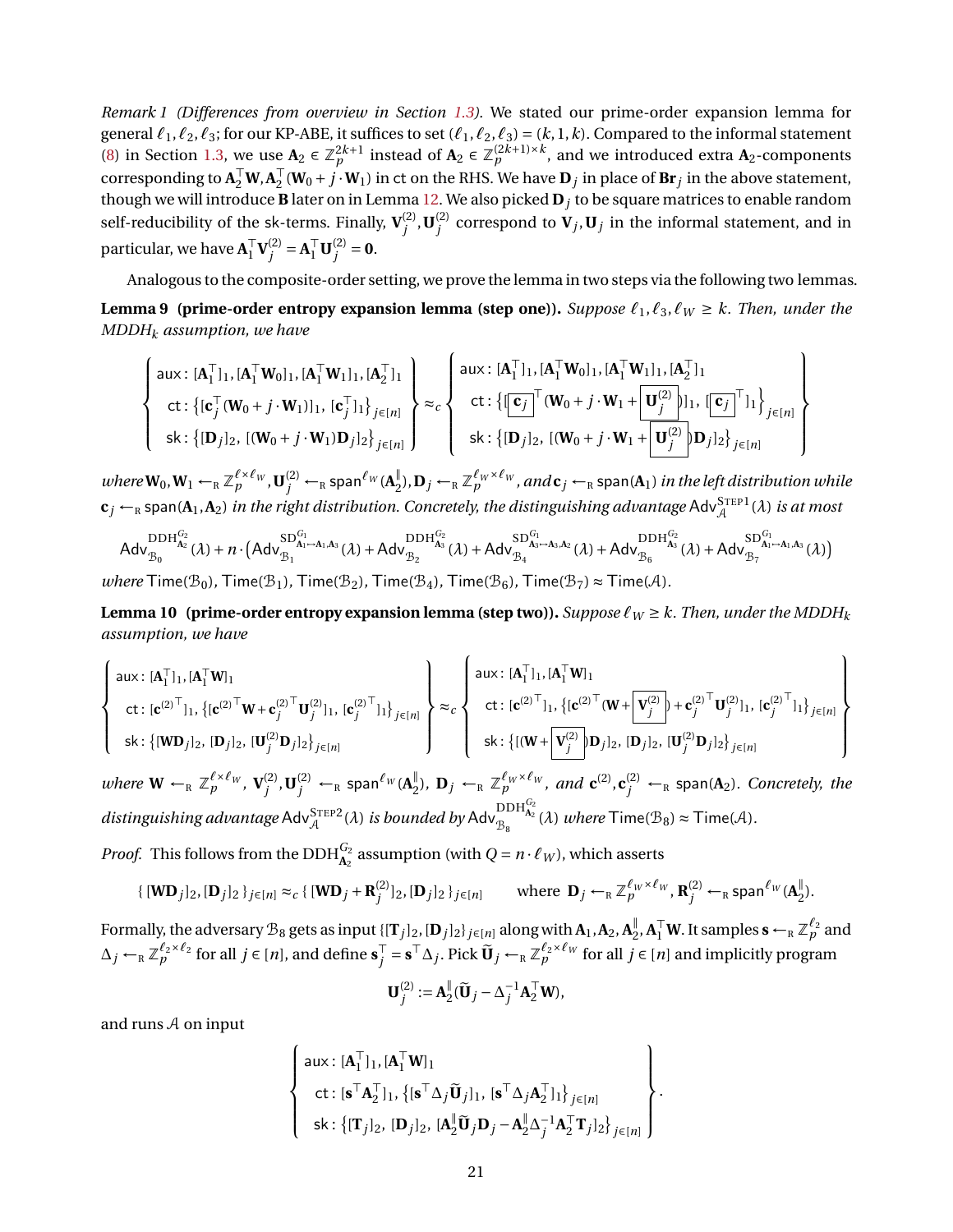Observe that

- When  $\mathbf{T}_j = \mathbf{W} \mathbf{D}_j$  and if we write  $\mathbf{U}_j^{(2)}$  $\mathbf{D}_j = \mathbf{A}_2^{\parallel} \widetilde{\mathbf{U}}_j \mathbf{D}_j - \mathbf{A}_2^{\parallel}$  ${}^{\parallel}_{2}\Delta_{j}^{-1}\mathbf{A}_{2}^{\top}\mathbf{W}\mathbf{D}_{j}$ , then  $\mathbf{s}^{\top}\Delta_{j}\widetilde{\mathbf{U}}_{j} = (\mathbf{s}^{\top}\Delta_{j}\mathbf{A}_{2}^{\top})$  $\begin{bmatrix} \overline{1} \\ 2 \end{bmatrix}$  $(\mathbf{A}^{\parallel} \widetilde{\mathbf{U}}_j) =$  $\mathbf{s}^\top \mathbf{A}_2^\top \mathbf{W} + (\mathbf{s}^\top \Delta_j) \mathbf{A}_2^\top \mathbf{U}_j^{(2)}$  $j^{(2)}$  and the distribution we feed to  ${\cal A}$  is identical to the left distribution.
- When  $\mathbf{T}_j = \mathbf{W} \mathbf{D}_j + \mathbf{R}_j^{(2)}$  $j^{(2)}$  and if we write  $\mathbf{U}^{(2)}_j$  $\sum_{j}^{(2)}$ **D**<sub>*j*</sub> = **A** $_{2}^{\parallel}$ **U**<sub>*j*</sub> **D**<sub>*j*</sub> − **A** $_{2}^{\parallel}$  $\frac{N}{2}$ Δ<sup>-1</sup>**A**<sub>2</sub><sup>T</sup>  $\frac{1}{2}$  (**WD**<sub>*j*</sub> + **R**<sup>(2)</sup><sub>*j*</sub>  $j^{(2)}$ ), then  $\mathbf{s}^\top \Delta_j \widetilde{\mathbf{U}}_j = \mathbf{s}^\top \mathbf{A}_2^\top$  $\frac{1}{2}$  (**W**+  $\mathbf{R}^{(2)}_i$  $(\mathbf{S}^{\top} \mathbf{D}_{j}^{-1}) + (\mathbf{S}^{\top} \Delta_{j}) \mathbf{A}_{2}^{\top} \mathbf{U}_{j}^{(2)}$  $j^{(2)}$  and the distribution we feed to  ${\cal A}$  is identical to the right distribution when we set  ${\bf V}_i^{(2)}$  $j^{(2)} := \mathbf{R}^{(2)}_j$  $j^{(2)}$ **D**<sub>*j*</sub><sup>-1</sup>.

This completes the proof.  $\Box$ 

We may now complete the proof of Lemma [8](#page-19-1) using Lemmas [9](#page-20-0) and [10.](#page-20-1) The proof of Lemmas 9 is deferred to Section [5.1.](#page-21-0)

*Proof (of Lemma [8\)](#page-19-1).* The statement follows readily from the following hybrid argument:

$$
\begin{cases}\n\text{aux}: [A_1^\top l_1, [A_1^\top W l_1, [A_1^\top W l_1], [A_1^\top W l_1] \\
\text{ct}: [\mathbf{c}^\top l_1], \{[\mathbf{c}^\top W + \mathbf{c}_j^\top (W_0 + j \cdot W_1)]l_1, [\mathbf{c}_j^\top l_1\}_{j \in [n]} \end{cases}\n\text{LHS in Lemma 8}\n\begin{cases}\n\text{aux}: [A_1^\top l_1, [A_1^\top W l_1], [A_1^\top W l_1]l_1, [A_1^\top W l_1]l_1, [A_1^\top W l_1]l_1, [A_1^\top W l_1]l_1, [A_1^\top W l_1]l_1, [A_1^\top W l_1]l_1, [A_1^\top W l_1]l_1, [A_1^\top W l_1]l_1, [A_1^\top W l_1]l_1, [A_1^\top W l_1]l_1, [A_1^\top W l_1]l_1, [A_1^\top W l_1]l_1, [A_1^\top W l_1]l_1, [A_1^\top W l_1]l_1, [A_1^\top W l_1]l_1, [A_1^\top W l_1]l_1, [A_1^\top W l_1]l_1, [A_1^\top W l_1]l_1, [A_1^\top W l_1]l_1, [A_1^\top W l_1]l_1, [A_1^\top W l_1]l_1, [A_1^\top W l_1]l_1, [A_1^\top W l_1]l_1, [A_1^\top W l_1]l_1, [A_1^\top W l_1]l_1, [A_1^\top W l_1]l_1, [A_1^\top W l_1]l_1, [A_1^\top W l_1]l_1, [A_1^\top W l_1]l_1, [A_1^\top W l_1]l_1, [A_1^\top W l_1]l_1, [A_1^\top W l_1]l_1, [A_1^\top W l_1]l_1, [A_1^\top W l_1]l_1, [A_1^\top W l_1]l_1, [A_1^\top W l_1]l_1, [A_1^\top W l_1]l_1, [A_1^\top W l_1]l_1, [A_1^\top W l_1]l
$$

It is easy to check every transitions as follows:

 $-$  The first transition follows from the SD $^{G_1}_{\mathbf{A}_1 \rightarrow \mathbf{A}_1, \mathbf{A}_2}$  assumption asserting that

$$
[\boldsymbol{c}\leftarrow_R \text{span}(\boldsymbol{A}_1)]_1 \approx_c [\boldsymbol{c}\leftarrow_R \text{span}(\boldsymbol{A}_1,\boldsymbol{A}_2)]_1 \text{ given } [\boldsymbol{A}_1]_1,[\boldsymbol{A}_2]_1.
$$

In the reduction, we sample  $\mathbf{W},\mathbf{W}_0,\mathbf{W}_1 \leftarrow_R \mathbb{Z}_p^{\ell\times\ell_W}$  and generate aux and sk honestly.

- **–** The second transition follows from Lemma [9.](#page-20-0) In the reduction, we sample  $W \leftarrow_R \mathbb{Z}_p^{\ell \times \ell_W}$  and simulate  $[A_1^\top W]_1$  in aux honestly. By  $[A_1^\top$  $\begin{bmatrix} 1 \\ 1 \end{bmatrix}$  and  $\begin{bmatrix} \mathbf{A}_2^{\top} \\ 1 \end{bmatrix}$  $\mathbf{C}_{2}^{\top}$ ]<sub>1</sub>, we can simulate  $([\mathbf{c}^{\top}]_1, [\mathbf{c}^{\top} \mathbf{W}]_1)$  honestly where  $\mathbf{c} \leftarrow_R$ span( $\mathbf{A}_1$ , $\mathbf{A}_2$ ). The simulation of { $[\mathbf{W}\mathbf{D}_j]_2$ }  $_{j\in[n]}$  in sk is direct.
- **−** The third transition follows from Lemma [10.](#page-20-1) In the reduction, we sample  $W_0, W_1 \leftarrow_R \mathbb{Z}_p^{\ell \times \ell_W}$ . Then we can simulate  $[\mathbf{A}_1^\top \mathbf{W}_0]_1$  and  $[\mathbf{A}_1^\top \mathbf{W}_1]_1$  in aux, and  $\{[(\mathbf{W}_0 + j \cdot \mathbf{W}_1) \mathbf{D}_j]_2\}_{j \in [n]}$  in sk from  $\{[\mathbf{D}_j]_2\}_{j \in [n]}$ . As for ct, we simulate  $\{ [c^{(1)}^\top]_1, [c^{(1)}^\top W + c^{(1)}_i] \}$ *j*  $\int_0^{\top} (W_0 + j \cdot W_1) ]_1$ ,  $[c_j^{(1)}]$ *j*  $\bigcap_{i=1}^{T}$ <sub>1</sub>*j*<sub>j∈[*n*]</sub> where  $\mathbf{c}^{(1)}$ , $\mathbf{c}^{(1)}_j$  ←<sub>R</sub> span(**A**<sub>1</sub>) using  $([A]^\top$  $\begin{bmatrix} 1 \end{bmatrix}$ <sub>1</sub>,  $[\mathbf{A}_1^\top]$  $\begin{bmatrix} \nabla \mathbf{W} \n\end{bmatrix}$

### <span id="page-21-0"></span>**5.1 Entropy epansion lemma: Step one**

We prove Lemma [9](#page-20-0) via the following game sequence summarized in Fig [6.](#page-24-0) By ct*<sup>j</sup>* (resp. sk*j*), we denote the *j*'th tuple of ct (resp. sk).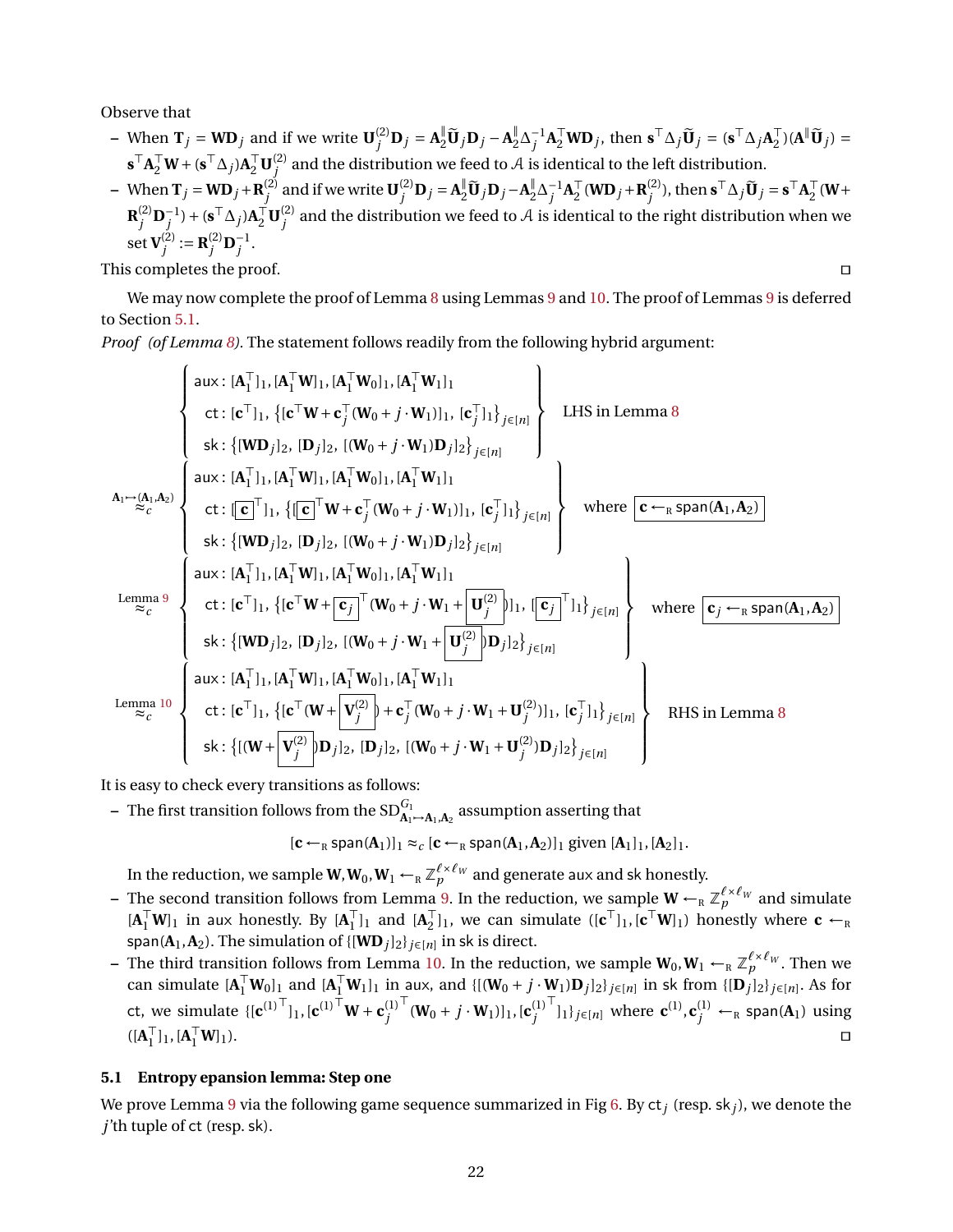Game<sub>0</sub>. The adversary  $A$  is given the left distribution in Lemma [9.](#page-20-0)

$$
\left\{\n\begin{array}{l}\n\text{aux}: [\mathbf{A}_1^\top]_1, [\mathbf{A}_1^\top \mathbf{W}_0]_1, [\mathbf{A}_1^\top \mathbf{W}_1]_1, [\mathbf{A}_2^\top]_1 \\
\text{ct}: \{[\mathbf{c}_j^\top (\mathbf{W}_0 + j \cdot \mathbf{W}_1)]_1, [\mathbf{c}_j^\top]_1\}_{j \in [n]} \\
\text{sk}: \{[\mathbf{D}_j]_2, [(\mathbf{W}_0 + j \cdot \mathbf{W}_1) \mathbf{D}_j]_2\}_{j \in [n]}\n\end{array}\n\right\}.
$$

Game $_{0'}$ . We modify the distribution of sk as follows:

sk: 
$$
\{[\mathbf{D}_j]_2, \, [(\mathbf{W}_0 + j \cdot \mathbf{W}_1 + \boxed{\mathbf{U}_j^{(2)}}] \mathbf{D}_j]_2\}_{j \in [n]}
$$

where  $\mathbf{U}^{(2)}_1$  $\mathbf{U}_1^{(2)}, \ldots, \mathbf{U}_n^{(2)} \leftarrow_R \text{span}^{\ell_W}(\mathbf{A}_2^{\parallel})$  $_{2}^{\parallel}$ ). We claim that Game<sub>0</sub>  $\approx$   $_c$  Game<sub>0′</sub>. This follows from DDH $_{\mathbf{A}_2}^{G_2}$  assumption which tells us that

$$
\{[\mathbf{D}_j]_2, [\mathbf{W}_0 \mathbf{D}_j]_2\}_{j \in [n]} \approx_c \{[\mathbf{D}_j]_2, [(\mathbf{W}_0 + \mathbf{U}_j^{(2)}) \mathbf{D}_j]_2\}_{j \in [n]}
$$

given  $A_1^{\top}$  $_{1}^{T}$ ,  $A_{1}^{T}$ W<sub>0</sub>. See Lemma [30](#page-51-3) for details.

Game<sub>i</sub>  $(i = 1, ..., n + 1)$ . We change the distribution of ct:

ct: 
$$
\{[\mathbf{c}_j]^{\top}(\mathbf{W}_0 + j \cdot \mathbf{W}_1 + \mathbf{U}_j^{(2)}] | 1, [\mathbf{c}_j]^{\top} 1] \}_{j < i}
$$
  
 $\{[\mathbf{c}_j^{\top}(\mathbf{W}_0 + j \cdot \mathbf{W}_1)]_1, [\mathbf{c}_j^{\top} 1] \}_{j \ge i}$ 

where  $|c_j \leftarrow_\text{\tiny R}$  span(A<sub>1</sub>,A<sub>2</sub>)  $|$  for  $j < i$  and  $c_j \leftarrow_\text{\tiny R}$  span(A<sub>1</sub>) for all remaining  $j \ge i$  . It is easy to see that Game<sub>0′</sub> = Game<sub>1</sub>. To show that Game<sub>i</sub>  $\approx$ <sub>c</sub> Game<sub>i+1</sub>, we will require another sequence of sub-games.

Sub*-*Game*<sup>i</sup>*,1. Identical to Game*<sup>i</sup>* except that we modify ct*<sup>i</sup>* as follows:

$$
\mathsf{ct}_i : [\overline{\mathbf{c}_i}]^\top (\mathbf{W}_0 + i \cdot \mathbf{W}_1)]_1, [\overline{\mathbf{c}_i}]^\top]_1
$$

where  $\boxed{\mathbf{c}_i \leftarrow_R \text{span}(\mathbf{A}_1, \mathbf{A}_3)}$ . We claim that  $\text{Game}_i \approx_c \text{Sub-Game}_{i,1}$ . This follows from  $\text{SD}^{G_1}_{\mathbf{A}_1 \rightarrow \mathbf{A}_1, \mathbf{A}_3}$  assumption, which tells us that

> $[\textsf{span}(\mathbf{A}_1)]_1 \approx_c [\textsf{span}(\mathbf{A}_1, \mathbf{A}_3)]_1$  given  $[\mathbf{A}_1, \mathbf{A}_2]_1$ , basis( $\mathbf{A}_2^{\parallel}$ )  $_{2}^{\mathbb{I}}$ ).

In the reduction, we will sample  $\mathbf{W}_0, \mathbf{W}_1 \leftarrow_R \mathbb{Z}_p^{\ell \times \ell_W}$  and  $\mathbf{U}_j^{(2)} \leftarrow_R \mathsf{span}^{\ell_W}(\mathbf{A}_2^{\parallel})$  $_{2}^{\parallel})$  using basis( $\mathbf{A}_{2}^{\parallel}$  $2^{\binom{n}{2}}$ , and simulate aux,  $\{ct_j\}_{j\neq i}$ , sk honestly. See Lemma [31](#page-52-0) for details.

Sub-Game<sub>*i*,2</sub>. We modify the distributions of all sk<sub>*j*</sub> with  $j \neq i$  (while keeping sk<sub>*i*</sub> unchanged):

$$
\mathsf{sk}_j(j \neq i): [\mathbf{D}_j]_2, [(\mathbf{W}_0 + j \cdot \mathbf{W}_1 + \mathbf{U}_j^{(2)} + \boxed{\mathbf{U}_j^{(3)}}] \mathbf{D}_j]_2
$$

where  $\mathbf{U}_j^{(3)} \leftarrow_R \mathsf{span}^{\ell_W} (\mathbf{A}_3^{\parallel})$  $\frac{parallel}{3}$ ). We claim that Sub-Game<sub>*i,*1</sub> ≈<sub>c</sub> Sub-Game<sub>*i,*2</sub>. This follows from DDH $^{G_2}_{\bf A_3}$ , which tells us that

$$
\{[\mathbf{D}_j]_2, [\mathbf{W}_1 \mathbf{D}_j]_2\}_{j \neq i} \approx_c \{[\mathbf{D}_j]_2, [(\mathbf{W}_1 + \widetilde{\mathbf{U}}_j^{(3)}) \mathbf{D}_j]_2\}_{j \neq i} \text{ given } \mathbf{A}_1, \mathbf{A}_2, \mathbf{A}_3, \mathbf{A}_2^{\parallel}, \mathbf{A}_1^{\top} \mathbf{W}_1, \mathbf{A}_2^{\top} \mathbf{W}_1\}
$$

where  $\widetilde{\mathbf{U}}_{j}^{(3)} \leftarrow_{\textrm{\tiny R}}$  span ${}^{\ell_{W}}(\mathbf{A}_3^{\|})$  $\frac{N}{3}$ ). In the reduction, we will program  $W_0 := \widetilde{W}_0 - i \cdot W_1$  with  $\widetilde{W}_0$  ←<sub>R</sub>  $\mathbb{Z}_p^{\ell \times \ell_W}$  so that we can simulate  $W_0 + i \cdot W_1$  in  $ct_i$ , and then implicitly set  $U_i^{(3)}$  $j^{(3)} = (j - i) \cdot \widetilde{\mathbf{U}}_j^{(3)}$  $j^{(3)}$  for all  $j \neq i$ . See Lemma [32](#page-52-1) for details.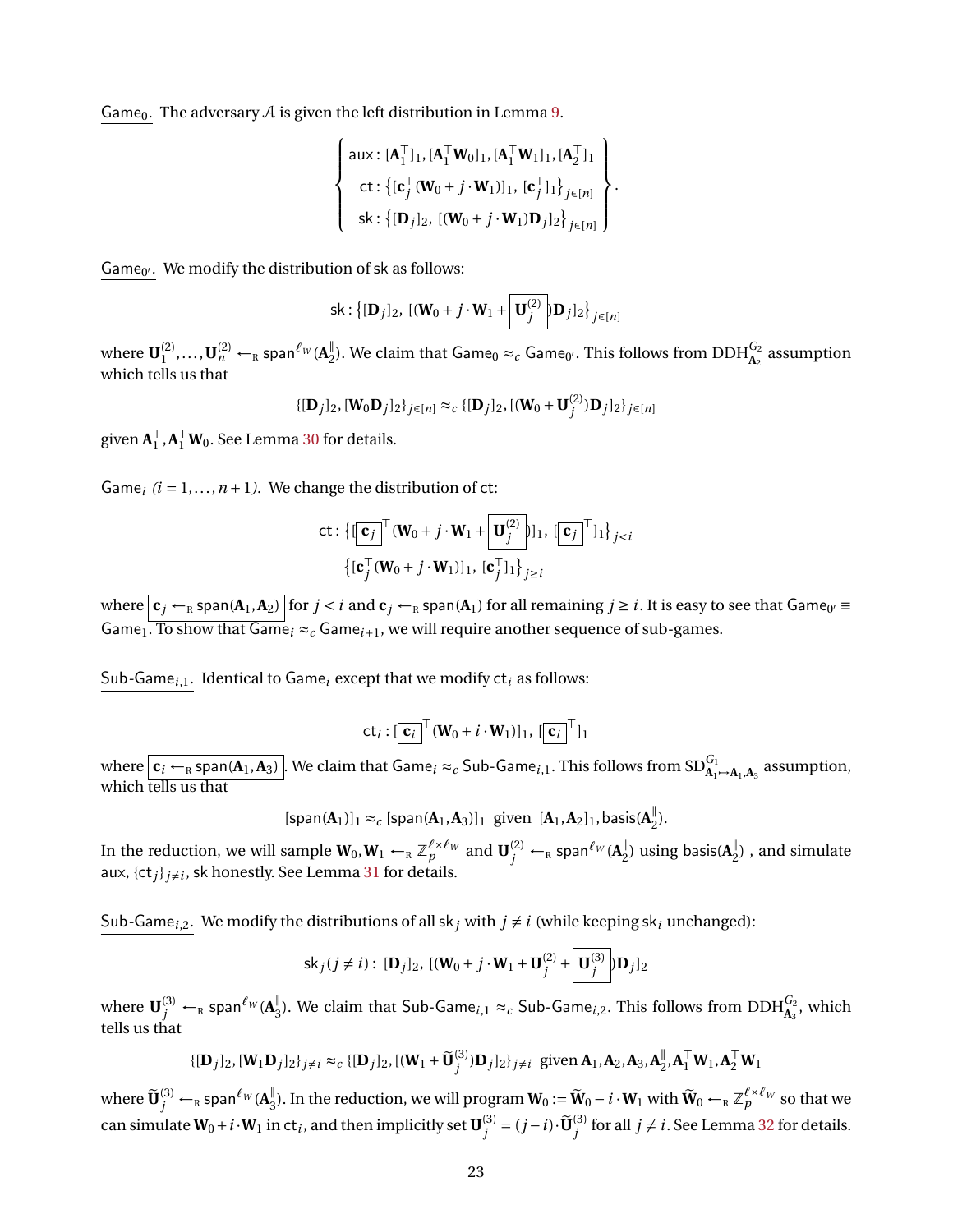Sub*-*Game*<sup>i</sup>*,3. We modify the distributions of ct*<sup>i</sup>* and sk*<sup>i</sup>* :

$$
\mathsf{ct}_i: [\mathbf{c}_i^\top (\mathbf{W}_0 + i \cdot \mathbf{W}_1 + \boxed{\mathbf{U}_i^{(2)} + \mathbf{U}_i^{(3)}})]_1, [\mathbf{c}_i^\top]_1
$$
  

$$
\mathsf{sk}_i: [\mathbf{D}_i]_2, [(\mathbf{W}_0 + i \cdot \mathbf{W}_1 + \mathbf{U}_i^{(2)} + \boxed{\mathbf{U}_i^{(3)}}] \mathbf{D}_i]_2
$$

where  $\mathbf{U}_i^{(3)} \leftarrow_R \textsf{span}^{\ell_W}(\mathbf{A}_3^{\parallel})$ 3 ). We claim that Sub-Game*<sup>i</sup>*,2 ≡ Sub-Game*<sup>i</sup>*,3. This follows from the following statistical argument:

$$
(\mathbf{A}_1^\top \mathbf{W}_0, \mathbf{A}_2^\top \mathbf{W}_0, \mathbf{W}_0, \{\mathbf{W}_0 + \mathbf{U}_j^{(3)}\}_{j \neq i}) \equiv (\mathbf{A}_1^\top \mathbf{W}_0, \mathbf{A}_2^\top \mathbf{W}_0, \mathbf{W}_0 + \boxed{\mathbf{U}_i^{(3)}}, \{\mathbf{W}_0 + \mathbf{U}_j^{(3)}\}_{j \neq i}).
$$

Furthermore,  $\mathbf{c}_i^{\top} \mathbf{U}_i^{(2)}$  $a_i^{(2)} = 0$  since  $c_i \in \text{span}(A_1, A_3)$  and  $A_1^{\top}$  $\begin{bmatrix} \mathbf{A}_2^{\mathsf{T}} \\ 1 \end{bmatrix} = \mathbf{A}_3^{\mathsf{T}}$  $\mathbf{Z}_3^{\top} \mathbf{A}_2^{\parallel} = \mathbf{0}$ , so the term  $\mathbf{U}_i^{(2)}$  $i^{(2)}$  in ct<sub>*i*</sub> is introduced "for free". See Lemma [33](#page-53-0) for details.

Sub*-*Game*<sup>i</sup>*,4. We modify the distribution of ct*<sup>i</sup>* :

$$
\mathsf{ct}_i : [\overline{\mathbf{c}_i}]^{\top} (\mathbf{W}_0 + i \cdot \mathbf{W}_1 + \mathbf{U}_i^{(2)} + \mathbf{U}_i^{(3)})]_1, [\overline{\mathbf{c}_i}]^{\top}]_1 \text{ where } \overline{\mathbf{c}_i \leftarrow_R \text{span}(\mathbf{A}_1, \mathbf{A}_2, \mathbf{A}_3)}.
$$

We claim that  $\mathsf{Sub}\text{-}\mathsf{Game}_{i,3}\approx_c\mathsf{Sub}\text{-}\mathsf{Game}_{i,4}.$  This follows from  $\mathsf{SD}^{G_1}_{\mathbf{A}_3\mapsto\mathbf{A}_3,\mathbf{A}_2}$  which tells us that

$$
[\text{span}(\mathbf{A}_3)]_1 \approx_c [\text{span}(\mathbf{A}_3, \mathbf{A}_2)]_1 \text{ given } [\mathbf{A}_2, \mathbf{A}_1]_1, \text{basis}(\mathbf{A}_2^{\parallel}, \mathbf{A}_3^{\parallel}).
$$

In the reduction, we sample  $\mathbf{W}_0, \mathbf{W}_1$  and  $(\mathbf{U}_i^{(2)})$  $j^{(2)}$  + **U** $_j^{(3)}$  $j^{(3)}$ ) ←<sub>R</sub> span<sup> $ℓ$ </sup><sup>*W*</sup> (**A**<sup> $∥$ </sup>)  $\frac{||}{2}$ , **A**<sup> $||$ </sup><sub>3</sub>  $_{3}^{\parallel})$  using basis( $\mathbf{A}_{2}^{\parallel}$  $\frac{||}{2}$ , **A**<sup> $||$ </sup><sub>3</sub>  $j_3$ ) for all  $j \in [n]$ . Then aux, sk and  $\{\mathsf{ct}_i\}_{i\neq i}$  can be simulated honestly. See Lemma [34](#page-53-1) for details.

Sub*-*Game*<sup>i</sup>*,5. We change the distributions of ct*<sup>i</sup>* and sk*<sup>i</sup>* :

$$
\mathbf{ct}_i : [\mathbf{c}_i^\top (\mathbf{W}_0 + i \cdot \mathbf{W}_1 + \mathbf{U}_i^{(2)} + \mathbf{U}_i^{(2)})]_1, [\mathbf{c}_i^\top]_1
$$
  

$$
\mathbf{sk}_i : [\mathbf{D}_i]_2, [(\mathbf{W}_0 + i \cdot \mathbf{W}_1 + \mathbf{U}_i^{(2)} + \mathbf{U}_i^{(2)}) \mathbf{D}_i]_2
$$

We claim that Sub-Game*<sup>i</sup>*,4 ≡ Sub-Game*<sup>i</sup>*,5. The proof is completely analogous to that of Sub-Game*<sup>i</sup>*,2 ≡ Sub-Game*<sup>i</sup>*,3. See Lemma [35](#page-53-2) for details.

Sub-Game<sub>*i*,6</sub>. We change the distributions of all sk<sub>*j*</sub> with  $j \neq i$ :

$$
\mathsf{sk}_j(j \neq i) : [\mathbf{D}_j]_2, \, [(\mathbf{W}_0 + j \cdot \mathbf{W}_1 + \mathbf{U}_j^{(2)} + \mathbf{U}_j^{(2)}] \mathbf{D}_j]_2
$$

We claim that Sub-Game*<sup>i</sup>*,5 ≈*<sup>c</sup>* Sub-Game*<sup>i</sup>*,6. The proof is completely analogous to that of Sub-Game*<sup>i</sup>*,1 ≡ Sub-Game*<sup>i</sup>*,2. See Lemma [36](#page-54-0) for details.

Sub*-*Game*<sup>i</sup>*,7. We change the distribution of ct*<sup>i</sup>* :

$$
\mathsf{ct}_i : [\overline{\mathbf{c}_i}]^\top (\mathbf{W}_0 + i \cdot \mathbf{W}_1 + \mathbf{U}_i^{(2)})]_1, [\overline{\mathbf{c}_i}]^\top]_1,
$$

where  $c_i \leftarrow_R$  span( $A_1, A_2$ ). We claim that Sub-Game<sub>*i*,6</sub>  $\approx_c$  Sub-Game<sub>*i*,7</sub>. The proof is completely analogous to that  $\overline{\text{of Game}}_i \equiv \overline{\text{Sub-Game}}_{i,1}$ . See Lemma [37](#page-54-1) for details. Furthermore, observe that Sub-Game<sub>i,7</sub> is actually identical to Game*i*+1.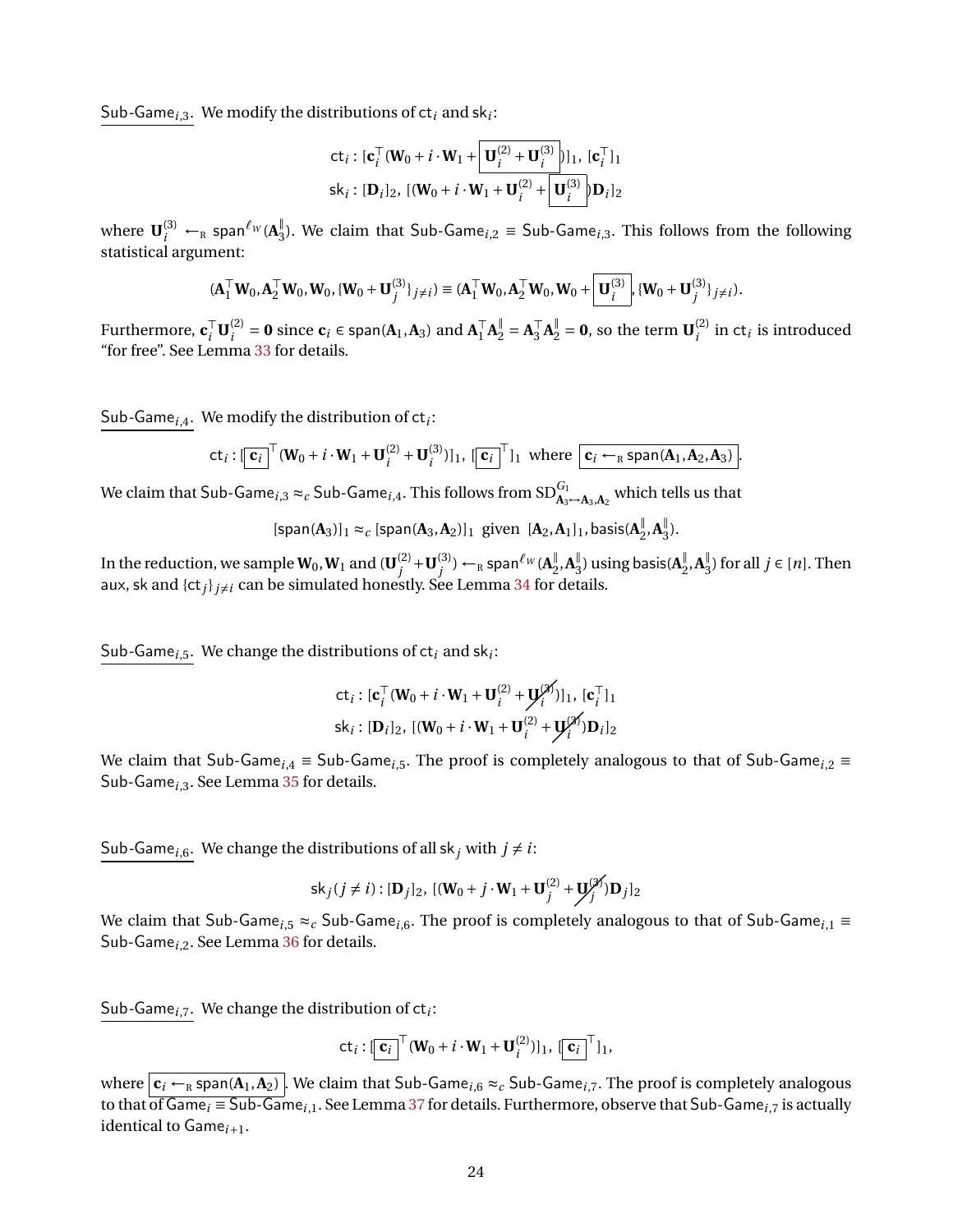Game*n*+1. In Game*n*+1, we have:

$$
\left\{\n\begin{array}{l}\n\text{aux: } [\mathbf{A}_1^\top]_1, [\mathbf{A}_1^\top \mathbf{W}_0]_1, [\mathbf{A}_1^\top \mathbf{W}_1]_1, [\mathbf{A}_2^\top]_1 \\
\text{ct: } \{[\mathbf{c}_j]^\top (\mathbf{W}_0 + j \cdot \mathbf{W}_1 + \mathbf{U}_j^{(2)})]_1, [\mathbf{c}_j]^\top]_1\} \\
\text{sk: } \{[\mathbf{D}_j]_2, [(\mathbf{W}_0 + j \cdot \mathbf{W}_1 + \mathbf{U}_j^{(2)})]_2\}_{j \in [n]}\n\end{array}\n\right\}
$$

where  $\mathbf{c}_j \leftarrow_R \text{span}(\mathbf{A}_1, \mathbf{A}_2)$ ,  $\mathbf{U}_j^{(2)} \leftarrow_R \text{span}^{\ell_W}(\mathbf{A}_2^\parallel)$  $\frac{1}{2}$ ) for all *j* ∈ [*n*]. This is exactly the right distribution of Lemma [9.](#page-20-0)

| Game             | <b>CT</b> | j < i                                      | $\dot{i}$                                                                                                                                       | j > i        | $j \neq i$<br><b>SK</b>                                      | $\dot{i}$                                                                                   | Remark & aux                                                                                                                                                                                                                                                                                              |
|------------------|-----------|--------------------------------------------|-------------------------------------------------------------------------------------------------------------------------------------------------|--------------|--------------------------------------------------------------|---------------------------------------------------------------------------------------------|-----------------------------------------------------------------------------------------------------------------------------------------------------------------------------------------------------------------------------------------------------------------------------------------------------------|
|                  |           |                                            | $c_i \leftarrow_R ?$                                                                                                                            |              |                                                              |                                                                                             |                                                                                                                                                                                                                                                                                                           |
|                  |           |                                            | $W_0 + j \cdot W_1 + ?$                                                                                                                         |              |                                                              | $W_0 + j \cdot W_1 + ?$                                                                     |                                                                                                                                                                                                                                                                                                           |
| $\boldsymbol{0}$ |           |                                            | $span(A_1)$                                                                                                                                     |              |                                                              |                                                                                             |                                                                                                                                                                                                                                                                                                           |
|                  |           |                                            | $\bf{0}$                                                                                                                                        |              |                                                              | $\pmb{0}$                                                                                   |                                                                                                                                                                                                                                                                                                           |
| 0'               |           |                                            | $span(A_1)$                                                                                                                                     |              |                                                              |                                                                                             | $\mathbf{U}_{i}^{(2)} \leftarrow_{\mathbb{R}} \text{span}^{\ell_{W}}(\mathbf{A}_{2}^{\parallel}); \text{DDH}_{\mathbf{A}_{2}}^{G_{2}}$ :                                                                                                                                                                  |
|                  |           |                                            | $\pmb{0}$                                                                                                                                       |              |                                                              | $\mathbf{U}_j^{(2)}$                                                                        | $\{[\mathbf{D}_j]_2,[\mathbf{W}_0\mathbf{D}_j]_2\}_{j\in[n]}\approx_c \{[\mathbf{D}_j]_2,[(\mathbf{W}_0+\mathbf{U}^{(2)}_j)\mathbf{D}_j]_2\}_{j\in[n]}$                                                                                                                                                   |
| $\dot{i}$        |           | $span(A_1, A_2)$                           | $span(A_1)$                                                                                                                                     | $span(A_1)$  |                                                              |                                                                                             | $Game1 = Game0$ ,                                                                                                                                                                                                                                                                                         |
|                  |           | ${\bf U}_i^{(2)}$                          | $\bf{0}$                                                                                                                                        | $\bf{0}$     | $\mathbf{U}_i^{(2)}$                                         | $\mathbf{U}_i^{(2)}$                                                                        | $Gamei = Gamei-1,7$                                                                                                                                                                                                                                                                                       |
| i,1              |           | $span(A_1, A_2)$                           | $span(A_1, A_3)$                                                                                                                                | $span(A_1)$  |                                                              |                                                                                             | $SD^{\tilde{G}_1}_{\mathbf{A}_1 \rightarrow \mathbf{A}_1, \mathbf{A}_3}$ : [span $(\mathbf{A}_1)$ ] $_1 \approx_c$ [span $(\mathbf{A}_1, \mathbf{A}_3)$ ] $_1$                                                                                                                                            |
|                  |           | $\mathbf{U}^{(2)}$                         | $\bf{0}$                                                                                                                                        | $\bf{0}$     | $\mathbf{U}_i^{(2)}$                                         | $\mathbf{U}_i^{(2)}$                                                                        | given $[\mathbf{A}_1, \mathbf{A}_2]_1$ , basis $(\mathbf{A}_2^{\parallel})$                                                                                                                                                                                                                               |
| i,2              |           | $span(A_1, A_2)$                           | $span(A_1, A_3)$                                                                                                                                | $span(A_1)$  |                                                              |                                                                                             | $\mathbf{U}_{i}^{(3)} \leftarrow_{R} \text{span}^{\ell_{W}}(\mathbf{A}_{3}^{  }); \text{DDH}_{\mathbf{A}_{3}}^{G_{2}}$ : Given $\mathbf{W}_{0} + i \cdot \mathbf{W}_{1}$ ,                                                                                                                                |
|                  |           | $\mathbf{U}_i^{(2)}$                       | $\bf{0}$                                                                                                                                        | $\bf{0}$     | $\mathbf{U}_{i}^{(2)} + \left  \mathbf{U}_{i}^{(3)} \right $ | $\mathbf{U}_i^{(2)}$                                                                        | $\{[\mathbf{D}_j]_2,[\mathbf{W}_1\mathbf{D}_j]_2\}_{j\neq i} \approx_c \{[\mathbf{D}_j]_2,[(\mathbf{W}_1+\widetilde{\mathbf{U}}_j^{(3)})\mathbf{D}_j]_2\}_{j\neq i}$                                                                                                                                      |
|                  |           |                                            |                                                                                                                                                 |              |                                                              |                                                                                             | with $\mathbf{U}_{j}^{(3)} = (j - i) \cdot \widetilde{\mathbf{U}}_{j}^{(3)}$                                                                                                                                                                                                                              |
| i,3              |           | span $(A_1, A_2)$                          | $span(A_1, A_3)$                                                                                                                                | span $(A_1)$ |                                                              |                                                                                             | statistical lemma:                                                                                                                                                                                                                                                                                        |
|                  |           | $\mathbf{U}_i^{(2)}$                       | $\left \mathbf{U}_i^{(2)} + \mathbf{U}_i^{(3)}\right $                                                                                          | $\bf{0}$     |                                                              |                                                                                             | $\mathbf{U}_{i}^{(2)} + \mathbf{U}_{i}^{(3)} \quad \mathbf{U}_{i}^{(2)} + \left  \mathbf{U}_{i}^{(3)} \right  \left  (\mathbf{W}_{0}, \{\mathbf{W}_{0} + \mathbf{U}_{j}^{(3)}\}_{j \neq i}) \right  \equiv (\mathbf{W}_{0} + \mathbf{U}_{i}^{(3)}, \{\mathbf{W}_{0} + \mathbf{U}_{j}^{(3)}\}_{j \neq i})$ |
| i,4              |           | $\mathsf{span}(\mathbf{A}_1,\mathbf{A}_2)$ | $span(A_1, A_2, A_3)$                                                                                                                           | $span(A_1)$  |                                                              |                                                                                             | $SD^{\tilde{G}_1}_{\mathbf{A}_3 \rightarrow \mathbf{A}_3, \mathbf{A}_2}$ : [span(A <sub>3</sub> )] <sub>1</sub> $\approx_c$ [span(A <sub>2</sub> ,A <sub>3</sub> )] <sub>1</sub>                                                                                                                          |
|                  |           | $\mathbf{U}^{(2)}$                         | ${\bf U}_i^{(2)} + {\bf U}_i^{(3)}$                                                                                                             | $\bf{0}$     |                                                              | $\mathbf{U}_{i}^{(2)} + \mathbf{U}_{i}^{(3)}$ $\mathbf{U}_{i}^{(2)} + \mathbf{U}_{i}^{(3)}$ | given $[A_2, A_1]_1$ , basis $(A_2^{\parallel}, A_3^{\parallel})$                                                                                                                                                                                                                                         |
| i, 5             |           | $span(A_1, A_2)$                           | $span(\mathbf{A}_1, \mathbf{A}_2, \mathbf{A}_3)$                                                                                                | $span(A_1)$  |                                                              |                                                                                             | statistical argument                                                                                                                                                                                                                                                                                      |
|                  |           | $\mathbf{U}_i^{(2)}$                       | ${\bf U}_i^{(2)} + {\bf U}_i^{(2)}$                                                                                                             | $\bf{0}$     |                                                              | $\mathbf{U}_{j}^{(2)}+\mathbf{U}_{j}^{(3)}\qquad \mathbf{U}_{i}^{(2)}+\mathbf{U}_{i}^{(3)}$ | analogous to Sub-Game $_{i,3}$                                                                                                                                                                                                                                                                            |
| i, 6             |           | $\mathsf{span}(\mathbf{A}_1,\mathbf{A}_2)$ | $span(A_1, A_2, A_3)$                                                                                                                           | $span(A_1)$  |                                                              |                                                                                             | $DDH_{A_2}^{G_2}$                                                                                                                                                                                                                                                                                         |
|                  |           | ${\bf U}_i^{(2)}$                          | ${\bf U}_i^{(2)}$                                                                                                                               | $\bf{0}$     |                                                              | ${\bf U}_i^{(2)} + {\bf U}_i^{(2)}$ ${\bf U}_i^{(2)}$                                       | analogous to Sub-Game $_{i,2}$                                                                                                                                                                                                                                                                            |
| i,7              |           |                                            | $\mathsf{span}(\mathbf{A}_1,\mathbf{A}_2) \quad \mathsf{span}(\mathbf{A}_1,\mathbf{A}_2,\pmb{\not\!{\!A}}_3) \quad \mathsf{span}(\mathbf{A}_1)$ |              |                                                              |                                                                                             | $SD^{G_1}_{\mathbf{A}_1 \rightarrow \mathbf{A}_1, \mathbf{A}_3}$                                                                                                                                                                                                                                          |
|                  |           | $\mathbf{U}_i^{(2)}$                       | $\mathbf{U}_i^{(2)}$                                                                                                                            | $\bf{0}$     | $\mathbf{U}_i^{(2)}$                                         | $\mathbf{U}_i^{(2)}$                                                                        | analogous to Sub-Game <sub>i,1</sub>                                                                                                                                                                                                                                                                      |

<span id="page-24-0"></span>**Fig. 6.** Game sequence for our proof of Lemma [9](#page-20-0) (Bilinear entropy expansion lemma (step one)). There are two rows for each game: The 1st one indicates where  $\mathbf{c}_j$  are sampled from; and the 2nd one indicates whether the hiding matrix  $\mathbf{U}_j^2$  (and  $\mathbf{U}_j^3$ ) will appear.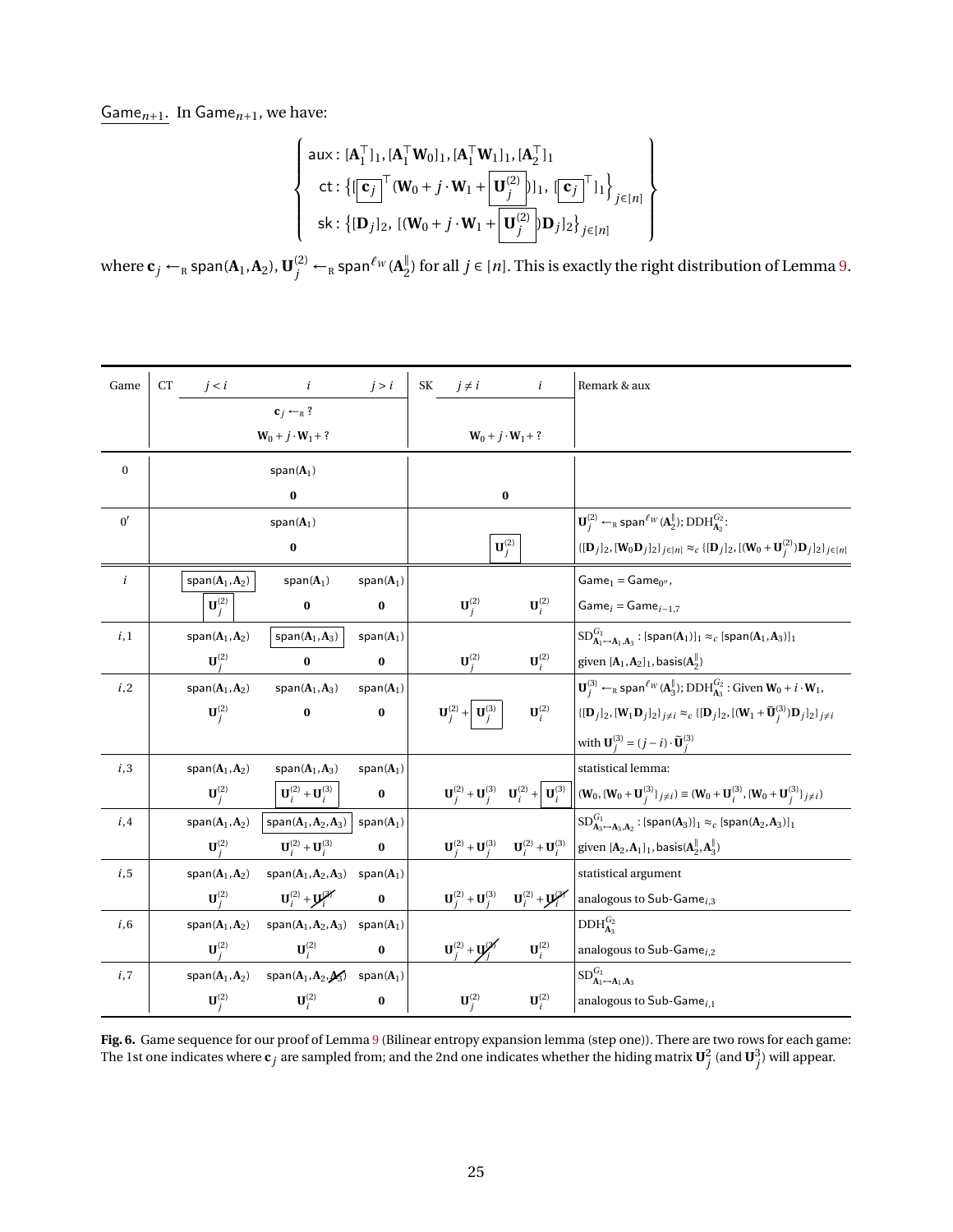## <span id="page-25-0"></span>**6 KP-ABE for Monotone Span Programs in Composite-Order Groups**

In this section, we present our adaptively secure, unbounded KP-ABE for monotone span programs based on static assumptions in composite-order groups (cf. Section [3.1\)](#page-9-1).

### <span id="page-25-1"></span>**6.1 Construction**

Setup( $1^{\lambda}, 1^n$ ): On input ( $1^{\lambda}, 1^n$ ), sample G := ( $N = p_1p_2p_3$ ,  $G_N$ ,  $H_N$ ,  $G_T$ ,  $e$ )  $\leftarrow \mathcal{G}(1^{\lambda})$  and select random generators  $g_1$ ,  $h_1$  and  $h_{123}$  of  $G_{p_1}$ ,  $H_{p_1}$  and  $H_N$ , respectively. Pick

$$
w, w_0, w_1 \leftarrow_R \mathbb{Z}_N
$$
,  $\alpha \leftarrow_R \mathbb{Z}_N$ ,

a pairwise independent hash function  $\mathsf{H}:G_T\to \{0,1\}^\lambda$ , and output the master public and secret key pair

$$
\mathsf{mpk} := \left( (N, G_N, H_N, G_T, e); g_1, g_1^{w}, g_1^{w_0}, g_1^{w_1}, e(g_1, h_{123})^{\alpha}; \mathsf{H} \right)
$$

and

msk := 
$$
(h_{123}, h_1, \alpha, w, w_0, w_1)
$$
.

Enc(mpk, **x**, *m*): On input an attribute vector **x** :=  $(x_1,...,x_n) \in \{0,1\}^n$  and  $m \in \{0,1\}^{\lambda}$ , pick  $s, s_j \leftarrow_R \mathbb{Z}_N$  for all  $j \in [n]$  and output

$$
\mathsf{ct}_{\mathbf{x}} := \left( C_0 := g_1^s, \{ C_{1,j} := g_1^{sw + s_j(w_0 + j \cdot w_1)}, C_{2,j} := g_1^{s_j} \}_{j : x_j = 1}, \ C := \mathsf{H}(e(g_1, h_{123})^{\alpha s}) \cdot m \right) \in G_N^{2n+1} \times \{0, 1\}^\lambda.
$$

KeyGen(mpk, msk, M): On input a monotone span program  $M \in \mathbb{Z}_{N}^{n \times \ell'}$  $\int_N^{n \times \ell'}$ , pick  $\mathbf{u} \leftarrow_R \mathbb{Z}_N^{\ell'-1}$  and  $r_j \leftarrow_R \mathbb{Z}_N$  for all  $j \in [n]$ , and output

$$
\mathsf{sk}_\mathbf{M} := \left( \{ K_{0,j} := h_{123}^{\mathbf{M}_j \left( \begin{smallmatrix} \alpha \\ \mathbf{u} \end{smallmatrix} \right)} \cdot h_1^{r_j w}, \, K_{1,j} := h_1^{r_j}, \, K_{2,j} := h_1^{r_j(w_0 + j \cdot w_1)} \, \}_{j \in [n]} \right) \in H_N^{3n}.
$$

Dec(mpk, sk<sub>M</sub>, ct<sub>x</sub>): If **x** satisfies **M**, compute  $\omega_1, \ldots, \omega_n \in \mathbb{Z}_p$  such that

$$
\sum_{j:x_j=1}\omega_j\mathbf{M}_j=\mathbf{1}.
$$

Then, compute

$$
K \leftarrow \prod_{j:x_j=1} \left( e(C_0, K_{0,j}) \cdot e(C_{1,j}, K_{1,j})^{-1} \cdot e(C_{2,j}, K_{2,j}) \right)^{\omega_j},
$$

and recover the message as  $m \leftarrow C/H(K) \in \{0,1\}^{\lambda}$ .

**Correctness.** For all **M** and **x** such that **x** satisfies **M**, we have

$$
\prod_{j:x_j=1} \left( e(C_0, K_{0,j}) \cdot e(C_{1,j}, K_{1,j})^{-1} \cdot e(C_{2,j}, K_{2,j}) \right)^{\omega_j}
$$
\n
$$
= \prod_{j:x_j=1} \left( e(g_1^s, h_{123}^{\mathbf{M}_j(\mathbf{u})} \cdot h_1^{r_j w}) \cdot e(g_1^{sw+s_j(w_0+j \cdot w_1)}, h_1^{r_j})^{-1} \cdot e(g_1^{s_j}, h_1^{r_j(w_0+j \cdot w_1)}) \right)^{\omega_j}
$$
\n
$$
= e(g_1, h_{123})^{s \sum_{j:x_j=1}^{\omega_j \mathbf{M}_j(\mathbf{u})}} = e(g_1, h_{123})^{s \alpha}.
$$

This readily proves the correctness.

### <span id="page-25-2"></span>**6.2 Proof of Security**

We prove the following theorem: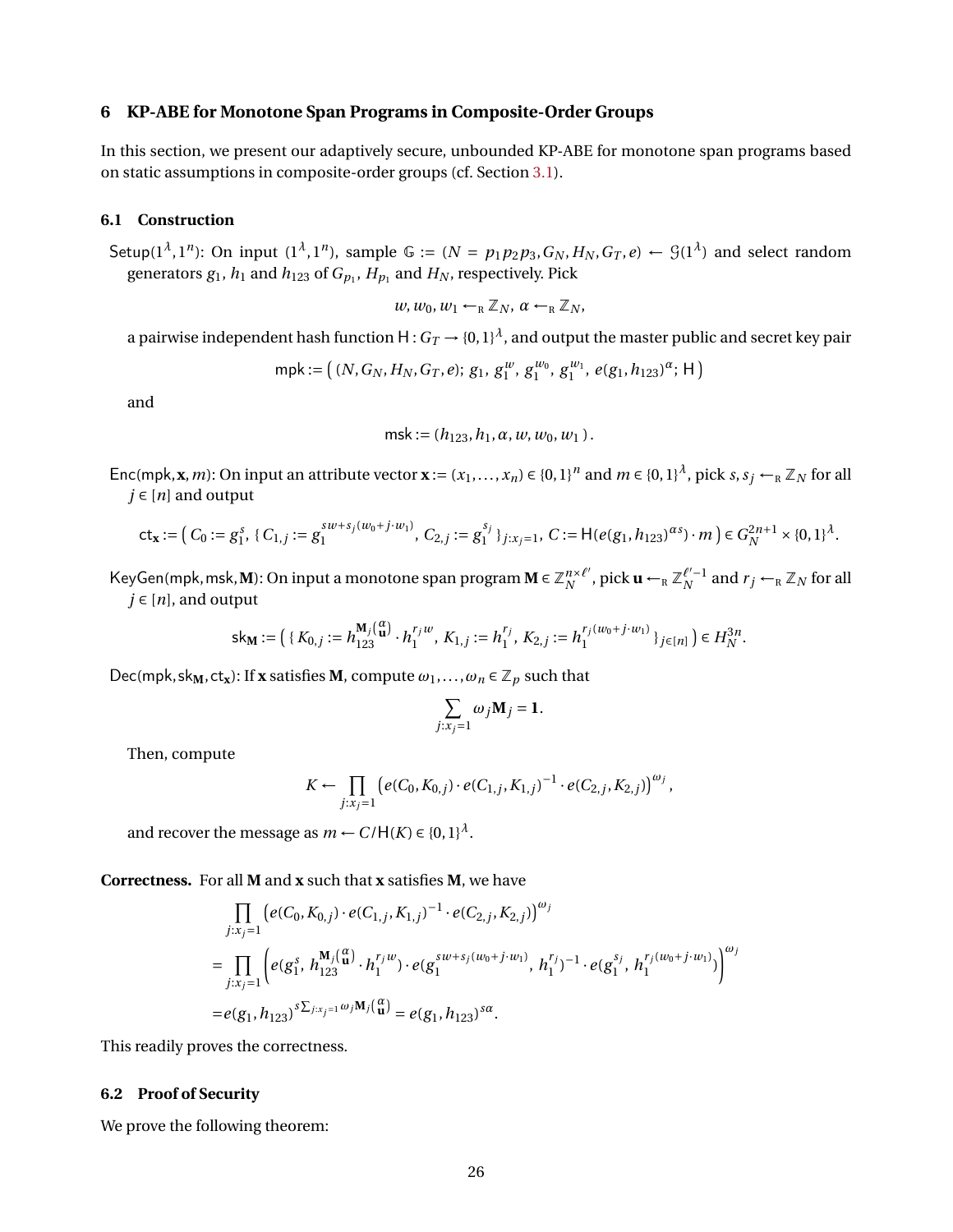**Theorem 1.** *Under the subgroup decision assumptions and the subgroup Diffie-Hellman assumptions (cf. Section [3.1\)](#page-9-1), the unbounded KP-ABE scheme described in this section (cf. Section [6.1\)](#page-25-1) is adaptively secure (cf. Section [2.2\)](#page-9-2).*

**Main technical lemma.** We prove the following technical lemma. Our proof consists of two steps. We first apply the entropy expansion lemma (see Lemma [2\)](#page-10-0) and obtain a copy of the LOSTW KP-ABE (variant thereof) in the  $p_2$ -subgroup. We may then carry out the classic dual system methodology used for establishing adaptive security of the LOSTW KP-ABE in the  $p_2$ -subgroup with the  $p_3$ -subgroup as the semi-functional space.

**Lemma 11.** *For any adversary* A *that makes at most Q key queries against the unbounded KP-ABE scheme, there exist adversaries*  $B_0$ ,  $B_1$ ,  $B_2$ ,  $B_2$  *such that:* 

$$
\mathsf{Adv}_{\mathcal{A}}^{\mathsf{ABE}}(\lambda) \leq \mathsf{Adv}_{\mathcal{B}_0}^{\mathsf{EXPLEM}}(\lambda) + \mathsf{Adv}_{\mathcal{B}_1}^{\mathsf{SD}^{G_N}_{p_2 \rightarrow p_2 p_3}}(\lambda) + Q \cdot \mathsf{Adv}_{\mathcal{B}_2}^{\mathsf{SD}^{H_N}_{p_2 \rightarrow p_2 p_3}}(\lambda) + Q \cdot \mathsf{Adv}_{\mathcal{B}_3}^{\mathsf{SD}^{H_N}_{p_2 \rightarrow p_2 p_3}}(\lambda)
$$

*where*  $\text{Time}(\mathcal{B}_0)$ ,  $\text{Time}(\mathcal{B}_1)$ ,  $\text{Time}(\mathcal{B}_2)$ ,  $\text{Time}(\mathcal{B}_3) \approx \text{Time}(\mathcal{A})$ *. In particular, we achieve security loss*  $O(n + 1)$ Q) based on the  $SD^{H_N}_{p_1 \to p_1 p_2}$ ,  $SD^{H_N}_{p_1 \to p_1 p_3}$ ,  $SD^{G_N}_{p_1 \to p_1 p_2}$ ,  $DDH^{H_N}_{p_2}$ ,  $SD^{G_N}_{p_1 \to p_1 p_3}$ ,  $DDH^{H_N}_{p_3}$ ,  $SD^{G_N}_{p_3 \to p_3 p_2}$ ,  $SD^{G_N}_{p_2 \to p_2 p_3}$ ,  $SD^{H_N}_{p_2 \rightarrow p_2 p_3}$  assumptions.

The proof follows a series of games based on the dual system methodology, and outlined in Fig. [7.](#page-26-0) We first define the auxiliary distributions, upon which we can describe the games.

| Game         | <b>CT</b>               | SK<br>$\kappa < i$ $\kappa = i$ $\kappa > i$ | <b>Justification</b>                                                                                   |
|--------------|-------------------------|----------------------------------------------|--------------------------------------------------------------------------------------------------------|
| $\theta$     | Normal                  | Normal                                       | real game                                                                                              |
| $0^{\prime}$ | E-normal                | E-normal                                     | entropy expansion lemma, Lemma 2                                                                       |
| i            | <b>SF</b>               |                                              | SF E-normal E-normal $ SD_{p_2 \rightarrow p_2 p_3}^{G_N}$ , Game <sub>i</sub> = Game <sub>i-1,3</sub> |
| i,1          |                         | P-normal                                     | $ SD_{p_2 \rightarrow p_2 p_3}^{H_N} $                                                                 |
| i, 2         |                         | P-SF                                         | statistical lemma, Lemma 1                                                                             |
| i,3          |                         | <b>SF</b>                                    | $ {\rm SD}_{p_2 \mapsto p_2 p_3}^{H_N} \rangle$                                                        |
|              | Final $\lvert$ random m | <b>SF</b>                                    | statistical hiding                                                                                     |

<span id="page-26-0"></span>**Fig. 7.** Game sequence for proving the adaptive security of our composite-order unbounded KP-ABE.

**Auxiliary distributions.** We define various forms of a ciphertext (of message *m* under attribute vector **x**):

- **–** Normal: Generated by Enc.
- $-$  E-normal: Same as a normal ciphertext except that a copy of normal ciphertext is created in  $G_{p_2}$  and then we use the substitution:

<span id="page-26-1"></span>
$$
w \mapsto v_j \text{ mod } p_2 \text{ in } j' \text{th component} \text{ and } w_0 + j \cdot w_1 \mapsto u_j \text{ mod } p_2 \tag{10}
$$

where  $v_j, u_j \leftarrow_R \mathbb{Z}_N$ . Concretely, an E-normal ciphertext is of the form

$$
\mathsf{ct}_{\mathbf{x}} := \Big(\,g_1^s \cdot \Big[\,g_2^s\Big],\, \{ \,g_1^{sw + s_j(w_0 + j \cdot w_1)} \cdot \Big[\,g_2^{sv_j + s_j u_j}\Big],\, g_1^{s_j} \cdot \Big[\,g_2^{s_j}\Big]\} \, j: x_j = 1},\, \mathsf{H}(e(g_1^s \cdot \Big[\,g_2^s\Big], h_{123}^{\alpha})) \cdot m\,\Big)
$$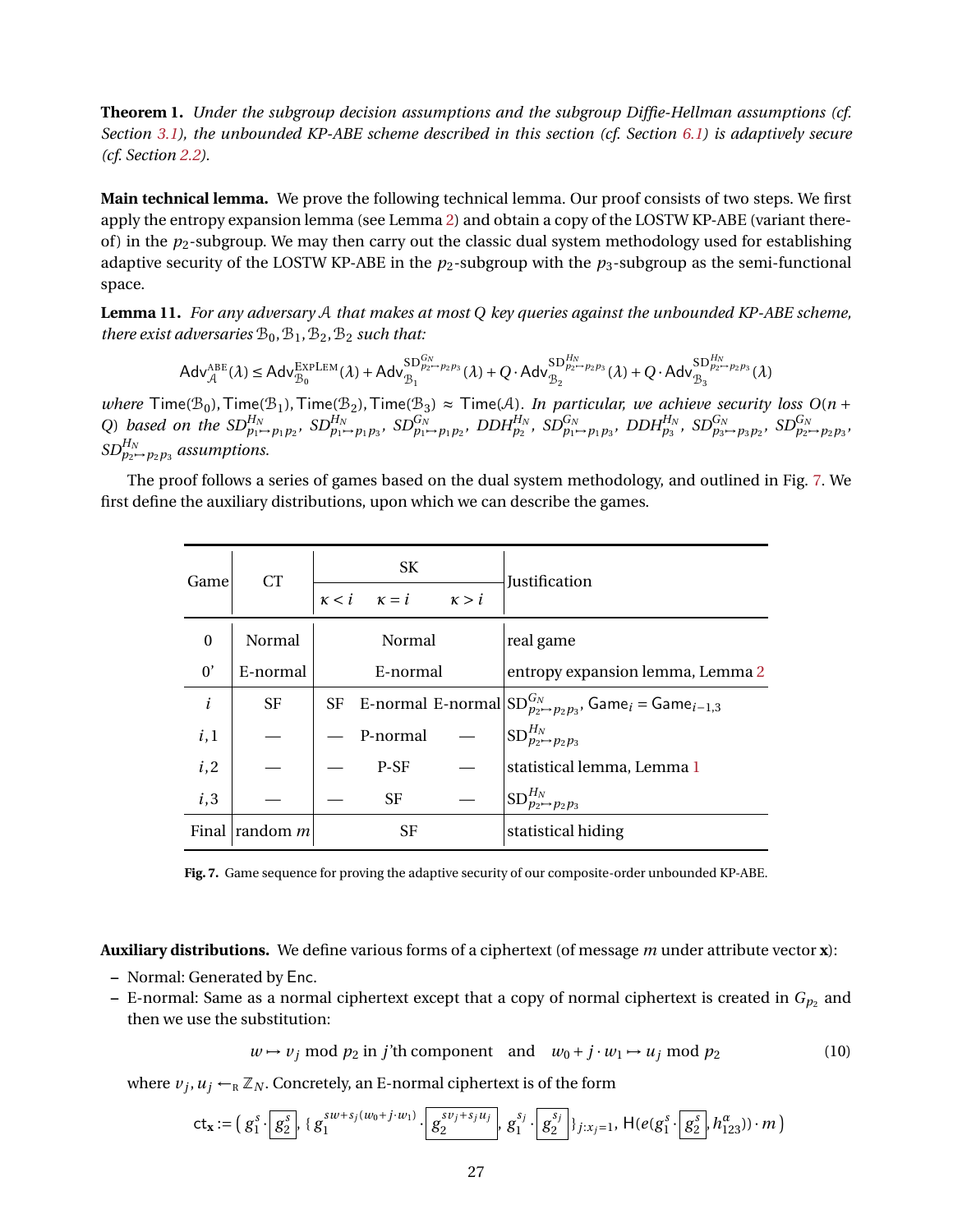where  $g_2$  is a random generator of  $G_{p_2}$  and  $s, s_j \leftarrow_R \mathbb{Z}_N$ .

 $-$  SF: Same as E-normal ciphertext except that we copy all entropy from  $G_{p_2}$  to  $G_{p_3}.$  Concretely, an SF ciphertext is of the form

$$
\mathsf{ct}_{\mathbf{x}} := \left( g_1^s \cdot g_2^s \cdot g_3^s \right), \{ g_1^{sw + s_j(w_0 + j \cdot w_1)} \cdot g_2^{sv_j + s_j u_j} \cdot g_3^{sv_j + s_j u_j} \right), \, g_1^{s_j} \cdot g_2^{s_j} \cdot g_3^{s_j} \cdot g_3^{s_j} \cdot g_2^{s_j} \cdot g_3^{s_j} \cdot g_2^{s_j} \cdot g_3^{s_j} \cdot h_{123}^{a_j} \cdot m \right)
$$

where  $g_3$  is a random generator of  $G_{p_3}$  and  $s, s_j \leftarrow_R \mathbb{Z}_N$ .

Then we pick  $\hat{\alpha} \leftarrow_R \mathbb{Z}_N$  and define various forms of a key (for span program **M**):

- **–** Normal: Generated by KeyGen.
- $-$  E-normal: Same as a normal key except that we make a copy of  $\{h^{r_jw}_1\}$  $\binom{r_j w}{1}, h_1^{r_j}$  $n_1^{r_j}, h_1^{r_j(w_0+j \cdot w_1)}$  $\{f_1^{(w_0 + j w_1)}\}_{j \in [n]}$  in  $H_{p_2}$  and use the same substitution as in [\(10\)](#page-26-1). Concretely, an E-normal key is of the form

$$
\mathsf{sk}_\mathbf{M} := \left( \{ h_{123}^{\mathbf{M}_j} \left( \begin{matrix} \alpha \\ \mathbf{u} \end{matrix} \right) \cdot h_1^{r_j w} \cdot \left[ \begin{matrix} \mathbf{h}_2^{r_j v_j} \\ \mathbf{h}_2^{r_j w} \end{matrix} \right], h_1^{r_j} \cdot \left[ \begin{matrix} \mathbf{h}_2^{r_j} \\ \mathbf{h}_2^{r_j w} \end{matrix} \right], h_1^{r_j (w_0 + j \cdot w_1)} \cdot \left[ \begin{matrix} \mathbf{h}_2^{r_j u_j} \\ \mathbf{h}_2^{r_j w} \end{matrix} \right] \right\}_{j \in [n]}
$$

where  $h_{123}$ ,  $h_1$  and  $h_2$  are respective random generators of  $H_N$ ,  $H_{p_1}$  and  $H_{p_2}$ ,  $\mathbf{u} \leftarrow_R \mathbb{Z}_N^{l'-1}$  and  $r_j \leftarrow_R \mathbb{Z}_N$ .

 $-$  P-normal: Same as E-normal key except that we make a copy of  $\{h_j^{r_j v_j}\}$  $n_1^{r_j v_j}, h_2^{r_j}$  $n_1^{r_j}$ ,  $h_2^{r_j u_j}$  $\{H_{2}^{(m)}\}_{j\in[n]}$  in  $H_{p_3}$ . Concretely, a P-normal key is of the form

$$
\mathsf{sk}_\mathbf{M} := \left( \{ h_{123}^{\mathbf{M}_j} \left( \begin{matrix} \alpha \\ \mathbf{u} \end{matrix} \right) \cdot h_1^{r_j w} \cdot h_2^{r_j v_j} \cdot \left[ h_3^{r_j v_j} \right], \ h_1^{r_j} \cdot h_2^{r_j} \cdot \left[ h_3^{r_j} \right], \ h_1^{r_j (w_0 + j \cdot w_1)} \cdot h_2^{r_j u_j} \cdot \left[ h_3^{r_j u_j} \right] \}_{j \in [n]} \right)
$$

where  $h_3$  is a random generator of  $H_{p_3}$ ,  $\mathbf{u} \leftarrow_R \mathbb{Z}_N^{\ell'-1}$  and  $r_j \leftarrow_R \mathbb{Z}_N$ .

**–** P-SF: Same as P-normal key except that *α*ˆ is introduced in *Hp*<sup>3</sup> . Concretely, a P-SF key is of the form

$$
\mathsf{sk}_{\mathbf{M}} := \left( \{ h_{123}^{\mathbf{M}_j} \left( \mathbf{u} \right) \cdot \left[ \mathbf{h}_3^{\mathbf{M}_j} \left( \hat{\mathbf{d}} \right) \right] \cdot \mathbf{h}_1^{r_j w} \cdot \mathbf{h}_2^{r_j v_j} \cdot \mathbf{h}_3^{r_j v_j}, \ \mathbf{h}_1^{r_j} \cdot \mathbf{h}_2^{r_j} \cdot \mathbf{h}_3^{r_j}, \ \mathbf{h}_1^{r_j (w_0 + j \cdot w_1)} \cdot \mathbf{h}_2^{r_j u_j} \cdot \mathbf{h}_3^{r_j u_j} \} _{j \in [n]} \right)
$$

where  $\mathbf{u} \leftarrow_R \mathbb{Z}_N^{\ell'-1}$  and  $r_j \leftarrow_R \mathbb{Z}_N$ .

 $-$  SF: Same as P-SF key except that  $\{h_3^{r_j v_j}\}$  $\frac{r_j v_j}{3}, h_3^{r_j}$  $n_j^{r_j}$ ,  $h_3^{r_j u_j}$  $\{G_3^{(1)}\}_{j\in[n]}$  is removed. Concretely, a SF key is of the form

$$
\mathsf{sk}_\mathbf{M} := \left( \{ h_{123}^{\mathbf{M}_j} \{ \begin{matrix} a \\ \mathbf{0} \end{matrix} \right) \cdot h_3^{\mathbf{M}_j} \{ \begin{matrix} a \\ \mathbf{0} \end{matrix} \right) \cdot h_1^{r_j w} \cdot h_2^{r_j v_j} \cdot h_3^{r_j w_j}, \ h_1^{r_j} \cdot h_2^{r_j} \cdot h_3^{r_j} \cdot h_1^{r_j (w_0 + j \cdot w_1)} \cdot h_2^{r_j u_j} \cdot h_3^{r_j w_j} \}_{j \in [n]} \right)
$$
\nwhere  $\mathbf{u} \leftarrow_R \mathbb{Z}_N^{\ell'-1}$  and  $r_j \leftarrow_R \mathbb{Z}_N$ .

Here E, P, SF means "expanded", "pesudo", "semi-functional", respectively.

**Games.** We describe the game sequence in detail.

Game<sub>0</sub>. The real security game (cf. Section [2.2\)](#page-8-1) where all keys and ciphertext are normal.

Game'<sub>0</sub>. Identical to Game<sub>0</sub> except that all keys and the challenge ciphertext are E-normal. We claim that  $\overline{\mathsf{Game}_0} \approx_c \mathsf{Game}_{0'}$ . This follows from the entropy expansion lemma (see Lemma [2\)](#page-10-0). In the reduction, on input

$$
\left\{\n\begin{array}{l}\n\text{aux}: g_1, g_1^w, g_1^{w_0}, g_1^{w_1} \\
\text{ct}: C_0, \{C_{1,j}, C_{2,j}\}_{j\in[n]} \\
\text{sk}: \{K_{0,j}, K_{1,j}, K_{2,j}\}_{j\in[n]}\n\end{array}\n\right\},
$$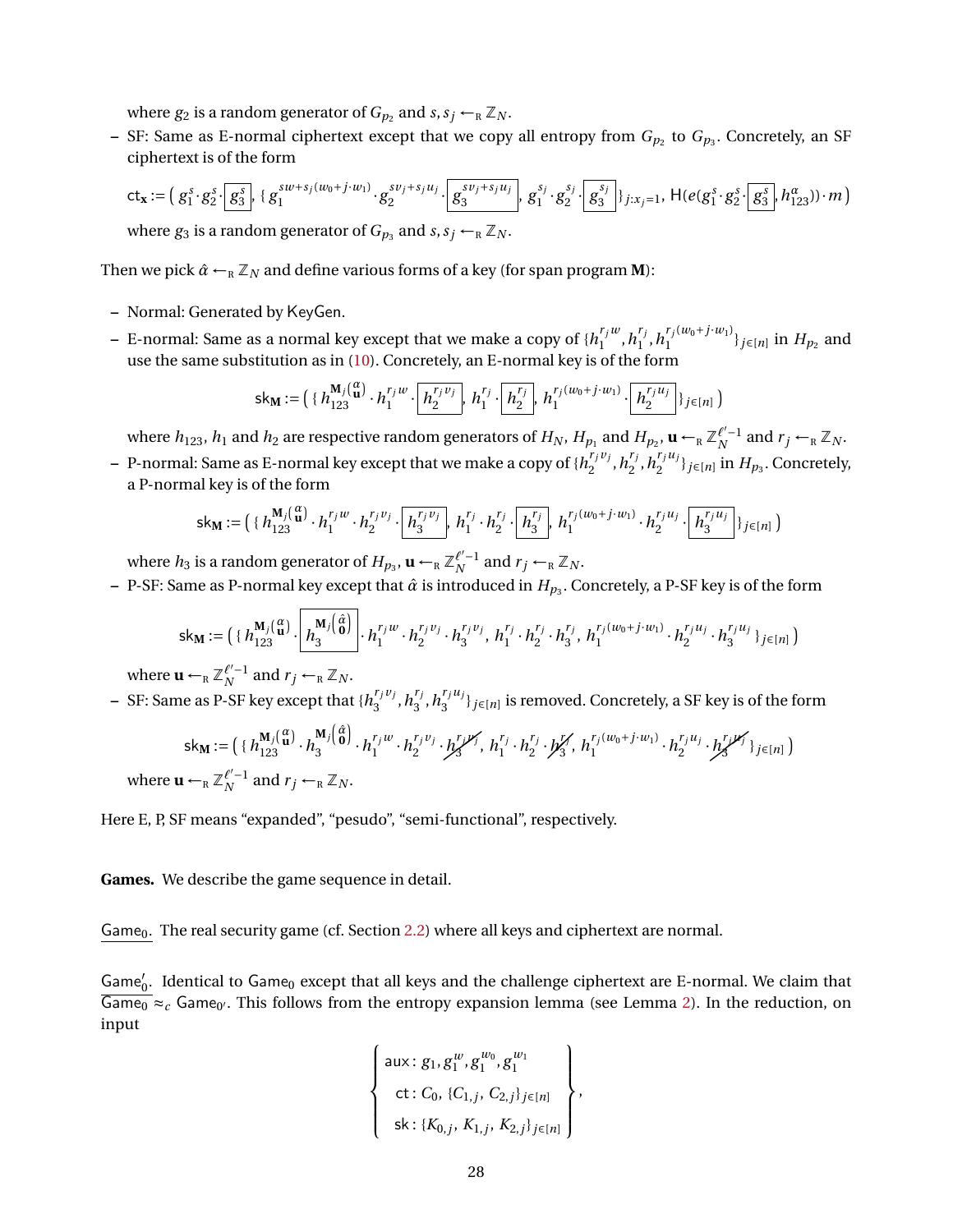we select a random generator  $h_{123}$  of  $H_N$ , sample  $\alpha \leftarrow_R \mathbb{Z}_N$ ,  $\mathbf{u}_\kappa \leftarrow_R \mathbb{Z}_N^{\ell'-1}$ ,  $\tilde{r}_{j,\kappa} \leftarrow_R \mathbb{Z}_N$  for  $j \in [n]$  and  $\kappa \in [Q]$ , and simulate the game with

$$
\begin{Bmatrix}\n\text{mpk: aux, } e(g_1, h_{123})^{\alpha} \\
\text{ct}_{\mathbf{x}^*}: \{C_0, C_{1,j}, C_{2,j}\}_{j:x_j^* = 1}, e(C_0, h_{123}^{\alpha}) \cdot m_b \\
\text{s}{K_n^{\mathbf{x}}}: \{h_{123}^{M_j(\mathbf{u}_\kappa)} \cdot K_{0,j}^{\tilde{r}_{j,\kappa}}, K_{1,j}^{\tilde{r}_{j,\kappa}}, K_{2,j}^{\tilde{r}_{j,\kappa}}\}_{j \in [n]}\n\end{Bmatrix}.
$$

See Lemma [38](#page-54-2) for details.

Game<sub>i</sub>. Identical to Game<sub>0'</sub> except that the first  $i - 1$  keys and the challenge ciphertext is SF. We claim that Game<sub>0'</sub>  $\approx_c$  Game<sub>1</sub>. This follows from the SD $_{p_2\rightarrow p_2p_3}^{G_N}$  assumption, which asserts that

$$
(g_2^s, \{g_2^{s_j}\}_{j\in[n]}) \approx_c (g_2^s \cdot \boxed{g_3^s}, \{g_2^{s_j} \cdot \boxed{g_3^{s_j}}\}_{j\in[n]})
$$
 given  $g_1, h_1, h_2$ .

In the reduction, we sample  $w, w_0, w_1, v_j, u_j \leftarrow_R \mathbb{Z}_N$ ,  $h_{123} \leftarrow_R H_N$ ,  $\alpha \leftarrow_R \mathbb{Z}_N$  and simulate mpk, sk<sub>M</sub><sup>*K*</sup></sup> honestly. See Lemma [39](#page-55-0) for details. To show that Game<sub>i</sub>  $\approx$ <sub>c</sub> Game<sub>i+1</sub>, we will require another sequence of sub-games.

Game<sub>*i*,1</sub>. Identical to Game<sub>*i*</sub> except that the *i*'th key is P-normal. We claim that Game<sub>*i*</sub>  $\approx$ <sub>*c*</sub> Game<sub>*i*,1</sub>. This follows from  $\mathrm{SD}^{H_N}_{p_2 \rightarrow p_2 p_3}$  assumption which asserts that

$$
{h_2^{r_j}}_{j \in [n]} \approx_c {h_2^{r_j} \cdot h_3^{r_j}}_{j \in [n]}
$$
 given  $g_1, g_{23}, h_1, h_2, h_3$ 

In the reduction, we sample  $w, w_0, w_1, v_j, u_j, \alpha, \hat{\alpha} \leftarrow_R \mathbb{Z}_N$  and select a random generator  $h_{123}$  of  $H_N$ , and simulate mpk, ct,  $\{sk_M^K\}_{K\neq i}$  honestly. See Lemma [40](#page-55-1) for details.

Game<sub>*i*,2</sub>. Identical to Game<sub>*i*</sub> except that the *i*'th key is P-SF. We claim that Game<sub>*i*,1</sub> = Game<sub>*i*,2</sub>. This follows from Lemma [1](#page-8-0) in Section [2](#page-7-0) which ensures that for any **x** that does not satisfy **M**,

$$
(\overbrace{h_2,\{h_2^{v_j}\}_{j\in[n]},\alpha,\hat{\alpha}}^{k\text{th sk},\kappa\neq i},\overbrace{g_2,g_2^{v_j},g_3,g_3^{v_j}\}_{j:x_j=1}}^{SF \text{ct}},\overbrace{\{h_{123}^{M_j(\alpha)}\cdot h_2^{r_jv_j},h_3^{r_j}\}_{j\in[n]}^{N_j(\alpha)}}^{P\text{-normal } i\text{th sk}}
$$
\n
$$
\equiv (h_2,\{h_2^{v_j}\}_{j\in[n]},\alpha,\hat{\alpha};\{g_2,g_2^{v_j},g_3,g_3^{v_j}\}_{j:x_j=1};\underbrace{\{h_{123}^{M_j(\alpha)}\cdot\begin{bmatrix} M_j(\hat{\alpha})\\h_3^{m_j(\hat{\alpha})}\end{bmatrix}}_{P\text{-SF }i\text{th sk}},\overbrace{h_3^{r_jv_j},h_3^{r_j}\}_{j\in[n]}^{N_j(\alpha)}
$$

where  $v_j \leftarrow_R \mathbb{Z}_N$  and  $\mathbf{u} \leftarrow_R \mathbb{Z}_N^{\ell'-1}$ , and for all  $\alpha$ ,  $\hat{\alpha}$ , and  $r_j \neq 0$  mod  $p_3$ . It is straight-forward to compute the remaining terms in mpk, the challenge ciphertext and the *Q* secret keys by sampling  $g_1, w, w_0, w_1, u_j, s, s_j$ ourselves. See Lemma [41](#page-56-0) for details.

Game<sub>*i*,3</sub>. Identical to Game<sub>*i*</sub> except that the *i*'th key is SF. We claim that Game<sub>*i*,2</sub>  $\approx_c$  Game<sub>*i*,3</sub>. The proof is completely analogous to that of Game<sub>i</sub>  $\approx_c$  Game<sub>i.1</sub>. See Lemma [42](#page-56-1) for details. Furthermore, observe that Game $_{i,3}$  is actually identical to Game $_{i+1}$ .

Game<sub>Final</sub>. Identical to Game<sub>O+1</sub> except that the challenge ciphertext is a SF one for a random message in  $G_T$ . We claim that Game<sub>Q+1</sub> = Game<sub>Final</sub>. This follows from the fact that

$$
(\overbrace{e(g_1, h_{123}^{\alpha}), h_{123}^{\alpha}}^{SFSk}, \overbrace{h_{123}^{\alpha} \cdot h_3^{\hat{\alpha}}}, \overbrace{e(g_{123}^s, h_{123}^{\alpha})}^{SFCt}) \equiv (e(g_1, h_{123}^{\alpha}), h_{123}^{\alpha}, e(g_{123}^s, h_{123}^{\alpha} \cdot \overbrace{h_3^{\hat{\alpha}}}).
$$

 $\sim$  set sketched at  $\sim$ 

where  $g_{123}$ ,  $h_{123}$  and  $h_3$  are respective random generators of  $G_N$ ,  $H_N$  and  $H_{p_3}$ ,  $\alpha$ ,  $\hat{\alpha} \leftarrow_R \mathbb{Z}_N$ . The message  $m_b$  is statistically hidden by  $e(g_{123}^s, h_3^{\hat{a}})$ . See Lemma [43](#page-56-2) for details. In Game<sub>Final</sub>, the view of the adversary is statistically independent of the challenge bit *b*. Hence,  $Adv_{Final} = 0$ .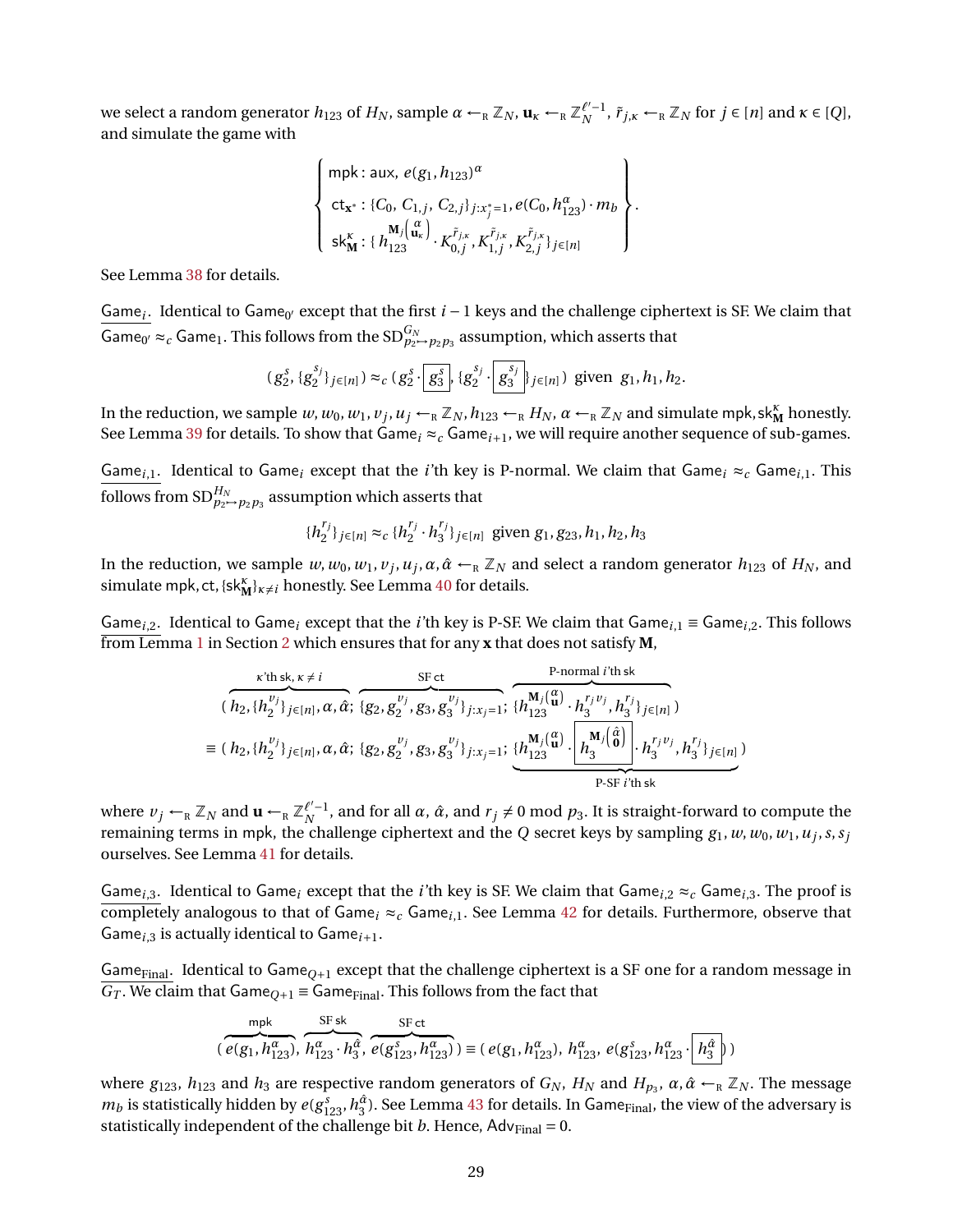## <span id="page-29-0"></span>**7 KP-ABE for Monotone Span Programs in Prime-Order Groups**

In this section, we present our adaptively secure, unbounded KP-ABE for monotone span programs programs based on the *k*-Lin assumption in prime-order groups.

## <span id="page-29-1"></span>**7.1 Construction**

Setup(1*<sup>λ</sup>* , 1*<sup>n</sup>* ): On input (1*<sup>λ</sup>* , 1*<sup>n</sup>* ), sample

$$
\mathbf{A}_1 \leftarrow_R \mathbb{Z}_p^{(2k+1)\times k}, \mathbf{B} \leftarrow_R \mathbb{Z}_p^{(k+1)\times k}, \mathbf{W}, \mathbf{W}_0, \mathbf{W}_1 \leftarrow_R \mathbb{Z}_p^{(2k+1)\times (k+1)}, \mathbf{k} \leftarrow_R \mathbb{Z}_p^{2k+1}
$$

and output the master public and secret key pair

$$
\mathsf{mpk} := \left( [\mathbf{A}_1^\top, \mathbf{A}_1^\top \mathbf{W}, \mathbf{A}_1^\top \mathbf{W}_0, \mathbf{A}_1^\top \mathbf{W}_1]_1, e([\mathbf{A}_1^\top]_1, [\mathbf{k}]_2) \right) \in G_1^{k \times (2k+1)} \times (G_1^{k \times (k+1)})^3 \times G_T^k
$$

and

msk := ( **k**, **B**, **W**, **W**0, **W**<sup>1</sup> ).

Enc(mpk, **x**, *m*): On input an attribute vector **x** :=  $(x_1,...,x_n) \in \{0,1\}^n$  and  $m \in G_T$ , pick **c**,  $c_j \leftarrow_R$  span(A<sub>1</sub>) for all  $j ∈ [n]$  and output

$$
\mathsf{ct}_{\mathbf{x}} := \left( C_0 := [\mathbf{c}^\top]_1, \{ C_{1,j} := [\mathbf{c}^\top \mathbf{W} + \mathbf{c}_j^\top (\mathbf{W}_0 + j \cdot \mathbf{W}_1)]_1, C_{2,j} := [\mathbf{c}_j^\top]_1 \}_{j:x_j = 1}, C := e([\mathbf{c}^\top]_1, [\mathbf{k}]_2) \cdot m \right)
$$
  

$$
\in G_1^{2k+1} \times (G_1^{k+1} \times G_1^{2k+1})^n \times G_T.
$$

KeyGen(mpk, msk, M): On input a monotone span program  $M \in \mathbb{Z}_p^{n \times \ell'}$  $p^{n \times \ell'}$ , pick  $\mathbf{K}' \leftarrow_R \mathbb{Z}_p^{(2k+1)\times(\ell'-1)}$ ,  $\mathbf{d}_j \leftarrow_R$ span(**B**) for all  $j \in [n]$ , and output

$$
\mathsf{sk}_{\mathbf{M}} := \left( \{ K_{0,j} := [(\mathbf{k} \|\mathbf{K}')\mathbf{M}_j^\top + \mathbf{W}\mathbf{d}_j]_2, K_{1,j} := [\mathbf{d}_j]_2, K_{2,j} := [(\mathbf{W}_0 + j \cdot \mathbf{W}_1)\mathbf{d}_j]_2 \}_{j \in [n]} \right) \newline \in (G_2^{2k+1} \times G_2^{k+1} \times G_2^{2k+1})^n.
$$

 $Dec(mpk, sk_M, ct_x):$  If **x** satisfies **M**, compute  $\omega_1, \ldots, \omega_n \in \mathbb{Z}_p$  such that

$$
\sum_{j:x_j=1}\omega_j\mathbf{M}_j=\mathbf{1}.
$$

Then, compute

$$
K \leftarrow \prod_{j:x_j=1} \left( e(C_0, K_{0,j}) \cdot e(C_{1,j}, K_{1,j})^{-1} \cdot e(C_{2,j}, K_{2,j}) \right)^{\omega_j},
$$

and recover the message as  $m \leftarrow C/K \in G_T$ .

**Correctness.** For all **M** and **x** such that **x** satisfies **M**, we have

$$
e(C_0, K_{0,j}) \cdot e(C_{1,j}, K_{1,j})^{-1} \cdot e(C_{2,j}, K_{2,j})
$$
  
=  $e([c^{\top}]_1, [(k||K')M_j^{\top} + Wd_j]_2) \cdot e([c^{\top}W + c_j^{\top}(W_0 + j \cdot W_1)]_1, [d_j]_2)^{-1} \cdot e([c_j^{\top}]_1, [(W_0 + j \cdot W_1)d_j]_2)$   
=  $[c^{\top}(k||K')M_j^{\top} + c^{\top}Wd_j - c^{\top}Wd_j - c_j^{\top}(W_0 + j \cdot W_1)d_j + c_j^{\top}(W_0 + j \cdot W_1)d_j]_T$   
=  $[c^{\top}(k||K')M_j^{\top}]_T$ 

for each  $j \in [n]$  and

$$
K = \prod_{j:x_j=1} \left( e(C_0, K_{0,j}) \cdot e(C_{1,j}, K_{1,j})^{-1} \cdot e(C_{2,j}, K_{2,j}) \right)^{\omega_j}
$$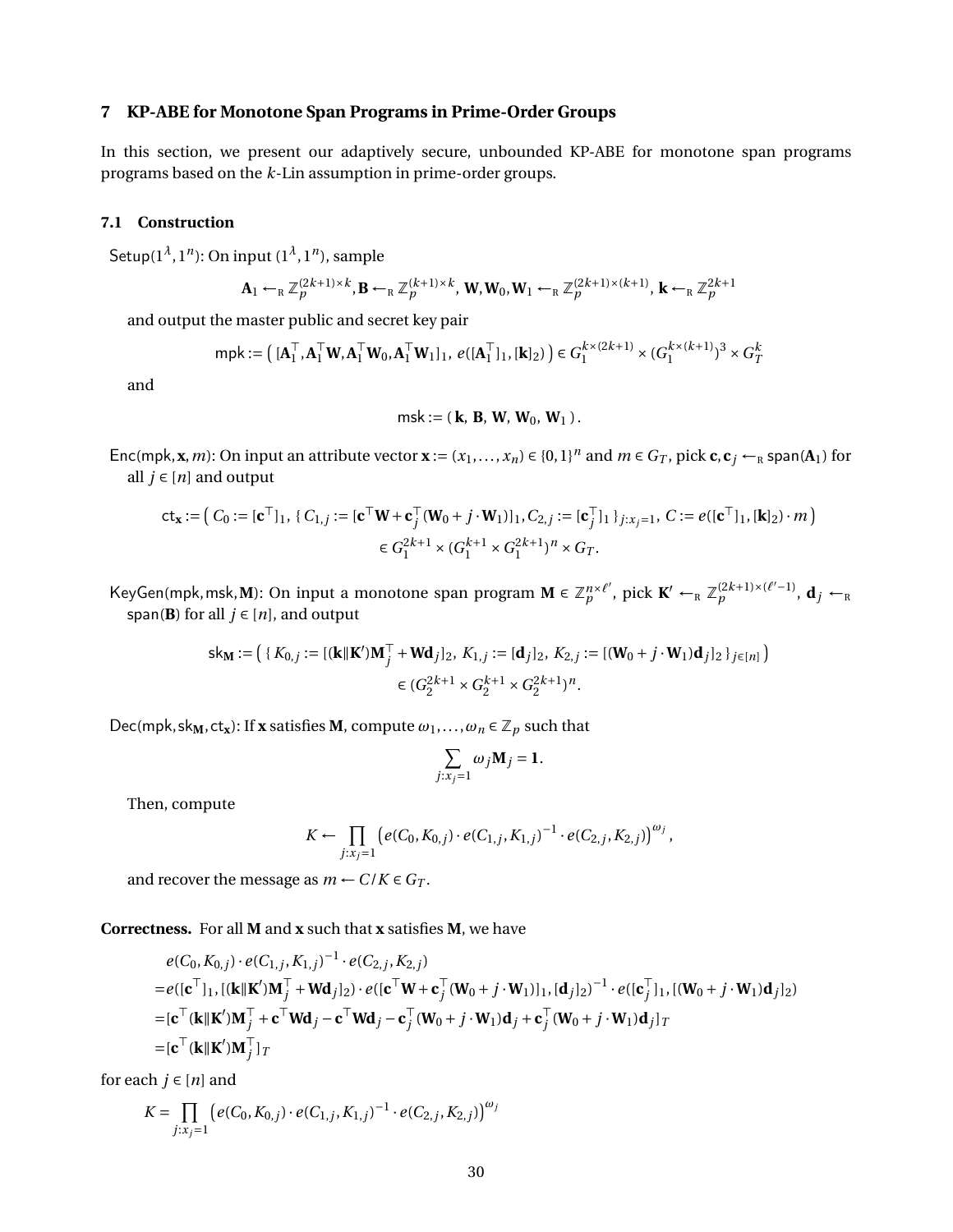$$
= \prod_{j:x_j=1} [\omega_j \mathbf{c}^\top (\mathbf{k} \|\mathbf{K}')\mathbf{M}_j^\top ]_T = [\mathbf{c}^\top (\mathbf{k} \|\mathbf{K}') \cdot \sum_{j:x_j=1} \omega_j \mathbf{M}_j^\top ]_T = [\mathbf{c}^\top (\mathbf{k} \|\mathbf{K}')\mathbf{1}^\top ]_T = [\mathbf{c}^\top \mathbf{k}]_T = e([\mathbf{c}^\top]_1, [\mathbf{k}]_2).
$$

This readily proves correctness.

#### **7.2 Bilinear entropy expansion lemma, revisited**

With the additional basis  $\mathbf{B}\in\mathbb{Z}_p^{(k+1)\times k},$  we need a variant of the entropy expansion lemma in Lemma [8](#page-19-1) with  $(\ell_1, \ell_2, \ell_3, \ell_W) = (k, 1, k, k + 1)$  where the columns of  $\mathbf{D}_j$  are drawn from span(B) instead of  $\mathbb{Z}_p^{k+1}$  (see Lemma [12\)](#page-30-0), which we may deduce readily from Lemma [8,](#page-19-1) thanks to the MDDH*<sup>k</sup>* assumption.

<span id="page-30-0"></span>**Lemma 12** (prime-order entropy expansion lemma, revisited). *Pick basis* (A<sub>1</sub>, a<sub>2</sub>, A<sub>3</sub>) ←<sub>R</sub>  $\mathbb{Z}_p^{(2k+1)\times(k+1)}\times$  $\mathbb{Z}_p^{2k+1}\times\mathbb{Z}_p^{(2k+1)\times (k+1)}$  and define its dual ( $\mathbf{A}_1^{\parallel}$  $\frac{||}{1}$ , **a**<sup> $|$ </sup><sub>2</sub>  $\frac{||}{2}$ , **A**<sup> $||$ </sup><sub>3</sub>  $\frac{1}{3}$  *as in Section [4.2.](#page-16-1) With*  $\mathbf{B} \leftarrow_R \mathbb{Z}_p^{(k+1)\times k}$ *, we have* 

$$
\begin{cases}\n\text{aux: } [\mathbf{A}_{1}^{\top}]_{1}, [\mathbf{A}_{1}^{\top}\mathbf{W}]_{1}, [\mathbf{A}_{1}^{\top}\mathbf{W}]_{1}, [\mathbf{A}_{1}^{\top}\mathbf{W}]_{1}]_{1} \\
\text{ct: } [\mathbf{c}^{\top}]_{1}, \{[\mathbf{c}^{\top}\mathbf{W} + \mathbf{c}_{j}^{\top}(\mathbf{W}_{0} + j \cdot \mathbf{W}_{1})]_{1}, [\mathbf{c}_{j}^{\top}]_{1}\}_{j \in [n]} \\
\text{sk: } \{[\mathbf{W}\mathbf{D}_{j}]_{2}, [\mathbf{D}_{j}]_{2}, [(\mathbf{W}_{0} + j \cdot \mathbf{W}_{1})\mathbf{D}_{j}]_{2}\}_{j \in [n]} \\
\text{aux: } [\mathbf{A}_{1}^{\top}]_{1}, [\mathbf{A}_{1}^{\top}\mathbf{W}]_{1}, [\mathbf{A}_{1}^{\top}\mathbf{W}_{0}]_{1}, [\mathbf{A}_{1}^{\top}\mathbf{W}_{1}]_{1} \\
\text{ct: } [\mathbf{c}]^{\top}]_{1}, \{[\mathbf{c}^{\top}(\mathbf{W} + \mathbf{V}_{j}^{(2)}) + \mathbf{c}_{j}^{\top}(\mathbf{W}_{0} + j \cdot \mathbf{W}_{1} + \mathbf{U}_{j}^{(2)})]_{1}, [\mathbf{c}_{j}^{\top}]_{1}\}_{j \in [n]} \\
\text{sk: } \{[(\mathbf{W} + \mathbf{V}_{j}^{(2)})\mathbf{D}_{j}]_{2}, [\mathbf{D}_{j}]_{2}, [(\mathbf{W}_{0} + j \cdot \mathbf{W}_{1} + \mathbf{U}_{j}^{(2)})\mathbf{D}_{j}]_{2}\}_{j \in [n]}\n\end{cases}
$$

*where*  $\mathbf{W}, \mathbf{W}_0, \mathbf{W}_1 \leftarrow_R \mathbb{Z}_p^{(2k+1)\times (k+1)}, \mathbf{V}_j^{(2)}$  $\mathbf{U}_j^{(2)}$  ,  $\mathbf{U}_j^{(2)}$   $\leftarrow$   $_{\rm R}$  span $^{k+1}$ ( $\mathbf{a}_2^{\parallel}$  $_{2}^{\parallel}$ ),  $\mathbf{D}_{j}$   $\leftarrow$   $_{\textrm{R}}$  span $^{k+1}$ (**B**)*, and* **c**, **c**<sub>*j*</sub>  $\leftarrow$   $_{\textrm{R}}$  span( $\mathbf{A}_{1}$ ) *in the left distribution while*  $c, c_j \leftarrow_R$  span( $A_1, a_2$ ) *in the right distribution. We let*  $Adv_{\mathcal{A}}^{\text{EXPLEMREV}}(\lambda)$  *denote the distinguishing advantage.*

We claim that the lemma follows from the basic entropy expansion lemma (Lemma [8\)](#page-19-1) and the MDDH<sub>k</sub> assumption, which tells us that

$$
\{[\mathbf{D}_j \leftarrow_R \mathbb{Z}_p^{(k+1)\times (k+1)}]_2\}_{j\in[n]} \approx_c \{[\mathbf{D}_j \leftarrow_R \text{span}^{k+1}(\mathbf{B})]_2\}_{j\in[n]}.
$$

Concretely, for all A, we can construct  $B_0$  and  $B_1$  with Time( $B_0$ ), Time( $B_1$ ) ≈ Time(A) such that

$$
\mathsf{Adv}_{\mathcal{A}}^{\mathsf{EXPLEMREV}}(\lambda) \leq \mathsf{Adv}_{\mathcal{B}_0}^{\mathsf{EXPLEM}}(\lambda) + 2\cdot \mathsf{Adv}_{\mathcal{B}_1}^{\mathsf{MDDH}_{k,k+1}^{n(k+1)}}(\lambda).
$$

The proof is straight-forward by demonstrating that the left (resp. right) distributions in Lemma [8](#page-19-1) and Lemma [12](#page-30-0) are indistinguishable under the MDDH*<sup>k</sup>* assumption and then applying Lemma [8.](#page-19-1) In the reduction, we sample  $\widetilde{W}$ ,  $W_0$ ,  $W_1 \leftarrow_R \mathbb{Z}_p^{(2k+1)\times (k+1)}$  (and  $V_j^{(2)}$  $\mathbf{U}^{(2)}_j, \mathbf{U}^{(2)}_j \leftarrow_{\textrm{\tiny R}}$  span $^{k+1}(\mathbf{a}^\parallel_2)$  $_{2}^{\prime\prime}$ ) for the right distributions) and simulate aux, ct honestly.

#### <span id="page-30-2"></span>**7.3 Proof of Security**

<span id="page-30-1"></span>We prove the following theorem:

**Theorem 2.** *Under the MDDH<sup>k</sup> assumption in prime-order groups (cf. Section [4.1\)](#page-16-2), the unbounded KP-ABE scheme for monotone span programs described in this Section (cf. Section [7.1\)](#page-29-1) is adaptively secure (cf. Section [2.2\)](#page-9-2).*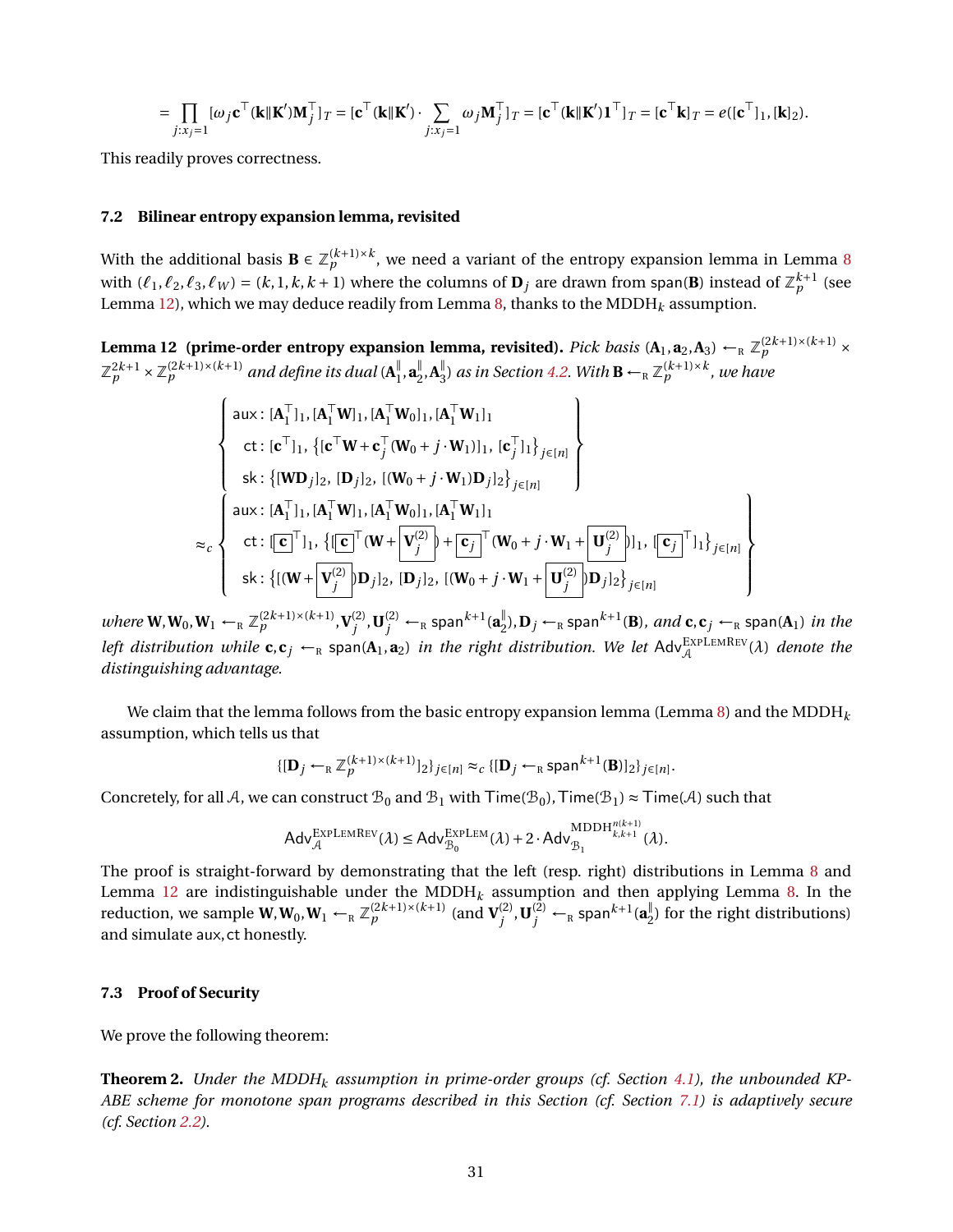**Main technical lemma.** We prove the following technical lemma. As with the composite-order scheme in Section [6,](#page-25-0) we first apply the new entropy expansion lemma in Lemma [12](#page-30-0) and obtain a copy of the CGW KP-ABE (variant-thereof) in the  $a_2$ -subspace. We may then carry out the classic dual system methodology used for establishing adaptive security of the CGW KP-ABE.

**Lemma 13.** *For any adversary* A *that makes at most Q key queries against the unbounded KP-ABE scheme, there exist adversaries*  $B_0$ ,  $B_1$ ,  $B_2$  *such that:* 

$$
\mathsf{Adv}_{\mathcal{A}}^{\mathsf{ABE}}(\lambda) \leq \mathsf{Adv}_{\mathcal{B}_0}^{\mathsf{EXPLEMREV}}(\lambda) + Q \cdot \mathsf{Adv}_{\mathcal{B}_1}^{\mathsf{MDDH}_{k,k+1}^n}(\lambda) + Q \cdot \mathsf{Adv}_{\mathcal{B}_2}^{\mathsf{MDDH}_{k,k+1}^n}(\lambda) + O(1/p).
$$

*where*  $\text{Time}(\mathcal{B}_0)$ ,  $\text{Time}(\mathcal{B}_1)$ ,  $\text{Time}(\mathcal{B}_2) \approx \text{Time}(\mathcal{A})$ . In particular, we achieve security loss  $O(n+Q)$  based on the *MDDH<sup>k</sup> assumption.*

| Game         | <b>CT</b>               |              | SK           |              | Justification                                              |  |
|--------------|-------------------------|--------------|--------------|--------------|------------------------------------------------------------|--|
|              |                         | $\kappa < i$ | $\kappa = i$ | $\kappa > i$ |                                                            |  |
| $\mathbf{0}$ | Normal                  |              | Normal       |              | real game                                                  |  |
| 0'           | E-normal                |              | E-normal     |              | entropy expansion lemma (revisited), Lemma 12              |  |
| $\dot{i}$    |                         |              |              |              | SF E-normal E-normal $\text{Game}_i = \text{Game}_{i-1,3}$ |  |
| i,1          |                         |              | P-normal     |              | $MDDH_k$                                                   |  |
| i, 2         |                         |              | P-SF         |              | statistical lemma, Lemma 1                                 |  |
| i,3          |                         |              | <b>SF</b>    |              | $MDDH_k$                                                   |  |
|              | Final $\lvert$ random m |              | SF           |              | statistical hidding                                        |  |

<span id="page-31-0"></span>**Fig. 8.** Game sequence for proving the adaptive security of our prime-order unbounded KP-ABE.

The proof follows a series of games based on the dual system methodology, and outlined in Fig. [8.](#page-31-0) We first define the auxiliary distributions, from which we can describe the games. A notable difference from the composite-order setting in Section [6](#page-25-0) is that we do not define SF ciphertexts.

**Auxiliary distributions.** We define various forms of ciphertext (of message *m* under attribute vector **x**):

- **–** Normal: Generated by Enc; in particular,  $\mathbf{c}, \mathbf{c}_j \leftarrow_R \text{span}(\mathbf{A}_1)$ .
- **–** E-normal: Same as a normal ciphertext except that  $c$ ,  $c_j$   $\leftarrow$ <sub>R</sub> span( $A_1$ ,  $a_2$ ) and we use the substitution:

<span id="page-31-1"></span>
$$
\mathbf{W} \mapsto \hat{\mathbf{V}}_j := \mathbf{W} + \mathbf{V}_j^{(2)} \text{ in } j' \text{th component} \quad \text{and} \quad \mathbf{W}_0 + j \cdot \mathbf{W}_1 \mapsto \hat{\mathbf{U}}_j := \mathbf{W}_0 + j \cdot \mathbf{W}_1 + \mathbf{U}_j^{(2)} \tag{11}
$$

where  $\mathbf{U}^{(2)}_i$  $\mathbf{V}_j^{(2)} \leftarrow_R \mathsf{span}^{k+1}(\mathbf{a}_2^{\parallel})$  $_{2}^{\mathbb{I}}$ ). Concretely, an E-normal ciphertext is of the form

$$
\mathsf{ct}_{\mathbf{x}} := \left( [\mathbf{c}^\top]_1, \{ [\mathbf{c}^\top \big] \widehat{\mathbf{V}}_j \big| + \mathbf{c}_j^\top \big] \widehat{\mathbf{U}}_j \big|_1, [\mathbf{c}_j^\top]_1 \}_{j:x_j=1}, e([\mathbf{c}^\top]_1, [\mathbf{k}]_2) \cdot m \right) \text{ where } \mathbf{c}, \mathbf{c}_j \leftarrow_R \text{span}(\mathbf{A}_1, \mathbf{a}_2) \right).
$$

Then we pick  $\alpha \leftarrow_R \mathbb{Z}_p$  and define various forms of key (for span program **M**):

**–** Normal: Generated by KeyGen.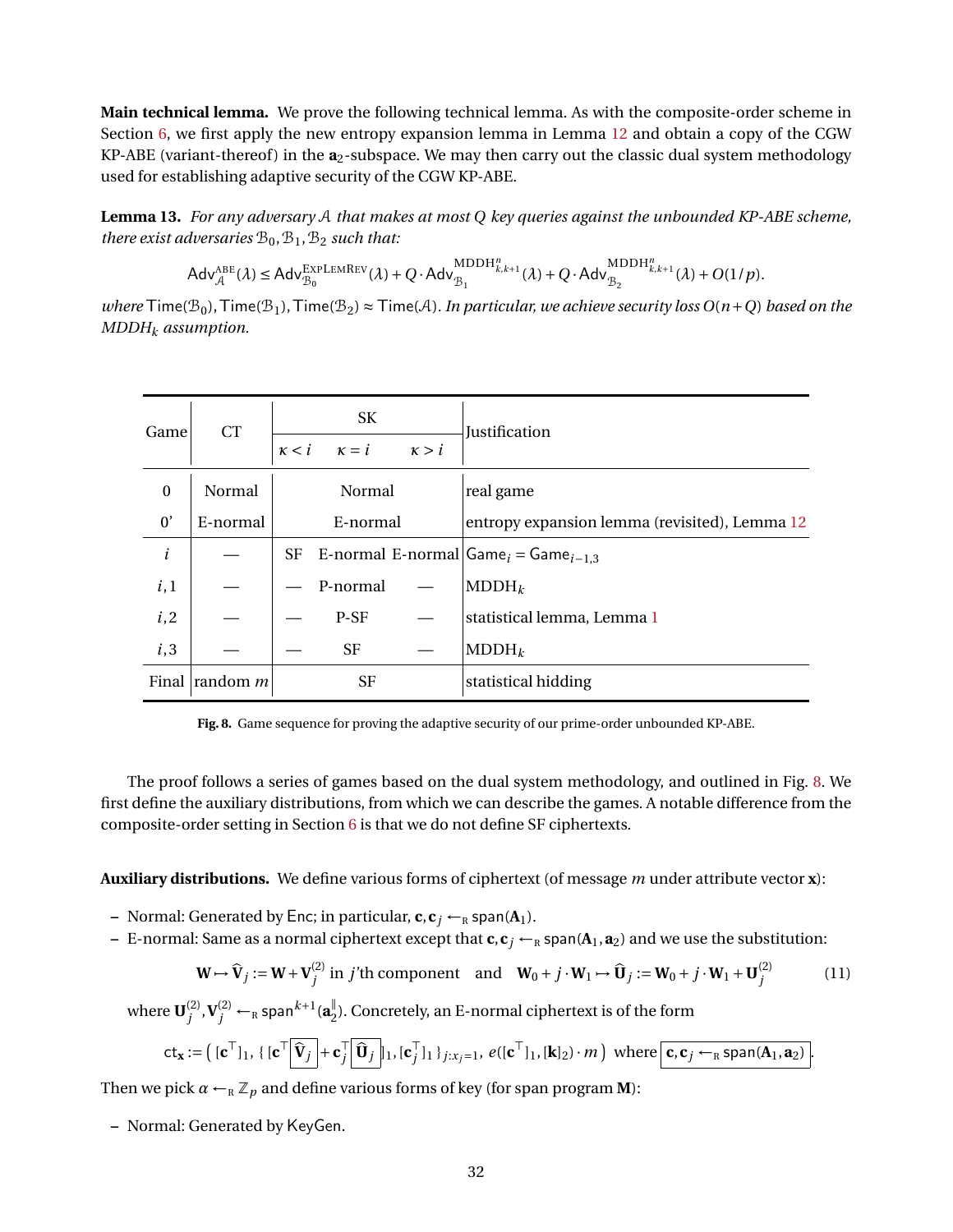**–** E-normal: Same as a normal key except that we use the same substitution as in [\(11\)](#page-31-1). Concretely, an E-normal key is of the form

$$
\mathsf{sk}_M := \left( \left\{ \left[ (\mathbf{k} \|\mathbf{K}'\mathbf{M}_j^\top + \widehat{\mathbf{V}}_j \mathbf{d}_j]_2, \, [\mathbf{d}_j]_2, \, [\widehat{\mathbf{U}}_j \mathbf{d}_j]_2 \, \right\}_{j \in [n]} \right) \quad \text{where } \mathbf{d}_j \leftarrow_R \text{span}(\mathbf{B}), \mathbf{K}' \leftarrow_R \mathbb{Z}_p^{(2k+1) \times (\ell'-1)}.
$$

 $-$  P-normal: Sample  $\mathbf{d}_j \leftarrow_\R \mathbb{Z}_p^{k+1}$  in an E-normal key. Concretely, a P-normal key is of the form

$$
\mathsf{sk}_{\mathbf{M}} := \left( \{ \left[ (\mathbf{k} \|\mathbf{K}')\mathbf{M}_j^\top + \widehat{\mathbf{V}}_j \mathbf{d}_j \right]_2, \, [\mathbf{d}_j]_2, \, [\widehat{\mathbf{U}}_j \mathbf{d}_j]_2 \, \}_{j \in [n]} \right) \quad \text{where } \boxed{\mathbf{d}_j \leftarrow_R \mathbb{Z}_p^{k+1}}, \mathbf{K}' \leftarrow_R \mathbb{Z}_p^{(2k+1) \times (\ell'-1)}.
$$

**–** P-SF: Replace **k** with **k**+*α***a** ∥  $\frac{1}{2}$  in a P-normal key. Concretely, a P-SF key is of the form

$$
\mathsf{sk}_M := \left( \{ \left[ (\mathbf{k} + \left[ \alpha \mathbf{a}_2^{\parallel} \right] \| \mathbf{K}' ) \mathbf{M}_j^\top + \widehat{\mathbf{V}}_j \mathbf{d}_j \right]_2, \, [\mathbf{\widehat{U}}_j \mathbf{d}_j]_2, \, [\mathbf{\widehat{U}}_j \mathbf{d}_j]_2 \, \}_{j \in [n]} \right) \quad \text{where } \mathbf{d}_j \leftarrow_R \mathbb{Z}_p^{k+1}, \mathbf{K}' \leftarrow_R \mathbb{Z}_p^{(2k+1) \times (\ell'-1)}.
$$

**−** SF: Sample  $\mathbf{d}_i$  ←<sub>R</sub> span(**B**) in a P-SF key. Concretely, a SF key is of the form

$$
\mathsf{sk}_M := \left( \{ \left[ (\mathbf{k} + \alpha \mathbf{a}_2^{\parallel} \|\mathbf{K}')\mathbf{M}_j^{\top} + \widehat{\mathbf{V}}_j \mathbf{d}_j \right]_2, [\mathbf{0}_j]_2, [\mathbf{0}_j]_2 \}_{j \in [n]} \right) \quad \text{where } \boxed{\mathbf{d}_j \leftarrow_R \text{span}(\mathbf{B})}, \mathbf{K}' \leftarrow_R \mathbb{Z}_p^{(2k+1) \times (\ell'-1)}.
$$

Here E, P, SF means "expanded", "pesudo", "semi-functional", respectively.

**Games.** We describe the game sequence in detail.

Game<sub>0</sub>. The real security game (c.f. Section [2.2\)](#page-9-2) where all keys and ciphertext are normal.

Game<sub>0'</sub>. Identical to Game<sub>0</sub> except that all keys and the challenge ciphertext are E-normal. We claim that  $\overline{\mathsf{Game}_0} \approx_c \mathsf{Game}_{0'}$ . This follows from our new prime-order entropy expansion lemma (see Lemma [12\)](#page-30-0). In the reduction, on input

$$
\left\{\n\begin{array}{l}\n\text{aux: } [\mathbf{A}_1^\top]_1, [\mathbf{A}_1^\top \mathbf{W}]_1, [\mathbf{A}_1^\top \mathbf{W}_0]_1, [\mathbf{A}_1^\top \mathbf{W}_1]_1 \\
\text{ct: } [\mathbf{C}_0]_1, \{[\mathbf{C}_{1,j}]_1, [\mathbf{C}_{2,j}]_1\}_{j \in [n]} \\
\text{sk: } \{[\mathbf{K}_{0,j}]_2, [\mathbf{K}_{1,j}]_2, [\mathbf{K}_{2,j}]_2\}_{j \in [n]}\n\end{array}\n\right\},
$$

we sample  $\mathbf{k} \leftarrow_R \mathbb{Z}_p^{2k+1}$ ,  $\mathbf{K}'_k \leftarrow_R \mathbb{Z}_p^{(2k+1)\times(\ell'-1)}$ ,  $\tilde{\mathbf{d}}_{j,\kappa} \leftarrow_R \mathbb{Z}_p^{k+1}$  for  $j \in [n]$  and  $\kappa \in [Q]$ , and simulate the game with

$$
\left\{\n\begin{array}{l}\n\min_{\mathbf{c}} \sum_{\mathbf{x}^{*}} e([\mathbf{A}_{1}^{\top}]_{1}, [\mathbf{k}]_{2}) \\
\text{ct}_{\mathbf{x}^{*}} : [\mathbf{C}_{0}]_{1}, \{[\mathbf{C}_{1},j]_{1}, [\mathbf{C}_{2},j]_{1}\}_{j:x_{j}^{*}=1}, e([\mathbf{C}_{0}]_{1}, [\mathbf{k}]_{2}) \cdot m_{\beta} \\
\text{s}{\mathsf{k}}_{\mathbf{M}}^{k} : \{[(\mathbf{k}||\mathbf{K}_{k}^{\prime})\mathbf{M}_{j}^{\top} + \mathbf{K}_{0,j}\tilde{\mathbf{d}}_{j,\kappa}]_{2}, [\mathbf{K}_{1},j\tilde{\mathbf{d}}_{j,\kappa}]_{2}, [\mathbf{K}_{2},j\tilde{\mathbf{d}}_{j,\kappa}]_{2}\}_{j \in [n]}\n\end{array}\n\right\}
$$

.

In both cases, we set  $\mathbf{d}_{j,\kappa}:=\mathbf{D}_j\tilde{\mathbf{d}}_{j,\kappa}$  where  $\mathbf{D}_j\leftarrow_R$  span $^{k+1}(\mathbf{B})$  as defined in the new entropy expansion lemma (Lemma [12\)](#page-30-0). Therefore all **d***j*,*<sup>κ</sup>* are uniformly distributed over span(**B**) with high probability. See Lemma [44](#page-57-0) for details.

Game<sub>i</sub>. Identical to Game<sub>0'</sub> except that the first  $i-1$  keys are SF. It is easy to see that Game<sub>0'</sub>  $\equiv$  Game<sub>1</sub>. To show that  $\mathsf{Game}_i \approx_c \mathsf{Game}_{i+1}$ , we will require another sequence of sub-games.

Game<sub>*i*,1</sub>. Identical to Game<sub>*i*</sub> except that the *i*'th key is P-normal. We claim that Game<sub>*i*</sub>  $\approx_c$  Game<sub>*i*,1</sub>. This  $\overline{\text{follows}}\ \text{from the MDDH}^n_{k,k+1}$  assumption asserting

$$
\{[\mathbf{d}_{j,i} \leftarrow_{\mathsf{R}} \mathsf{span}(\mathbf{B})]_2\}_{j \in [n]} \approx_c \{[\mathbf{d}_{j,i} \leftarrow_{\mathsf{R}} \mathbb{Z}_p^{k+1}]_2\}_{j \in [n]}.
$$

In the reduction, on input  $[\mathbf{B}]_2$ ,  $\{[\mathbf{t}_j]_2\}_{j\in[n]}$ , we sample  $\mathbf{A}_1$ ,  $\mathbf{a}_2$ ,  $\mathbf{W}$ ,  $\mathbf{W}_0$ ,  $\mathbf{W}_1$ ,  $\mathbf{k}$  and  $\mathbf{V}_i^{(2)}$  $\mathbf{U}_{j}^{(2)}$ ,  $\mathbf{U}_{j}^{(2)}$ *j* ,*α*, and honestly simulate mpk, ct and  $\{sk_M^k\}_{k\neq i}$ . The *i*'th key is created using  $\{[\mathbf{t}_j]_2\}_{j\in[n]}$ . See Lemma [45](#page-57-1) for details.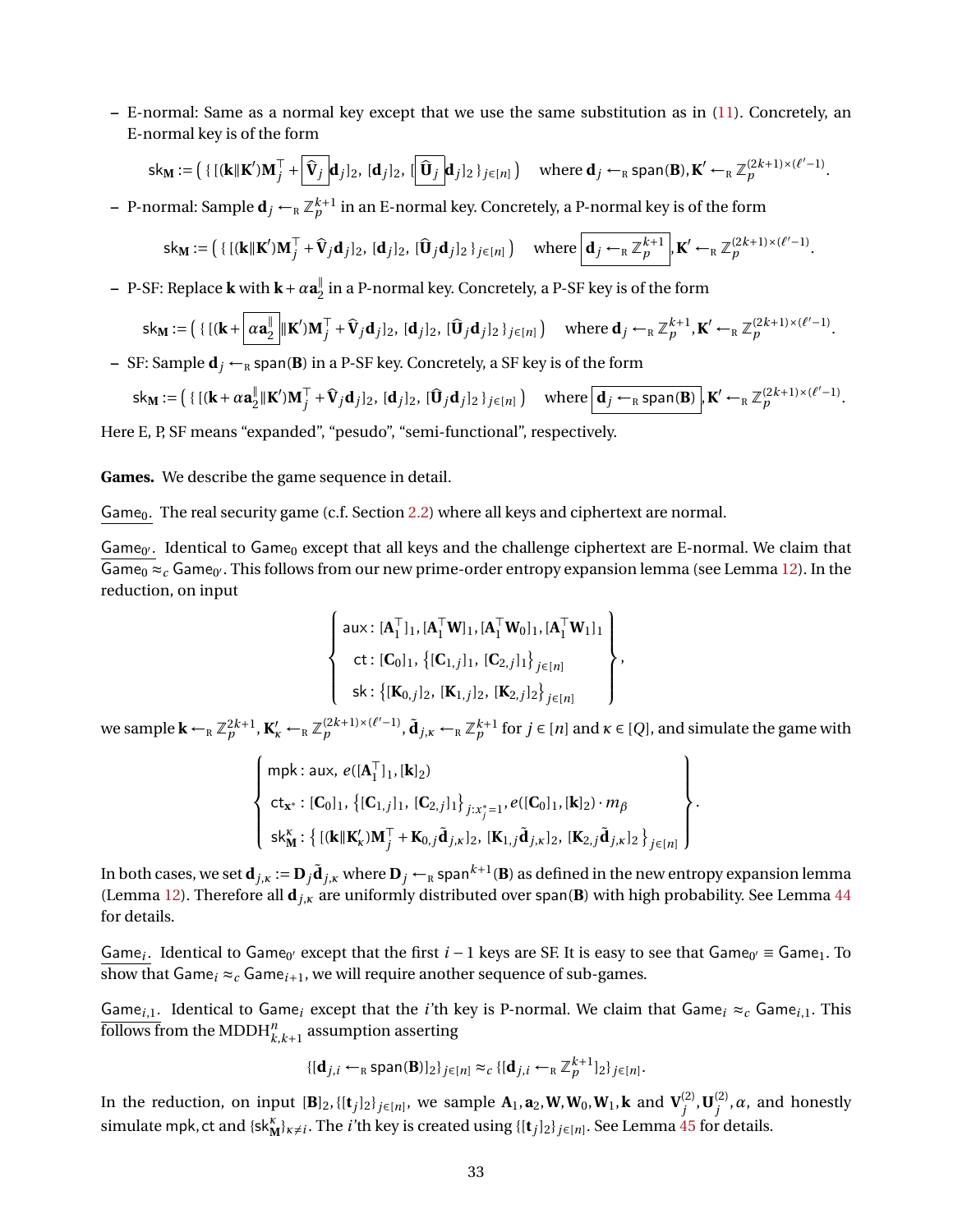Game<sub>i</sub>,<sub>2</sub>. Identical to Game<sub>i</sub> except that the *i*'th key is P-SF. We claim that Game<sub>i,1</sub> ≡ Game<sub>i,2</sub>. This follows from Lemma [1](#page-8-0) in Section [2](#page-7-0) which ensures that for any **x** that does not satisfy **M**,

$$
\overbrace{(\mathbf{k}, \alpha, \mathbf{B}, \mathbf{V}_{j}^{(2)}\mathbf{B}; \{\mathbf{V}_{j}^{(2)}\}_{j:x_{j}=1}; \{\mathbf{k} \mid \mathbf{K}'\mathbf{M}_{j}^{\top} + \mathbf{V}_{j}^{(2)}\mathbf{d}_{j}, \mathbf{d}_{j}\}_{j \in [n]}}^{\text{F-normal } i'th sk}
$$
\n
$$
\equiv (\mathbf{k}, \alpha, \mathbf{B}, \mathbf{V}_{j}^{(2)}\mathbf{B}; \{\mathbf{V}_{j}^{(2)}\}_{j:x_{j}=1}; \{\mathbf{k} + \boxed{\alpha \mathbf{a}_{2}^{\parallel} \parallel \mathbf{K}'\mathbf{M}_{j}^{\top} + \mathbf{V}_{j}^{(2)}\mathbf{d}_{j}, \mathbf{d}_{j}\}_{j \in [n]}\})
$$
\n
$$
\overbrace{\text{P-SF } i'th sk}}^{\text{k'th sk}}
$$

where  $\mathbf{K}' \leftarrow_R \mathbb{Z}_p^{(2k+1)\times (\ell'-1)}, \mathbf{V}_j^{(2)} \leftarrow_R \mathsf{span}^{k+1}(\mathbf{a}_2^{\parallel})$  $\frac{1}{2}$ ), and for any **k**, α, **B**, and **d**<sub>*j*</sub> ∉ span(**B**). It is straight-forward to compute the remaining terms in mpk, the challenge ciphertext and the *Q* secret keys by sampling  $\mathbf{A}_1, \mathbf{W}, \mathbf{W}_0, \mathbf{W}_1, \mathbf{U}_i^{(2)}$  $j_j^{(2)}$ , **c**, **c**<sub>*j*</sub>, **d**<sub>*j*</sub> ourselves. See Lemma [46](#page-58-0) for details.

Game<sub>*i*,3</sub>. Identical to Game<sub>*i*</sub> except that the *i*'th key is SF. We claim that Game<sub>*i*,2</sub>  $\approx_c$  Game<sub>*i*,3</sub>. The proof is completely analogous to that of Game<sub>i</sub>  $\approx_c$  Game<sub>i,1</sub>. See Lemma [47](#page-58-1) for details. Furthermore, observe that Game<sub>*i*,3</sub> is actually identical to Game<sub>*i*+1</sub>.

Game<sub>Final</sub>. Identical to Game<sub>Q+1</sub>, except that the challenge ciphertext is a SF one for a random message in  $\overline{\mathbb{G}_T}$ . We claim that  $\mathsf{Game}_{O+1} \equiv \mathsf{Game}_{\mathrm{Final}}$ . This follows from the fact that

$$
\underbrace{\mathsf{mpk}}_{(e([A_1]_1,[k]_2),\,\,k+\alpha \mathbf{a}_2^\mathbb{F},\,\,e([c^\top]_1,[k]_2)\cdot m_b)}^{\text{SF} \text{ ct}} = (e([A_1]_1,[k]_2),\,k,\,e([c^\top]_1,[k+\boxed{\alpha \mathbf{a}_2^\mathbb{F}}]_2)),
$$

where  $\mathbf{k} \leftarrow_R \mathbb{Z}_p^{2k+1}$  and  $\alpha \leftarrow_R \mathbb{Z}_p$ . The message  $m_b$  is statistically hidden by  $e([\mathbf{c}^\top]_1, [\mathbf{a}_2^\top]_p)$  $\int_{2}^{\parallel}$ <sub>2</sub>)<sup> $\alpha$ </sup> since **c**  $\in$  $span(A_1, a_2)$ . See Lemma [48](#page-59-0) for details. In Game $F$ <sub>inal</sub>, the view of the adversary is statistically independent of the challenge bit *b*. Hence,  $Adv_{Final} = 0$ .

### <span id="page-33-0"></span>**8 CP-ABE for Monotone Span Programs**

In this section, we present our adaptively secure, unbounded CP-ABE for monotone span programs based on the *k*-Lin assumption in prime-order groups.

#### <span id="page-33-2"></span>**8.1 Warm-up: a composite-order scheme**

As before, we begin with a scheme in composite-order groups:

$$
\begin{aligned}\n\text{mpk} &:= (g_1, g_1^{u_0}, g_1^w, g_1^{w_0}, g_1^{w_1}, e(g_1, h_{123})^\alpha) \\
\text{ct}_\mathbf{M} &:= (g_1^s, \{g_1^{s(u_0, \mathbf{u})\mathbf{M}_j^T + s_j w}, g_1^{s_j}, g_1^{s_j(w_0 + j \cdot w_1)}\}_{j \in [n]}, e(g_1, h_{123})^{\alpha s} \cdot m) \\
\text{sk}_{\mathbf{x}} &:= (h_{123}^\alpha \cdot h_1^{u_0 r}, h_1^r, \{h_1^{r w + r_j(w_0 + j \cdot w_1)}, h_1^{r_j}\}_{j : x_j = 1})\n\end{aligned}\n\tag{12}
$$

Decryption proceeds by first computing  $\{e(g_1,h_1)^{s(u_0,\mathbf{u})\mathbf{M}_j^\top r}\}_{j:x_j=1}$  and then  $e(g_1,h_1)^{su_0r}$  and  $e(g_1,h_{123})^{\alpha s}.$ 

**Bilinear entropy expansion.** To analyze this scheme, we would require the following variant of our entropy expansion lemma where we basically swap ct and sk (on the LHS, instead of having  $g_1^s$ ,  $g_1^{sw}$  in ct, we have  $h_1^r$ ,  $h_1^{rw}$  in sk):

<span id="page-33-1"></span>
$$
\begin{Bmatrix}\n\text{aux: } g_1, g_1^w, g_1^{w_0}, g_1^{w_1} \\
\text{ct: } g_1^s, \{g_1^{s_jw}, g_1^{s_j(w_0+j\cdot w_1)}\}_{j\in[n]}\n\end{Bmatrix}\n\approx_c\n\begin{Bmatrix}\n\text{aux: } g_1, g_1^w, g_1^{w_0}, g_1^{w_1} \\
\text{ct: } g_1^s \cdot \boxed{g_2^{s_j}} \cdot \boxed{g_1^{s_jw} \cdot \boxed{g_2^{s_j}} \cdot \boxed{g_1^{s_j} \cdot \boxed{g_2^{s_j}} \cdot g_1^{s_j(w_0+j\cdot w_1)} \cdot \boxed{g_2^{s_jw_j}} \cdot \boxed{g_2^{s_jw_j} \cdot \boxed{g_2^{s_jw_j}} \cdot \boxed{g_2^{s_jw_j}} \cdot \boxed{g_2^{s_jw_j}} \cdot \boxed{g_2^{s_jw_j}}\n\end{Bmatrix} \tag{13}
$$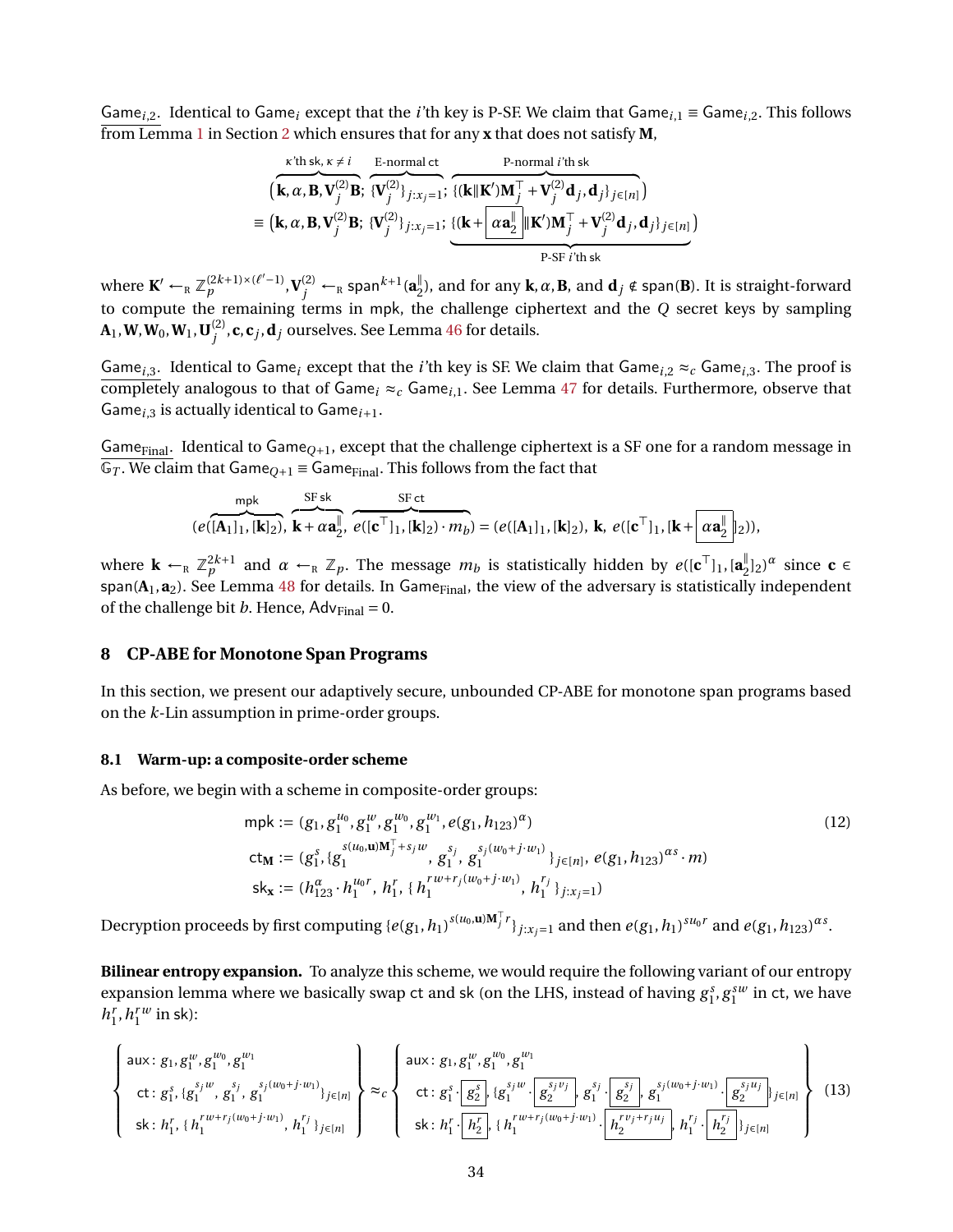where

$$
w, w_0, w_1 \leftarrow_R \mathbb{Z}_N, v_j, u_j \leftarrow_R \mathbb{Z}_N, s, s_j \leftarrow_R \mathbb{Z}_N, r, r_j \leftarrow_R \mathbb{Z}_N.
$$

This would in turn require the following change to step two (whereas step one remains intact).

<span id="page-34-1"></span>
$$
\begin{Bmatrix}\n\text{aux}: g_1, g_2, g_1^w, h_1, h_1^w \\
\text{ct}: \{g_2^{s_j w}, g_2^{s_j}, g_2^{s_j u_j}\}_{j \in [n]} \\
\text{sk}: h_2^r, \{h_2^{rw} \cdot h_2^{r_j u_j}, h_2^{r_j}\}_{j \in [n]}\n\end{Bmatrix} \approx_c\n\begin{Bmatrix}\n\text{aux}: g_1, g_2, g_1^w, h_1, h_1^w \\
\text{ct}: \{\frac{g_2^{s_j v_j}}{g_2^{s_j}}, g_2^{s_j u_j}\}_{j \in [n]} & \text{dist}: h_2^{r_j} \cdot \{\frac{h_2^{r_j u_j}}{h_2^{r_j u_j}}, h_2^{r_j u_j}\}_{j \in [n]}\n\end{Bmatrix}
$$
\n(14)

where

$$
w \leftarrow_R \mathbb{Z}_N, v_j, u_j \leftarrow_R \mathbb{Z}_N, s_j \leftarrow_R \mathbb{Z}_N, r, r_j \leftarrow_R \mathbb{Z}_N.
$$

We can justify [\(13\)](#page-33-1) via a hybrid argument analogous to that shown in Section [3.2.](#page-10-3) See Appendix [E](#page-59-1) for details.

## <span id="page-34-0"></span>**8.2 Our Prime-order Scheme**

Our prime-order construction is presented as follows:

Setup(1*<sup>λ</sup>* , 1*<sup>n</sup>* ): On input (1*<sup>λ</sup>* , 1*<sup>n</sup>* ), sample

$$
\mathbf{A}_1 \leftarrow_R \mathbb{Z}_p^{3k \times k}, \mathbf{B} \leftarrow_R \mathbb{Z}_p^{(k+1) \times k}, \mathbf{W}, \mathbf{W}_0, \mathbf{W}_1, \mathbf{U}_0 \leftarrow_R \mathbb{Z}_p^{3k \times (k+1)}, \mathbf{k} \leftarrow_R \mathbb{Z}_p^{3k}
$$

and output the master public and secret key pair

$$
\mathsf{mpk} := \left( [\mathbf{A}_1^\top, \mathbf{A}_1^\top \mathbf{W}, \mathbf{A}_1^\top \mathbf{W}_0, \mathbf{A}_1^\top \mathbf{W}_1, \mathbf{A}_1^\top \mathbf{U}_0]_1, e([\mathbf{A}_1^\top]_1, [\mathbf{k}]_2) \right) \in G_1^{k \times 3k} \times (G_1^{k \times (k+1)})^4 \times G_T^k
$$

and

msk := ( **k**, **B**, **W**, **W**0, **W**1, **U**<sup>0</sup> ).

Enc(mpk, **M**, *m*): On input a monotone span program  $M \in \mathbb{Z}_p^{n \times \ell'}$  $p^{\frac{n \times \ell'}{p}}$  and  $m \in G_T$ , pick  $\mathbf{c}, \mathbf{c}_j \leftarrow_R \text{span}(\mathbf{A}_1)$  for all *j* ∈ [*n*], sample  $\mathbf{U} \leftarrow_R \mathbb{Z}_p^{(\ell'-1)\times (k+1)}$  and output

$$
\mathbf{ct}_{\mathbf{M}} := (C_0 := [\mathbf{c}^\top]_1, \{C_{1,j} := [\mathbf{M}_j \left( \mathbf{c}_\mathbf{U}^\top \mathbf{U}_0 \right) + \mathbf{c}_j^\top \mathbf{W}]_1, C_{2,j} := [\mathbf{c}_j^\top]_1, C_{3,j} := [\mathbf{c}_j^\top (\mathbf{W}_0 + j \cdot \mathbf{W}_1)]_1 \}_{j \in [n]}, C := e([\mathbf{c}^\top]_1, [\mathbf{k}]_2) \cdot m
$$
\n
$$
\in G_1^{3k} \times (G_1^{k+1} \times G_1^{3k} \times G_1^{k+1})^n \times G_T.
$$

KeyGen(mpk, msk, **x**): On input an attribute vector  $\mathbf{x} := (x_1, ..., x_n) \in \{0, 1\}^n$ , pick  $\mathbf{d}, \mathbf{d}_j \leftarrow_R \text{span}(\mathbf{B})$  for all  $j \in [n]$ , and output

$$
\mathsf{sk}_{\mathbf{x}} := \left( \ K_0 := [\mathbf{k} + \mathbf{U}_0 \mathbf{d}]_2, \ K_1 := [\mathbf{d}]_2, \ \{ K_{2,j} := [\mathbf{Wd} + (\mathbf{W}_0 + j \cdot \mathbf{W}_1) \mathbf{d}_j]_2 \ K_{3,j} := [\mathbf{d}_j]_2 \}_{j:x_j = 1} \right)
$$
\n
$$
\in G_2^{3k} \times G_2^{k+1} \times (G_2^{3k} \times G_2^{k+1})^n.
$$

 $Dec(mpk, sk_x, ct_M):$  If **x** satisfies **M**, compute  $\omega_1, \ldots, \omega_n \in \mathbb{Z}_p$  such that

$$
\sum_{j:x_j=1}\omega_j\mathbf{M}_j=\mathbf{1}.
$$

Then, compute

$$
K \leftarrow e(C_0, K_0) / \prod_{j:x_j=1} \left( e(C_{1,j}, K_1) \cdot e(C_{2,j}, K_{2,j})^{-1} \cdot e(C_{3,j}, K_{3,j}) \right)^{\omega_j},
$$

and recover the message as  $n \leftarrow C/K \in G_T$ .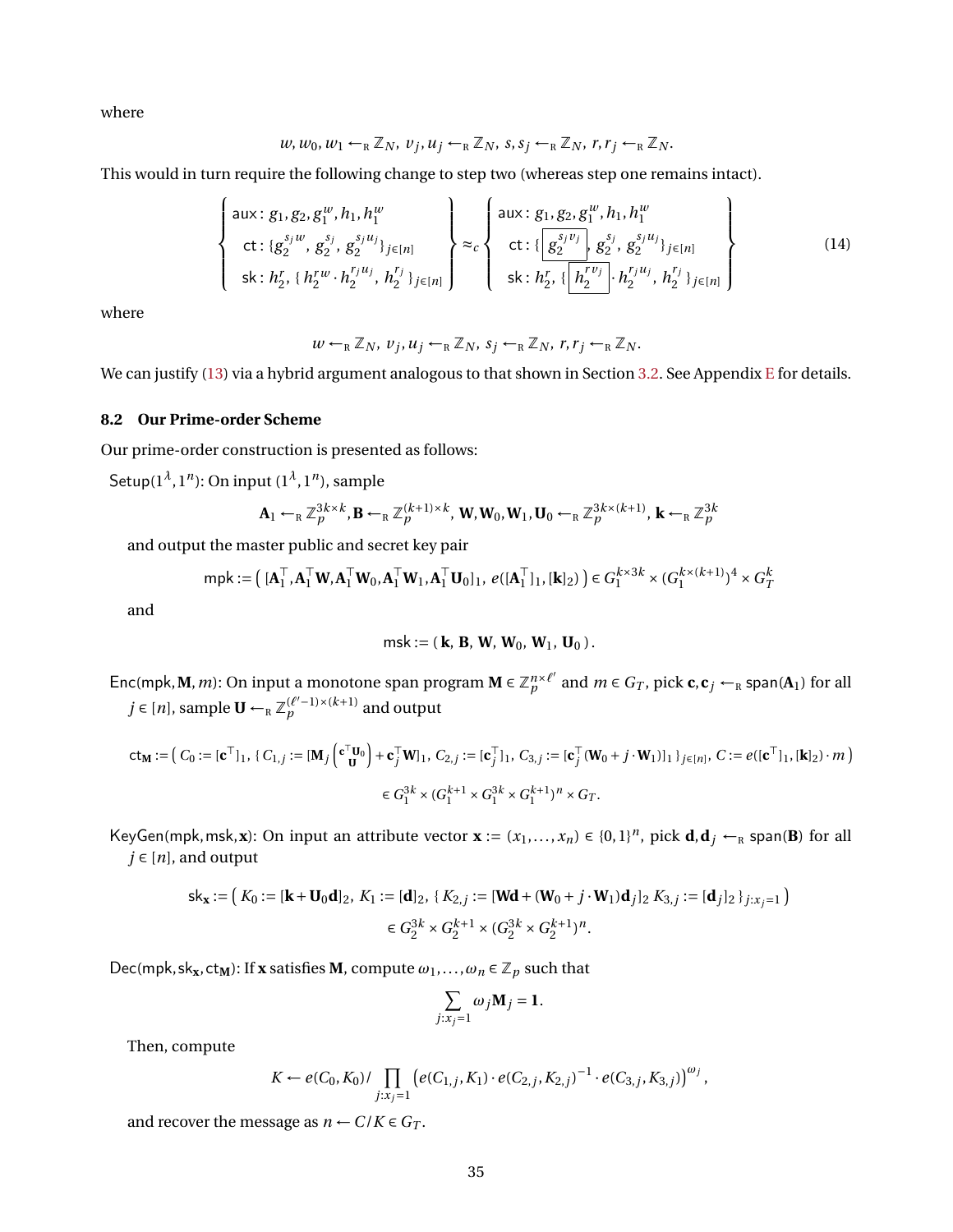**Correctness.** For all **M** and **x** such that **x** satisfies **M**, we have

$$
e(C_{1,j}, K_1) \cdot e(C_{2,j}, K_{2,j})^{-1} \cdot e(C_{3,j}, K_{3,j})
$$
  
=  $e([M_j(\mathbf{c}_\mathbf{U}^\top \mathbf{U}_0) + \mathbf{c}_j^\top \mathbf{W}]_1, [\mathbf{d}]_2) \cdot e([\mathbf{c}_j^\top]_1, [\mathbf{W}\mathbf{d} + (\mathbf{W}_0 + j \cdot \mathbf{W}_1)\mathbf{d}_j]_2)^{-1} \cdot e([\mathbf{c}_j^\top (\mathbf{W}_0 + j \cdot \mathbf{W}_1)]_1, [\mathbf{d}_j]_2)$   
=  $[\mathbf{M}_j(\mathbf{c}_\mathbf{U}^\top \mathbf{U}_0 \mathbf{d})]_T$ 

for all  $j \in [n]$ . Then we have

$$
e(C_0, K_0) / \prod_{j:x_j=1} [\mathbf{M}_j (\mathbf{c}^\top \mathbf{U}_0 \mathbf{d})]_T^{\omega_j} = [\mathbf{c}^\top \mathbf{k}]_T \cdot [\mathbf{c}^\top \mathbf{U}_0 \mathbf{d}]_T / [\sum_{j:x_j=1} \omega_j \mathbf{M}_j (\mathbf{c}^\top \mathbf{U}_0 \mathbf{d})]_T
$$
  
= [\mathbf{c}^\top \mathbf{k}]\_T \cdot [\mathbf{c}^\top \mathbf{U}\_0 \mathbf{d}]\_T / [\mathbf{c}^\top \mathbf{U}\_0 \mathbf{d}]\_T = [\mathbf{c}^\top \mathbf{k}]\_T.

This readily proves correctness.

### **8.3 Prime-order Bilinear Entropy Expansion for CP-ABE (for Monotone Span Program)**

We prove the adaptive security using the following entropy expansion lemma. Let  $\mathbf{A}_1 \leftarrow_R \mathbb{Z}_p^{\ell \times \ell_1}, \mathbf{A}_2 \leftarrow_R$  $\mathbb{Z}_p^{\ell \times \ell_2}$ ,  $A_3 \leftarrow_R \mathbb{Z}_p^{\ell \times \ell_3}$  and  $A_1^{\parallel} \leftarrow_R \mathbb{Z}_p^{\ell \times \ell_1}$ ,  $A_2^{\parallel} \leftarrow_R \mathbb{Z}_p^{\ell \times \ell_2}$ ,  $A_3^{\parallel} \leftarrow_R \mathbb{Z}_p^{\ell \times \ell_3}$  with the constraints described in Section [4.2.](#page-16-1) Let  $\ell_W \in \mathbb{N}$ .

<span id="page-35-1"></span>**Lemma 14 (prime-order entropy expansion lemma for CP-ABE).** *Suppose*  $\ell_1, \ell_2, \ell_3 \geq k$ . *Then, under the MDDH<sup>k</sup> assumption, we have*

$$
\begin{cases}\n\text{aux: } [\mathbf{A}_{1}^{\top}]_{1}, [\mathbf{A}_{1}^{\top}\mathbf{W}]_{1}, [\mathbf{A}_{1}^{\top}\mathbf{W}_{0}]_{1}, [\mathbf{A}_{1}^{\top}\mathbf{W}]_{1}]_{1} \\
\text{ct: } [\mathbf{c}^{\top}]_{1}, \{[\mathbf{c}_{j}^{\top}\mathbf{W}]_{1}, [\mathbf{c}_{j}]_{1}, [\mathbf{c}_{j}^{\top}(\mathbf{W}_{0}+j\cdot\mathbf{W}]_{1}]_{1}\}_{j\in[n]} \\
\text{sk: } \{[\mathbf{D}]_{2}, [\mathbf{W}\mathbf{D}+(\mathbf{W}_{0}+j\cdot\mathbf{W}_{1})\mathbf{D}_{j}]_{2}, [\mathbf{D}_{j}]_{2}\}_{j\in[n]} \\
\text{aux: } [\mathbf{A}_{1}^{\top}]_{1}, [\mathbf{A}_{1}^{\top}\mathbf{W}]_{1}, [\mathbf{A}_{1}^{\top}\mathbf{W}_{0}]_{1}, [\mathbf{A}_{1}^{\top}\mathbf{W}_{1}]_{1} \\
\text{ct: } [\mathbf{c}^{\top}]_{1}, \{[\mathbf{c}_{j}^{\top}(\mathbf{W}+\mathbf{V}_{j}^{(2)})]_{1}, [\mathbf{c}_{j}^{\top}]_{1}, [\mathbf{c}_{j}^{\top}(\mathbf{W}_{0}+j\cdot\mathbf{W}_{1}+\mathbf{U}_{j}^{(2)})]_{1}\}_{j\in[n]} \\
\text{sk: } \{[\mathbf{D}]_{2}, [(\mathbf{W}+\mathbf{V}_{j}^{(2)})\mathbf{D}+(\mathbf{W}_{0}+j\cdot\mathbf{W}_{1}+\mathbf{U}_{j}^{(2)})\mathbf{D}_{j}]_{2}, [\mathbf{D}_{j}]_{2}\}_{j\in[n]} \n\end{cases}
$$

*where*  $W, W_0, W_1 \leftarrow_R \mathbb{Z}_p^{\ell \times \ell_W}, V_i^{(2)}$  $j^{(2)}$  ,  $\mathbf{U}_j^{(2)}$   $\leftarrow$   $_R$  span ${}^{\ell_W}$  ( $\mathbf{A}_2^{\parallel}$  $\int_{2}^{\mathbb{I}}$ ), **D**, **D**<sub>*j*</sub> ←<sub>R</sub>  $\mathbb{Z}_p^{\ell_W \times \ell_W}$ , and **c**, **c**<sub>*j*</sub> ←<sub>R</sub> span(**A**<sub>1</sub>) *in the left distribution while*  $c, c_j \leftarrow_R$  span( $A_1, A_2$ ) *in the right distribution.* 

The lemma is proved in two steps via Lemma [9](#page-20-0) and Lemma [15](#page-35-0) described below. The new lemma for the second step (i.e., Lemma [15\)](#page-35-0) is adapted from Lemma [10](#page-20-1) in an analogous way to the composite case. To establish the lemma from MDDH<sub>k</sub> assumption, we additionally require that  $\ell_2 \geq k$ .

<span id="page-35-0"></span>**Lemma 15** (prime-order entropy expansion lemma for CP-ABE (step two)). *Suppose*  $\ell_2 \geq k$ . *Then, under the MDDH<sup>k</sup> assumption, we have*

$$
\begin{Bmatrix}\n\text{aux}: [\mathbf{A}_1^\top]_1, [\mathbf{A}_2^\top]_1, [\mathbf{A}_1^\top \mathbf{W}]_1 \\
\text{ct}: \{[\mathbf{c}_j^{(2)^\top} \mathbf{W}]_1, [\mathbf{c}_j^{(2)^\top} ]_1, [\mathbf{c}_j^{(2)^\top} \mathbf{U}_j^{(2)}]_1 \} \} _{j \in [n]} \\
\text{sk}: \{ [\mathbf{D}]_2, [\mathbf{W} \mathbf{D} + \mathbf{U}_j^{(2)} \mathbf{D}_j]_2, [\mathbf{D}_j]_2, \} _{j \in [n]}\n\end{Bmatrix}\n\approx_c\n\begin{Bmatrix}\n\text{aux}: [\mathbf{A}_1^\top]_1, [\mathbf{A}_2^\top]_1, [\mathbf{A}_1^\top \mathbf{W}]_1 \\
\text{ct}: \{ [\mathbf{c}_j^{(2)^\top} (\mathbf{W} + \mathbf{V}_j^{(2)})]_1, [\mathbf{c}_j^{(2)^\top} ]_1, [\mathbf{c}_j^{(2)^\top} \mathbf{U}_j^{(2)}]_1 \} \} _{j \in [n]} \\
\text{sk}: \{ [\mathbf{D}]_2, [(\mathbf{W} + \mathbf{V}_j^{(2)}) \mathbf{D} + \mathbf{U}_j^{(2)} \mathbf{D}_j]_2, [\mathbf{D}_j]_2, \} _{j \in [n]} \\
\text{where } \mathbf{W} \leftarrow_R \mathbb{Z}_p^{\ell \times \ell_W}, \mathbf{V}_j^{(2)}, \mathbf{U}_j^{(2)} \leftarrow_R \text{span}^{\ell_W} (\mathbf{A}_2^\parallel), \mathbf{D}, \mathbf{D}_j \leftarrow_R \mathbb{Z}_p^{\ell_W \times \ell_W}, \text{and } \mathbf{c}_j^{(2)} \leftarrow_R \text{span} (\mathbf{A}_2).\n\end{Bmatrix}
$$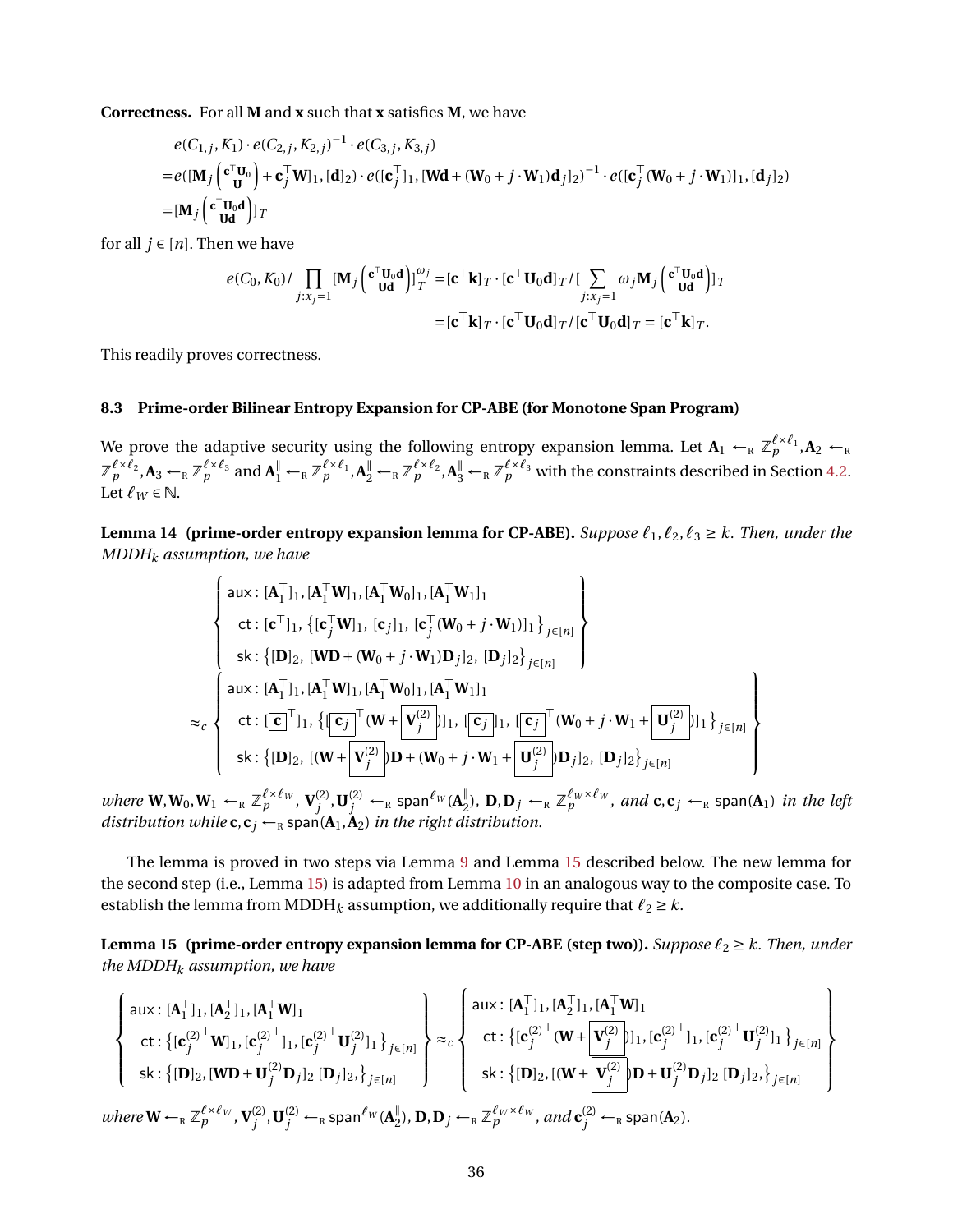*Proof.* This follows from the MDDH $^{\ell_w}_{\ell_2,n}$  assumption, which tells us that

$$
\{[\mathbf{s}_j^\top]_1, [\mathbf{s}_j^\top \mathbf{W}_{\{2\}}]_1\}_{j \in [n]} \approx_c \{[\mathbf{s}_j^\top]_1, [\mathbf{s}_j^\top (\mathbf{W}_{\{2\}} + \mathbf{V}_j)]_1\}_{j \in [n]}
$$

where  $\mathbf{s}_j \leftarrow_R \mathbb{Z}_p^{\ell_2}, \mathbf{W}_{\{2\}}, \mathbf{V}_j \leftarrow_R \mathbb{Z}_p^{\ell_2 \times \ell_W}$ . On input  $\{[\mathbf{s}_j^\top]$  $j^{\top}$ ],  $[\mathbf{t}_j^{\top}]$  $\int\limits_{j}^{\top}\left|\left|\right\rangle_{j\in[n]},$  we select  $\mathbf{A}_{1},\mathbf{A}_{2},\mathbf{A}_{3},\mathbf{A}_{1}^{\parallel}$  $\frac{||}{1}$ , **A**<sup> $||$ </sup><sub>2</sub>  $\frac{||}{2}$ , **A**<sup> $||$ </sup><sub>3</sub>  $\frac{1}{3}$ , sample  $\mathbf{W}_{\{1\}} \leftarrow_R$  $\mathbb{Z}_p^{\ell_1\times \ell_W}, \mathbf{W}_{\{3\}} \leftarrow_R \mathbb{Z}_p^{\ell_3\times \ell_W},$  and implicitly define  $\mathbf{W}:=\mathbf{A}_1^{\parallel}\mathbf{W}_{\{1\}}+\mathbf{A}_2^{\parallel}\mathbf{W}_{\{2\}}+\mathbf{A}_3^{\parallel}\mathbf{W}_{\{3\}}.$  We then sample  $\mathbf{U}_j\leftarrow_R \mathbb{Z}_p^{\ell_2\times \ell_W}$ and  $\mathbf{D}, \mathbf{D}_j \leftarrow_R \mathbb{Z}_p^{\ell_W \times \ell_W}$  for all  $j \in [n]$ , and output

$$
\left\{\n\begin{array}{l}\n\text{aux: } [\mathbf{A}_1^\top]_1, [\mathbf{A}_2^\top]_1, [\mathbf{W}_{\{1\}}]_1 \\
\text{ct: } \{[\mathbf{t}_j]_1, [\mathbf{s}_j^\top \mathbf{A}_2^\top]_1, [\mathbf{s}_j^\top \mathbf{U}_j - \mathbf{t}_j^\top \mathbf{D} \mathbf{D}_j^{-1}]_1\}_{j \in [n]} \\
\text{sk: } \{[\mathbf{D}]_2, [(\mathbf{A}_1^\parallel \mathbf{W}_{\{1\}} + \mathbf{A}_3^\parallel \mathbf{W}_{\{3\}}) \mathbf{D} + \mathbf{A}_2^\parallel \mathbf{U}_j \mathbf{D}_j]_2 [\mathbf{D}_j]_2, \}_{j \in [n]}\n\end{array}\n\right\}
$$

.

Observe that

- $\mathbf{v} = \text{ when } \mathbf{t}_i^{\top}$  $\overline{J}_j^{\top} = \mathbf{s}_j^{\top} \mathbf{W}_{\{2\}}$  and let  $\mathbf{c}_j^{(2)}$  $J_j^{(2)} := A_2 s_j$  and  $A_2^{\parallel} U_j = U_j^{(2)}$  $\mathbf{S}_{j}^{\text{T}}\mathbf{U}_{j} - \mathbf{t}_{j}^{\text{T}}\mathbf{D}\mathbf{D}_{j}^{-1}$ , then  $\mathbf{s}_{j}^{\text{T}}\mathbf{U}_{j} - \mathbf{t}_{j}^{\text{T}}\mathbf{D}\mathbf{D}_{j}^{-1} = \mathbf{s}_{j}^{\text{T}}$  $\int_j^{\top} A_2^{\top} \mathbf{U}_{j}^{(2)}$ and the output is identical to the left distribution;<br>and the output is identical to the left distribution;
- $\mathbf{v} = \mathbf{w} \times \mathbf{t}^{\top}$  $j^{\top} = \mathbf{s}_j^{\top}$  $\int\limits_j^\top (\mathbf{W}_{\{2\}} + \mathbf{V}_j)$  and let  $\mathbf{c}^{(2)}_j$  $J_j^{(2)} := A_2 s_j \text{ and } A_2^{\parallel} \mathbf{U}_j = \mathbf{U}_j^{(2)}$  $j^{(2)} + A_2^{\parallel}$  $\int_{2}^{1} (\mathbf{W}_{\{2\}} + \mathbf{V}_{j}) \mathbf{D} \mathbf{D}_{j}^{-1}$ , then  $\mathbf{s}_{j}^{\top} \mathbf{U}_{j} - \mathbf{t}_{j}^{\top} \mathbf{D} \mathbf{D}_{j}^{-1} =$  $\mathbf{s}_i^{\top}$  $\int_j^{\top} \mathbf{A}_2^{\top} \mathbf{U}_{j}^{(2)}$  $j^{(2)}$  and the output is identical to the right distribution where we define  $\mathbf{V}^{(2)}_j$  $j^{(2)} := A_2^{\parallel}$  $_{2}^{\mathbb{I}}\mathbf{V}_{j}$ .

This readily proves the lemma.  $\Box$ 

It is easy to check that Lemma [14](#page-35-1) is implied by Lemma [9](#page-20-0) and Lemma [15](#page-35-0) by the following hybrid argument.

$$
\begin{cases}\n\text{aux: } [A_1^\top]_1, [A_1^\top W]_1, [A_1^\top W]_1, [A_1^\top W]_1 \\
\text{ct: } [c^\top]_1, \{ [c_j^\top W]_1, [c_j^\top (W_0 + j \cdot W_1)]_1 \}_{j \in [n]} \n\end{cases}\n\text{LHS in Lemma 14}\n\end{cases}
$$
\n
$$
A_1 \rightarrow (A_1, A_2)
$$
\n
$$
A_2 \rightarrow (A_1, A_2)
$$
\n
$$
A_3 \rightarrow (A_1 \rightarrow A_2)
$$
\n
$$
B_4 \rightarrow (A_1 \rightarrow A_2)
$$
\n
$$
B_5 \rightarrow (B_1 \rightarrow B_1)
$$
\n
$$
B_6 \rightarrow (B_2, [D]_2, [W]_1, [C_1 \rightarrow W_1], [A_1^\top W]_1, [C_1 \rightarrow W_1], [C_1 \rightarrow W_1]]_2, [D_j]_2\}_{j \in [n]} \n\end{cases}
$$
\n
$$
B_7 \rightarrow (A_1, A_2)
$$
\n
$$
B_8 \rightarrow (B_1 \rightarrow B_1)
$$
\n
$$
B_9 \rightarrow (B_1 \rightarrow B_1)
$$
\n
$$
B_9 \rightarrow (B_1 \rightarrow B_1)
$$
\n
$$
B_1 \rightarrow (B_1 \rightarrow B_1)
$$
\n
$$
B_1 \rightarrow (B_1 \rightarrow B_1)
$$
\n
$$
B_2 \rightarrow (B_1 \rightarrow B_1)
$$
\n
$$
B_3 \rightarrow (B_1 \rightarrow B_2)
$$
\n
$$
B_4 \rightarrow (B_1 \rightarrow B_1)
$$
\n
$$
B_5 \rightarrow (B_1 \rightarrow B_1)
$$
\n
$$
B_6 \rightarrow (B_1 \rightarrow B_1)
$$
\n
$$
B_7 \rightarrow (B_1 \rightarrow B_1)
$$
\n
$$
B_8 \rightarrow (B_1 \rightarrow B_1)
$$
\n
$$
B_9 \rightarrow (B_1 \rightarrow B_1)
$$
\n
$$
B_9 \rightarrow (B_1 \rightarrow B_1)
$$
\n
$$
B_1 \rightarrow (B_1 \rightarrow B_1)
$$
\n
$$
B_1 \rightarrow (B_1 \rightarrow B_1)
$$
\n $$ 

### **8.4 Proof of Security**

**Theorem 3.** *Under the MDDH<sup>k</sup> assumption in prime-order groups (cf. Section [4.1\)](#page-16-2), the unbounded CP-ABE scheme described in this section (cf. Section [8.2\)](#page-34-0) is adaptively secure (cf. Section [2.2\)](#page-9-2).*

<span id="page-36-0"></span>The proof is completely analogous to that of Theorem [2,](#page-30-1) using instead the entropy expansion lemma (Lemma [14\)](#page-35-1) in this section, and the following statistical lemma: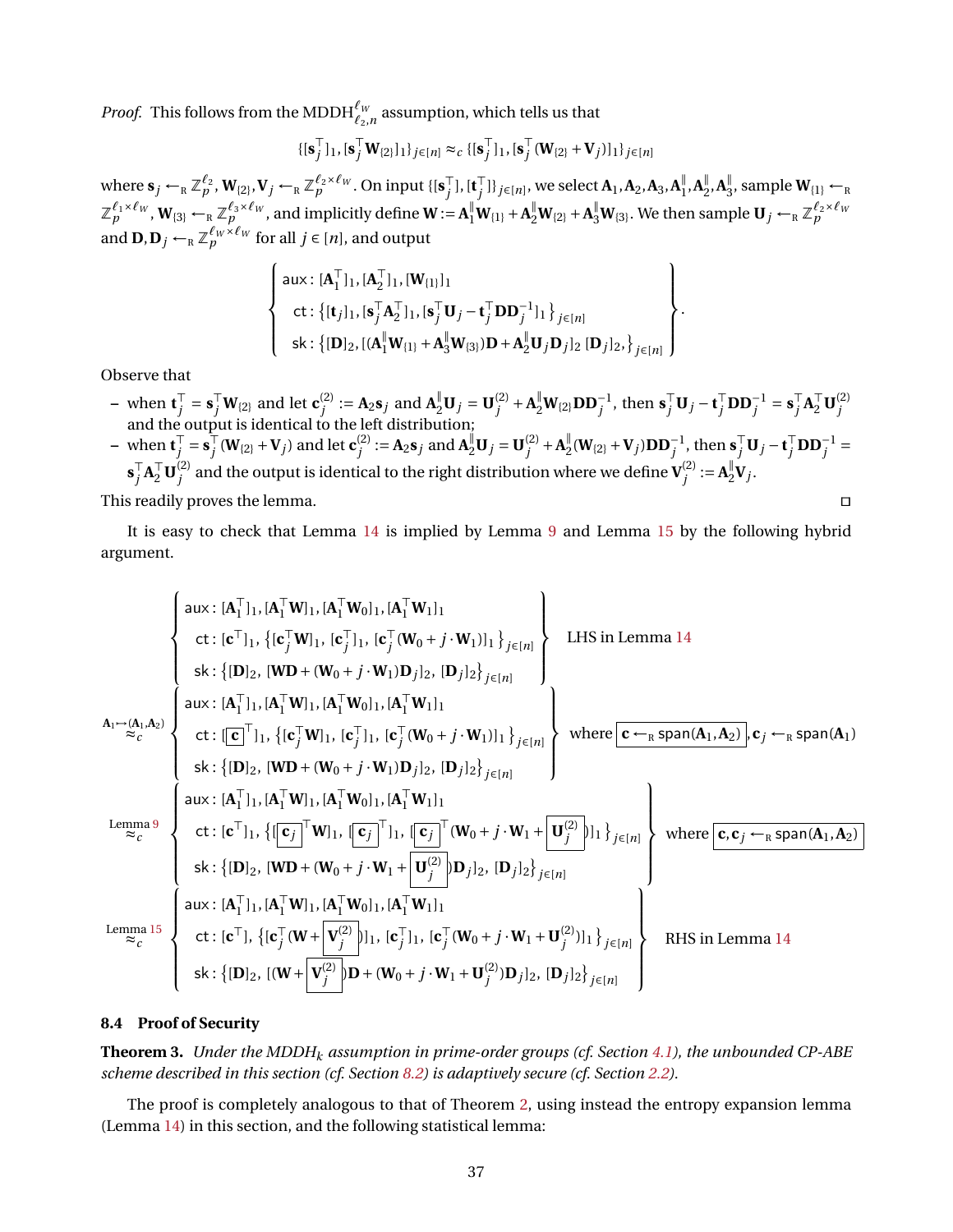**Lemma 16 (statistical lemma [\[6,](#page-47-4) Appendix A.5]).** *For any* **x** *that does not satisfy* **M***, the distributions*

$$
(\{s, \mathbf{M}_j \left( \begin{smallmatrix} su_0 \\ \mathbf{u} \end{smallmatrix} \right) + s_j v_j, s_j \}_{j \in [n]}, \ \{\alpha + r u_0, r, r v_j \}_{j: x_j = 1})
$$

 $p$ erfectly hide  $\alpha$ , where the randomness is taken over  $u_0$ ,  $v_i$ ,  $\leftarrow_R \mathbb{Z}_p$ ,  $\mathbf{u} \leftarrow_R \mathbb{Z}_p^{\ell'-1}$ , and for any fixed s, s<sub>j</sub>, r  $\neq 0$ .

The proof follows the same series of games as described in Fig. [8,](#page-31-0) and we simply state the auxiliary distributions here.

**Auxiliary distributions and game sequence.** We define various forms of ciphertext (for span program **M** and message *m*):

- **–** Normal: Generated by Enc; in particular,  $\mathbf{c}, \mathbf{c}_j \leftarrow_R \text{span}(\mathbf{A}_1)$ .
- **–** E-normal: Same as a normal ciphertext except that  $\mathbf{c}, \mathbf{c}_i \leftarrow_R \text{span}(\mathbf{A}_1, \mathbf{A}_2)$  and we use the substitution:

<span id="page-37-0"></span>
$$
\mathbf{W} \mapsto \hat{\mathbf{V}}_j := \mathbf{W} + \mathbf{V}_j^{(2)} \text{ in } j' \text{th component} \quad \text{and} \quad \mathbf{W}_0 + j \cdot \mathbf{W}_1 \mapsto \hat{\mathbf{U}}_j := \mathbf{W}_0 + j \cdot \mathbf{W}_1 + \mathbf{U}_j^{(2)} \tag{15}
$$

where  $\mathbf{U}^{(2)}_i$  $\mathbf{V}_j^{(2)}$  ,  $\mathbf{V}_j^{(2)}$   $\leftarrow$   $_R$  span $^{k+1}$  ( $\mathbf{A}_2^{\parallel}$  $_{2}^{\mathbb{I}}$ ). Concretely, an E-normal ciphertext is of the form

$$
\mathsf{ct}_{\mathbf{M}} := \left( [\mathbf{c}^{\top}]_1, \{ [\mathbf{M}_j \left( \mathbf{c}^{\top} \mathbf{U}_0 \right) + \mathbf{c}^{\top}_j \widehat{\mathbf{V}}_j \mid_1, [\mathbf{c}^{\top}_j]_1, [\mathbf{c}^{\top}_j \widehat{\mathbf{U}}_j]_1 \}_{j \in [n]}, e([\mathbf{c}^{\top}]_1, [\mathbf{k}]_2) \cdot m \right)
$$
\nwhere  $\mathbf{U} \leftarrow_R \mathbb{Z}_p^{(\ell'-1) \times (k+1)}$  and  $[\mathbf{c}, \mathbf{c}_j \leftarrow_R \text{span}(\mathbf{A}_1, \mathbf{A}_2)].$ 

Then we pick  $\mathbf{k}^{(2)} \leftarrow_R \textsf{span}(\mathbf{A}^\parallel_2)$ 2 ) and define various forms of key (for attribute vector **x**):

- **–** Normal: Generated by KeyGen.
- **–** E-normal: Same as a Normal key except that we use the same substitution as in [\(15\)](#page-37-0). Concretely, an E-normal key is of the form

$$
\mathsf{sk}_{\mathbf{x}} := \left( [\mathbf{k} + \mathbf{U}_0 \mathbf{d}]_2, [\mathbf{d}]_2, \{ [\widehat{\mathbf{V}}_j] \mathbf{d} + [\widehat{\mathbf{U}}_j] \mathbf{d}_j]_2 [ \mathbf{d}_j]_2 \}_{j:x_j=1} \right) \quad \text{where } \mathbf{d}, \mathbf{d}_j \leftarrow_R \text{span}(\mathbf{B}).
$$

 $-$  P-normal: Sample  $d, d_j \leftarrow_R \mathbb{Z}_p^{k+1}$  in an E-normal key. Concretely, a P-normal key is of the form

$$
\mathsf{sk}_{\mathbf{x}} := \left( [\mathbf{k} + \mathbf{U}_0 \mathbf{d}]_2, [\mathbf{d}]_2, \{ [\widehat{\mathbf{V}}_j \mathbf{d} + \widehat{\mathbf{U}}_j \mathbf{d}_j]_2 [\mathbf{d}_j]_2 \}_{j:x_j=1} \right) \quad \text{where } \boxed{\mathbf{d}, \mathbf{d}_j \leftarrow_R \mathbb{Z}_p^{k+1}}.
$$

**–** P-SF: Replace **k** with **k**+**k**ˆ(2) in a P-normal key. Concretely, a P-SF key is of the form

$$
\mathsf{sk}_{\mathbf{x}} := \left( [\mathbf{k} + \overline{\mathbf{k}^{(2)}}] + \mathbf{U}_0 \mathbf{d} \right]_2, \, [\mathbf{d}]_2, \, \{ [\mathbf{\hat{V}}_j \mathbf{d} + \mathbf{\hat{U}}_j \mathbf{d}_j]_2 \, [\mathbf{d}_j]_2 \}_{j:x_j=1} \right) \quad \text{where } \mathbf{d}, \mathbf{d}_j \leftarrow_R \mathbb{Z}_p^{k+1}.
$$

**–** SF: Sample **d**, **d**<sub>*j*</sub> ←<sub>R</sub> span(**B**) in a P-SF key. Concretely, a SF key is of the form

$$
\mathsf{sk}_{\mathbf{x}} := \left( [\mathbf{k} + \mathbf{k}^{(2)} + \mathbf{U}_0 \mathbf{d}]_2, [\mathbf{d}]_2, \{ [\mathbf{\hat{V}}_j \mathbf{d} + \mathbf{\hat{U}}_j \mathbf{d}_j]_2 [\mathbf{d}_j]_2 \}_{j:x_j = 1} \right) \quad \text{where } \boxed{\mathbf{d}, \mathbf{d}_j \leftarrow_R \text{span}(\mathbf{B})}.
$$

The game sequence and claims follow Section [7.3.](#page-30-2) We simply provide the proofs of the claims that Game<sub>0</sub>  $\approx$  Game<sub>0</sub><sup>*a*</sup> and Game<sub>i,1</sub> = Game<sub>i,2</sub>: The first one follows from a revisited version of Lemma [14](#page-35-1) (entropy expansion lemma for CP-ABE), which will change the distributions of **D***<sup>j</sup>* (analogous to Lemma [12\)](#page-30-0) and employ parameter setting  $(\ell_1, \ell_2, \ell_3, \ell_W) = (k, k, k + 1)$ . This can be established from the MDDH<sub>k</sub> assumption and Lemma [14;](#page-35-1) The second claim follows from Lemma [16](#page-36-0) which ensures that for any **x** that does not satisfy **M**,

$$
\overbrace{\left(\mathbf{A}_{1}^{\top},\mathbf{A}_{1}^{\top}\mathbf{U}_{0};\ \mathbf{k},\mathbf{k}^{(2)},\mathbf{B},\mathbf{U}_{0}\mathbf{B},\mathbf{V}_{j}^{(2)}\mathbf{B};\ \left\{\mathbf{c}^{\top},\mathbf{M}_{j}\left(\mathbf{c}_{\mathbf{U}}^{\top}\mathbf{U}_{0}\right)+\mathbf{c}_{j}^{\top}\mathbf{V}_{j}^{(2)},\mathbf{c}_{j}^{\top}\right\}_{j\in[n]};\ \mathbf{k}+\mathbf{U}_{0}\mathbf{d},\mathbf{d},\{\mathbf{V}_{j}^{(2)}\mathbf{d}\}_{j:x_{j}=1}\right)}^{\text{P-normal }i^{\prime}\mathbf{t}\mathbf{b}}\n\equiv\n\left(\mathbf{A}_{1}^{\top},\mathbf{A}_{1}^{\top}\mathbf{U}_{0};\ \mathbf{k},\mathbf{k}^{(2)},\mathbf{B},\mathbf{U}_{0}\mathbf{B},\mathbf{V}_{j}^{(2)}\mathbf{B};\ \left\{\mathbf{c}^{\top},\mathbf{M}_{j}\left(\mathbf{c}_{\mathbf{U}}^{\top}\mathbf{U}_{0}\right)+\mathbf{c}_{j}^{\top}\mathbf{V}_{j}^{(2)},\mathbf{c}_{j}^{\top}\right\}_{j\in[n]};\ \mathbf{k}+\left[\mathbf{k}^{(2)}\right]+\mathbf{U}_{0}\mathbf{d},\mathbf{d},\{\mathbf{V}_{j}^{(2)}\mathbf{d}\}_{j:x_{j}=1}\right) \\
\equiv\n\left(\mathbf{A}_{1}^{\top},\mathbf{A}_{1}^{\top}\mathbf{U}_{0};\ \mathbf{k},\mathbf{k}^{(2)},\mathbf{B},\mathbf{U}_{0}\mathbf{B},\mathbf{V}_{j}^{(2)}\mathbf{B};\ \left\{\mathbf{c}^{\top},\mathbf{M}_{j}\left(\mathbf{c}_{\mathbf{U}}^{\top}\mathbf{U}_{0}\right)+\mathbf{c}_{j}^{\top}\mathbf{V}_{j}^{(2)},\mathbf{c}_{j}^{\top}\right\}_{j\in[n]};\ \mathbf{k}+\left[\mathbf{k}^{(2)}\right]+\mathbf{U}_{0}\mathbf{d},\mathbf{d},\{\mathbf{V}_{j}^{(2)}\mathbf{d}\}_{j:x_{j}=1}\right)
$$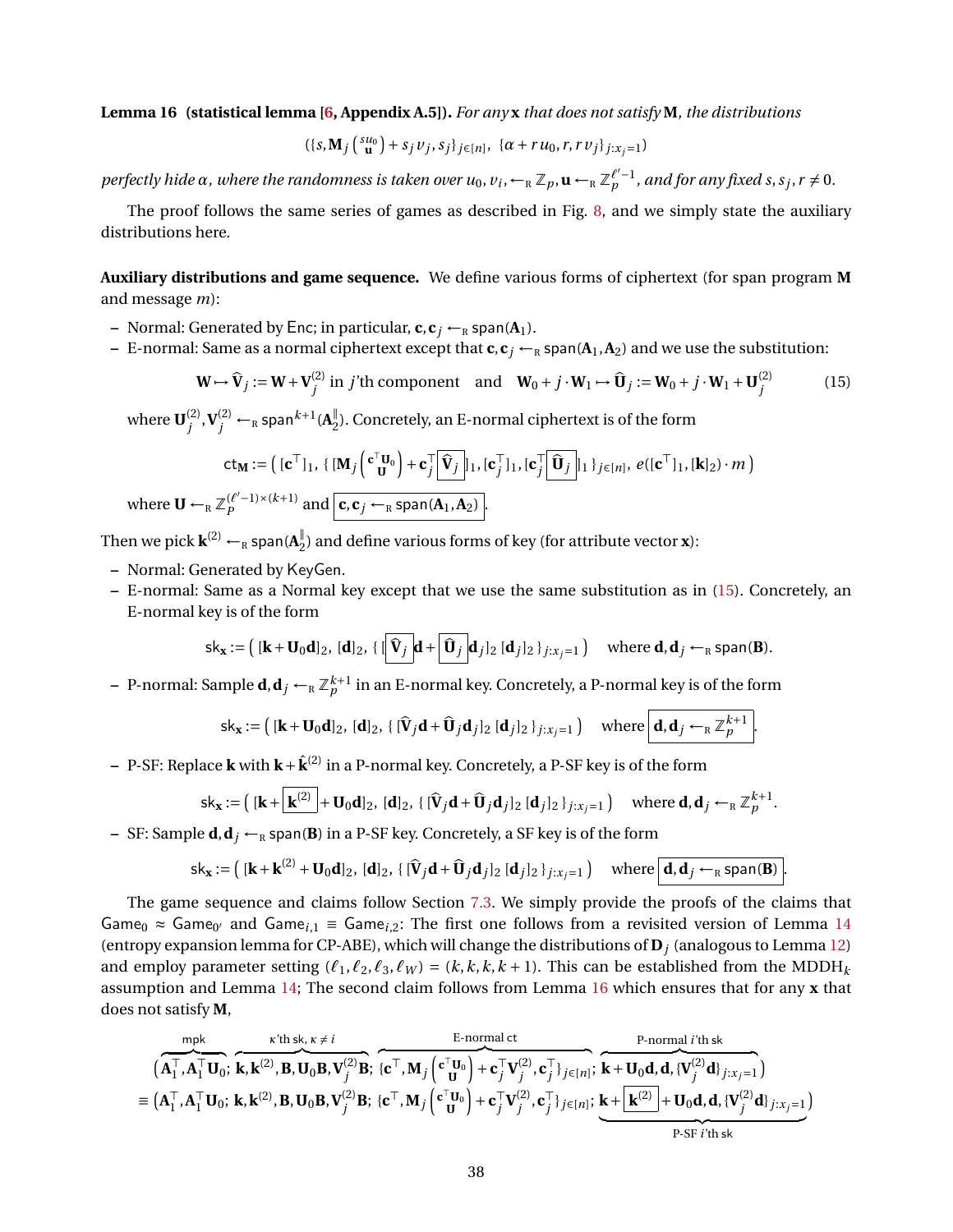where  $\mathbf{U}_0 \leftarrow_R \mathbb{Z}_p^{3k \times (k+1)}, \mathbf{V}^{(2)}_j \leftarrow_R \mathsf{span}^{k+1}(\mathbf{A}_2^{\parallel})$  $\downarrow$ <sub>2</sub>), **U** ←<sub>R</sub>  $\mathbb{Z}_p^{(\ell'-1)\times (k+1)}$ , and for any **A**<sub>1</sub>, **k**, **c**, **c**<sub>*j*</sub>, **k**<sup>(2)</sup>, and **d** ∉ span(**B**). It is straight-forward to compute the remaining terms in mpk, the challenge ciphertext and the *Q* secret keys by sampling  $W, W_0, W_1, U_1^{(2)}$  $j^{(2)}$ **, d**<sub>*j*</sub> ourselves.

## <span id="page-38-0"></span>**9 KP-ABE for Arithmetic Span Programs**

In this section, we present our adaptively secure, unbounded KP-ABE for arithmetic span programs (ASPs) based on the *k*-Lin assumption in prime-order groups. Arithmetic span programs capture both boolean as well as arithmetic formula and branching programs [\[15\]](#page-48-11).

### **9.1 Definitions**

We define arithmetic span programs:

**Definition 2 (arithmetic span program [\[15\]](#page-48-11)).** *An arithmetic span program* (V,*ρ*) *is a collection of row*  $\mathcal{V} = \{(\mathbf{y}_j, \mathbf{z}_j) : j \in [\ell]\}$  *in*  $\mathbb{Z}_p^{\ell'}$  *and*  $\rho : [\ell] \to [n]$ *. We say that* 

$$
\mathbf{x} \in \mathbb{Z}_p^n \text{ satisfies } (\mathcal{V}, \rho) \text{ iff } \mathbf{I} \in \text{span}\langle \mathbf{y}_j + x_{\rho(j)}\mathbf{z}_j \rangle,
$$

*where*  $\mathbf{I} := (1, 0, \ldots, 0)^{\top} \in \mathbb{Z}_p^{\ell'}$  and span *refers to linear span of a collection of row vectors.* 

That is, **x** satisfies ( $V$ ,  $\rho$ ) iff there exists constants  $\omega_1, \ldots, \omega_\ell \in \mathbb{Z}_p$  such that

$$
\sum_{j=1}^{\ell} \omega_j (\mathbf{y}_j + x_{\rho(j)} \mathbf{z}_j) = \mathbf{1}.
$$
\n(16)

Like in prior works [\[6\]](#page-47-4), we need to impose a one-use restriction, that is,  $\rho$  is a permutation and  $\ell = n$ . By re-ordering the coordinates in  $\mathcal V$ , we may assume WLOG that  $\rho$  is the identity map, which we omit in the rest of this section.

#### <span id="page-38-1"></span>**9.2 Warm-Up: a Composite-Order Scheme**

As a warm-up, we begin with a composite-order candidate. We build upon the "bounded" KP-ABE scheme for arithmetic span programs in [\[15,](#page-48-11) [6\]](#page-47-4). Roughly speaking, we start with our unbounded KP-ABE for monotone span programs in Section [6](#page-25-0) and perform the following substitutions "in the exponent":

$$
w, w_0, w_1 \mapsto (w, w_0, w_1), (w', w'_0, w'_1)
$$
  
\n
$$
ct: \qquad x_j sw \mapsto s(w + x_j w')
$$
  
\n
$$
s_j, x_j s_j (w_0 + j \cdot w_1) \mapsto s_j, s'_j, s_j (w_0 + j \cdot w_1) + x_j s'_j (w'_0 + j \cdot w'_1)
$$
  
\nsk: 
$$
\mathbf{M}_j \left(\begin{array}{c} \alpha \\ \mathbf{u} \end{array}\right) + r_j w \mapsto \mathbf{y}_j \left(\begin{array}{c} \alpha \\ \mathbf{u} \end{array}\right) + r_j w, \mathbf{z}_j \left(\begin{array}{c} \alpha \\ \mathbf{u} \end{array}\right) + r_j w'
$$

This yields the following scheme:

$$
\begin{aligned}\n\text{mpk} &:= (g_1, g_1^w, g_1^{w_0}, g_1^{w_1}, g_1^{w_0'}, g_1^{w_1'}, e(g_1, h_{123})^\alpha) \\
\text{ct}_{\mathbf{x}} &:= (g_1^s, \{g_1^{s(w+x_jw')+s_j(w_0+jw_1)+x_js_j'(w_0'+jw_1')}, g_1^{s_j}, g_1^{s_j'}\}_{j \in [n]}, e(g_1, h_{123})^{\alpha s} \cdot m) \\
\text{sk}_{\gamma} &:= (\{h_{123}^{y_j(\alpha)} \cdot h_{1}^{r_jw}, h_{123}^{z_j(\alpha)} \cdot h_{1}^{r_jw'}, h_{1}^{r_j}, h_{1}^{r_j(w_0+jw_1)}, h_{1}^{r_j(w_0'+jw_1')}\}_{j \in [n]})\n\end{aligned} \tag{17}
$$

To analyze this scheme, we would require the following extension to our basic entropy expansion lemma, Lemma [2](#page-10-0) (cf. Section [3.2\)](#page-10-3), which essentially involves two parallel instances in Lemma [2,](#page-10-0) with respect to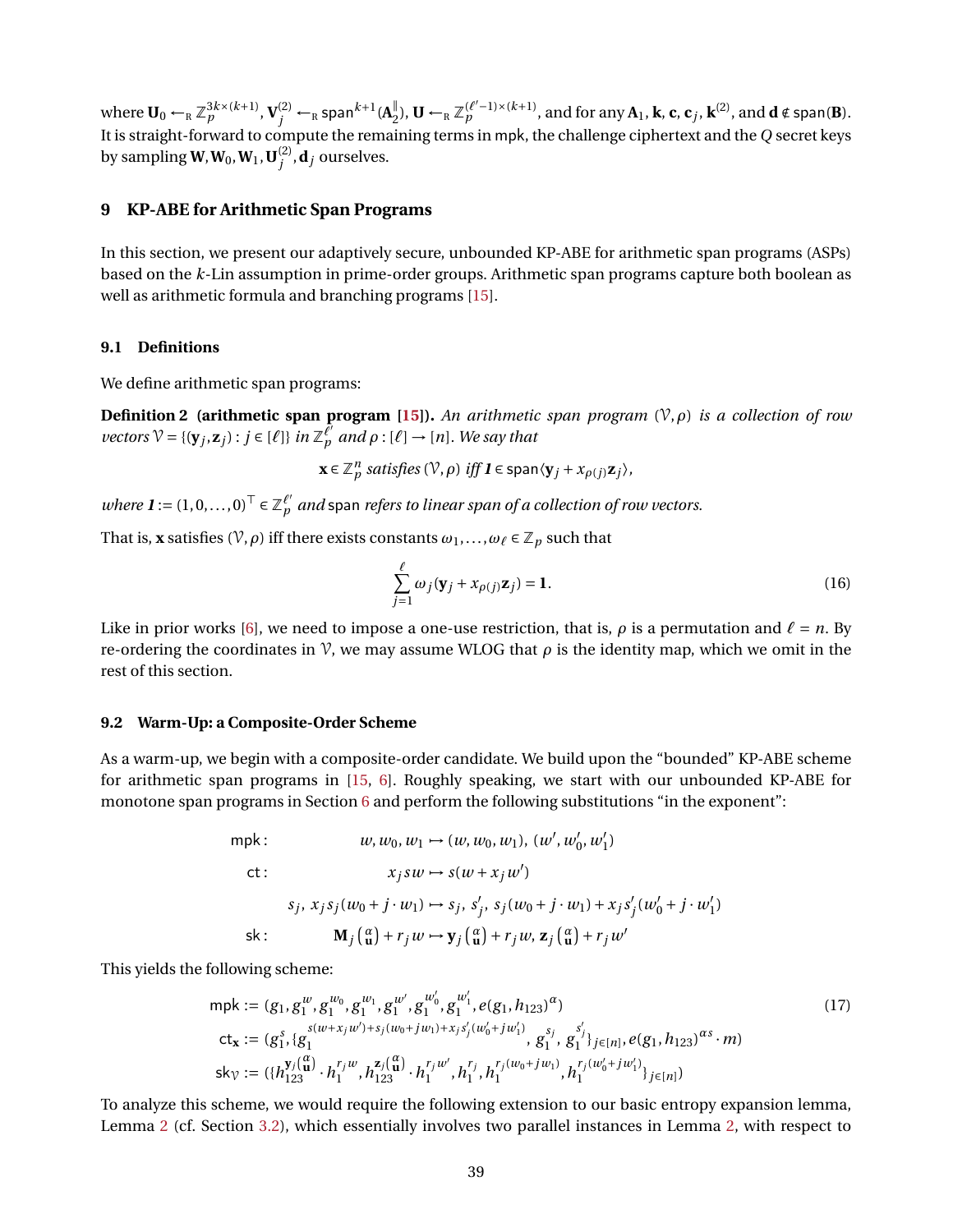parameters  $(w, w_0, w_1)$  and  $(w', w_0')$  $'_{0}, w'_{1}$  $\mathbf{I}_{1}^{\prime}$ ) respectively, bound together via common random coins *s*, *r*<sub>j</sub>:

<span id="page-39-0"></span>
$$
\begin{cases}\n\text{aux: } g_1, g_1^w, g_1^{w_0}, g_1^{w_1}, g_1^{w_0'}, g_1^{w_1'} \\
\text{ct: } g_1^s, \{g_1^{sw+s_j(w_0+j\cdot w_1)}, g_1^{s_j}, g_1^{sw'+s_j'(w_0'+j\cdot w_1'}, g_1^{s_j}\}_{j\in[n]} \} \\
\text{sk: } \{h_1^{r_jw}, h_1^{r_jw'}, h_1^{r_j}, h_1^{r_j(w_0+j\cdot w_1)}, h_1^{r_j(w_0'+j\cdot w_1')} \}_{j\in[n]} \} \\
\text{aux: } g_1, g_1^w, g_1^{w_0}, g_1^{w_1}, g_1^{w'}, g_1^{w'_0}, g_1^{w'_1} \\
\text{ct: } g_1^s \cdot \left(g_2^s\right), \{g_1^{sw+s_j(w_0+j\cdot w_1)} \cdot \left(g_2^{sy_j+s_ju_j}\right), g_1^{s_j} \cdot \left(g_2^{s_j}\right), g_1^{sw'+s_j'(w_0'+j\cdot w_1')} \cdot \left(g_2^{sy_j'+s_j'u_j'}\right), g_1^{s_j} \cdot \left(g_2^{s_j}\right), g_1^{s_j} \cdot \left(g_2^{s_j}\right), g_1^{s_j} \cdot \left(g_2^{s_j}\right), g_1^{s_j} \cdot \left(g_2^{s_j}\right), g_1^{s_j} \cdot \left(g_2^{s_j}\right), g_1^{s_j} \cdot \left(g_2^{s_j}\right), g_1^{s_j} \cdot \left(g_2^{s_j}\right), g_1^{s_j} \cdot \left(g_2^{s_j}\right), g_1^{s_j} \cdot \left(g_2^{s_j}\right), g_1^{s_j} \cdot \left(g_2^{s_j}\right), g_1^{s_j} \cdot \left(g_2^{s_j}\right), g_1^{s_j} \cdot \left(g_2^{s_j}\right), g_1^{s_j} \cdot \left(g_2^{s_j}\right), g_1^{s_j} \cdot \left(g_2^{s_j}\right), g_1^{s_j} \cdot \left(g_2^{s_j}\right), g_1^{s_j} \cdot \left(g_2^{s_j}\right), g_1^{s_j} \cdot \left(g_2^{s_j}\right), g_1^{s_j} \cdot \left(g_2^{s_j}\right), g_1^{s_j} \cdot \left(g_2^{s_j}\right), g_1
$$

where

$$
w, w_0, w_1, w', w'_0, w'_1 \leftarrow_R \mathbb{Z}_N, v_j, u_j, v'_j, u'_j \leftarrow_R \mathbb{Z}_N, s, s_j, s'_j \leftarrow_R \mathbb{Z}_N, r_j \leftarrow_R \mathbb{Z}_N.
$$

We can justify [\(18\)](#page-39-0) following the hybrid arguement in Section [3.2.](#page-10-3) See Appendix [F](#page-60-0) for details. However, we will rely on a parallel version of Lemma [3](#page-10-1) described as follows for step one:

<span id="page-39-2"></span>
$$
\begin{cases}\n\text{aux: } g_1, g_1^{w_0}, g_1^{w_1}, g_2^{w_1'}, g_2 \\
\text{ct: } \{g_1^{s_j(w_0+j\cdot w_1)}, g_1^{s_j}, g_1^{s'_j(w_0'+j\cdot w_1')}, g_1^{s'_j}, g_1^{s'_j}\}_{j\in[n]} \\
\text{sk: } \{h_{123}^{r_j}, h_{123}^{r_j(w_0+j\cdot w_1)}, h_{123}^{r_j(w_0'+j\cdot w_1')}\}_{j\in[n]} \\
\text{aux: } g_1, g_1^{w_0}, g_1^{w_1}, g_1^{w'_0}, g_1^{w'_1}, g_2 \\
\text{ct: } \{g_1^{s_j(w_0+j\cdot w_1)} \cdot \boxed{g_2^{s_ju_j}}, g_1^{s_j} \cdot \boxed{g_2^{s_j}}, g_1^{s'_j(w'_0+j\cdot w'_1)} \cdot \boxed{g_2^{s'_ju'_j}}, g_1^{s'_j} \cdot \boxed{g_2^{s'_j}}\}_{j\in[n]}\n\end{cases}\n\tag{19}
$$

where

$$
w_0, w_1, w'_0, w'_1 \leftarrow_R \mathbb{Z}_N, u_j, u'_j \leftarrow_R \mathbb{Z}_N, s_j, s'_j \leftarrow_R \mathbb{Z}_N, r_j \leftarrow_R \mathbb{Z}_N,
$$

and a similar extension of Lemma [4](#page-10-2) described as follows for step two:

<span id="page-39-3"></span>
$$
\begin{cases}\n\text{aux: } g_1, g_1^w, g_1^{w'}, h_1, h_1^w, h_1^{w'} \\
\text{ct: } g_2^s, \{g_2^{sw} \cdot g_2^{s_j u_j}, g_2^{sy} \cdot g_2^{sw'} \cdot g_2^{s_j u'_j}, g_2^{s'_j}\}_{j \in [n]}\n\end{cases}\n\approx_c\n\begin{cases}\n\text{aux: } g_1, g_1^w, g_1^{w'}, h_1, h_1^w, h_1^{w'} \\
\text{ct: } g_2^s, \{g_2^{sv}, g_2^{sy}, g_2^{sy}, g_2^{s'_j}\}_{g_2^{sv'}}, g_2^{s'_j}\}_{g_2^{sv'}}, g_2^{s'_j}\}_{g_2^{sv'}}, g_2^{s'_j}\}_{j \in [n]}\n\end{cases}\n\tag{20}
$$

where

$$
w, w' \leftarrow_R \mathbb{Z}_N, v_j, u_j, v'_j, u'_j \leftarrow_R \mathbb{Z}_N, s, s_j, s'_j \leftarrow_R \mathbb{Z}_N, r_j \leftarrow_R \mathbb{Z}_N.
$$

## <span id="page-39-1"></span>**9.3 Our Prime-Order Construction**

We present our scheme in prime-order groups:

Setup(1*<sup>λ</sup>* , 1*<sup>n</sup>* ): On input (1*<sup>λ</sup>* , 1*<sup>n</sup>* ), sample

$$
\mathbf{A}_1 \leftarrow_R \mathbb{Z}_p^{(2k+1)\times k}, \mathbf{B} \leftarrow_R \mathbb{Z}_p^{(k+1)\times k}, \mathbf{W}, \mathbf{W}_0, \mathbf{W}_1, \mathbf{W}', \mathbf{W}'_0, \mathbf{W}'_1 \leftarrow_R \mathbb{Z}_p^{(2k+1)\times (k+1)}, \mathbf{k} \leftarrow_R \mathbb{Z}_p^{2k+1}
$$

and output the master public and secret key pair

$$
\mathsf{mpk} := \left( [\mathbf{A}_1^\top, \mathbf{A}_1^\top \mathbf{W}, \mathbf{A}_1^\top \mathbf{W}_0, \mathbf{A}_1^\top \mathbf{W}_1, \mathbf{A}_1^\top \mathbf{W}', \mathbf{A}_1^\top \mathbf{W}'_0, \mathbf{A}_1^\top \mathbf{W}'_1]_1, e([\mathbf{A}_1^\top]_1, [\mathbf{k}]_2) \right) \in G_1^{k \times (2k+1)} \times (G_1^{k \times (k+1)})^6 \times G_T^{k \times (k+1)}
$$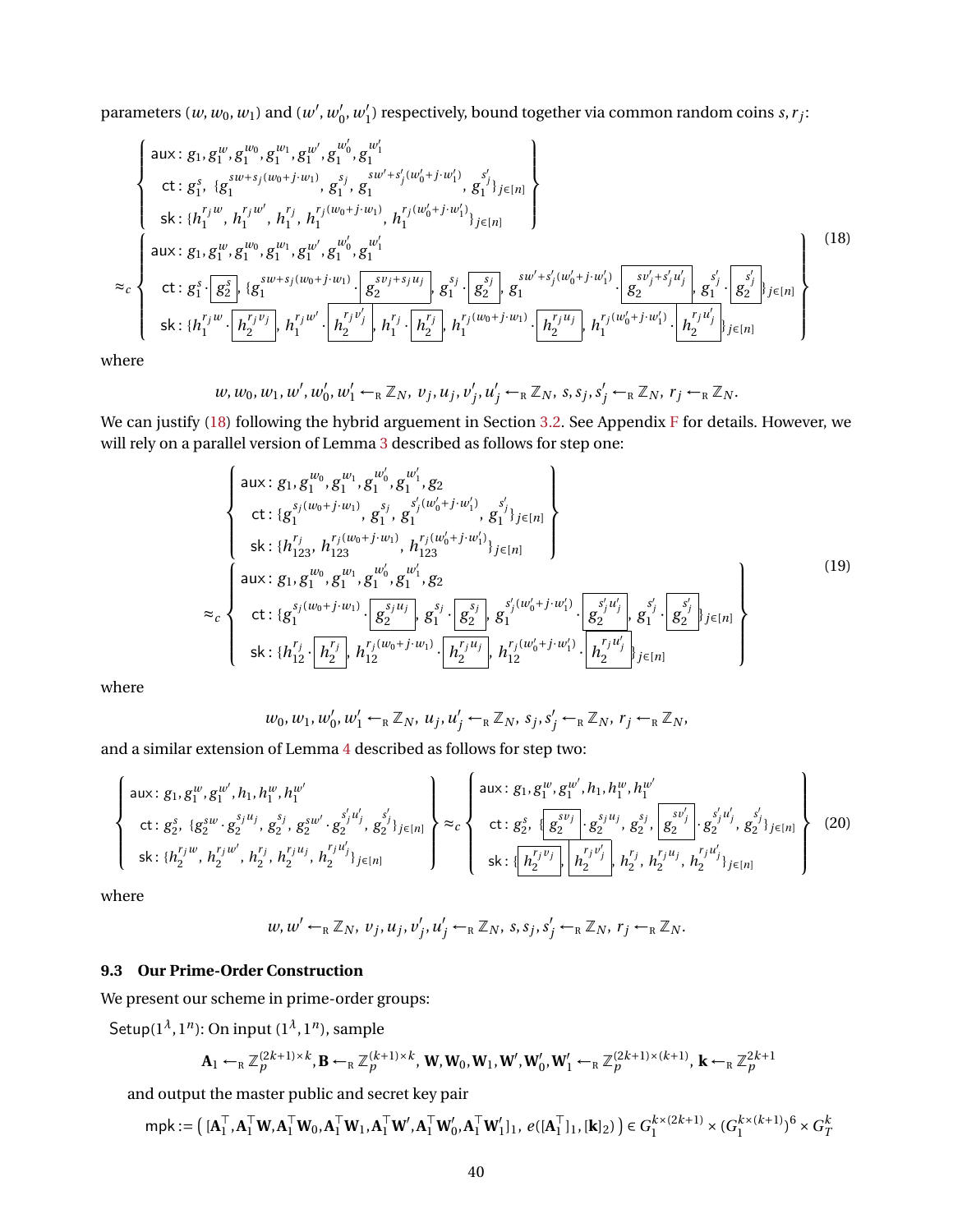and

msk := ¡ **<sup>k</sup>**, **<sup>B</sup>**, **<sup>W</sup>**, **<sup>W</sup>**0, **<sup>W</sup>**1, **<sup>W</sup>**<sup>0</sup> , **<sup>W</sup>**<sup>0</sup> 0 , **<sup>W</sup>**<sup>0</sup> 1 ¢ .

Enc(mpk, **x**, *m*): On input an attribute vector  $\mathbf{x} := (x_1, ..., x_n) \in \mathbb{Z}_p^n$  and  $m \in G_T$ , pick  $\mathbf{c}, \mathbf{c}_j \leftarrow_R \text{span}(\mathbf{A}_1)$  for all  $j \in [n]$  and output

$$
\mathbf{ct}_{\mathbf{x}} := \left( C_0 := [\mathbf{c}^\top]_1, \left\{ C_{1,j} := [\mathbf{c}^\top (\mathbf{W} + x_j \cdot \mathbf{W}') + \mathbf{c}_j^\top (\mathbf{W}_0 + j \cdot \mathbf{W}_1) + x_j \cdot \mathbf{c}'_j^\top (\mathbf{W}'_0 + j \cdot \mathbf{W}'_1)]_1, \right\}_{j \in [n]} C_{2,j} := [\mathbf{c}_j^\top]_1, \newline C_{2,j} := [\mathbf{c}_j^\top]_1 \right)_{j \in [n]} C = e([\mathbf{c}^\top]_1, [\mathbf{k}]_2) \cdot m
$$
\n
$$
\in G_1^{2k+1} \times (G_1^{k+1} \times (G_1^{2k+1})^2)^n \times G_T.
$$

 $\mathcal{X} = \{(\mathbf{y}_j, \mathbf{z}_j) \mid j \in [n], \text{ pick } \mathbf{K}' \leftarrow_R \mathbb{Z}_p^{(2k+1)\times(\ell'-1)},$  $\mathbf{d}_j \leftarrow_R \text{span}(\mathbf{B})$  for all  $j \in [n]$  and output

$$
\mathsf{sk}_{\mathcal{V}} := \left\{ \left\{ \begin{array}{l} K_{0,j} := [(\mathbf{k} \|\mathbf{K}')\mathbf{y}_{j}^{\top} + \mathbf{W}\mathbf{d}_{j}]_{2}, \\ K_{0,j} := [(\mathbf{k} \|\mathbf{K}')\mathbf{z}_{j}^{\top} + \mathbf{W}'\mathbf{d}_{j}]_{2}, \\ K_{0,j}' := [(\mathbf{k} \|\mathbf{K}')\mathbf{z}_{j}^{\top} + \mathbf{W}'\mathbf{d}_{j}]_{2}, \end{array} \right. \\ \left. \begin{array}{l} K_{2,j} := [(\mathbf{W}_{0} + j \cdot \mathbf{W}_{1})\mathbf{d}_{j}]_{2} \\ K_{2,j}' := [(\mathbf{W}_{0}' + j \cdot \mathbf{W}_{1}')\mathbf{d}_{j}]_{2} \end{array} \right\}_{j \in [n]} \right\}
$$

Dec(mpk,sk<sub> $\gamma$ </sub>,ct<sub>x</sub>): If **x** satisfies  $\gamma$ , compute  $\omega_1, \ldots, \omega_n \in \mathbb{Z}_p$  such that

$$
\sum_{j\in[n]}\omega_j(\mathbf{y}_j+x_j\cdot\mathbf{z}_j)=1.
$$

Then, compute

$$
K \leftarrow \prod_{j \in [n]} \left( e(C_0, K_{0,j} \cdot (K'_{0,j})^{x_j}) \cdot e(C_{1,j}, K_{1,j})^{-1} \cdot e(C_{2,j}, K_{2,j}) \cdot e(C'_{2,j}, (K'_{2,j})^{x_j}) \right)^{\omega_j},
$$

and recover the message as  $m \leftarrow C/K \in G_T$ .

**Correctness.** For all  $\mathcal V$  and **x** such that **x** satisfies  $\mathcal V$ , we have

$$
e(C_0, K_{0,j} \cdot (K'_{0,j})^{x_j}) \cdot e(C_{1,j}, K_{1,j})^{-1} \cdot e(C_{2,j}, K_{2,j}) \cdot e(C'_{2,j}, (K'_{2,j})^{x_j})
$$
\n
$$
= e([\mathbf{c}^{\top}]_1, [(\mathbf{k} \mathbf{l} \mathbf{K}')(\mathbf{y}_j^{\top} + x_j \cdot \mathbf{z}_j^{\top}) + (\mathbf{W} + x_j \cdot \mathbf{W}')\mathbf{d}_j]_2)
$$
\n
$$
\cdot e([\mathbf{c}^{\top} (\mathbf{W} + x_j \cdot \mathbf{W}') + \mathbf{c}_j^{\top} (\mathbf{W}_0 + j \cdot \mathbf{W}_1) + x_j \cdot \mathbf{c}'_j^{\top} (\mathbf{W}'_0 + j \cdot \mathbf{W}'_1)]_1, [\mathbf{d}_j]_2)^{-1}
$$
\n
$$
\cdot e([\mathbf{c}_j^{\top}]_1, [(W_0 + j \cdot W_1)\mathbf{d}_j]_2) \cdot e([\mathbf{c}'_j^{\top}]_1, [x_j \cdot (\mathbf{W}'_0 + j \cdot \mathbf{W}'_1)\mathbf{d}_j]_2)
$$
\n
$$
= \begin{bmatrix} \mathbf{c}^{\top} (\mathbf{k} \mathbf{l} \mathbf{K}')(\mathbf{y}_j^{\top} + x_j \cdot \mathbf{z}_j^{\top}) + \mathbf{c}^{\top} (\mathbf{W} + x_j \cdot \mathbf{W}')\mathbf{d}_j \\ -\mathbf{c}^{\top} (\mathbf{W} + x_j \cdot \mathbf{W}')\mathbf{d}_j - \mathbf{c}_j^{\top} (\mathbf{W}_0 + j \cdot \mathbf{W}_1)\mathbf{d}_j - x_j \cdot \mathbf{c}'_j^{\top} (\mathbf{W}'_0 + j \cdot \mathbf{W}'_1)\mathbf{d}_j \\ \mathbf{c}_j^{\top} (\mathbf{W}_0 + j \cdot \mathbf{W}_1)\mathbf{d}_j + x_j \cdot \mathbf{c}'_j^{\top} (\mathbf{W}'_0 + j \cdot \mathbf{W}'_1)\mathbf{d}_j \end{bmatrix} = [\mathbf{c}^{\top} (\mathbf{k} \mathbf{l} \mathbf{K}')(\mathbf{y}_j^{\top} + x_j \cdot \mathbf{z}_j^{\top})]_
$$

for each  $j \in [n]$  and

$$
K = \prod_{j \in [n]} \left( e(C_0, K_{0,j} \cdot (K'_{0,j})^{x_j}) \cdot e(C_{1,j}, K_{1,j})^{-1} \cdot e(C_{2,j}, K_{2,j}) \cdot e(C'_{2,j}, (K'_{2,j})^{x_j}) \right)^{\omega_j}
$$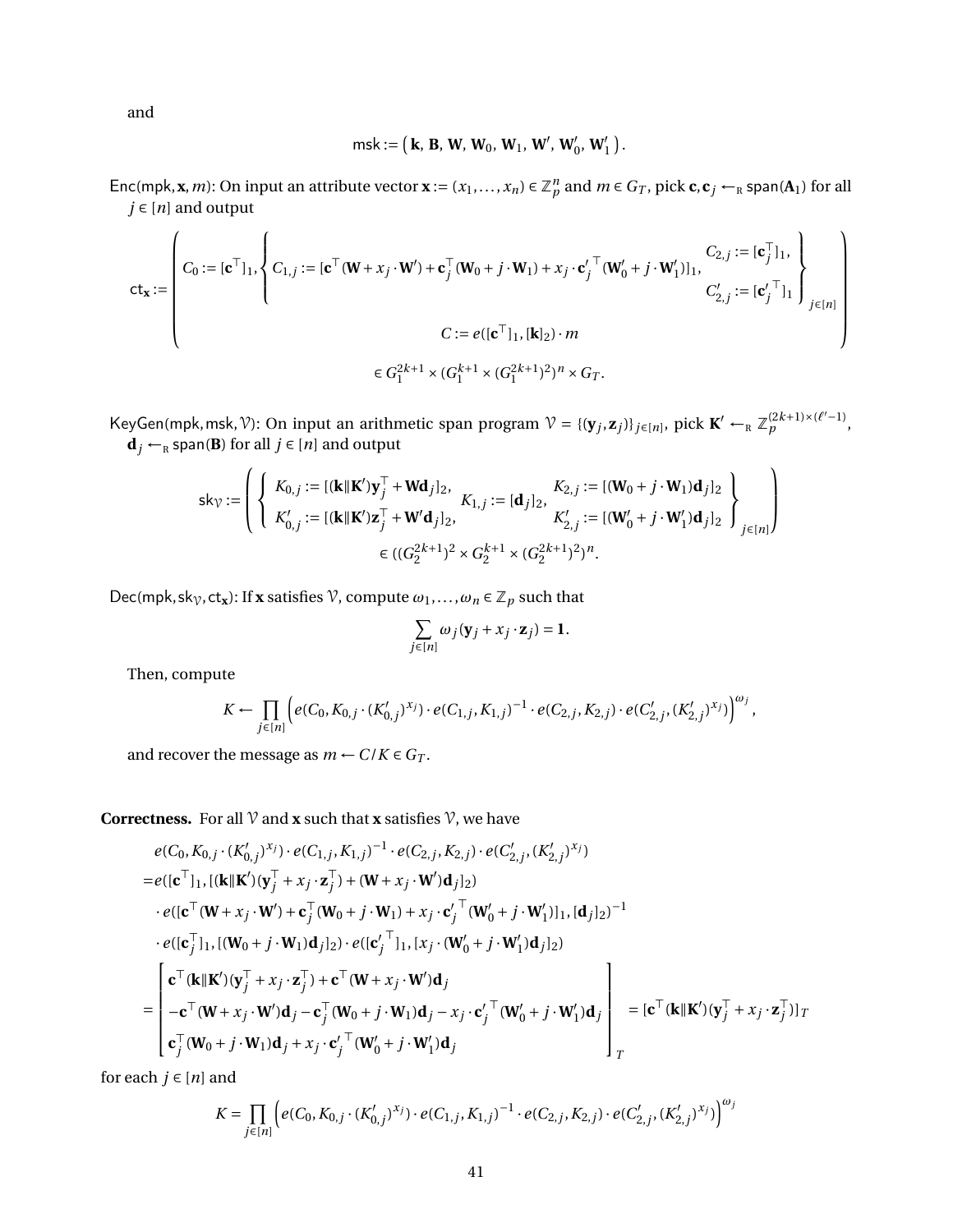$$
= \prod_{j \in [n]} [\omega_j \mathbf{c}^\top (\mathbf{k} || \mathbf{K}') (\mathbf{y}_j^\top + x_j \cdot \mathbf{z}_j^\top)]_T
$$
  
\n=  $[\mathbf{c}^\top (\mathbf{k} || \mathbf{K}') \sum_{j \in [n]} \omega_j (\mathbf{y}_j^\top + x_j \cdot \mathbf{z}_j^\top)]_T$   
\n=  $[\mathbf{c}^\top (\mathbf{k} || \mathbf{K}') \mathbf{1}^\top ]_T = [\mathbf{c}^\top \mathbf{k}]_T = e([\mathbf{c}^\top]_1, [\mathbf{k}]_2).$ 

This readily proves correctness.

## **9.4 Bilinear Entropy Expansion Lemma**

<span id="page-41-0"></span>To prove the adaptive security of our unbounded KP-ABE scheme for arithmetic span programs, we require the following variant of Lemma [8,](#page-19-1) the prime-order entropy expansion lemma for our unbounded KP-ABE for boolean span program (cf. Section [5\)](#page-19-0).

Lemma 17  $\,$  (entropy expansion lemma for ASPs).  $\it Define$  bases  $\text{A}_1$  ,  $\text{A}_2$  ,  $\text{A}_3$  ,  $\text{A}_1^{\parallel}$  $\frac{1}{1}$ ,  $A_2^{\parallel}$  $\frac{1}{2}$ ,  $A_3^{\parallel}$ 3 *as in Section [4.2.](#page-16-1) Suppose*  $\ell_1, \ell_3, \ell_W \geq k$ . Then, under the MDDH<sub>k</sub> assumption, we have

$$
\begin{cases}\n\text{aux: } [A_1^\top]_1, [A_1^\top W]_1, [A_1^\top W]_1, [A_1^\top W']_1, [A_1^\top W']_1, [A_1^\top W']_1, [A_1^\top W']_1]_1 \\
\text{ct: } [\mathbf{c}^\top]_1, \left\{ [\mathbf{c}^\top W^+ \mathbf{c}_j^\top (W_0 + j \cdot W_1)]_1, [\mathbf{c}_j^\top]_1 \right\} \\
\text{st: } \left\{ [\mathbf{W} \mathbf{D}_j]_2, [\mathbf{D}_j]_2, [(\mathbf{W}_0 + j \cdot \mathbf{W}_1') \mathbf{D}_j]_2 \right\} \\
\text{sk: } \left\{ [\mathbf{W} \mathbf{D}_j]_2, [\mathbf{D}_j]_2, [(\mathbf{W}_0' + j \cdot \mathbf{W}_1') \mathbf{D}_j]_2 \right\} \\
\text{aux: } [A_1^\top]_1, [A_1^\top W]_1, [A_1^\top W]_1, [A_1^\top W]_1, [A_1^\top W']_1, [A_1^\top W']_1, [A_1^\top W']_1], [A_1^\top W']_1], \left[\mathbf{A}_1^\top W'_1\right]_1 \\
\text{ct: } [\mathbf{c}]^\top]_1, \left\{ [\mathbf{c}^\top (\mathbf{W} + \mathbf{V}_j^{(2)}) + \mathbf{c}_j^\top (\mathbf{W}_0 + j \cdot \mathbf{W}_1 + \mathbf{U}_j^{(2)})]_1, [\mathbf{c}_j^\top]_1 \right\} \\
\text{st: } \left\{ [(\mathbf{W} + \mathbf{V}_j^{(2)}) \mathbf{D}_j]_2, [\mathbf{W}_0 + j \cdot \mathbf{W}_1 + \mathbf{U}_j^{(2)}) \mathbf{D}_j]_2 \right\} \\
\text{sk: } \left\{ [(\mathbf{W} + \mathbf{V}_j^{(2)}) \mathbf{D}_j]_2, [\mathbf{W}_0' + j \cdot \mathbf{W}_1 + \mathbf{U}_j^{(2)}) \mathbf{D}_j]_2 \right\} \\
\text{ski: } \left\{ \begin{aligned}\n\frac{\mathbf{V}^2}{\mathbf{V}^2} & \mathbf{D}_j\mathbf{D}_j\mathbf{
$$

 $where \mathbf{W}, \mathbf{W}_0, \mathbf{W}_1, \mathbf{W}', \mathbf{W}'_0, \mathbf{W}'_1 \leftarrow_R \mathbb{Z}_p^{\ell \times \ell_W}, \mathbf{V}_j^{(2)}$  $j^{(2)}$ , **U** $_j^{(2)}$  $\mathbf{V}'^{(2)}_j, \mathbf{V}'^{(2)}_j$  $\mathbf{U}^{(2)}_j$  ,  $\mathbf{U}'^{(2)}_j \leftarrow_R \mathsf{span}^{\ell_W} (\mathbf{A}^{\parallel}_2)$  $\mathbb{Z}_2^{\parallel}$ ,  $\mathbf{D}_j \leftarrow_R \mathbb{Z}_p^{\ell_W \times \ell_W},$  and  $\mathbf{c}, \mathbf{c}_j, \mathbf{c}'_j \leftarrow_R$  $\epsilon$  span( $\mathbf{A}_1$ ) *in the left distribution while*  $\mathbf{c}, \mathbf{c}_j, \mathbf{c}'_j \leftarrow_\text{R} \mathsf{span}(\mathbf{A}_1, \mathbf{A}_2)$  *in the right distribution.* 

<span id="page-41-1"></span>One can prove Lemma [17](#page-41-0) via a hybrid argument analogous to that in Section [5:](#page-19-0) the support of **c** is changed from span( $A_1$ ) to span( $A_1$ , $A_2$ ), and then Lemma [18](#page-41-1) (for step one) and Lemma [19](#page-42-0) (for step two) described as follows are applied successively.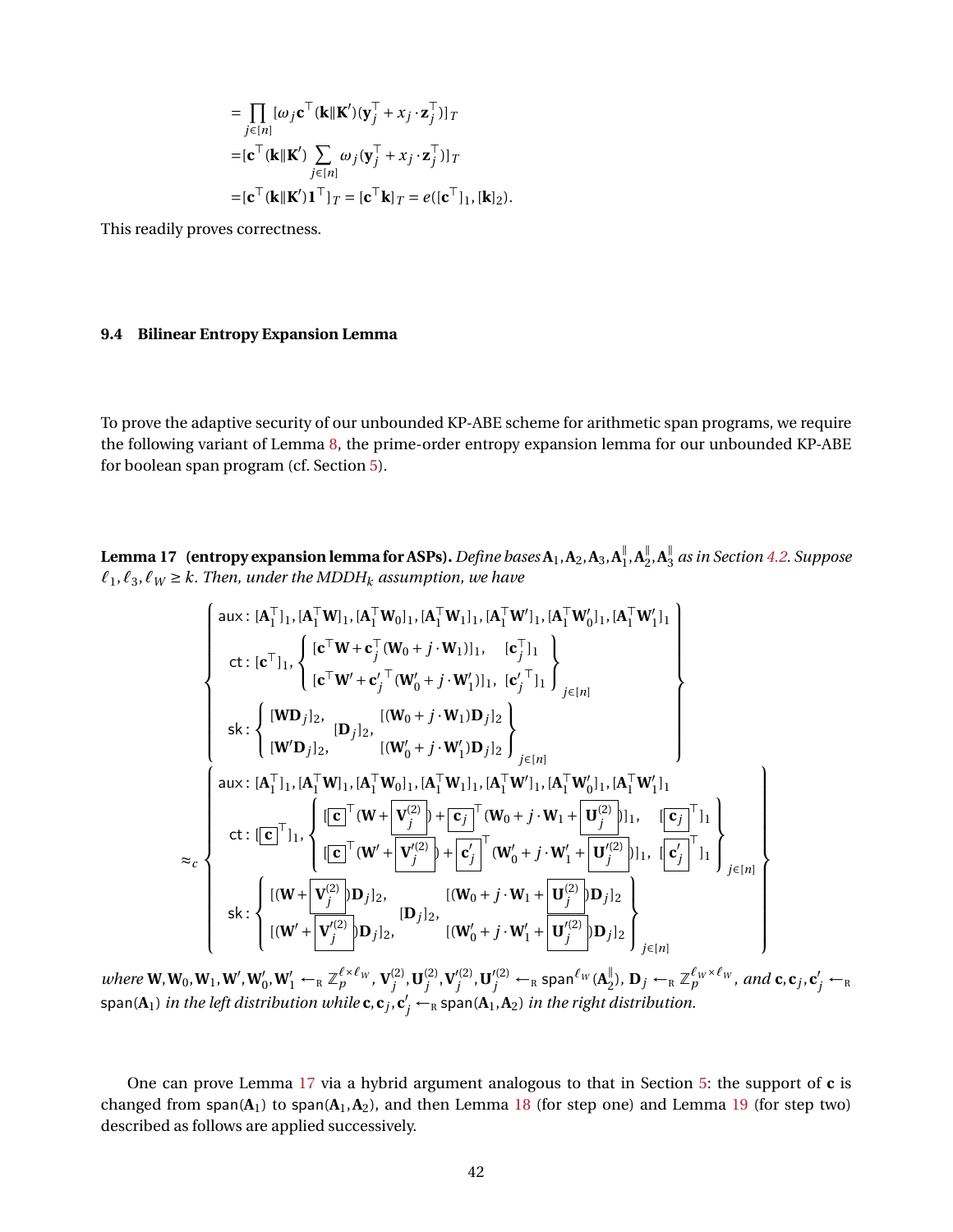**Lemma 18 (entropy expansion lemma for ASPs (step one)).** *Suppose*  $\ell_1, \ell_3 \geq k$ . *Then, under the MDDH<sub>k</sub> assumption, we have*

$$
\begin{cases}\n\text{aux: } [\mathbf{A}_{1}^{\top}]_{1}, [\mathbf{A}_{1}^{\top}\mathbf{W}_{0}]_{1}, [\mathbf{A}_{1}^{\top}\mathbf{W}_{1}]_{1}, [\mathbf{A}_{1}^{\top}\mathbf{W}_{0}^{\prime}]_{1}, [\mathbf{A}_{1}^{\top}\mathbf{W}_{1}^{\prime}]_{1}, [\mathbf{A}_{2}^{\top}] \\
\text{ct: } & \begin{cases}\n[\mathbf{c}_{j}^{\top}(\mathbf{W}_{0} + j \cdot \mathbf{W}_{1})]_{1}, & [\mathbf{c}_{j}^{\top}]_{1} \\
[\mathbf{c}_{j}^{\prime}^{\top}(\mathbf{W}_{0}^{\prime} + j \cdot \mathbf{W}_{1}^{\prime})]_{1}, & [\mathbf{c}_{j}^{\prime}^{\top}]_{1}\n\end{cases} \\
\text{ski: } & \begin{cases}\n[(\mathbf{W}_{0} + j \cdot \mathbf{W}_{1}^{\prime})]_{1}, & [\mathbf{c}_{j}^{\prime}^{\top}]_{1} \\
[(\mathbf{W}_{0} + j \cdot \mathbf{W}_{1}^{\prime})]_{2}\n\end{cases} \\
\text{ski: } & \begin{cases}\n[(\mathbf{W}_{0} + j \cdot \mathbf{W}_{1}^{\prime})]_{2}\n\end{cases} \\
\text{aux: } [\mathbf{A}_{1}^{\top}]_{1}, [\mathbf{A}_{1}^{\top}\mathbf{W}_{0}]_{1}, [\mathbf{A}_{1}^{\top}\mathbf{W}_{1}^{\prime}]_{1}, [\mathbf{A}_{1}^{\top}\mathbf{W}_{1}^{\prime}]_{1}, [\mathbf{A}_{2}^{\top}] \\
\text{ct: } & \begin{cases}\n[\mathbf{c}_{j}^{\top}(\mathbf{W}_{0} + j \cdot \mathbf{W}_{1} + \mathbf{U}_{j}^{(2)})]_{11}, & [\mathbf{c}_{j}^{\top}]_{1} \\
[\mathbf{c}_{j}^{\top}(\mathbf{W}_{0}^{\prime} + j \cdot \mathbf{W}_{1}^{\prime} + \mathbf{U}_{j}^{(2)})]_{11}, & [\mathbf{c}_{j}^{\top}]_{1}\n\end{cases} \\
\text{ski: } & \begin{cases}\n[(\mathbf{W}_{0} + j \cdot \mathbf{W}_{1} + \mathbf{U}_{j}^{(2)})]_{11}, & [\mathbf{c}_{j}^{\top}]_{
$$

 $where \mathbf{W}_0, \mathbf{W}_1, \mathbf{W}'_0, \mathbf{W}'_1 \leftarrow_R \mathbb{Z}_p^{\ell \times \ell_W}, \mathbf{U}_j^{(2)}$  $\mathbf{U}^{(2)}_j$  ,  $\mathbf{U}'^{(2)}_j \leftarrow_R \mathsf{span}^{\ell_W}(\mathbf{A}^{\parallel}_2)$  $L_2^{\parallel}$ ),  $\mathbf{D}_j \leftarrow_R \mathbb{Z}_p^{\ell_W \times \ell_W}$ , and  $\mathbf{c}_j$ ,  $\mathbf{c}'_j \leftarrow_R \textsf{span}(\mathbf{A}_1)$  *in the left distribution while*  $\mathbf{c}_j$ ,  $\mathbf{c}'_j$  ← R span( $\mathbf{A}_1$ ,  $\mathbf{A}_2$ ) *in the right distribution.* 

<span id="page-42-0"></span>**Lemma 19 (entropy expansion lemma for ASPs (step two)).** *Suppose*  $\ell_W \ge k$ . *Then, under the MDDH<sub>k</sub> assumption, we have*

$$
\begin{cases}\n\text{aux}: [\mathbf{A}_1^{\top} \mathbf{l}_1, [\mathbf{A}_1^{\top} \mathbf{W}]_1, [\mathbf{A}_1^{\top} \mathbf{W}']_1 \\
\text{ct}: [\mathbf{c}^{(2)\top} \mathbf{l}_1, \left\{ [\mathbf{c}^{(2)\top} \mathbf{W} + \mathbf{c}'_{j}^{(2)\top} \mathbf{U}'_{j}^{(2)}]_1, [\mathbf{c}'_{j}^{(2)\top} \mathbf{l}_1] \right\} \\
\text{st}: \left\{ [\mathbf{W} \mathbf{D}_j]_2, [\mathbf{D}_j]_2, [\mathbf{U}_j^{(2)} \mathbf{D}_j]_2 \right\} \\
\text{sk}: \left\{ [\mathbf{W} \mathbf{D}_j]_2, [\mathbf{U}_j^{(2)} \mathbf{D}_j]_2 \right\} \\
\text{aux}: [\mathbf{A}_1^{\top} \mathbf{l}_1, [\mathbf{A}_1^{\top} \mathbf{W}]_1, [\mathbf{A}_1^{\top} \mathbf{W}']_1] \\
\text{ct}: [\mathbf{c}^{(2)\top} \mathbf{l}_1, \left\{ [\mathbf{c}^{(2)\top} (\mathbf{W} + \mathbf{V}_{j}^{(2)}) + \mathbf{c}'_{j}^{(2)\top} \mathbf{U}_{j}^{(2)}]_1, [\mathbf{c}'_{j}^{(2)\top} \mathbf{l}_1] \right\} \\
\text{ct}: [\mathbf{c}^{(2)\top} \mathbf{l}_1, \left\{ [\mathbf{c}^{(2)\top} (\mathbf{W}' + \mathbf{V}_{j}^{(2)}) + \mathbf{c}'_{j}^{(2)\top} \mathbf{U}'_{j}^{(2)}]_1, [\mathbf{c}'_{j}^{(2)\top} \mathbf{l}_1] \right\} \\
\text{sk}: \left\{ [(\mathbf{W} + \mathbf{V}_{j}^{(2)}) \mathbf{D}_j]_2, [\mathbf{D}_j]_2, [\mathbf{U}_{j}^{(2)} \mathbf{D}_j]_2 \right\} \\
\text{sk}: \left\{ [(\mathbf{W}' + \mathbf{V}_{j}^{(2)}) \mathbf{D}_j]_2, [\mathbf{U}'_{j}^{(2)} \mathbf{D}_j]_2 \right\} \\
\text{sk}: \left\{ [\mathbf{W}' + \mathbf{V
$$

*where*  $W, W' \leftarrow_R \mathbb{Z}_p^{\ell \times \ell_W}, V_i^{(2)}$  $\mathbf{U}^{(2)}_j$  ,  $\mathbf{U}^{(2)}_j$  $\mathbf{V}'^{(2)}_j, \mathbf{V}'^{(2)}_j$  $\mathbf{U}^{(2)}_j$ ,  $\mathbf{U}'^{(2)}_j \leftarrow_R \mathsf{span}^{\ell_W} (\mathbf{A}^{\parallel}_2)$  $\mathbb{Z}_2^{\parallel}$ ),  $\mathbf{D}_j \leftarrow_R \mathbb{Z}_p^{\ell_W \times \ell_W}$ , and  $\mathbf{c}^{(2)}$ ,  $\mathbf{c}_j^{(2)}$  $j^{(2)}$ ,  $\mathbf{c}'^{(2)}_j \leftarrow_R \textsf{span}(\mathbf{A}_2)$ .

**Proving Lemma [18](#page-41-1) and Lemma [19.](#page-42-0)** Before we proceed, we develop a parallel variant of the  $\text{DDH}_{A_1}^{G_2}$ assumption (cf. Section [4\)](#page-16-0), which is denoted by  $\text{pDDH}_{\mathbf{A_1}}^{G_2}$ .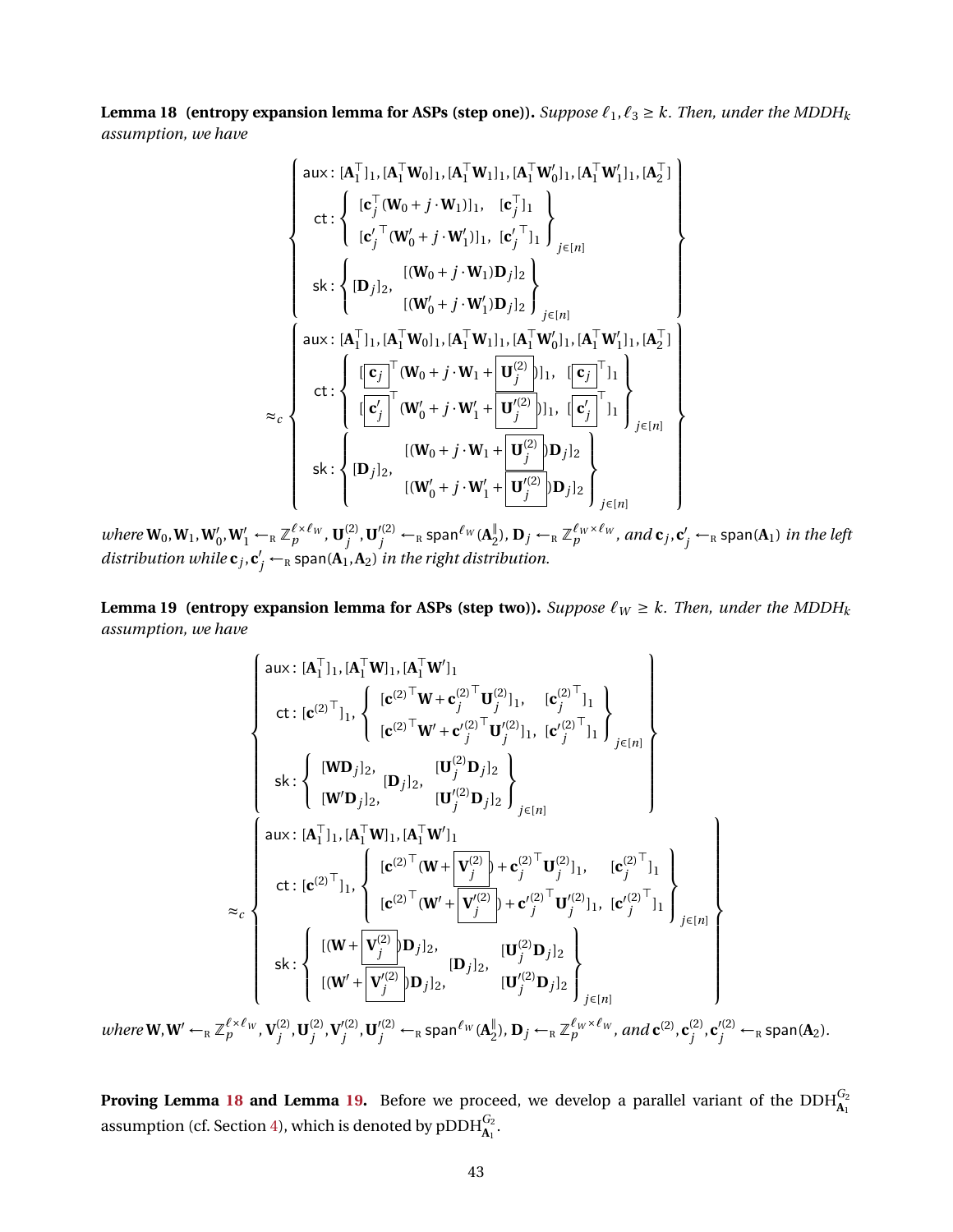**Lemma 20** (MDDH $_{\ell_W,Q}^{2\ell_1}$   $\Rightarrow$   $\tt pDDH_{A_1}^{G_2}$ ). Fix  $Q = poly(\lambda)$  with  $Q > \ell_W \geq 1$ . Under the MDDH $_{\ell_W,Q}^{2\ell_1}$  assumption *in G*2*, the following advantage function is negligible in λ*

$$
Adv_{\mathcal{A}}^{DDH_{\mathbf{A}_{1}}^{G_{2}}}( \lambda ) := |Pr[\mathcal{A}(D, T_{0} = 1] - Pr[\mathcal{A}(D, T_{1}) = 1]|
$$

*where*

$$
D := (\mathbf{A}_1, \mathbf{A}_2, \mathbf{A}_3, \mathbf{A}_1^{\parallel}, \mathbf{A}_2^{\parallel}, \mathbf{A}_3^{\parallel}; \mathbf{A}_2^{\top} \mathbf{W}, \mathbf{A}_3^{\top} \mathbf{W}, \mathbf{A}_2^{\top} \mathbf{W}', \mathbf{A}_3^{\top} \mathbf{W}'), \qquad \qquad \mathbf{W}, \mathbf{W}' \leftarrow_R \mathbb{Z}_p^{\ell \times \ell_W};
$$
  
\n
$$
T_0 := ( [\mathbf{W} \mathbf{D}]_2, [\mathbf{W}' \mathbf{D}]_2 [\mathbf{D}]_2), \quad T_1 := ( [\mathbf{W} \mathbf{D} + \mathbf{R}^{(1)}]_2, [\mathbf{W}' \mathbf{D} + \mathbf{R}'^{(1)}]_2, [\mathbf{D}]_2), \qquad \mathbf{D} \leftarrow_R \mathbb{Z}_p^{\ell_W \times Q}, \quad \mathbf{R}^{(1)}, \mathbf{R}'^{(1)} \leftarrow_R \text{span}^Q(\mathbf{A}_1^{\parallel}).
$$

*Proof.* We prove the lemma from

$$
([\mathbf{D}]_2,[\mathbf{S}\mathbf{D}]_2,[\mathbf{S}'\mathbf{D}]_2) \approx_c ([\mathbf{D}]_2,[\mathbf{S}\mathbf{D}+\mathbf{U}]_2,[\mathbf{S}'\mathbf{D}+\mathbf{U}']_2)
$$

where  $\mathbf{D} \leftarrow_R \mathbb{Z}_p^{\ell_W \times Q}$ ,  $\mathbf{S}, \mathbf{S}' \leftarrow_R \mathbb{Z}_p^{\ell_1 \times \ell_W}$  and  $\mathbf{U}, \mathbf{U}' \leftarrow_R \mathbb{Z}_p^{\ell_1 \times Q}$ , which is implied by the MDDH $_{\ell_W,Q}^{2\ell_1}$  assumption. On input ([**D**]<sub>2</sub>, [**T**]<sub>2</sub>, [**T'**]<sub>2</sub>), algorithm  $\mathcal B$  samples  $\mathbf A_1, \mathbf A_2, \mathbf A_3, \mathbf A_1^{\parallel}$  $\frac{1}{1}$ ,  $A_2^{\parallel}$  $\frac{1}{2}$ ,  $A_3^{\parallel}$  $^{\parallel}_{3}$ , pick  $\widetilde{W}$ ,  $\widetilde{W}' \leftarrow_R \mathbb{Z}_p^{\ell \times \ell_W}$ , and implicitly set  $\mathbf{W} := \widetilde{\mathbf{W}} + \mathbf{A}_1^{\parallel}$  $\mathbf{S}_1^{\parallel}$ **S**, **W**<sup> $\prime$ </sup> :=  $\widetilde{\mathbf{W}}^{\prime}$  +  $\mathbf{A}_1^{\parallel}$  $\frac{\mathbb{I}}{1}$ **S**'. Output

$$
\begin{aligned} &\mathbf{A}_1,\mathbf{A}_2,\mathbf{A}_3,\mathbf{A}_1^\parallel,\mathbf{A}_2^\parallel,\mathbf{A}_3^\parallel;\; \mathbf{A}_2^\top\widetilde{\mathbf{W}},\mathbf{A}_3^\top\widetilde{\mathbf{W}},\mathbf{A}_2^\top\widetilde{\mathbf{W}}',\mathbf{A}_3^\top\widetilde{\mathbf{W}}',\\ &[\widetilde{\mathbf{W}}\mathbf{D}+\mathbf{A}_1^\parallel\mathbf{T}]_2,[\widetilde{\mathbf{W}}'\mathbf{D}+\mathbf{A}_1^\parallel\mathbf{T}']_2,[\mathbf{D}]_2. \end{aligned}
$$

Observe that when  $T = SD$  and  $T' = S'D$ , the output is identical to  $(D, T_0)$ ; and when  $T = SD + U$  and  $T' =$  $S'D + U'$ , the output is identical to  $(D, T_1)$  if we set  $\mathbf{R}^{(1)} := \mathbf{A}_1^{\parallel} \mathbf{U}$  and  $\mathbf{R}'^{(1)} := \mathbf{A}_1^{\parallel} \mathbf{U}'$ . This readily proves the  $l$ emma.  $\Box$ 

It is not hard to see that the proof of Lemma [19](#page-42-0) is completely analogous to that of Lemma [10](#page-20-1) using the pDDH $^{G_2}_{\bf{A}_2}$  assumption instead of the basic DDH $^{G_2}_{\bf{A}_2}$  assumption, while Lemma [18](#page-41-1) can be proved using the following game sequence, which is analogous to that shown in Section [5.1](#page-21-0) for proving Lemma [9.](#page-20-0)

Game<sub>0</sub>. The adversary  $A$  is given the left distribution in Lemma [18.](#page-41-1)

$$
\begin{cases}\n\text{aux}: [\mathbf{A}_1^\top]_1, [\mathbf{A}_1^\top \mathbf{W}_0]_1, [\mathbf{A}_1^\top \mathbf{W}_1]_1, [\mathbf{A}_1^\top \mathbf{W}_0']_1, [\mathbf{A}_1^\top \mathbf{W}_1']_1, [\mathbf{A}_2^\top] \\
\text{ct}: \n\left\{\n\begin{array}{l}\n[\mathbf{c}_j^\top (\mathbf{W}_0 + j \cdot \mathbf{W}_1')]_1, \quad [\mathbf{c}_j^\top]_1 \\
[\mathbf{c}_j^\prime^\top (\mathbf{W}_0' + j \cdot \mathbf{W}_1')]_1, \quad [\mathbf{c}_j^\prime^\top]_1\n\end{array}\n\right\} \\
\text{sk}: \n\left\{\n\begin{array}{l}\n[\mathbf{W}_0 + j \cdot \mathbf{W}_1) \mathbf{D}_j]_2 \\
[(\mathbf{W}_0' + j \cdot \mathbf{W}_1') \mathbf{D}_j]_2\n\end{array}\n\right\} \\
\text{y} \in [n]\n\end{cases}
$$

.

Game $_{0'}$ . We modify the distribution of sk as follows:

sk: 
$$
\left\{ [\mathbf{D}_j]_2, \begin{array}{c} [( \mathbf{W}_0 + j \cdot \mathbf{W}_1 + \boxed{\mathbf{U}_j^{(2)}} ] \mathbf{D}_j ]_2 \\ [( \mathbf{W}_0' + j \cdot \mathbf{W}_1' + \boxed{\mathbf{U}_j^{(2)}} ] \mathbf{D}_j ]_2 \end{array} \right\}_{j \in [n]}
$$

where  $\mathbf{U}_1^{(2)}$  $\mathbf{U}_1^{(2)}, \ldots, \mathbf{U}_n^{(2)}, \mathbf{U}_1'^{(2)}$  $\mathbf{U}_{1}^{\prime\left(2\right)},\ldots,\mathbf{U}_{n}^{\prime\left(2\right)}\leftarrow_{\textrm{R}}\mathsf{span}^{\ell_{W}}(\mathbf{A}_{2}^{\parallel})$  $\frac{parallel}{2}$ ). We claim that Game<sub>0</sub> ≈<sub>c</sub> Game<sub>0'</sub>. This follows from the  $\tt pDDH^{G_2}_{A_2}$  assumption which tells us that

$$
\left\{ [\mathbf{D}_j]_2, [\mathbf{W}_0 \mathbf{D}_j]_2, [\mathbf{W}'_0 \mathbf{D}_j]_2 \right\}_{j \in [n]} \approx_c \left\{ [\mathbf{D}_j]_2, [(\mathbf{W}_0 + \mathbf{U}_j^{(2)}) \mathbf{D}_j]_2, [(\mathbf{W}'_0 + \mathbf{U}'^{(2)}) \mathbf{D}_j]_2 \right\}_{j \in [n]}
$$

given  $A_1^{\top}$  ${}_{1}^{T}, \mathbf{A}_{1}^{T} \mathbf{W}_{0}, \mathbf{A}_{1}^{T} \mathbf{W}_{0}'$ . The proof is analogous to that of Lemma [30.](#page-51-3)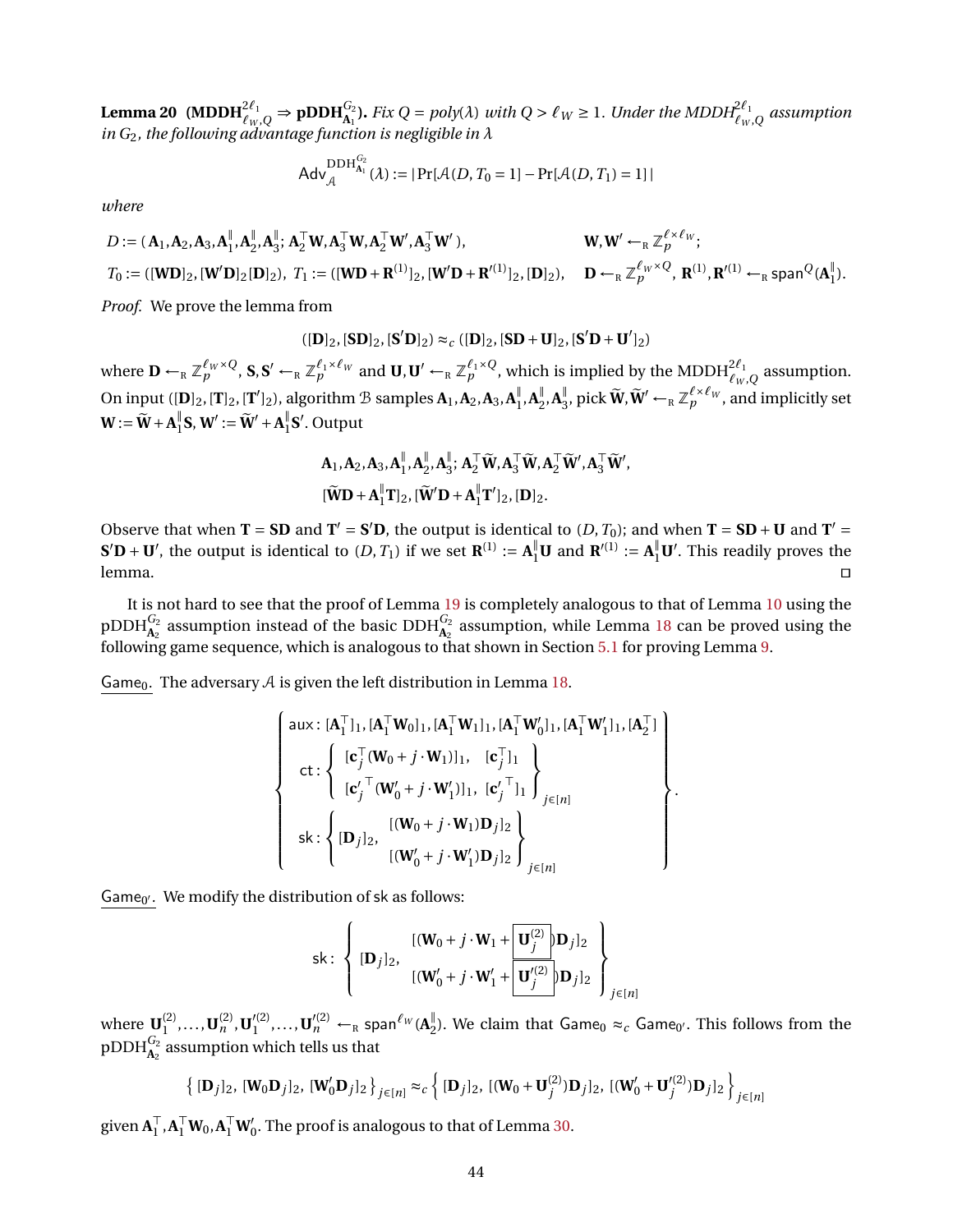Game<sub>i</sub>  $(i = 1, ..., n + 1)$ . We change the distribution of ct:

$$
\text{ct: } \left\{ \left\{ \begin{array}{c} \left[ \overrightarrow{\mathbf{c}_{j}}^{\top}(\mathbf{W}_{0}+j\cdot\mathbf{W}_{1}+\frac{\mathbf{U}_{j}^{(2)}}{\mathbf{U}_{j}^{(2)}}\right] |_{1}, \quad \left[ \overrightarrow{\mathbf{c}_{j}}^{\top}\right]_{1} \\ \left[ \overrightarrow{\mathbf{c}_{j}^{\prime}}^{\top}(\mathbf{W}_{0}^{\prime}+j\cdot\mathbf{W}_{1}^{\prime}+\frac{\mathbf{U}_{j}^{(2)}}{\mathbf{U}_{j}^{(2)}}\right] |_{1}, \quad \left[ \overrightarrow{\mathbf{c}_{j}^{\prime}}^{\top}\right]_{1} \end{array} \right\} \right\} \right\} \left\{ \begin{array}{c} \left[ \mathbf{c}_{j}^{\top}(\mathbf{W}_{0}+j\cdot\mathbf{W}_{1})\right]_{1}, \quad \left[ \mathbf{c}_{j}^{\top} \right]_{1} \\ \left[ \mathbf{c}_{j}^{\prime}^{\top}(\mathbf{W}_{0}^{\prime}+j\cdot\mathbf{W}_{1}^{\prime})\right]_{1}, \quad \left[ \mathbf{c}_{j}^{\prime\top} \right]_{1} \end{array} \right\} \right\} \right\}
$$

where  $\boxed{\mathbf{c}_j,\mathbf{c}'_j\leftarrow_R\textsf{span}(\mathbf{A}_1,\mathbf{A}_2)}$  for  $j < i$  and  $\mathbf{c}_j,\mathbf{c}'_j\leftarrow_R\textsf{span}(\mathbf{A}_1)$  for all remaining  $j \geq i.$  It is easy to see that Game<sub>0</sub>'  $\equiv$  Game<sub>1</sub>. To show that Game<sub>i</sub>  $\approx$ <sub>c</sub> Game<sub>i+1</sub>, we will require another sequence of sub-games.

Sub*-*Game*<sup>i</sup>*,1. Identical to Game*<sup>i</sup>* except that we modify ct*<sup>i</sup>* as follows:

$$
\mathsf{ct}_i: \begin{array}{c} [\![\mathbf{c}_i]\!]^\top (\mathbf{W}_0 + i \cdot \mathbf{W}_1)]_1, \; [\![\mathbf{c}_i]\!]^\top]_1 \\ [\![\mathbf{c}'_i]\!]^\top (\mathbf{W}'_0 + i \cdot \mathbf{W}'_1)]_1, \; [\![\mathbf{c}'_i]\!]^\top]_1 \end{array}
$$

where  $\boxed{\mathbf{c}_i,\mathbf{c}'_i\leftarrow_{\textrm{\tiny R}}$  span( $\mathbf{A}_1,\mathbf{A}_3)$  . We claim that Game $_i\approx_c$  Sub-Game $_{i,1}.$  This follows from

$$
[\mathbf{c}_i, \mathbf{c}'_i \leftarrow_R \text{span}(\mathbf{A}_1)]_1 \approx_c [\mathbf{c}_i, \mathbf{c}'_i \leftarrow_R \text{span}(\mathbf{A}_1, \mathbf{A}_3)]_1 \text{ given } [\mathbf{A}_1, \mathbf{A}_2]_1, \text{basis}(\mathbf{A}_2^{\parallel})
$$

which is ensured by the  $SD_{A_1\mapsto A_1,A_3}^{G_1}$  assumption. The proof is analogous to that of Lemma [31.](#page-52-0) Sub-Game<sub>*i*</sub>,2. We modify the distributions of all sk<sub>*j*</sub> with  $j \neq i$  (while keeping sk<sub>*i*</sub> unchanged):

$$
\mathsf{sk}_j(j \neq i): [\mathbf{D}_j]_2, \quad\n\begin{aligned}\n\left[ (\mathbf{W}_0 + j \cdot \mathbf{W}_1 + \mathbf{U}_j^{(2)} + \mathbf{U}_j^{(3)} \right] \mathbf{D}_j]_2 \\
\left[ (\mathbf{W}_0' + j \cdot \mathbf{W}_1' + \mathbf{U}_j'^{(2)} + \mathbf{U}_j'^{(3)} \right] \mathbf{D}_j]_2\n\end{aligned}
$$

where  $\mathbf{U}^{(3)}_i$  $j^{(3)}, \mathbf{U}'^{(3)}_j \leftarrow_R \mathsf{span}^{\ell_W} (\mathbf{A}^{\parallel}_3)$  $^{\parallel}_{3}$ ). We claim that Sub-Game<sub>i,1</sub>  $\approx_{c}$  Sub-Game<sub>i,2</sub>. This follows from pDDH $^{\text{G}_{2}}_{\text{A}_{3}},$ which tells us that

$$
\left\{ [\mathbf{D}_j]_2, [\mathbf{W}_1 \mathbf{D}_j]_2, [\mathbf{W}_1' \mathbf{D}_j]_2 \right\}_{j \neq i} \approx_c \left\{ [\mathbf{D}_j]_2, [(\mathbf{W}_1 + \widetilde{\mathbf{U}}_j^{(3)}) \mathbf{D}_j]_2, [(\mathbf{W}_1' + \widetilde{\mathbf{U}}_j'^{(3)}) \mathbf{D}_j]_2 \right\}_{j \neq i}
$$

given  $\mathbf{A}_1, \mathbf{A}_2, \mathbf{A}_3, \mathbf{A}_2^{\parallel}$  $_{2}^{\parallel},$  **A**<sup>T</sup><sub>I</sub>**W**<sub>1</sub>, **A**<sup>T</sup><sub>I</sub><sup>T</sup>**W**<sub>1</sub><sup>'</sup><sub>1</sub>, **A**<sup>T</sup><sub>2</sub><sup>T</sup>**W**<sub>1</sub><sup>'</sup><sub>1</sub>, where  $\widetilde{\mathbf{U}}_{j}^{(3)}$  $j^{(3)}$ ,  $\widetilde{\mathbf{U}}'^{(3)}_j \leftarrow_R \mathsf{span}^{\ell_W}(\mathbf{A}^{\parallel}_3)$  $\frac{1}{3}$ ). The proof is analogous to that of Lemma [32.](#page-52-1)

Sub*-*Game*<sup>i</sup>*,3. We modify the distributions of ct*<sup>i</sup>* and sk*<sup>i</sup>* :

$$
\text{ct}_{i}: \left\{\begin{array}{ll} [\textbf{c}_{i}^{\top}(\textbf{W}_{0}+i\cdot \textbf{W}_{1}+\boxed{\textbf{U}_{i}^{(2)}+\textbf{U}_{i}^{(3)}})]_{1}, & [\textbf{c}_{i}^{\top}]_{1} \\ [\textbf{c}_{i}^{\prime\top}(\textbf{W}_{0}^{\prime}+i\cdot \textbf{W}_{1}^{\prime}+\boxed{\textbf{U}_{i}^{\prime(2)}+\textbf{U}_{i}^{\prime(3)}})]_{1}, & [\textbf{c}_{i}^{\prime\top}]_{1} \\ [\textbf{b}_{i}]_{2}, & [\textbf{(W}_{0}+i\cdot \textbf{W}_{1}+\textbf{U}_{i}^{(2)}+\boxed{\textbf{U}_{i}^{(3)}}] \textbf{D}_{i}]_{2} \\ [(\textbf{W}_{0}^{\prime}+i\cdot \textbf{W}_{1}^{\prime}+\textbf{U}_{i}^{\prime(2)}+\boxed{\textbf{U}_{i}^{\prime(3)}}] \textbf{D}_{i}]_{2} \end{array}\right\}
$$

where  $\mathbf{U}^{(3)}_i$  $\mathbf{U}_i^{(3)}$ ,  $\mathbf{U}_i'^{(3)} \leftarrow_R \textsf{span}^{\ell_W} (\mathbf{A}_3^{\parallel})$ 3 ). We claim that Sub-Game*<sup>i</sup>*,2 ≡ Sub-Game*<sup>i</sup>*,3. This follows from the following statistical argument:

$$
\begin{pmatrix}\n\mathbf{A}_1^\top \mathbf{W}_0, \mathbf{A}_2^\top \mathbf{W}_0 \mathbf{W}_0, \left\{\mathbf{W}_0 + \mathbf{U}_j^{(3)}\right\}_{j \neq i} \\
\mathbf{A}_1^\top \mathbf{W}_0', \mathbf{A}_2^\top \mathbf{W}_0' \mathbf{W}_0', \left\{\mathbf{W}_0' + \mathbf{U}_j^{(3)}\right\}_{j \neq i}\n\end{pmatrix} \equiv \begin{pmatrix}\n\mathbf{A}_1^\top \mathbf{W}_0, \mathbf{A}_2^\top \mathbf{W}_0 \mathbf{W}_0 + \left[\mathbf{U}_i^{(3)}\right], \left\{\mathbf{W}_0 + \mathbf{U}_j^{(3)}\right\}_{j \neq i} \\
\mathbf{A}_1^\top \mathbf{W}_0', \mathbf{A}_2^\top \mathbf{W}_0' \mathbf{W}_0' + \left[\mathbf{U}_i^{(3)}\right], \left\{\mathbf{W}_0' + \mathbf{U}_j^{(3)}\right\}_{j \neq i}\n\end{pmatrix}
$$

and  $\mathbf{U}_i^{(2)}$  $\mathbf{U}'^{(2)}_i$ ,  $\mathbf{U}'^{(2)}_i$  $i<sup>(2)</sup>$  in ct<sub>*i*</sub> are introduced "for free". The proof is analogous to that of Lemma [33.](#page-53-0)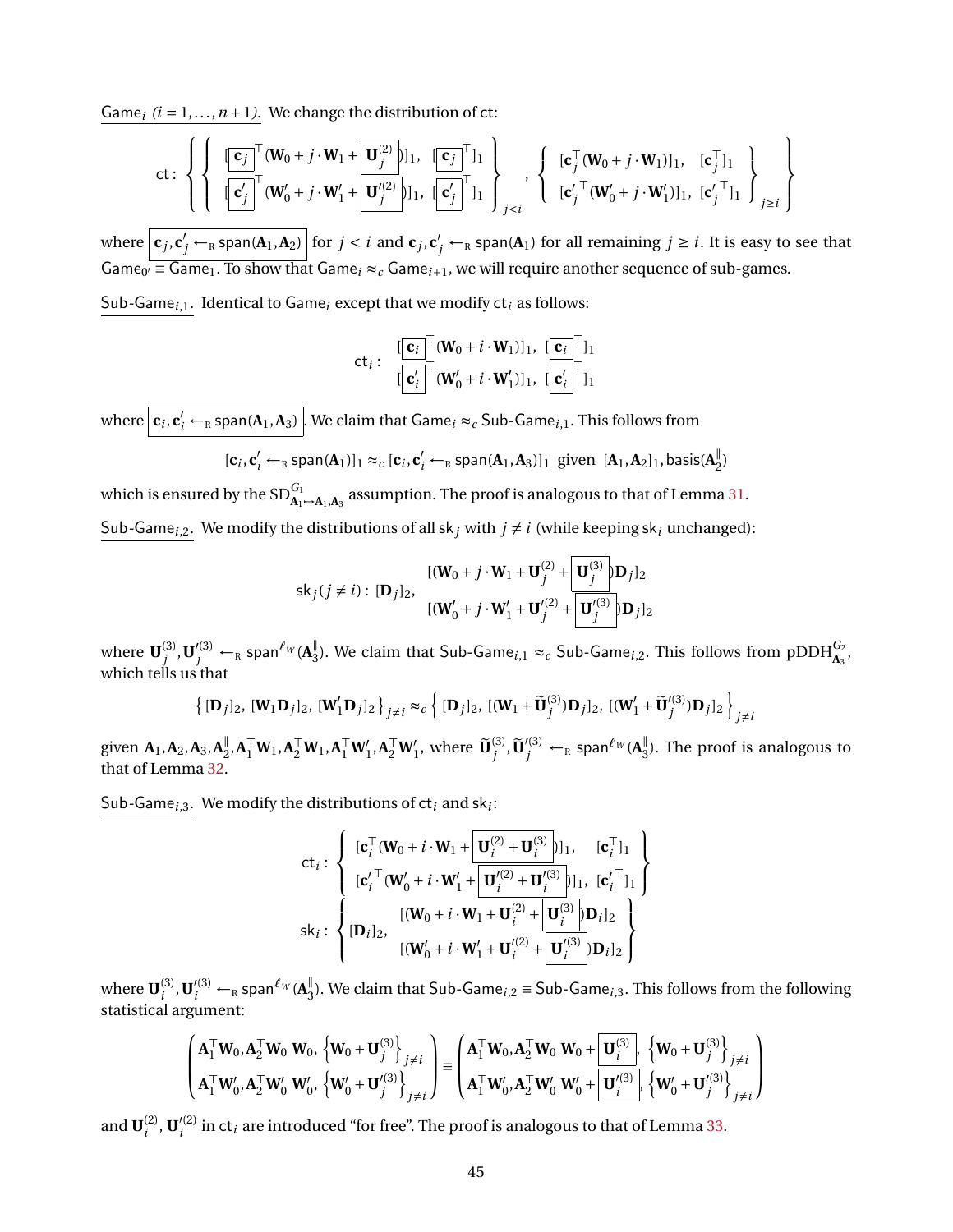Sub*-*Game*<sup>i</sup>*,4. We modify the distribution of ct*<sup>i</sup>* :

$$
\mathsf{ct}_{i}: \begin{array}{ll}\n[\mathbf{c}_{i}]^{\top}(\mathbf{W}_{0}+i\cdot\mathbf{W}_{1}+\mathbf{U}_{i}^{(2)}+\mathbf{U}_{i}^{(3)})]_{1}, & [\mathbf{c}_{i}]^{\top}{}_{11} \\
[\mathbf{c}_{i}']^{\top}(\mathbf{W}_{0}'+i\cdot\mathbf{W}_{1}'+\mathbf{U}_{i}^{'(2)}+\mathbf{U}_{i}^{'(3)})]_{1}, & [\mathbf{c}_{i}']^{\top}{}_{11}\n\end{array}\n\text{ where } \boxed{\mathbf{c}_{i}, \mathbf{c}_{i}' \leftarrow_{\mathbb{R}} \text{span}(\mathbf{A}_{1}, \mathbf{A}_{2}, \mathbf{A}_{3})}.
$$

We claim that  $Sub\text{-}Game_{i,3} \approx_c Sub\text{-}Game_{i,4}.$  This follows from  $SD^{G_1}_{\bf A_3\mapsto A_3, A_2}$  which tells us that

$$
[\mathbf{c}_i, \mathbf{c}'_i \leftarrow_R \text{span}(\mathbf{A}_3)]_1 \approx_c [\mathbf{c}_i, \mathbf{c}'_i \leftarrow_R \text{span}(\mathbf{A}_3, \mathbf{A}_2)]_1 \text{ given } [\mathbf{A}_2, \mathbf{A}_1]_1, \text{basis}(\mathbf{A}_2^{\parallel}, \mathbf{A}_3^{\parallel}).
$$

The proof is analogous to that of Lemma [34,](#page-53-1) where we independently sample ( $\textbf{U}^{(2)}_i$  $j^{(2)}$  + **U**<sup>(3)</sup><br>*j*  $j^{(3)}$ ) and (**U**<sup> $\prime$ </sup>(<sup>2)</sup>)  $y'^{(2)}_j + U'^{(3)}_j$ *j* ) using basis(**A** ∥  $\frac{||}{2}$ , **A**<sup> $||$ </sup><sub>3</sub>  $j_3$ ) for all  $j \in [n]$ .

Sub*-*Game*<sup>i</sup>*,5. We change the distributions of ct*<sup>i</sup>* and sk*<sup>i</sup>* :

$$
\mathsf{ct}_{i}: \left\{ \begin{array}{ll} [\mathbf{c}_{i}^{\top}(\mathbf{W}_{0}+i\cdot\mathbf{W}_{1}+\mathbf{U}_{i}^{(2)}+\mathbf{U}_{i}^{(2)})]_{1}, & [\mathbf{c}_{i}^{\top}]_{1} \\ [\mathbf{c}_{i}^{\prime\top}(\mathbf{W}_{0}^{\prime}+i\cdot\mathbf{W}_{1}^{\prime}+\mathbf{U}_{i}^{\prime(2)}+\mathbf{U}_{i}^{\prime(2)})]_{1}, & [\mathbf{c}_{i}^{\prime\top}]_{1} \end{array} \right\}
$$
  

$$
\mathsf{sk}_{i}: \left\{ [\mathbf{D}_{i}]_{2}, \begin{array}{ll} [(\mathbf{W}_{0}+i\cdot\mathbf{W}_{1}+\mathbf{U}_{i}^{(2)}+\mathbf{U}_{i}^{(2)})]\mathbf{D}_{i}]_{2} \\ [(\mathbf{W}_{0}^{\prime}+i\cdot\mathbf{W}_{1}^{\prime}+\mathbf{U}_{i}^{\prime(2)}+\mathbf{U}_{i}^{\prime(2)})]\mathbf{D}_{i}]_{2} \end{array} \right\}
$$

We claim that Sub-Game*<sup>i</sup>*,4 ≡ Sub-Game*<sup>i</sup>*,5. The proof is completely analogous to that of Sub-Game*<sup>i</sup>*,2 ≡ Sub-Game*<sup>i</sup>*,3.

Sub-Game<sub>*i*,6</sub>. We change the distributions of all sk<sub>*j*</sub> with  $j \neq i$ :

$$
\mathsf{sk}_j(j \neq i): [\mathbf{D}_j]_2, \quad \begin{aligned} & [(\mathbf{W}_0 + j \cdot \mathbf{W}_1 + \mathbf{U}_j^{(2)} + \mathbf{U}_j^{(2)} ) \mathbf{D}_j]_2 \\ & [(\mathbf{W}_0' + j \cdot \mathbf{W}_1' + \mathbf{U}_j^{(2)} + \mathbf{U}_j^{(2)} ) \mathbf{D}_j]_2 \end{aligned}
$$

We claim that Sub-Game<sub>*i*,5</sub> ≈<sub>*c*</sub> Sub-Game<sub>*i*,6</sub>. The proof is completely analogous to that of Sub-Game<sub>*i*,1</sub> ≡ Sub-Game*<sup>i</sup>*,2.

Sub*-*Game*<sup>i</sup>*,7. We change the distribution of ct*<sup>i</sup>* :

$$
\mathsf{ct}_i: \begin{array}{c} [\![\mathbf{c}_i]\!]^\top (\mathbf{W}_0 + i \cdot \mathbf{W}_1 + \mathbf{U}_i^{(2)})]_1, \; [\![\mathbf{c}_i]\!]^\top ]_1 \\ [\![\mathbf{c}'_i]\!]^\top (\mathbf{W}'_0 + i \cdot \mathbf{W}'_1 + \mathbf{U}'^{(2)}_i)]_1, \; [\![\mathbf{c}'_i]\!]^\top ]_1 \end{array}
$$

where  $\boxed{\mathbf{c}_i,\mathbf{c}'_i\leftarrow_{\textrm{R}}$  span( $\mathbf{A}_1,\mathbf{A}_2)}$ . We claim that Sub-Game $_{i,6}\approx_c$  Sub-Game $_{i,7}$ . The proof is completely analogous to that of  $Game_i \equiv Sub-Game_{i,1}$ .

Game*n*+1. In Game*n*+1, we have:

$$
\left\{\n\begin{array}{c}\n\text{aux: } [\mathbf{A}_1^\top]_1, [\mathbf{A}_1^\top \mathbf{W}_0]_1, [\mathbf{A}_1^\top \mathbf{W}_1]_1, [\mathbf{A}_1^\top \mathbf{W}_0']_1, [\mathbf{A}_1^\top \mathbf{W}_1']_1, [\mathbf{A}_2^\top] \\
\text{ct: } \left\{\n\begin{array}{c}\n\left[\mathbf{C}_j\right]^\top (\mathbf{W}_0 + j \cdot \mathbf{W}_1 + \mathbf{U}_j^{(2)})\n\end{array}\n\right]_1, \quad \left[\n\mathbf{C}_j\right]^\top\n\end{array}\n\right\} \\
\text{sk: } \left\{\n\begin{array}{c}\n\left[\mathbf{C}_j'\right]^\top (\mathbf{W}_0' + j \cdot \mathbf{W}_1' + \mathbf{U}_j^{(2)})\n\end{array}\n\right]_1, \quad \left[\n\mathbf{C}_j'\right]^\top\n\end{array}\n\right\} \\
\text{sk: } \left\{\n\begin{array}{c}\n\left[\mathbf{D}_j\right]_2, \quad \left[(\mathbf{W}_0' + j \cdot \mathbf{W}_1' + \mathbf{U}_j^{(2)})\n\end{array}\n\right]_j\n\right\} \\
\text{lsk: } \left\{\n\begin{array}{c}\n\left[\mathbf{D}_j\right]_2, \quad \left[(\mathbf{W}_0' + j \cdot \mathbf{W}_1' + \mathbf{U}_j^{(2)})\n\end{array}\n\right]_j\n\right\} \\
\text{lsk: } \left\{\n\begin{array}{c}\n\left[\mathbf{D}_j\right]_2, \quad \left[(\mathbf{W}_0' + j \cdot \mathbf{W}_1' + \mathbf{U}_j^{(2)})\n\end{array}\n\right]\n\right\} \\
\text{sk: } \left\{\n\begin{array}{c}\n\left[\mathbf{D}_j\right]_2, \quad \left[(\mathbf{W}_0' + j \cdot \mathbf{W}_1' + \mathbf{U}_j^{(2)})\n\end{array}\n\right]\n\right\} \\
\text{sk: } \left\{\n\begin{array}{c}\n\left[\mathbf{D}_j\right]_2, \quad \left[(\mathbf{W}_0' + j \cdot \mathbf{W}_1' + \
$$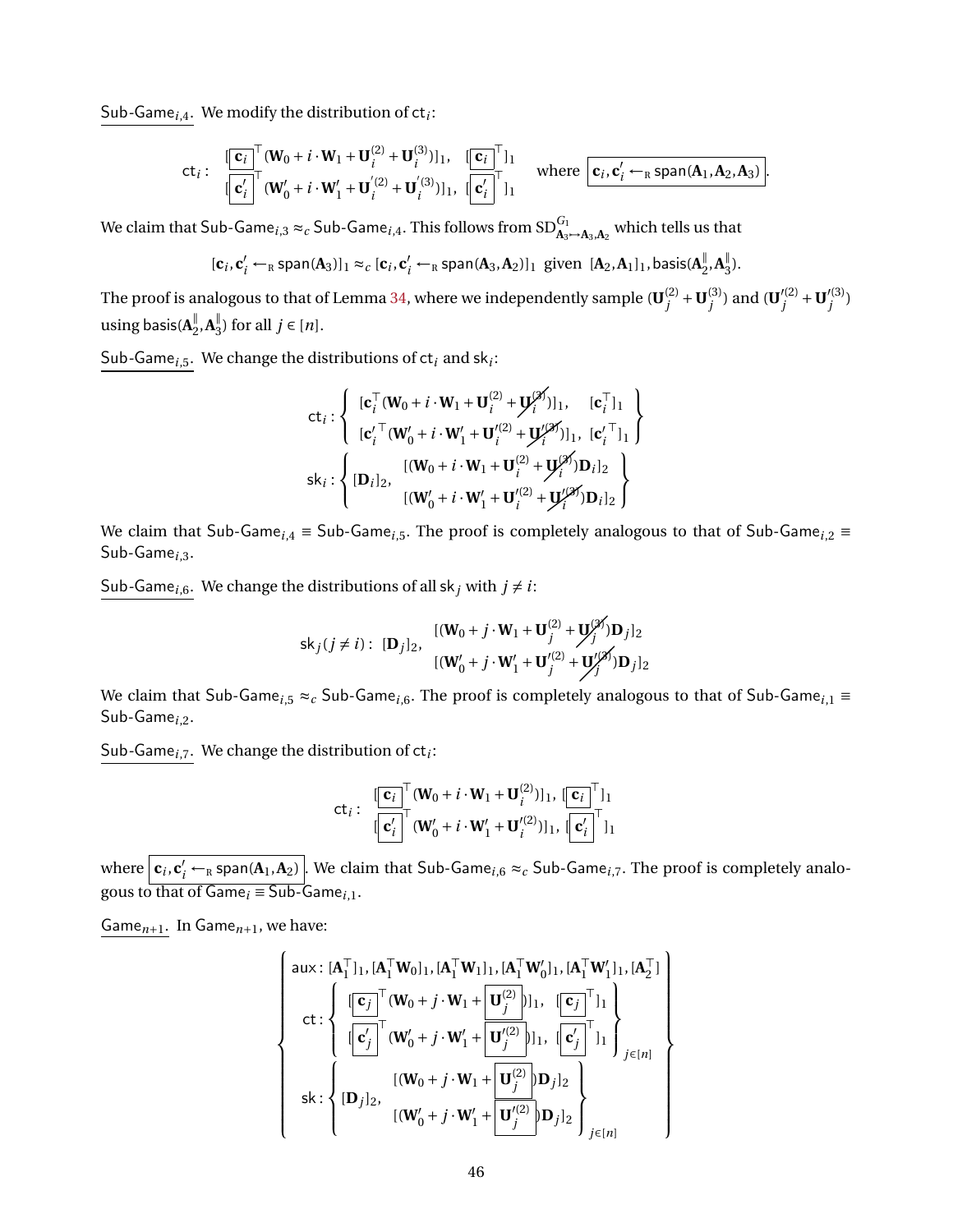where  $\mathbf{c}_j$ ,  $\mathbf{c}'_j \leftarrow_R \textsf{span}(\mathbf{A}_1,\mathbf{A}_2)$  and  $\mathbf{U}_j^{(2)}$  $j^{(2)}$ ,  $\mathbf{U}'^{(2)}_j \leftarrow_R$  span ${}^{\ell_W}(\mathbf{A}_2)$  for all  $j \in [n]$ . This is exactly the right distribution of Lemma [18.](#page-41-1)

### **9.5 Proof of Security**

**Theorem 4.** *Under the MDDH<sub>k</sub> assumption in prime-order groups (cf. Section [4.1\)](#page-16-2), the unbounded KP-ABE scheme for arithmetic span programs described in this section (cf. Section [9.3\)](#page-39-1) is adaptively secure (cf. Section [2.2\)](#page-9-2).*

The proof is completely analogous to that of Theorem [2,](#page-30-1) using instead the entropy expansion lemma (Lemma [17\)](#page-41-0) in this section, and the following statistical lemma:

<span id="page-46-1"></span>**Lemma 21 (statistical lemma [\[6,](#page-47-4) Appendix A.6]).** For any **x** that does not satisfy  $V = \{(\mathbf{y}_j, \mathbf{z}_j)\}_{j \in [n]}$ , the *distributions*

$$
\left({y_j + x_j v'_j}\right)_{j \in [n]}, \ \left{{\bf y}_j\left({\bf a} \atop{\bf u}\right) + r_j v_j, \, {\bf z}_j\left({\bf a} \atop{\bf u}\right) + r_j v'_j, \, r_j\right\}_{j \in [n]}\right)
$$

*perfectly hide*  $\alpha$ *, where the randomness is taken over*  $v_j$ *,*  $v'_j$  *←*  $_R \mathbb{Z}_p$ *,*  $\mathbf{u}$  *←*  $_R \mathbb{Z}_p^{l'-1}$ *<i>, and for any fixed r*  $j \neq 0$ *.* 

The proof follows the same series of games as described in Fig. [8,](#page-31-0) and we simply state the auxiliary distributions here.

**Auxiliary distributions.** We define various forms of ciphertext (of attribute vector **x** and message *m*):

- **–** Normal: Generated by Enc; in particular,  $\mathbf{c}, \mathbf{c}_j, \mathbf{c}'_j \leftarrow_R \text{span}(\mathbf{A}_1).$
- $-$  E-normal: Same as a normal ciphertext except that  $c,c_j,c'_j\leftarrow_R$  span( $A_1,a_2$ ) and we use the substitution:

<span id="page-46-0"></span>
$$
\mathbf{W} \rightarrow \hat{\mathbf{V}}_j := \mathbf{W} + \mathbf{V}_j^{(2)} \text{ in } j' \text{th component and}
$$
\n
$$
\mathbf{W}_0 + j \cdot \mathbf{W}_1 \rightarrow \hat{\mathbf{U}}_j := \mathbf{W}_0 + j \cdot \mathbf{W}_1 + \mathbf{U}_j^{(2)}
$$
\n
$$
\mathbf{W}' \rightarrow \hat{\mathbf{V}}'_j := \mathbf{W}' + \mathbf{V}'_j^{(2)}
$$
\n
$$
\mathbf{W}' \rightarrow \hat{\mathbf{V}}'_j := \mathbf{W}' + \mathbf{V}'_j^{(2)}
$$
\n
$$
\mathbf{W}' \rightarrow \hat{\mathbf{U}}'_j := \mathbf{W}'_0 + j \cdot \mathbf{W}'_1 + \mathbf{U}'_j^{(2)}
$$
\n
$$
(21)
$$

where  $\mathbf{U}^{(2)}_i$ *j* ,**V** (2)  $j^{(2)}$ **, U**<sup> $\prime$ </sup>(2)  $\mathbf{V}_{j}^{(2)}$ , $\mathbf{V}_{j}^{\prime\left(2\right)} \leftarrow_{\textrm{\tiny R}}$  span $^{k+1}(\mathbf{a}_{2}^{\parallel})$  $_{2}^{\mathbb{I}}$ ). Concretely, an E-normal ciphertext is of the form  $\mathbf{ct}_{\mathbf{x}} := \left( [\mathbf{c}^\top]_1, \{ [\mathbf{c}^\top] \mathbf{\widehat{V}}_j \} + x_j \cdot \mathbf{c}^\top \mathbf{\widehat{V}}_j' + \mathbf{c}^\top_j \mathbf{\widehat{U}}_j + x_j \cdot \mathbf{c}' \right)$  $\int_j^\tau \! \left\lceil \widehat{\mathbf{U}}'_j \right\rceil\! \rceil_{1}, \, [\mathbf{c}^\top_j]$  $\bar{j}$ ]<sub>1</sub>, [**c**<sup> $\prime$ </sup>] *j*  $\bigcap_{i=1}^{T} \big]_{j \in [n]}, e([\mathbf{c}^{\top}]_1, [\mathbf{k}]_2) \cdot m \bigg)$ where  $\boxed{\mathbf{c}, \mathbf{c}_j, \mathbf{c}'_j \leftarrow_R \mathsf{span}(\mathbf{A}_1, \mathbf{a}_2)}$ .

Then we pick  $\alpha \leftarrow_R \mathbb{Z}_p$  and define various forms of key (for span program **M**):

- **–** Normal: Generated by KeyGen.
- **–** E-normal: Same as a normal key except that we use the same substitution as in [\(21\)](#page-46-0). Concretely, a Enormal key is of the form

$$
\mathsf{sk}_{\mathcal{V}} := \left( \left\{ \begin{array}{l} [(\mathbf{k} \|\mathbf{K}')\mathbf{y}_{j}^{\top} + \widehat{\mathbf{V}}_{j} \mathbf{d}_{j}]_{2}, \\ [(\mathbf{k} \|\mathbf{K}')\mathbf{z}_{j}^{\top} + \widehat{\mathbf{V}}'_{j} \mathbf{d}_{j}]_{2}, \end{array} \begin{array}{l} [\widehat{\mathbf{U}}_{j}]_{2} \\ [(\widehat{\mathbf{U}}'_{j}]_{2} \end{array} \right\}_{j \in [n]} \right) \quad \text{where } \mathbf{d}_{j} \leftarrow_{R} \text{span}(\mathbf{B}), \ \mathbf{K}' \leftarrow_{R} \mathbb{Z}_{p}^{(2k+1) \times (\ell'-1)}.
$$

 $-$  P-normal: Sample  $\mathbf{d}_j \leftarrow_\text{R} \mathbb{Z}_p^{k+1}$  in an E-normal key. Concretely, a P-normal key is of the form

$$
\mathsf{sk}_{\mathcal{V}} := \left( \left\{ \begin{array}{l} [(\mathbf{k} \|\mathbf{K}')\mathbf{y}_{j}^{\top} + \hat{\mathbf{V}}_{j}\mathbf{d}_{j}]_{2}, & [\hat{\mathbf{U}}_{j}\mathbf{d}_{j}]_{2} \\ [(\mathbf{k} \|\mathbf{K}')\mathbf{z}_{j}^{\top} + \hat{\mathbf{V}}'_{j}\mathbf{d}_{j}]_{2}, & [\hat{\mathbf{U}}'_{j}\mathbf{d}_{j}]_{2} \end{array} \right\} \text{ where } \boxed{\mathbf{d}_{j} \leftarrow_{R} \mathbb{Z}_{p}^{k+1}}, \ \mathbf{K}' \leftarrow_{R} \mathbb{Z}_{p}^{(2k+1) \times (\ell'-1)}.
$$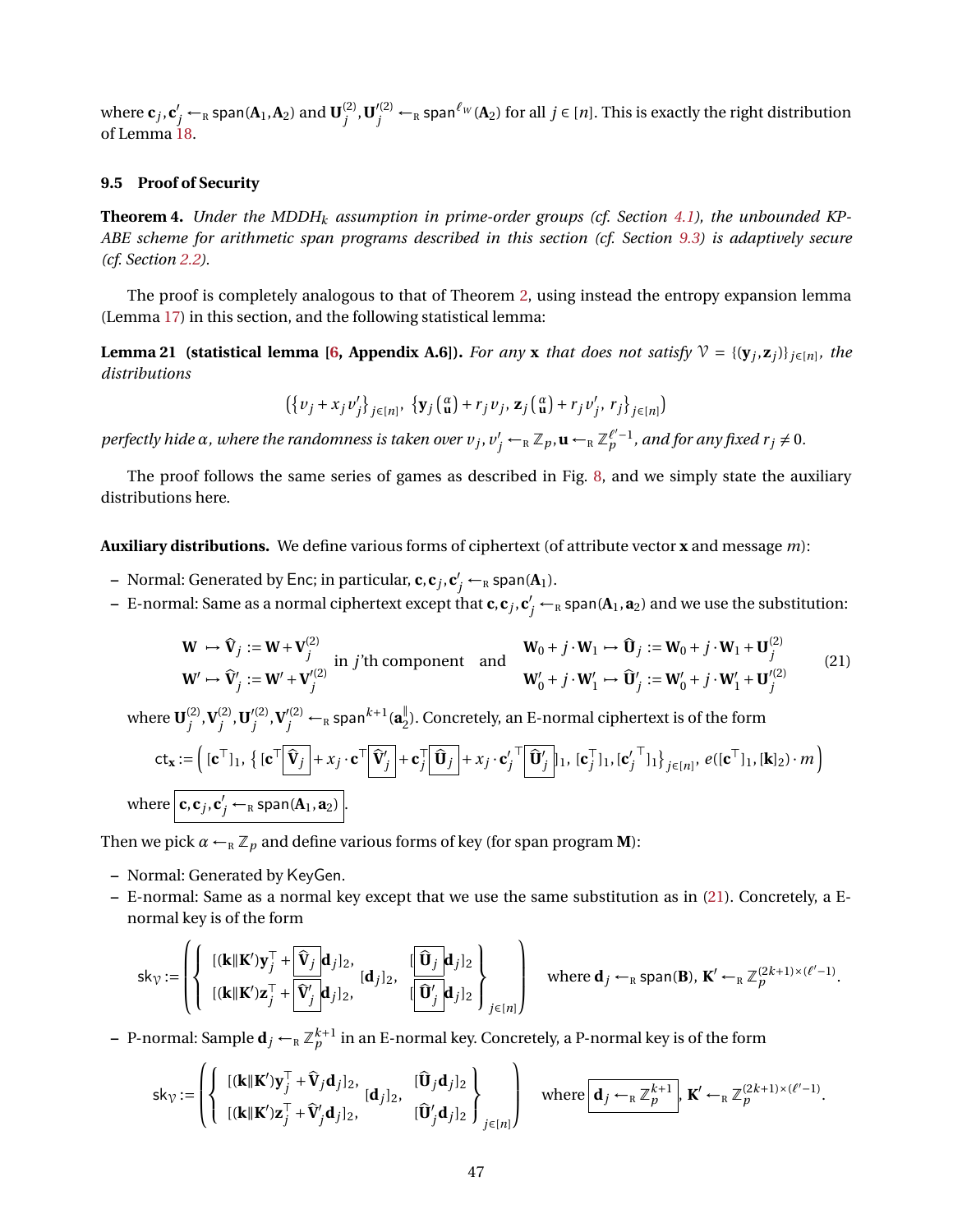**–** P-SF: Replace **k** with **k**+*α***a** ∥  $\frac{1}{2}$  in a P-normal key. Concretely, a P-SF key is of the form

$$
\mathsf{sk}_{\mathcal{V}} := \left( \left\{ \begin{array}{l} \left[ (\mathbf{k} + \frac{\alpha \mathbf{a}_2^{\parallel}}{\alpha \mathbf{a}_2^{\parallel}} \|\mathbf{K}'\mathbf{y}_j^{\top} + \hat{\mathbf{V}}_j \mathbf{d}_j \right]_2, & \left[ \hat{\mathbf{U}}_j \mathbf{d}_j \right]_2 \\ \left[ (\mathbf{k} + \frac{\alpha \mathbf{a}_2^{\parallel}}{\alpha \mathbf{a}_2^{\parallel}} \|\mathbf{K}'\mathbf{z}_j^{\top} + \hat{\mathbf{V}}'_j \mathbf{d}_j \right]_2, & \left[ \hat{\mathbf{U}}'_j \mathbf{d}_j \right]_2 \end{array} \right) \quad \text{where } \mathbf{d}_j \leftarrow_R \mathbb{Z}_p^{k+1}, \ \mathbf{K}' \leftarrow_R \mathbb{Z}_p^{(2k+1) \times (\ell'-1)}.
$$

**–** SF: Sample  $\mathbf{d}_j \leftarrow_R \text{span}(\mathbf{B})$  in a P-SF key. Concretely, a SF key is of the form

$$
\mathsf{sk}_{\mathcal{V}} := \left( \left\{ \begin{array}{l} \left[ (\mathbf{k} + \alpha \mathbf{a}_2^{\parallel} \mathbf{K}') \mathbf{y}_j^{\top} + \hat{\mathbf{V}}_j \mathbf{d}_j \right]_2, & \left[ \hat{\mathbf{U}}_j \mathbf{d}_j \right]_2 \right\} \\ \left[ (\mathbf{k} + \alpha \mathbf{a}_2^{\parallel} \mathbf{K}') \mathbf{z}_j^{\top} + \hat{\mathbf{V}}'_j \mathbf{d}_j \right]_2, & \left[ \hat{\mathbf{U}}'_j \mathbf{d}_j \right]_2 \end{array} \right) \text{ where } \boxed{\mathbf{d}_j \leftarrow_R \text{span}(\mathbf{B})}, \ \mathbf{K}' \leftarrow_R \mathbb{Z}_p^{(2k+1) \times (\ell'-1)}.
$$

The game sequence and claims follow Section [7.3.](#page-30-2) We simply provide the proofs of the claims that Game<sub>0</sub>  $\approx$  Game<sub>0'</sub> and Game<sub>i,1</sub> = Game<sub>i,2</sub>: The first one follows from a revisited version of Lemma [17](#page-41-0) (entropy expansion lemma for KP-ABE for ASPs), which will change the distributions of **D***<sup>j</sup>* (analogous to Lemma [12\)](#page-30-0) and employ parameter setting  $(\ell_1, \ell_2, \ell_3, \ell_1) = (k, k, k, k + 1)$ . This can be established from the MDDH<sub>k</sub> assumption and Lemma [17;](#page-41-0) The second claim follows from Lemma [21](#page-46-1) which ensures that for any **x** that does not satisfy **M**,

$$
\begin{aligned}\n &\text{(k, }\boldsymbol{\alpha},\mathbf{B},\mathbf{V}_{j}^{(2)}\mathbf{B},\mathbf{V}_{j}^{(2)}\mathbf{B}; \ \overbrace{\{V_{j}^{(2)}+\boldsymbol{x}_{j}\cdot V_{j}^{(2)}\}_{j\in[n]}^{(2)}}^{E\text{-normal ct},}\n &\text{if } \overbrace{\{\mathbf{k}\|\mathbf{K}'\mathbf{y}_{j}^{\top}+\mathbf{V}_{j}^{(2)}\mathbf{d}_{j},\mathbf{k}\|\mathbf{K}'\mathbf{z}_{j}^{\top}+\mathbf{V}_{j}^{(2)}\mathbf{d}_{j},\mathbf{d}_{j}\}_{j\in[n]}^{E\text{-normal it, }E}}^{P\text{-normal it, }E}\n &\text{if } \overbrace{\mathbf{k}\|\mathbf{K}'\mathbf{y}_{j}^{\top}+\mathbf{V}_{j}^{(2)}\mathbf{d}_{j},\mathbf{k}\|\mathbf{K}'\mathbf{z}_{j}^{\top}+\mathbf{V}'_{j}^{(2)}\mathbf{d}_{j},\mathbf{d}_{j}\}_{j\in[n]}^{E}\n \end{aligned}
$$
\n
$$
\equiv \begin{pmatrix}\n\mathbf{k},\boldsymbol{\alpha},\mathbf{B},\mathbf{V}_{j}^{(2)}\mathbf{B},\mathbf{V}_{j}^{(2)}\mathbf{B}; \ \{\mathbf{V}_{j}^{(2)}+\boldsymbol{x}_{j}\cdot\mathbf{V}_{j}^{(2)}\}_{j\in[n]}, \ \{\mathbf{k}+\boxed{\boldsymbol{\alpha}\mathbf{a}_{2}^{\top}}\|\mathbf{K}'\mathbf{y}_{j}^{\top}+\mathbf{V}'_{j}^{(2)}\mathbf{d}_{j},\mathbf{k}+\boxed{\boldsymbol{\alpha}\mathbf{a}_{2}^{\top}}\|\mathbf{K}'\mathbf{z}_{j}^{\top}+\mathbf{V}'_{j}^{(2)}\mathbf{d}_{j},\mathbf{d}_{j}\}_{j\in[n]}\n \end{pmatrix}
$$

where  $\mathbf{K}' \leftarrow_R \mathbb{Z}_p^{(2k+1)\times(\ell'-1)}, \mathbf{V}_j^{(2)}$  $\mathbf{V}'^{(2)}_j \leftarrow_R \textsf{span}^{k+1}(\mathbf{a}^{\parallel}_2)$  $\mathbf{L}_{2}^{\parallel}$ ), and for any  $\mathbf{k}, \alpha, \mathbf{B}$  and  $\mathbf{d}_{j} \notin \mathsf{span}(\mathbf{B})$ . It is straightforward to compute the remaining terms in mpk, the challenge ciphertext and the *Q* secret keys by sampling  $\mathbf{A}_1, \mathbf{W}, \mathbf{W}_0, \mathbf{W}_1, \mathbf{W}', \mathbf{W}'_0, \mathbf{W}'_1, \mathbf{U}^{(2)}_j$  $\mathbf{U}'^{(2)}_j$ ,  $\mathbf{U}'^{(2)}_j$  $\mathbf{c}^{\prime\left(2\right)}$ , **c**, **c**<sub>*j*</sub>, **c** $'$  $'_{j}$ , **d**<sub>*j*</sub> ourselves.

**Acknowledgments.** We greatly thank Katsuyuki Takashima for insightful and constructive feedback. We also thank all anonymous reviewers for their helpful comments.

#### **References**

- <span id="page-47-3"></span>[1] S. Agrawal and M. Chase. FAME: Fast attribute-based message encryption. In *ACM CCS*, 2017.
- <span id="page-47-0"></span>[2] N. Attrapadung. Dual system encryption via doubly selective security: Framework, fully secure functional encryption for regular languages, and more. In P. Q. Nguyen and E. Oswald, editors, *EUROCRYPT 2014*, volume 8441 of *LNCS*, pages 557–577. Springer, Heidelberg, May 2014.
- <span id="page-47-1"></span>[3] N. Attrapadung. Dual system encryption framework in prime-order groups via computational pair encodings. In J. H. Cheon and T. Takagi, editors, *ASIACRYPT 2016, Part II*, volume 10032 of *LNCS*, pages 591–623. Springer, Heidelberg, Dec. 2016.
- <span id="page-47-8"></span>[4] A. Beimel. *Secure Schemes for Secret Sharing and Key Distribution*. Ph.D., Technion - Israel Institute of Technology, 1996.
- <span id="page-47-2"></span>[5] Z. Brakerski and V. Vaikuntanathan. Circuit-ABE from LWE: Unbounded attributes and semi-adaptive security. In M. Robshaw and J. Katz, editors, *CRYPTO 2016, Part III*, volume 9816 of *LNCS*, pages 363–384. Springer, Heidelberg, Aug. 2016.
- <span id="page-47-4"></span>[6] J. Chen, R. Gay, and H. Wee. Improved dual system ABE in prime-order groups via predicate encodings. In E. Oswald and M. Fischlin, editors, *EUROCRYPT 2015, Part II*, volume 9057 of *LNCS*, pages 595–624. Springer, Heidelberg, Apr. 2015.
- <span id="page-47-5"></span>[7] J. Chen and H. Wee. Fully, (almost) tightly secure IBE and dual system groups. In R. Canetti and J. A. Garay, editors, *CRYPTO 2013, Part II*, volume 8043 of *LNCS*, pages 435–460. Springer, Heidelberg, Aug. 2013.
- <span id="page-47-6"></span>[8] J. Chen and H. Wee. Semi-adaptive attribute-based encryption and improved delegation for Boolean formula. In M. Abdalla and R. D. Prisco, editors, *SCN 14*, volume 8642 of *LNCS*, pages 277–297. Springer, Heidelberg, Sept. 2014.
- <span id="page-47-7"></span>[9] A. Escala, G. Herold, E. Kiltz, C. Ràfols, and J. Villar. An algebraic framework for Diffie-Hellman assumptions. In R. Canetti and J. A. Garay, editors, *CRYPTO 2013, Part II*, volume 8043 of *LNCS*, pages 129–147. Springer, Heidelberg, Aug. 2013.
- <span id="page-47-9"></span>[10] R. Gay, D. Hofheinz, E. Kiltz, and H. Wee. Tightly CCA-secure encryption without pairings. In M. Fischlin and J.-S. Coron, editors, *EUROCRYPT 2016, Part I*, volume 9665 of *LNCS*, pages 1–27. Springer, Heidelberg, May 2016.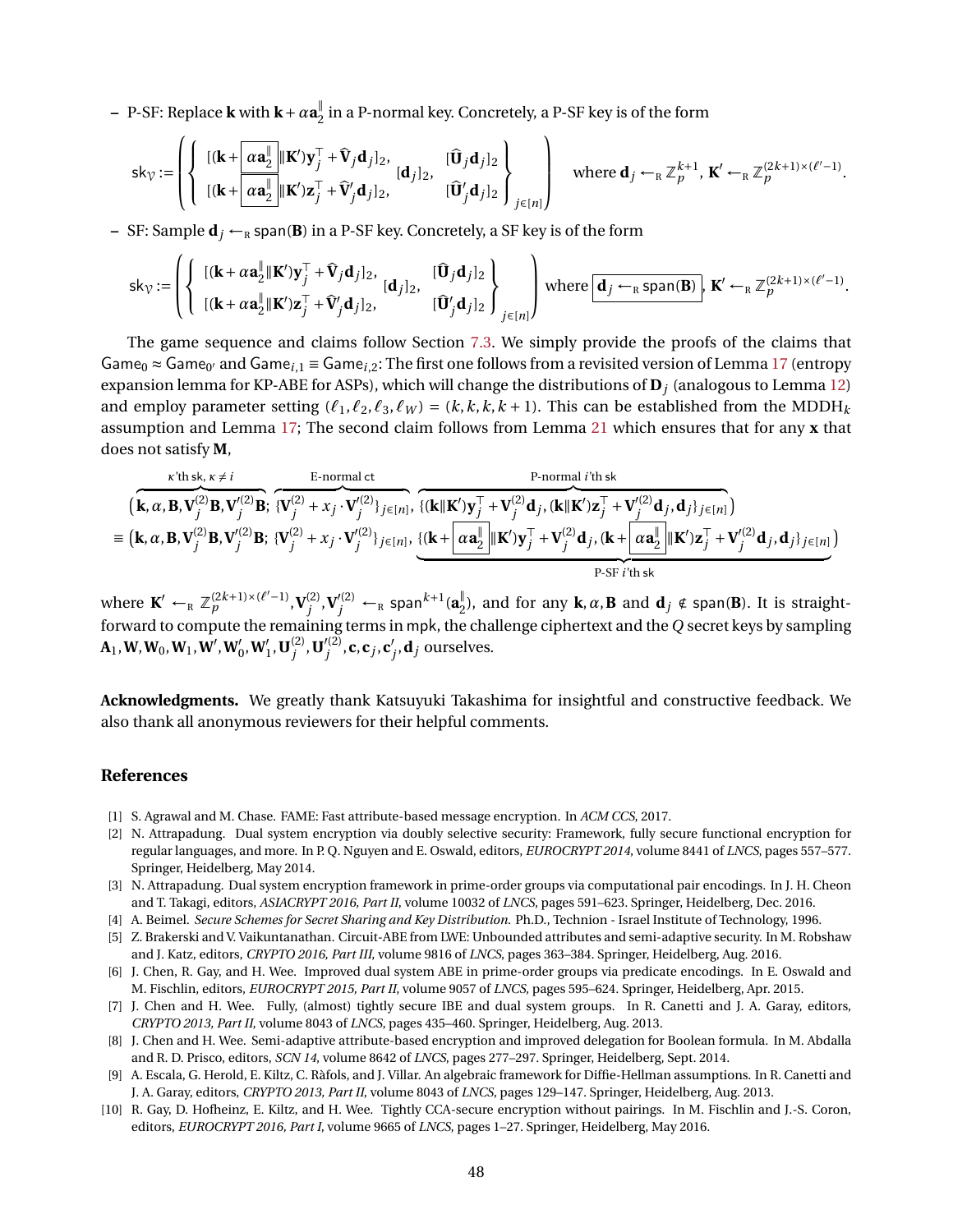- <span id="page-48-12"></span>[11] J. Gong, X. Dong, J. Chen, and Z. Cao. Efficient IBE with tight reduction to standard assumption in the multi-challenge setting. In J. H. Cheon and T. Takagi, editors, *ASIACRYPT 2016, Part II*, volume 10032 of *LNCS*, pages 624–654. Springer, Heidelberg, Dec. 2016.
- <span id="page-48-7"></span>[12] R. Goyal, V. Koppula, and B. Waters. Semi-adaptive security and bundling functionalities made generic and easy. In M. Hirt and A. D. Smith, editors, *TCC 2016-B, Part II*, volume 9986 of *LNCS*, pages 361–388. Springer, Heidelberg, Oct. / Nov. 2016.
- <span id="page-48-1"></span>[13] V. Goyal, O. Pandey, A. Sahai, and B. Waters. Attribute-based encryption for fine-grained access control of encrypted data. In A. Juels, R. N. Wright, and S. Vimercati, editors, *ACM CCS 06*, pages 89–98. ACM Press, Oct. / Nov. 2006. Available as Cryptology ePrint Archive Report 2006/309.
- <span id="page-48-15"></span>[14] D. Hofheinz, T. Jager, and E. Knapp. Waters signatures with optimal security reduction. In M. Fischlin, J. Buchmann, and M. Manulis, editors, *PKC 2012*, volume 7293 of *LNCS*, pages 66–83. Springer, Heidelberg, May 2012.
- <span id="page-48-11"></span>[15] Y. Ishai and H. Wee. Partial garbling schemes and their applications. In J. Esparza, P. Fraigniaud, T. Husfeldt, and E. Koutsoupias, editors, *ICALP 2014, Part I*, volume 8572 of *LNCS*, pages 650–662. Springer, Heidelberg, July 2014.
- <span id="page-48-16"></span>[16] M. Karchmer and A. Wigderson. On span programs. In *Structure in Complexity Theory Conference*, pages 102–111, 1993.
- <span id="page-48-6"></span>[17] L. Kowalczyk and A. B. Lewko. Bilinear entropy expansion from the decisional linear assumption. In R. Gennaro and M. J. B. Robshaw, editors, *CRYPTO 2015, Part II*, volume 9216 of *LNCS*, pages 524–541. Springer, Heidelberg, Aug. 2015.
- <span id="page-48-3"></span>[18] A. B. Lewko. Tools for simulating features of composite order bilinear groups in the prime order setting. In D. Pointcheval and T. Johansson, editors, *EUROCRYPT 2012*, volume 7237 of *LNCS*, pages 318–335. Springer, Heidelberg, Apr. 2012.
- <span id="page-48-8"></span>[19] A. B. Lewko, T. Okamoto, A. Sahai, K. Takashima, and B. Waters. Fully secure functional encryption: Attribute-based encryption and (hierarchical) inner product encryption. In H. Gilbert, editor, *EUROCRYPT 2010*, volume 6110 of *LNCS*, pages 62–91. Springer, Heidelberg, May 2010.
- <span id="page-48-14"></span>[20] A. B. Lewko and B. Waters. New techniques for dual system encryption and fully secure HIBE with short ciphertexts. In D. Micciancio, editor, *TCC 2010*, volume 5978 of *LNCS*, pages 455–479. Springer, Heidelberg, Feb. 2010.
- <span id="page-48-2"></span>[21] A. B. Lewko and B. Waters. Unbounded HIBE and attribute-based encryption. In K. G. Paterson, editor, *EUROCRYPT 2011*, volume 6632 of *LNCS*, pages 547–567. Springer, Heidelberg, May 2011.
- <span id="page-48-9"></span>[22] T. Okamoto and K. Takashima. Fully secure functional encryption with general relations from the decisional linear assumption. In T. Rabin, editor, *CRYPTO 2010*, volume 6223 of *LNCS*, pages 191–208. Springer, Heidelberg, Aug. 2010.
- <span id="page-48-4"></span>[23] T. Okamoto and K. Takashima. Fully secure unbounded inner-product and attribute-based encryption. In X. Wang and K. Sako, editors, *ASIACRYPT 2012*, volume 7658 of *LNCS*, pages 349–366. Springer, Heidelberg, Dec. 2012.
- <span id="page-48-5"></span>[24] Y. Rouselakis and B. Waters. Practical constructions and new proof methods for large universe attribute-based encryption. In A.-R. Sadeghi, V. D. Gligor, and M. Yung, editors, *ACM CCS 13*, pages 463–474. ACM Press, Nov. 2013.
- <span id="page-48-0"></span>[25] A. Sahai and B. R. Waters. Fuzzy identity-based encryption. In R. Cramer, editor, *EUROCRYPT 2005*, volume 3494 of *LNCS*, pages 457–473. Springer, Heidelberg, May 2005.
- <span id="page-48-13"></span>[26] B. Waters. Dual system encryption: Realizing fully secure IBE and HIBE under simple assumptions. In S. Halevi, editor, *CRYPTO 2009*, volume 5677 of *LNCS*, pages 619–636. Springer, Heidelberg, Aug. 2009.
- <span id="page-48-10"></span>[27] H. Wee. Dual system encryption via predicate encodings. In Y. Lindell, editor, *TCC 2014*, volume 8349 of *LNCS*, pages 616–637. Springer, Heidelberg, Feb. 2014.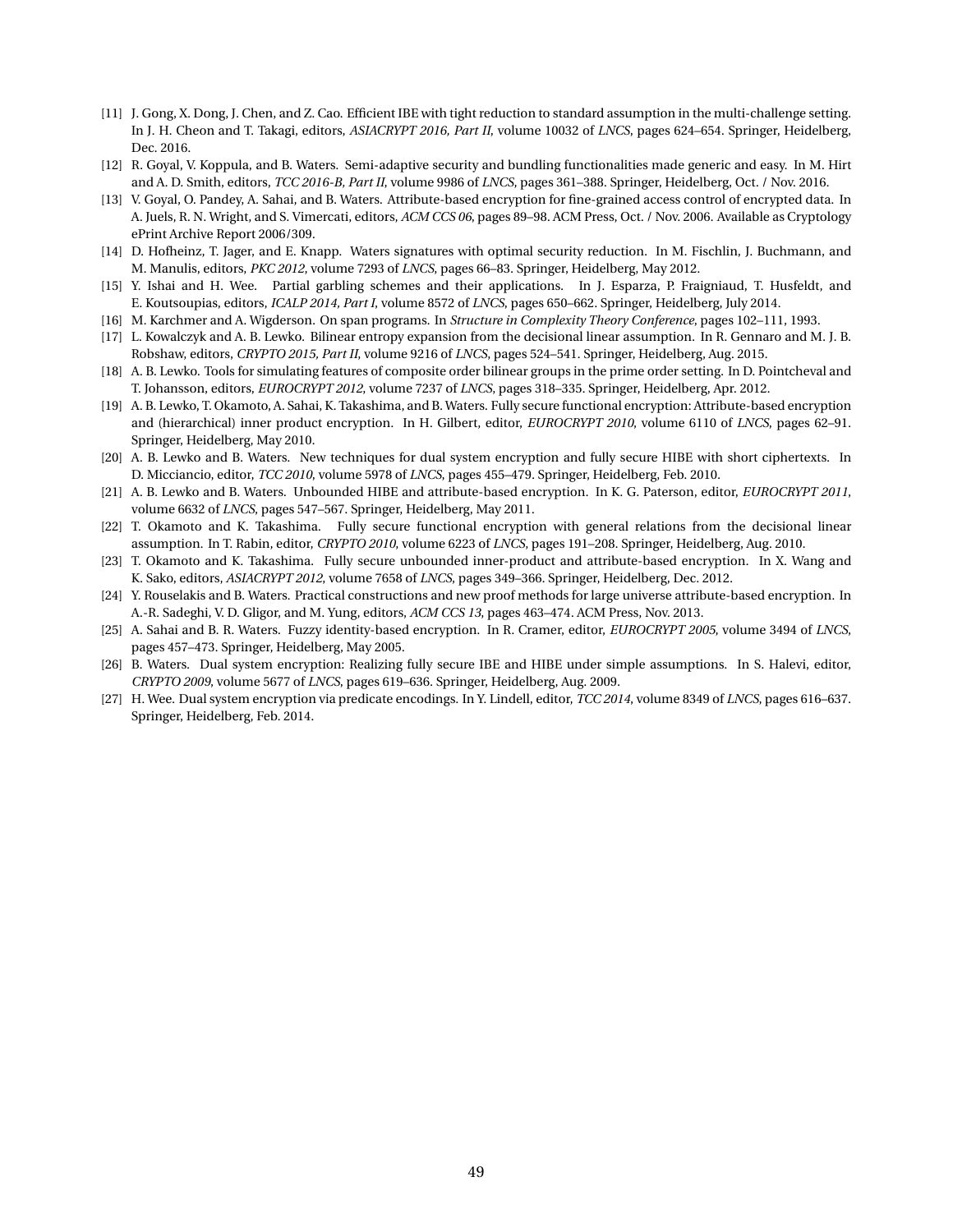## **Appendix**

## **A Additional claims for Section [3.3](#page-12-0)**

<span id="page-49-0"></span>Fixing an adversary A, we use  $Adv_{xx}$  to denote the advantage of A in Game<sub>xx</sub>.

**Lemma 22** (Game<sub>0</sub>  $\approx_c$  Game<sub>0'</sub>). *There exists*  $\mathcal{B}_0$  *with*  $\mathsf{Time}(\mathcal{A}) \approx \mathsf{Time}(\mathcal{B}_0)$  *such that* 

$$
|Adv_0 - Adv_{0'}| \leq Adv_{\mathcal{B}_0}^{\mathrm{DDH}_{p_2}^{H_N}}(\lambda).
$$

*Proof.* This follows from

$$
\{h_2^{r_j}, h_2^{r_jw_0}\}_{j\in[n]}\approx_c \{h_2^{r_j}, \left[h_2^{\frac{r_ju'_j}{2}}\right]_{j\in[n]}\text{ given } g_1, g_2, h_{13}
$$

where  $u'_j \leftarrow_R \mathbb{Z}_N$  for all  $j \in [n]$  and  $h_{13}$  is a random generator of  $H_{p_1p_3}$ , which is implied by the DDH $_{p_2}^{H_N}$ assumption. On input  $\{h_j^{r_j}\}$  $Z_2^{r_j}, T_j\}_{j\in[n]}$  along with  $g_1, g_2, h_{13}$ , algorithm  $B_0$  samples  $\tilde{w}_0, w_1 \leftarrow_R \mathbb{Z}_N$  as well as  $s_j$ ,  $\tilde{r}_j \leftarrow_R \mathbb{Z}_N$ , and outputs

$$
\left\{\n\begin{array}{l}\n\text{aux: } g_1, g_1^{\tilde{w}_0}, g_1^{w_1}, g_2 \\
\text{ct: } \{g_1^{s_j(\tilde{w}_0 + j \cdot w_1)}, g_1^{s_j}\}_{j \in [n]} \\
\text{sk: } \{h_{13}^{\tilde{r}_j} \cdot h_2^{r_j}, h_{13}^{\tilde{r}_j(\tilde{w}_0 + j \cdot w_1)} \cdot T_j \cdot (h_2^{r_j})^{j \cdot w_1}\}_{j \in [n]}\n\end{array}\n\right\}
$$

.

By the Chinese Remainder Theorem, we have that

$$
(g_1^{w_0},\{h_{13}^{r_j},h_{13}^{r_jw_0}\}_{j\in[n]},\{h_2^{r_j},h_2^{r_jw_0}\}_{j\in[n]}) \equiv (g_1^{\tilde{w}_0},\{h_{13}^{\tilde{r}_j},h_{13}^{\tilde{r}_j\tilde{w}_0}\}_{j\in[n]},\{h_2^{r_j},h_2^{r_jw_0}\}_{j\in[n]})
$$

where  $r_j$ ,  $w_0$ ,  $\tilde{r}_j$ ,  $\tilde{w}_0 \leftarrow_R \mathbb{Z}_N$ . Observe that when  $T_j = h_2^{r_j w_0}$  $T_j w_0$  the output is identical to Game<sub>0</sub>; and when  $T_j =$  $h_2^{r_j u'_j}$  and let  $u_j = u'_j$  $y'_j + j \cdot w_1$ , the output is identical to Game<sub>0'</sub>. This readily proves the lemma.

<span id="page-49-1"></span>**Lemma 23 (**Game<sub>i</sub>  $\approx$ <sub>*c*</sub> Sub-Game<sub>i,1</sub>**).** *There exists*  $\mathcal{B}_1$  *with*  $\text{Time}(A) \approx \text{Time}(\mathcal{B}_1)$  *such that* 

$$
|\mathsf{Adv}_{i} - \mathsf{Adv}_{i,1}| \leq \mathsf{Adv}_{\mathcal{B}_1}^{\mathsf{SD}_{p_1\rightarrow p_1p_3}}(\lambda).
$$

*Proof.* Recall that the  $SD^{G_N}_{p_1 \rightarrow p_1 p_3}$  assumption asserts that

$$
g_1^{s_i} \approx_c g_1^{s_i} \cdot \boxed{g_3^{s_i}}
$$
 given  $g_1, g_2, h_{13}, h_2$ .

On input *T* along with  $g_1, g_2, h_{13}, h_2$ , algorithm  $B_1$  samples  $w_0, w_1, u_j \leftarrow_R \mathbb{Z}_N$  for all  $j \in [n]$  as well as  $s_j \leftarrow_R$  $\mathbb{Z}_N$  for  $j \in [n] \setminus \{i\}$ , and outputs

$$
\begin{Bmatrix}\n\text{aux}: g_1, g_1^{w_0}, g_1^{w_1}, g_2 \\
\text{ct}: \{g_1^{s_j(w_0+j\cdot w_1)} \cdot g_2^{s_ju_j}, g_1^{s_j} \cdot g_2^{s_j}\}_{ji} \\
\text{sk}: \{h_{13}^{r_j} \cdot h_{2}^{r_j}, h_{13}^{r_j(w_0+j\cdot w_1)} \cdot h_{2}^{r_ju_j}\}_{j\in[n]}\n\end{Bmatrix}.
$$

<span id="page-49-2"></span>Observe that when  $T = g_1^{s_i}$  the output is identical to Game<sub>*i*</sub>; and when  $T = g_1^{s_i} \cdot g_3^{s_i}$ , the output is identical to Sub-Game<sub>i</sub>, 1. This readily proves the lemma. utilize the state of the state of the state of the state of the state of the state of the state of the state of the state of the state of the state of the state of the state o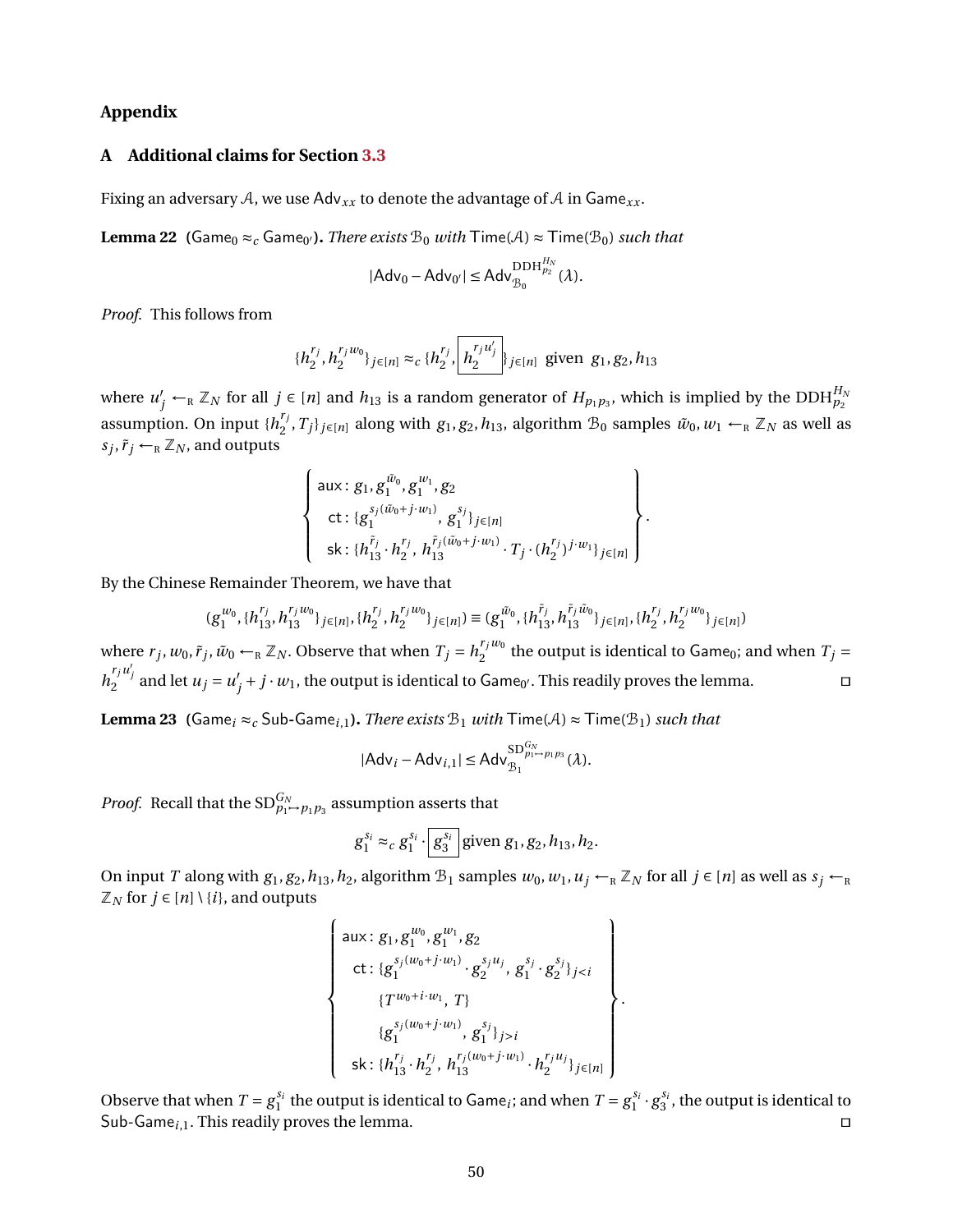**Lemma 24 (**Sub-Game<sub>*i*</sub>, 1 ≈ *c* Sub-Game<sub>*i*</sub>,2*)*. *There exists*  $B_2$  *with*  $\text{Time}(A) \approx \text{Time}(B_2)$  *such that* 

$$
|\mathsf{Adv}_{i,1} - \mathsf{Adv}_{i,2}| \leq \mathsf{Adv}_{\mathcal{B}_2}^{\mathrm{DDH}_{p_3}^{H_N}}(\lambda).
$$

*Proof.* This follows from

$$
\{h_3^{r_j}, h_3^{r_j w_1}\}_{j\neq i} \approx_c \{h_3^{r_j}, \left[h_3^{r_j u'_j}\right]_{j\neq i} \text{ given } g_1, g_2, g_3, h_1, h_2, h_3,
$$

where  $u'_j \leftarrow_R \mathbb{Z}_N$  for all  $j \in [n]$ , which is implied by the DDH $_{p_3}^{H_N}$  assumption. On input  $\{h_3^{r_j}\}$  $T_j^{\prime}, T_j\}_{j \neq i}$ , algorithm  $\mathcal{B}_1$  samples  $\tilde{w}_0$ ,  $\tilde{w}_1$ ,  $u_j$ ,  $s_j \leftarrow_R \mathbb{Z}_N$  for all  $j \in [n]$  and programs

$$
w_0 := \tilde{w}_0 \bmod p_1 p_2, w_0 := \tilde{w}_0 - i \cdot w_1 \bmod p_3,
$$

and outputs

$$
\begin{cases}\n\text{aux}: g_1, g_1^{\tilde{w}_0}, g_1^{\tilde{w}_1}, g_2 \\
\text{ct}: \{g_1^{s_j(\tilde{w}_0+j\cdot\tilde{w}_1)} \cdot g_2^{s_ju_j}, g_1^{s_j} \cdot g_2^{s_j}\}_{ji} \\
\text{sk}: \{h_1^{r_j} \cdot h_2^{r_j} \cdot h_3^{r_j}, h_1^{r_j(\tilde{w}_0+j\cdot\tilde{w}_1)} \cdot h_2^{r_ju_j} \cdot h_3^{r_j\tilde{w}_0} \cdot T_j^{j-i}\}_{j\neq i} \\
\{h_1^{r_i} \cdot h_2^{r_i} \cdot h_3^{r_i}, h_1^{r_i(\tilde{w}_0+i\cdot\tilde{w}_1)} \cdot h_2^{r_iu_i} \cdot h_3^{r_i\tilde{w}_0}\}\n\end{cases}
$$

.

By the Chinese Remainder Theorem, we have  $(g_1^{w_1}, h_1^{w_1}, h_3^{w_1}) \equiv (g_1^{\tilde{w}_1}, h_1^{\tilde{w}_1}, h_3^{w_1})$  where  $\tilde{w}_1, w_1 \leftarrow_R \mathbb{Z}_N$ . Observe that when  $T_j = g_3^{r_j w_1}$  $\frac{r_j w_1}{3}$  the output is identical to Sub-Game<sub>*i*,1</sub>; and when  $T_j = g_3^{r_j u'_j}$  and if we re-define  $u_j =$  $\tilde{w}_0$  + (*j* − *i*)· $u'_j$  mod  $p_3$  for *j*  $\neq i$ , the output is identical Sub-Game<sub>*i*,2</sub>. This readily proves the lemma. u

<span id="page-50-0"></span>**Lemma 25 (**Sub**-**Game*<sup>i</sup>*,2 ≡ Sub**-**Game*<sup>i</sup>*,3**).** Adv*<sup>i</sup>*,2 ≡ Adv*<sup>i</sup>*,3*.*

*Proof.* It is sufficient to prove that

$$
(g_1^{uv}, g_1^{uv_1}; \{g_2^{u_j}\}_{j  

$$
\equiv (g_1^{w_0}, g_1^{w_1}; \{g_2^{u_j}\}_{j
$$
$$

where  $w_0$ ,  $w_1$ ,  $u_j \leftarrow_R \mathbb{Z}_N$ . It is direct to see that this is implied by the following statement

$$
(w_0 \bmod p_1, w_1 \bmod p_1, \{u_j \bmod p_2\}_{j \in [n]}, \{u_j \bmod p_3\}_{j \neq i}, w_0 + i \cdot w_1 \bmod p_3)
$$
  

$$
\equiv (w_0 \bmod p_1, w_1 \bmod p_1, \{u_j \bmod p_2\}_{j \in [n]}, \{u_j \bmod p_3\}_{j \neq i}, \{u_i \bmod p_3\})
$$

where  $w_0, w_1, u_j \leftarrow_R \mathbb{Z}_N$ , which follows from the Chinese Remainder Theorem and the fact that  $\{w_0 + i \cdot$ *w*<sub>1</sub> mod  $p_3$ } ≡ {*u<sub>i</sub>* mod  $p_3$ } when *w*<sub>0</sub>, *w*<sub>1</sub>, *u<sub>i</sub>* mod  $p_3$  are uniformly distributed over  $\mathbb{Z}_{p_3}$ . This completes the  $\Box$ 

<span id="page-50-1"></span>**Lemma 26 (**Sub-Game<sub>*i*,3</sub>  $\approx$ <sub>*c*</sub> Sub-Game<sub>*i*,4</sub>**).** *There exists*  $B_4$  *with*  $\text{Time}(A) \approx \text{Time}(B_4)$  *such that* 

$$
|Adv_{i,3} - Adv_{i,4}| \leq Adv_{\mathcal{B}_{4}}^{SD_{p_{3}\rightarrow p_{3}p_{2}}^{G_{N}}}(\lambda).
$$

*Proof.* Recall that the  $\text{SD}_{p_3 \mapsto p_3 p_2}^{G_N}$  assumption asserts that

$$
g_3^{s_i} \approx_c \boxed{g_2^{s_i}} \cdot g_3^{s_i}
$$
 given  $g_1, g_2, h_1, h_{23}$ .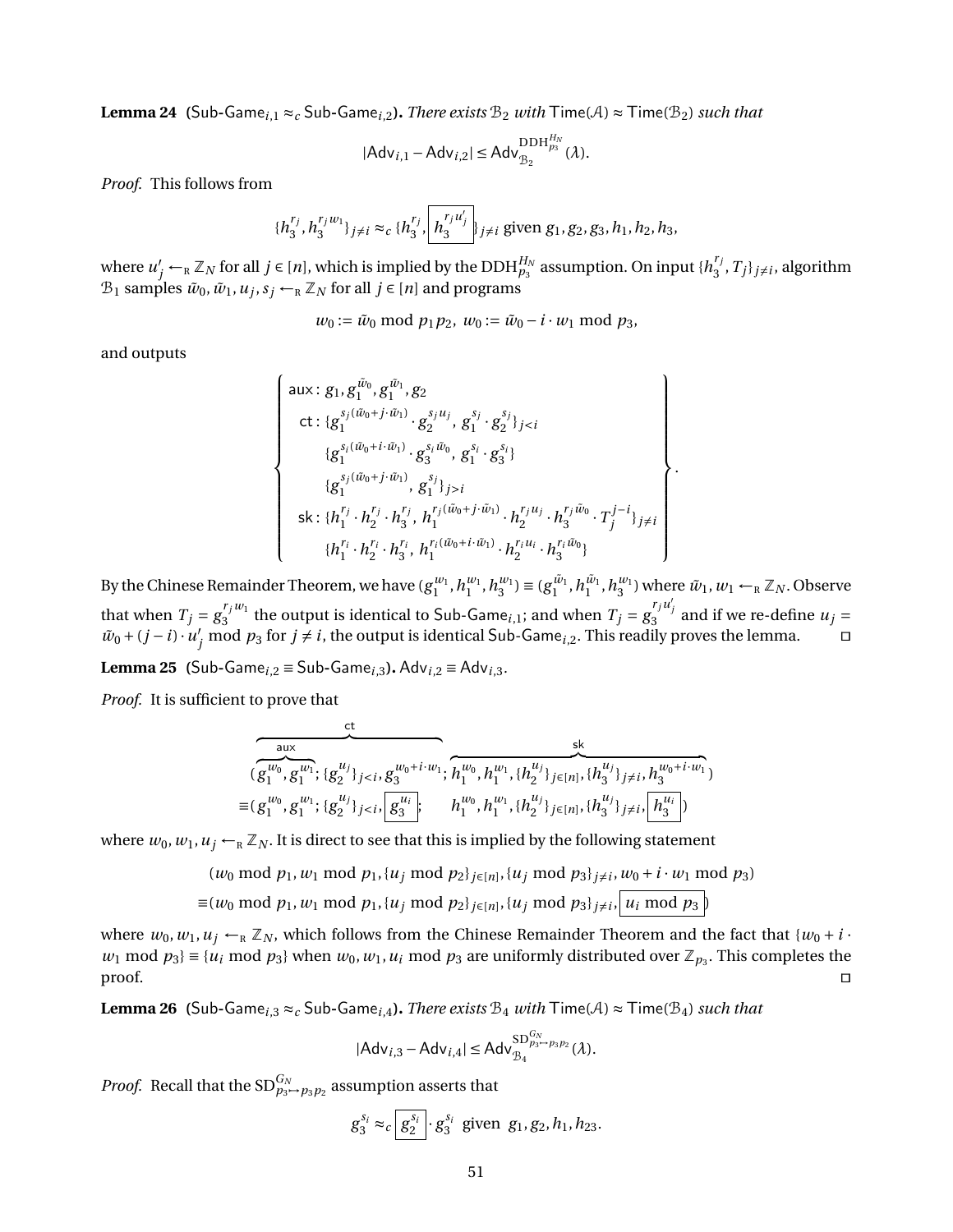On input T, algorithm  $\mathcal{B}_4$  samples  $w_0, w_1, u_j, r_j \leftarrow_R \mathbb{Z}_N$  for all  $j \in [n]$ ,  $s_j$  for all  $j \in [n] \setminus \{i\}$  and  $\tilde{s}_i \leftarrow_R \mathbb{Z}_N$ , and outputs

$$
\begin{Bmatrix}\n\text{aux}: g_1, g_1^{w_0}, g_1^{w_1}, g_2 \\
\text{ct}: \{g_1^{s_j(w_0+j\cdot w_1)} \cdot g_2^{s_ju_j}, g_1^{s_j} \cdot g_2^{s_j}\}_{j < i} \\
\{g_1^{\tilde{s}_i(w_0+i\cdot w_1)} \cdot T^{u_j}, g_1^{\tilde{s}_i} \cdot T\} \\
\{g_1^{s_j(w_0+j\cdot w_1)}, g_1^{s_j}\}_{j > i} \\
\text{sk}: \{h_1^{r_j} \cdot h_{23}^{r_j}, h_1^{r_j(w_0+j\cdot w_1)} \cdot h_{23}^{r_ju_j}\}_{j \in [n]}\n\end{Bmatrix}
$$

.

By the Chinese Remainder Theorem, we have  $(g_1^{s_i}, g_2^{s_i}, g_3^{s_i}) \equiv (g_1^{\tilde{s}_i}, g_2^{s_i}, g_3^{s_i})$  where  $s_i, \tilde{s}_i \leftarrow_R \mathbb{Z}_N$ . Observe that when  $T = g_3^{s_i}$  the output is identical to Sub-Game<sub>i,3</sub>; and when  $T = g_2^{s_i} \cdot g_3^{s_i}$ , the output is identical to Sub-Game<sub>i,4</sub>. This readily proves the lemma.  $\square$ 

<span id="page-51-0"></span>**Lemma 27 (Sub-Game**<sub>*i*</sub>, $4 \equiv$  Sub-Game<sub>*i*</sub>,5</sub>*.* Adv<sub>*i*</sub>,4 = Adv<sub>*i*</sub>,5*.* 

*Proof.* The proof is completely analogous to that of Lemma [25](#page-50-0) (Sub-Game<sub>i,2</sub>  $\approx_c$  Sub-Game<sub>i,3</sub>).

<span id="page-51-1"></span>**Lemma 28 (**Sub-Game<sub>*i*</sub>, $5 \approx c$  Sub-Game<sub>*i*</sub>, $6$ ). *There exists*  $B_6$  *with*  $\text{Time}(A) \approx \text{Time}(B_6)$  *such that* 

$$
|\mathsf{Adv}_{i,5} - \mathsf{Adv}_{i,6}| \leq \mathsf{Adv}_{\mathcal{B}_6}^{\mathrm{DDH}_{p_3}^{H_N}}(\lambda).
$$

*Proof.* The proof is completely analogous to that of Lemma [24](#page-49-2) (Sub-Game<sub>i,1</sub>  $\approx_c$  Sub-Game<sub>i,2</sub>), except we simulate ct*<sup>i</sup>* as follows

$$
\mathsf{ct}_i: \, {g}_{1}^{s_i(\tilde w_0+i\cdot \tilde w_1)}\!\cdot\! \boxed{g_{2}^{s_iu_i}}\!\cdot\!{g}_{3}^{s_i\tilde w_0}, \, {g}_{1}^{s_i}\!\cdot\! \boxed{g_{2}^{s_i}}\!\cdot\!{g}_{3}^{s_i}
$$

where  $g_2$  and  $u_i$  are known to the simulator.

<span id="page-51-2"></span>**Lemma 29 (Sub-Game**<sub>*i*</sub>, $6 \approx c$  Sub-Game<sub>*i*</sub>, $7$ ). *There exists*  $B_7$  *with*  $\text{Time}(A) \approx \text{Time}(B_7)$  *such that* 

$$
|Adv_{i,6} - Adv_{i,7}| \le Adv_{\mathcal{B}_7}^{SD_{p_1 \to p_1 p_3}^{G_N}}(\lambda).
$$

*Proof.* The proof is completely analogous to that of Lemma [23](#page-49-1) (Game<sub>i</sub>  $\approx_c$  Sub-Game<sub>i,1</sub>), except we generate ct*<sup>i</sup>* as follows

$$
\mathsf{ct}_i: T^{w_0+i\cdot w_1}\cdot \boxed{g_2^{\tilde{s}_i u_i}}, T\cdot \boxed{g_2^{\tilde{s}_i}}
$$

where  $g_2$  and  $u_i$  are known to the simulator and  $\tilde{s}_i \leftarrow_R \mathbb{Z}_N$ . By the Chinese Remainder Theorem, we have  $(g_1^{s_i}, g_2^{s_i}, g_3^{s_i}) \equiv (g_1^{s_i}, g_2^{s_i}, g_3^{s_i})$  where  $s_i, \tilde{s}_i \leftarrow_R \mathbb{Z}_N$ .

#### **B Additional claims for Section [5.1](#page-21-0)**

<span id="page-51-3"></span>Fix an adversary A, we use Adv*xx* to denote the advantage of A in Game*xx* .

**Lemma 30** (Game<sub>0</sub>  $\approx_c$  Game<sub>0'</sub>). *There exists an adversary*  $\mathcal{B}_0$  *with*  $\mathsf{Time}(\mathcal{A}) \approx \mathsf{Time}(\mathcal{B}_0)$  *such that* 

$$
|Adv_0 - Adv_{0'}| \leq Adv_{\mathcal{B}_0}^{\mathrm{DDH}_{A_2}^{G_2}}(\lambda).
$$

*Proof.* This basically follows  $\text{DDH}_{\mathbf{A}_2}^{G_2}$  assumption which asserts that

$$
\{[\mathbf{W}_0 \mathbf{D}_j]_2, [\mathbf{D}_j]_2\}_{j \in [n]} \approx_c \{[(\mathbf{W}_0 + \mathbf{U}_j^{(2)}) \mathbf{D}_j]_2, [\mathbf{D}_j]_2\}_{j \in [n]} \text{ given } \mathbf{A}_1, \mathbf{A}_2, \mathbf{A}_1^\top \mathbf{W}_0
$$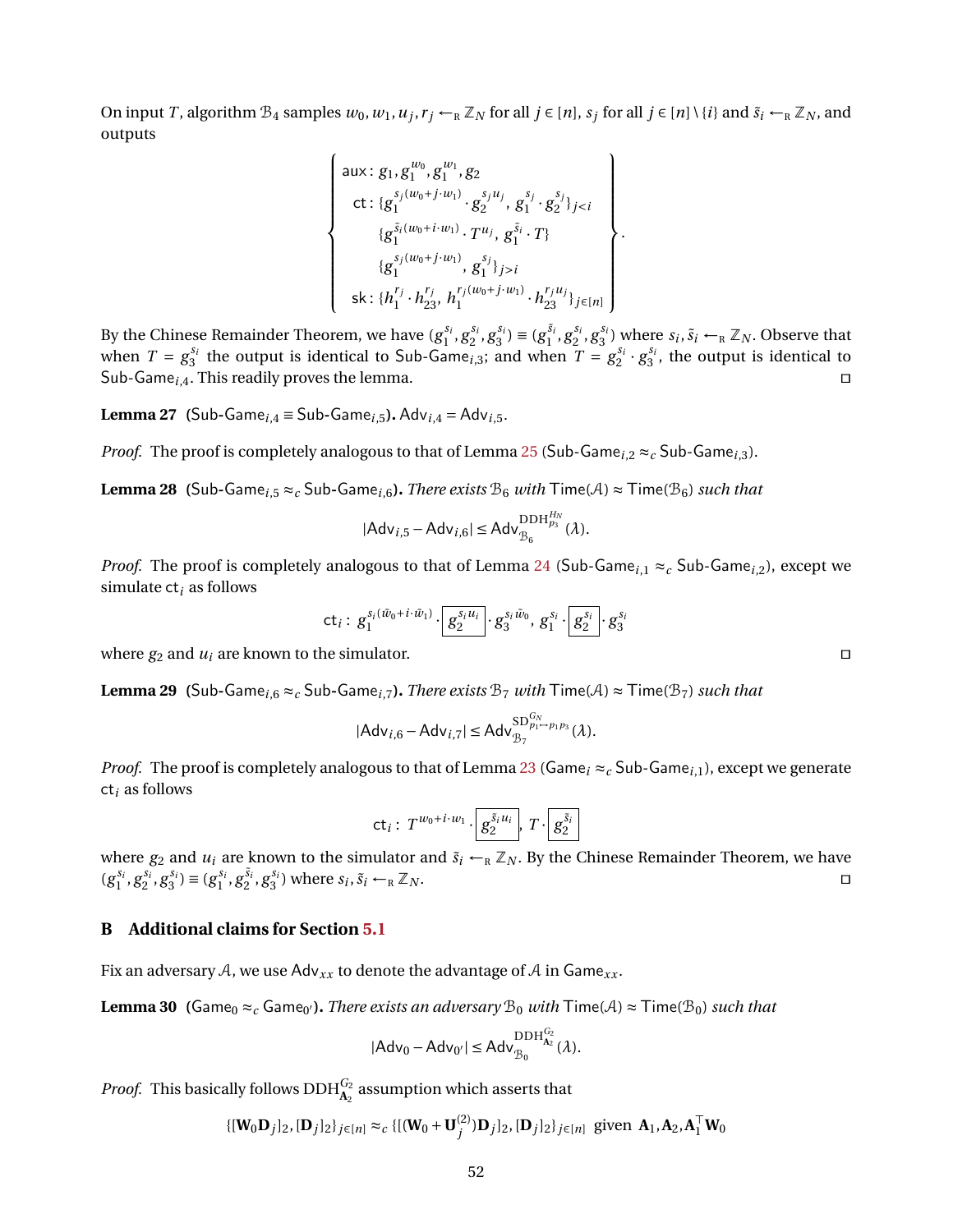$\mathbf{w}_0 \leftarrow_R \mathbb{Z}_p^{\ell \times \ell_W}, \mathbf{D}_j \leftarrow_R \mathbb{Z}_p^{\ell_W \times \ell_W}, \mathbf{U}_j^{(2)} \leftarrow_R \mathsf{span}^{\ell_W}(\mathbf{A}_2^{\parallel})$  $_{2}^{\parallel}$ ). On input {[**T**<sub>*j*</sub>]<sub>2</sub>, [**D**<sub>*j*</sub>]<sub>2</sub>}<sub>*j*∈[*n*] along with **A**<sub>1</sub>, **A**<sub>2</sub>, **A**<sub>1</sub><sup>T</sup> **W**<sub>0</sub>,</sub> algorithm  $\mathcal{B}_0$  samples  $\mathbf{W}_1 \leftarrow_R \mathbb{Z}_p^{\ell \times \ell_W}, \mathbf{s}_j \leftarrow_R \mathbb{Z}_p^{\ell_1}$  for all  $j \in [n]$  and outputs

$$
\left\{\n\begin{array}{l}\n\text{aux}: [\mathbf{A}_1^\top]_1, [\mathbf{A}_1^\top \mathbf{W}_0]_1, [\mathbf{A}_1^\top \mathbf{W}_1]_1, [\mathbf{A}_2^\top]_1 \\
\text{ct}: \left\{ [\mathbf{s}_j^\top (\mathbf{A}_1^\top \mathbf{W}_0 + j \cdot \mathbf{A}_1^\top \mathbf{W}_1)]_1, [\mathbf{s}_j^\top \mathbf{A}_1^\top]_1 \right\}_{j \in [n]} \\
\text{sk}: \left\{ [\mathbf{D}_j]_2, [\mathbf{T}_j + j \cdot \mathbf{W}_1 \mathbf{D}_j]_2 \right\}_{j \in [n]}\n\end{array}\n\right\}.
$$

Observe that when  $T_j = W_0 D_j$ , the output is identical to Game<sub>0</sub>; and when  $T_j = (W_0 + U_j^{(2)})$  $j^{(2)}$ ) $\mathbf{D}_j$ , the output is identical to Game<sub>0'</sub>. This readily proves the lemma.  $\square$ 

<span id="page-52-0"></span>**Lemma 31 (**Game<sub>*i*</sub>  $\approx$  Sub-Game<sub>*i*,1</sub>). *For any adversary* A, *there exists an adversary*  $B_1$  *with* Time(A)  $\approx$ Time(B1) *such that*

$$
|Adv_i - Adv_{i,1}| \leq Adv_{\mathcal{B}_1}^{SD_{A_1\mapsto A_1,A_3}^{G_1}}(\lambda).
$$

*Proof.* Recall that the  $SD_{\mathbf{A}_1 \rightarrow \mathbf{A}_1, \mathbf{A}_3}^{G_1}$  assumption asserts

$$
[\textbf{t} \leftarrow_R \text{span}(\textbf{A}_1)]_1 \approx_c [\textbf{t} \leftarrow_R \text{span}(\textbf{A}_1,\textbf{A}_3)]_1 \text{ given } [\textbf{A}_1,\textbf{A}_2]_1,\text{basis}(\textbf{A}_2^{\parallel}).
$$

On input  $[\mathbf{t}]_1$  along with  $[\mathbf{A}_1, \mathbf{A}_2]_1$ , basis( $\mathbf{A}_2^{\parallel}$  $_{2}^{\mathbb{I}}$ ), algorithm  $\mathcal{B}_{1}$  samples  $\mathbf{W}_{0}$ ,  $\mathbf{W}_{1} \leftarrow_{R} \mathbb{Z}_{p}^{\ell \times \ell_{W}}$ ,  $\mathbf{D}_{j} \leftarrow_{R} \mathbb{Z}_{p}^{\ell_{W} \times \ell_{W}}$  for all  $j \in [n]$  and  $\textbf{U}_{j}^{(2)} \leftarrow_{\textrm{\tiny R}}$  span ${}^{\ell_{W}}(\textbf{A}_{2}^{\parallel})$  $\frac{1}{2}$ ) for *j* ∈ [*n*] using basis(**A**<sup> $\frac{1}{2}$ </sup>)  $_2^{\mathbb{I}}$ ), and outputs

$$
\begin{cases}\n\text{aux}: [\mathbf{A}_1^\top]_1, [\mathbf{A}_1^\top \mathbf{W}_0]_1, [\mathbf{A}_1^\top \mathbf{W}_1]_1, [\mathbf{A}_2^\top]_1 \\
\text{ct}: \{[\mathbf{c}_j^\top (\mathbf{W}_0 + j \cdot \mathbf{W}_1 + \mathbf{U}_j^{(2)})]_1, [\mathbf{c}_j^\top]_1\}_{j < i} \quad \mathbf{c}_j \leftarrow_R \text{span}(\mathbf{A}_1, \mathbf{A}_2) \\
\{[\mathbf{t}^\top (\mathbf{W}_0 + i \cdot \mathbf{W}_1)]_1, [\mathbf{t}^\top]_1\} \\
\{[\mathbf{c}_j^\top (\mathbf{W}_0 + j \cdot \mathbf{W}_1)]_1, [\mathbf{c}_j^\top]_1\}_{j > i} \quad \mathbf{c}_j \leftarrow_R \text{span}(\mathbf{A}_1) \\
\text{sk}: \{[\mathbf{D}_j]_2, [(\mathbf{W}_0 + j \cdot \mathbf{W}_1 + \mathbf{U}_j^{(2)}) \mathbf{D}_j]_2\}_{j \in [n]}\n\end{cases}
$$

Observe that when  $t \leftarrow_R$  span( $A_1$ ) the output is identical to that in Game<sub>i</sub>; and when  $t \leftarrow_R$  span( $A_1, A_3$ ), the output is identical to that in Sub-Game<sub>*i*,1</sub>. This readily proves the lemma.  $\square$ 

<span id="page-52-1"></span>**Lemma 32 (**Sub-Game<sub>*i*</sub>,  $1 \approx$  Sub-Game<sub>*i*</sub>,  $2$ ). *There exists an adversary*  $B_2$  *with*  $\text{Time}(A) \approx$   $\text{Time}(B_2)$  *such that*  $|Adv_{i,1} - Adv_{i,2}|$  ≤ Adv<sup> $_{B_2}$ </sup><sup>DDH<sup>*G*2</sup></sup><sub>*A*<sub>3</sub></sub> (λ).

*Proof.* This follows the  $\text{DDH}_{\mathbf{A}_3}^{G_2}$  assumption asserting that

$$
\{ [\mathbf{D}_j]_2, [\mathbf{W}_1 \mathbf{D}_j]_2 \}_{j \neq i} \approx_c \{ [\mathbf{D}_j]_2, [(\mathbf{W}_1 + \widetilde{\mathbf{U}}_j^{(3)}) \mathbf{D}_j]_2 \}_{j \neq i} \text{ given } \mathbf{A}_1, \mathbf{A}_2, \mathbf{A}_3, \mathbf{A}_2^{\parallel}, \mathbf{A}_1^{\top} \mathbf{W}_1, \mathbf{A}_2^{\top} \mathbf{W}_1 \}
$$

where  $\widetilde{\mathbf{U}}_{j}^{(3)} \leftarrow_{\textrm{\tiny R}}$  span ${}^{\ell_{W}}(\mathbf{A}_{3}^{\|})$  $\frac{1}{3}$ ). On input { $[D_j]_2$ ,  $[T_j]_2$ } $_{j \neq i}$  along with  $A_1, A_2, A_3, A_2$ <sup>1</sup>  $_{2}^{\parallel},$ **A** $_{1}^{\top}$ **W**<sub>1</sub>, algorithm  $\mathcal{B}_{2}$ samples  $\widetilde{\mathbf{W}}_0$  and programs  $\mathbf{W}_0 := \widetilde{\mathbf{W}}_0 - i \cdot \mathbf{W}_1$ , samples  $\mathbf{s}_{1,j} \leftarrow_R \mathbb{Z}_p^{\ell_1}$ ,  $\mathbf{s}_{2,j} \leftarrow_R \mathbb{Z}_p^{\ell_2}$ ,  $\mathbf{D}_j \leftarrow_R \mathbb{Z}_p^{\ell_W \times \ell_W}$ ,  $\mathbf{U}_j^{(2)} \leftarrow_R$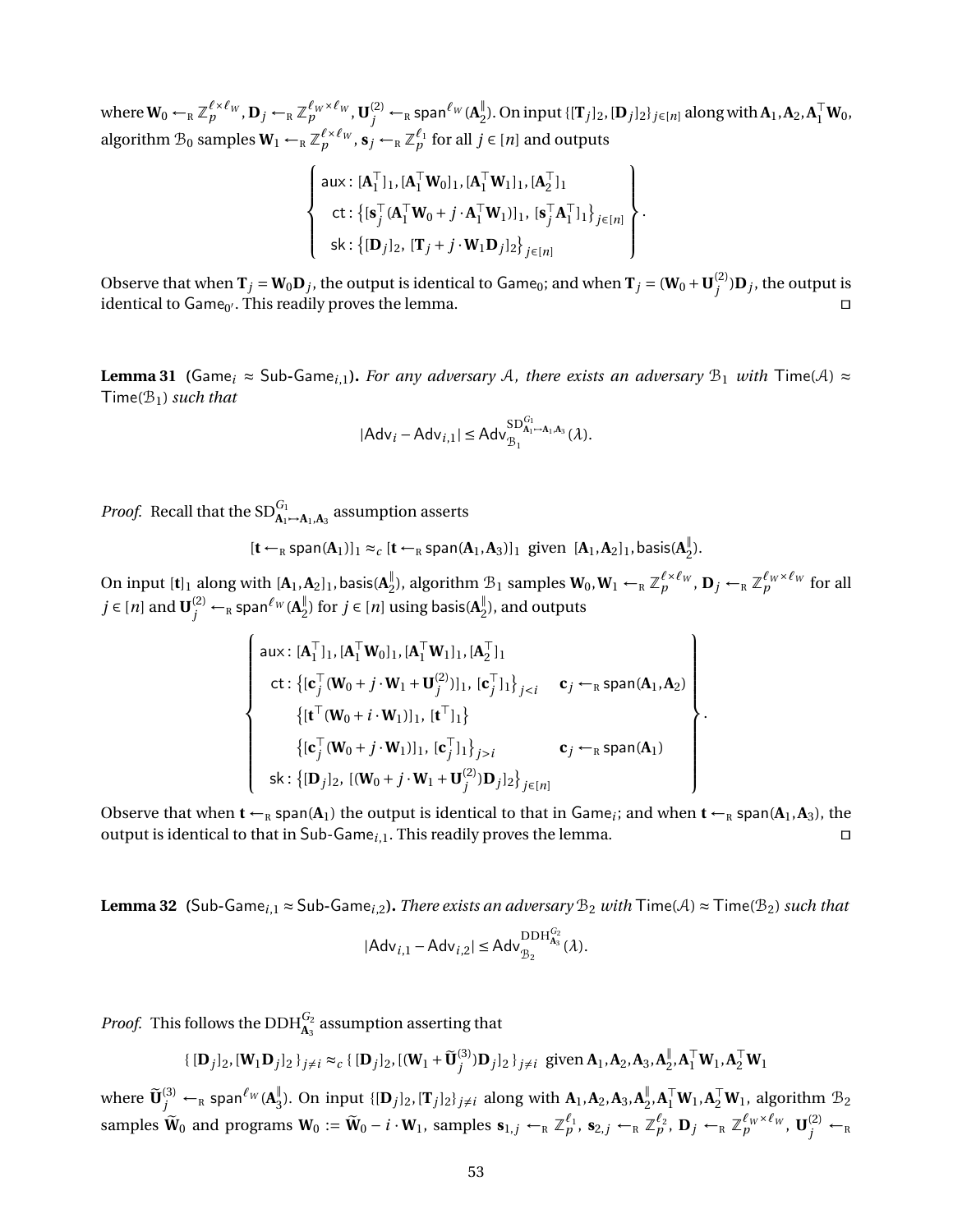span ${}^{\ell_{\scriptscriptstyle{W}}}$  ( $\mathbf{A}_{2}^{\parallel}$  $\frac{1}{2}$ ) for all *j* ∈ [*n*], and outputs

$$
\begin{cases}\n\text{aux}: [\mathbf{A}_1^\top]_1, [\mathbf{A}_1^\top \tilde{\mathbf{W}}_0 - i \cdot \mathbf{A}_1^\top \mathbf{W}_1]_1, [\mathbf{A}_1^\top \mathbf{W}_1]_1, [\mathbf{A}_2^\top]_1 \\
\text{ct}: \{ [\mathbf{c}_j^\top (\tilde{\mathbf{W}}_0 + \mathbf{U}_j^{(2)}) + (j - i) \cdot (\mathbf{s}_{1,j}^\top \mathbf{A}_1^\top \mathbf{W}_1 + \mathbf{s}_{2,j}^\top \mathbf{A}_2^\top \mathbf{W}_1)]_1, [\mathbf{c}_j^\top]_1 \}_{j < i} & \mathbf{c}_j := \mathbf{A}_1 \mathbf{s}_{1,j} + \mathbf{A}_2 \mathbf{s}_{2,j} \\
\{ [\mathbf{c}_i^\top \tilde{\mathbf{W}}_0]_1, [\mathbf{c}_i^\top]_1 \} & \mathbf{c}_i \leftarrow_R \text{span}(\mathbf{A}_1, \mathbf{A}_3) \\
\{ [\mathbf{s}_{1,j}^\top \mathbf{A}_1^\top \tilde{\mathbf{W}}_0 + (j - i) \cdot \mathbf{s}_{1,j}^\top \mathbf{A}_1^\top \mathbf{W}_1)]_1, [\mathbf{c}_j^\top]_1 \}_{j > i} & \mathbf{c}_j := \mathbf{A}_1 \mathbf{s}_{1,j} \\
\text{sk}: \{ [\mathbf{D}_j]_2, [(\tilde{\mathbf{W}}_0 + \mathbf{U}_j^{(2)}) \mathbf{D}_j + (j - i) \cdot \mathbf{T}_j]_2 \}_{j \neq i} & \{ [\mathbf{D}_i]_2, [(\tilde{\mathbf{W}}_0 + \mathbf{U}_i^{(2)}) \mathbf{D}_i]_2 \}\n\end{cases}
$$

Observe that when  $\mathbf{T}_j = \mathbf{W}_1 \mathbf{D}_j$ , the output is identical to Sub-Game<sub>*i*,1</sub>; and when  $\mathbf{T}_j = (\mathbf{W}_1 + \widetilde{\mathbf{U}}_j^{(3)})$  $j^{(5)}$ ) $\mathbf{D}_j$  and let  $\mathbf{U}^{(3)}_i$  $j^{(3)} := (j - i) \cdot \widetilde{\mathbf{U}}_j^{(3)}$  $j^{(3)}$ , the output is identical to Sub-Game<sub>i,2</sub>. This readily proves the lemma.  $\Box$ 

<span id="page-53-0"></span>**Lemma 33 (**Sub-Game<sub>*i*</sub>,2</sub>  $\equiv$  Sub-Game<sub>*i*</sub>,3</sub>*.* Adv<sub>*i*</sub>2  $=$  Adv<sub>*i*</sub>3*.* 

*Proof.* It is sufficient to prove that, for  $\mathbf{A}_1$ ,  $\mathbf{A}_2$ ,  $\mathbf{A}_3$ ,  $\mathbf{A}_1^{\parallel}$  $\frac{||}{1}$ , **A**<sup> $||$ </sup><sub>2</sub>  $\frac{||}{2}$ , **A**<sup> $||$ </sup><sub>3</sub>  $\frac{1}{3}$ , we have

$$
(\mathbf{A}_1^{\top} \mathbf{W}_0, \mathbf{A}_2^{\top} \mathbf{W}_0, \overbrace{\{\mathbf{W}_0 + \mathbf{U}_j^{(3)}\}_{j \neq i}}^{ \{sk_j\}_{j \neq i}}, \overbrace{\mathbf{W}_0}^{ct_i, sk_i}) \equiv (\mathbf{A}_1^{\top} \mathbf{W}_0, \mathbf{A}_2^{\top} \mathbf{W}_0, \{\mathbf{W}_0 + \mathbf{U}_j^{(3)}\}_{j \neq i}, \mathbf{W}_0 + \overbrace{\mathbf{U}_i^{(3)}}^{}
$$

where  $\mathbf{W}_0 \leftarrow_R \mathbb{Z}_p^{\ell \times \ell_W}$  and  $\mathbf{U}_j^{(3)} \leftarrow_R \mathsf{span}^{\ell_W}(\mathbf{A}_3^\parallel)$ <sup>∥</sup><sub>3</sub>) for all *j* ∈ [*n*]. This is further implied by

$$
(\mathbf{A}_1^\top \mathbf{W}_0, \mathbf{A}_2^\top \mathbf{W}_0, \mathbf{W}_0) \equiv (\mathbf{A}_1^\top \mathbf{W}_0, \mathbf{A}_2^\top \mathbf{W}_0, \mathbf{W}_0 + \mathbf{U}_i^{(3)})
$$

which is described by the statistical lemma, Lemma [5.](#page-17-1) under the statistic  $\square$ 

<span id="page-53-1"></span>**Lemma 34 (Sub-Game**<sub>*i*,3</sub>  $\approx$ *c* Sub-Game<sub>*i*,4</sub>). *There exists an adversary*  $B_4$  *with*  $\text{Time}(B_4) \approx \text{Time}(A)$  *such that* 

$$
|Adv_{i,3} - Adv_{i,4}| \leq Adv_{\mathcal{B}_4}^{SD_{A_3\to A_3,A_2}^{G_1}}(\lambda).
$$

*Proof.* Recall that the  $SD_{\mathbf{A}_3 \rightarrow \mathbf{A}_3, \mathbf{A}_2}^{G_1}$  assumption asserts that

$$
[\mathbf{t} \leftarrow_R \text{span}(\mathbf{A}_3)]_1 \approx_c [\mathbf{t} \leftarrow_R \text{span}(\mathbf{A}_3, \mathbf{A}_2)]_1 \text{ given } [\mathbf{A}_2, \mathbf{A}_1]_1, \text{basis}(\mathbf{A}_2^{\parallel}, \mathbf{A}_3^{\parallel}).
$$

On input  $[\mathbf{t}]_1$  along with  $[\mathbf{A}_2,\mathbf{A}_1]_1$ , basis( $\mathbf{A}_2^{\parallel}$  $\frac{||}{2}$ , **A**<sup> $||$ </sup><sub>3</sub>  $^{\parallel}_{3}$ ), algorithm  $\mathcal{B}_{4}$  samples  $\mathbf{W}_{0}$ ,  $\mathbf{W}_{1}$   $\leftarrow_{R} \mathbb{Z}_{p}^{\ell \times \ell_{W}}$  and

$$
(\mathbf{U}_{j}^{(2)} + \mathbf{U}_{j}^{(3)} =) \mathbf{U}_{j}^{(23)} \leftarrow_{\mathrm{R}} \mathrm{span}^{\ell_{W}}(\mathbf{A}_{2}^{\parallel}, \mathbf{A}_{3}^{\parallel})
$$

for  $j \in [n]$  using basis( $A_{\mathcal{I}}^{\parallel}$  $\frac{||}{2}$ , **A**<sup> $||$ </sup><sub>3</sub>  $\frac{1}{3}$ ), and outputs

$$
\begin{cases}\n\text{aux}: [\mathbf{A}_1^\top]_1, [\mathbf{A}_1^\top \mathbf{W}_0]_1, [\mathbf{A}_1^\top \mathbf{W}_1]_1, [\mathbf{A}_2^\top]_1 \\
\text{ct}: \{[\mathbf{c}_j^\top (\mathbf{W}_0 + j \cdot \mathbf{W}_1 + \mathbf{U}_j^{(23)})]_1, [\mathbf{c}_j^\top]_1\}_{j < i} \quad \mathbf{c}_j \leftarrow_R \text{span}(\mathbf{A}_1, \mathbf{A}_2) \\
\{[\mathbf{c}_i^\top (\mathbf{W}_0 + i \cdot \mathbf{W}_1 + \mathbf{U}_i^{(23)})]_1, [\mathbf{c}_i^\top]_1\} \quad \mathbf{c}_i \leftarrow_R \mathbf{t} + \text{span}(\mathbf{A}_1) \\
\{[\mathbf{c}_j^\top (\mathbf{W}_0 + j \cdot \mathbf{W}_1)]_1, [\mathbf{c}_j^\top]_1\}_{j > i} \quad \mathbf{c}_j \leftarrow_R \text{span}(\mathbf{A}_1) \\
\text{sk}: \{[\mathbf{D}_j]_2, [(\mathbf{W}_0 + j \cdot \mathbf{W}_1 + \mathbf{U}_j^{(23)})]_2\}_{j \in [n]} \n\end{cases}
$$

<span id="page-53-2"></span>Observe that when  $t \leftarrow_R$  span( $A_3$ ) the output is identical to that in Sub-Game<sub>*i*,3</sub>; and when  $t \leftarrow_R$  span( $A_2$ , $A_3$ ), the output is identical to that in Sub-Game<sub>*i*,4</sub>. This readily proves the lemma.  $\square$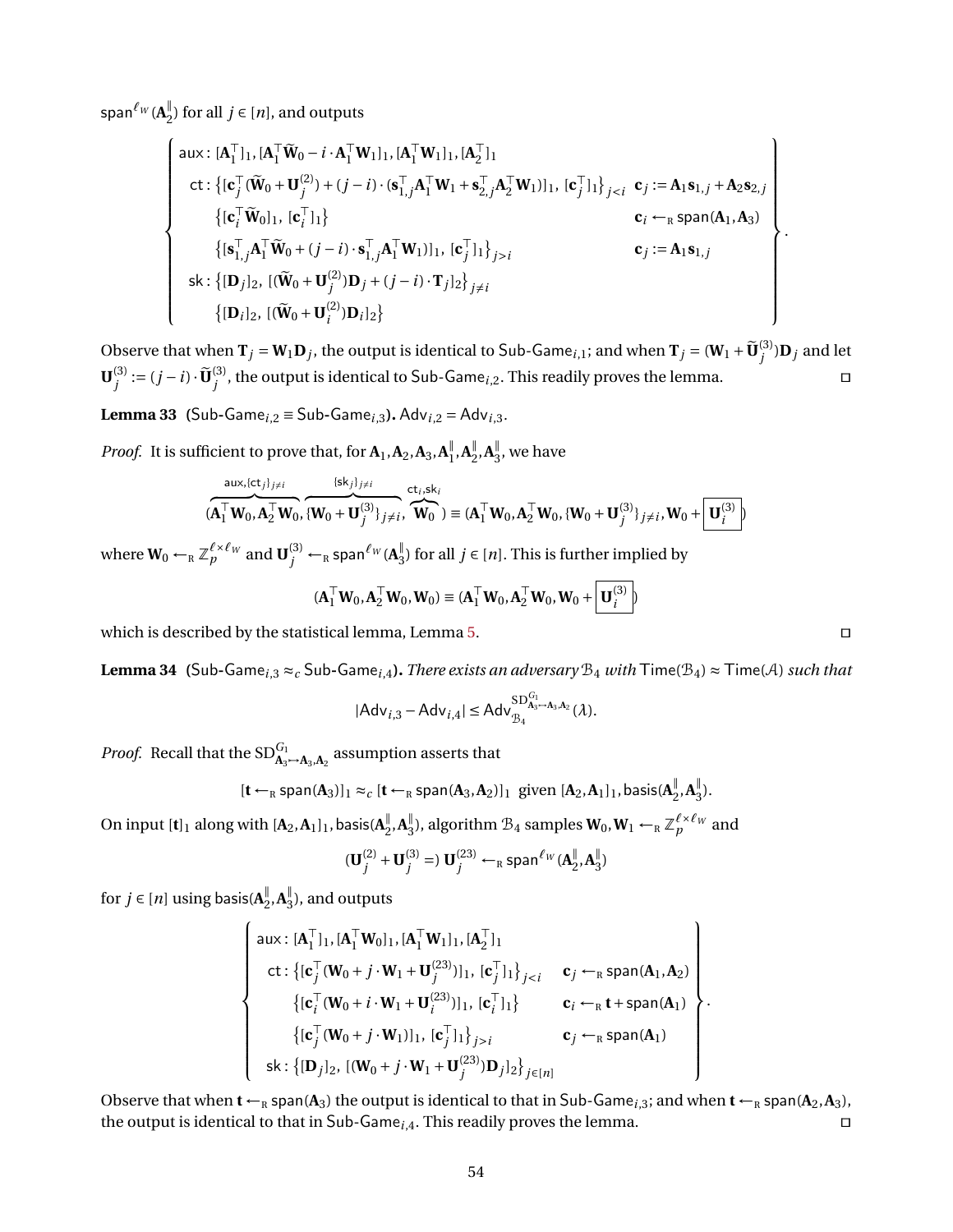**Lemma 35 (**Sub-Game<sub>*i*</sub>, $_4 \equiv$  Sub-Game<sub>*i*</sub>,5</sub>*.* Adv<sub>*i*</sub>,4 = Adv<sub>*i*</sub>,5*.* 

*Proof.* The proof is completely analogous to that of Lemma [33](#page-53-0) (Sub-Game<sub>i,2</sub>  $\approx_c$  Sub-Game<sub>i,3</sub>).

<span id="page-54-0"></span>**Lemma 36 (Sub-Game**<sub>i,5</sub>  $\approx$ *c* Sub-Game<sub>i,6</sub>). *There exists an adversary*  $B_6$  *with*  $\text{Time}(A) \approx \text{Time}(B_6)$  *such that* 

$$
|Adv_{i,5} - Adv_{i,6}| \leq Adv_{\mathcal{B}_6}^{\mathrm{DDH}_{A_3}^{G_2}}(\lambda).
$$

*Proof.* The proof is completely analogous to that of Lemma [32](#page-52-1) (Sub-Game<sub>i,1</sub>  $\approx_c$  Sub-Game<sub>i,2</sub>) except that we simulate

$$
\mathsf{sk}_i: [\mathbf{c}_i^\top (\widetilde{\mathbf{W}}_0 + \mathbf{U}_i^{(2)})]_1, [\mathbf{c}_i^\top]_1
$$

where  $\mathbf{c}_i \leftarrow_R \mathbb{Z}_p^{\ell}$  and  $\mathbf{U}_i^{(2)}$  $\binom{2}{i}$  are known to the simulator.

<span id="page-54-1"></span>**Lemma 37 (Sub-Game**<sub>i,6</sub>  $\approx$  c Sub-Game<sub>i,7</sub>). *There exists an adversary*  $B_7$  *with*  $\text{Time}(A) \approx \text{Time}(B_7)$  *such that* 

$$
|Adv_{i,6} - Adv_{i,7}| \leq Adv_{B_7}^{SD_{A_1\rightarrow A_1,A_3}^{G_1}}(\lambda).
$$

*Proof.* The proof is completely analogous to that of Lemma [31](#page-52-0) (Game<sub>i</sub>  $\approx_c$  Sub-Game<sub>i,1</sub>) except that we simulate

$$
\mathsf{sk}_i: [\mathbf{c}_i^\top (\mathbf{W}_0 + i \cdot \mathbf{W}_1 + \mathbf{U}_i^{(2)})]_1, [\mathbf{c}_i^\top]_1
$$

where  $\mathbf{W}_0, \mathbf{W}_1, \mathbf{U}_i^{(2)}$  $\sum_{i}^{(2)}$  are known to the simulator and  $\mathbf{c}_i$  ←R **t** + span(**A**<sub>2</sub>).  $\Box$ 

## **C Missing Lemmas for Section [6.2](#page-25-2)**

<span id="page-54-2"></span>Fix an adversary A that makes at most *Q* key queries, we use Adv*xx* to denote the advantage of A in Game*xx* .

**Lemma 38 (**Game<sub>0</sub>  $\approx$ *<sub>c</sub>* Game<sub>0'</sub>). *There exists an adversary*  $\mathcal{B}_0$  *with*  $\mathsf{Time}(\mathcal{B}_0) \approx \mathsf{Time}(\mathcal{A})$  *such that* 

$$
|Adv_0 - Adv_{0'}| \leq Adv_{\mathcal{B}_0}^{\mathrm{EXPLEM}}(\lambda).
$$

*Proof.* This follows from the entropy expansion lemma (see Lemma [2\)](#page-10-0). On input

$$
\left\{\n\begin{array}{l}\n\text{aux}: g_1, g_1^w, g_1^{w_0}, g_1^{w_1} \\
\text{ct}: C_0, \{C_{1,j}, C_{2,j}\}_{j \in [n]} \\
\text{sk}: \{K_{0,j}, K_{1,j}, K_{2,j}\}_{j \in [n]}\n\end{array}\n\right\},
$$

algorithm  $\mathcal{B}_0$  proceeds as follows:

**Setup.** Select a random generator  $h_{123}$  of  $H_N$  and sample  $\alpha \leftarrow_R \mathbb{Z}_N$ . Choose a pairwise independent hash function  $\mathsf{H}: G_T \to \{0,1\}^\lambda$  and output

$$
mpk := (aux, e(g_1, h_{123})^{\alpha}; H).
$$

**Key Queries.** For each query **M**, sample  $\mathbf{u} \leftarrow_{\mathrm{R}} \mathbb{Z}_{N}^{\ell'-1}$  and  $\tilde{r}_j \leftarrow_{\mathrm{R}} \mathbb{Z}_{N}$  for  $j \in [n]$ , and output

$$
\mathsf{sk}_M := (\{ h_{123}^{M_j(\{u\})} \cdot K_{0,j}^{\tilde{r}_j}, K_{1,j}^{\tilde{r}_j}, K_{2,j}^{\tilde{r}_j} \}_{j \in [n]} ).
$$

**Ciphertext.** For challenge attribute vector  $\mathbf{x}^* = (x_1^*)$  $x_1^*, \ldots, x_n^*$  $\binom{*}{n}$  and two equal-length messages  $m_0, m_1$ , pick  $b \leftarrow_R \{0, 1\}$  and output

$$
\mathsf{ct}_{\mathbf{x}^*} := (C_0, \{C_{1,j}, C_{2,j}\}_{j:x_j^*=1}, e(C_0, h_{123}^\alpha) \cdot m_b).
$$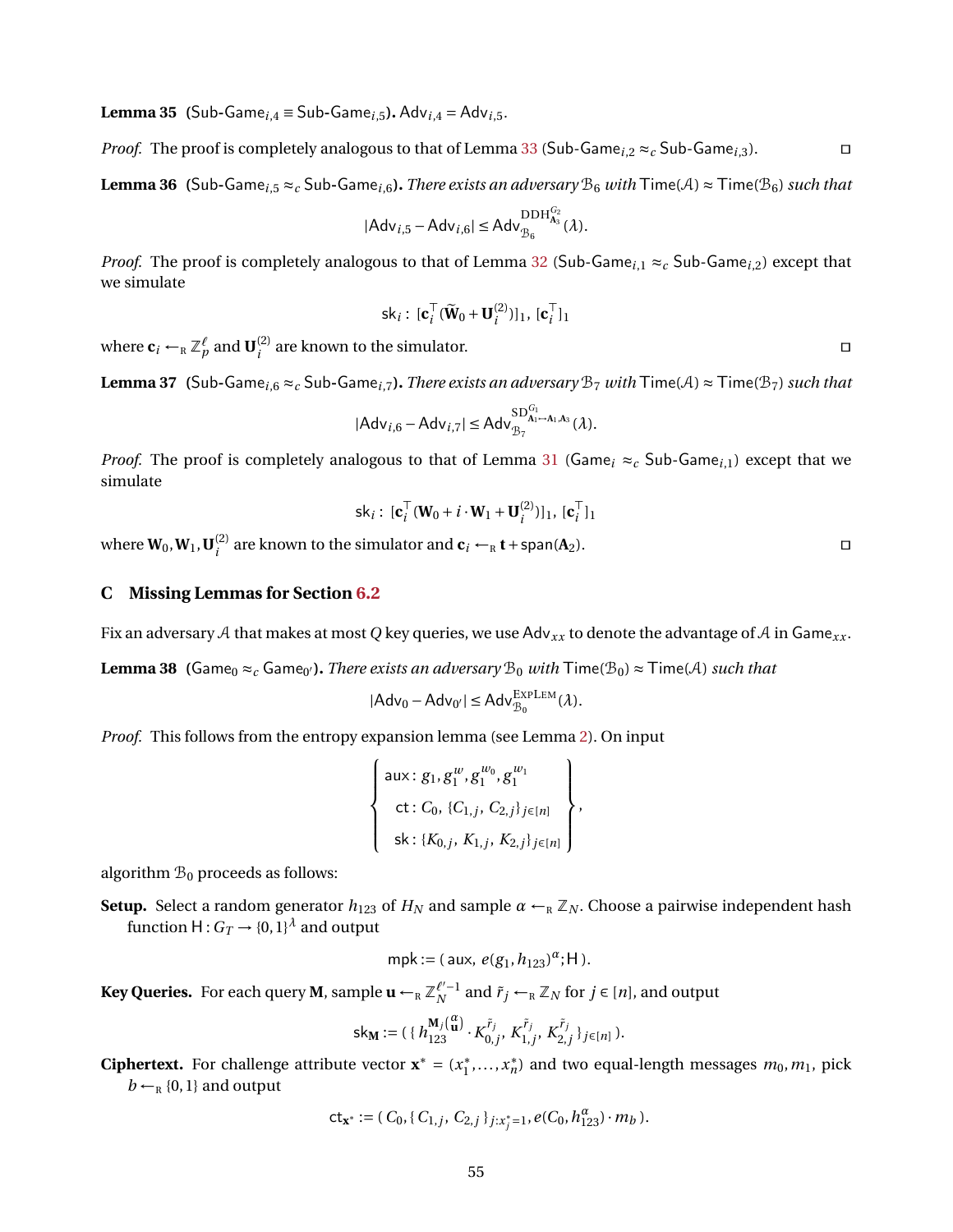**Guess.** When A halts with output  $b'$ ,  $\mathcal{B}_0$  outputs 1 if  $b = b'$  and 0 otherwise.

Observe that when the input is identical to the left distribution in Lemma [2,](#page-10-0) the output is identical to Game<sub>0</sub>; and when the input is identical to the right distribution in Lemma [2,](#page-10-0) the output is identical to Game<sub>0</sub>. This readily proves the lemma.  $\Box$ 

<span id="page-55-0"></span>**Lemma 39 (**Game<sub>0</sub>'  $\approx$  Game<sub>1</sub>). *There exists an adversary*  $\mathcal{B}_1$  *with*  $\mathsf{Time}(\mathcal{B}_1) \approx \mathsf{Time}(\mathcal{A})$  *such that* 

$$
|Adv_{0'}-Adv_1| \le Adv_{\mathcal{B}_1}^{SD_{p_2\rightarrow p_2p_3}^{G_N}}(\lambda).
$$

*Proof.* This follows from

$$
(g_2^s, \{g_2^{s_j}\}_{j\in[n]}) \approx_c (g_2^s \cdot \boxed{g_3^s}, \{g_2^{s_j} \cdot \boxed{g_3^{s_j}}\}_{j\in[n]})
$$
 given  $g_1, h_1, h_2$ .

which is implied by the  $\mathrm{SD}^{G_N}_{p_2 \to p_2 p_3}$  assumption. On input  $(T, \{T_j\}_{j \in [n]})$  along with  $g_1, h_1, h_2$ , algorithm  $\mathcal{B}_1$ picks  $v_j, u_j \leftarrow_R \mathbb{Z}_N$  for all  $j \in [n]$  and proceeds as follows:

**Setup.** Select a random generator  $h_{123}$  for  $H_N$  and sample  $\alpha$ ,  $w$ ,  $w_0$ ,  $w_1 \leftarrow_R \mathbb{Z}_N$ . Choose a pairwise independent hash function  $\mathsf{H}: G_T \to \{0,1\}^\lambda$  and output

mpk := 
$$
(g_1, g_1^w, g_1^{w_0}, g_1^{w_1}, e(g_1, h_{123})^{\alpha}; H)
$$
.

**Key Queries.** For each query **M**, sample  $\mathbf{u} \leftarrow_{\mathrm{R}} \mathbb{Z}_{N}^{\ell'-1}$  and  $r_j \leftarrow_{\mathrm{R}} \mathbb{Z}_{N}$  for all  $j \in [n]$  and output

$$
\mathsf{sk}_\mathbf{M} := (\{ \, h_{123}^{\mathbf{M}_j \left( \begin{smallmatrix} \alpha \\ \mathbf{u} \end{smallmatrix} \right)} \cdot h_1^{r_j w} \cdot h_2^{r_j v_j}, \; h_1^{r_j} \cdot h_2^{r_j}, \; h_1^{r_j (w_0 + j \cdot w_1)} \cdot h_2^{r_j u_j} \, \}_{j \in [n]} \, ).
$$

**Ciphertext.** For challenge attribute vector  $\mathbf{x}^* = (x_1^*)$  $x_1^*, \ldots, x_n^*$  $\binom{*}{n}$  and two equal-length messages  $m_0, m_1$ , pick  $b \leftarrow_R \{0, 1\}, \, \tilde{s}, \tilde{s}_j \leftarrow_R \mathbb{Z}_N$  for all  $j \in [n]$  and output

$$
\mathsf{ct}_{\mathbf{x}^*} := \big(\, g^{\tilde{s}}_1 \cdot T, \, \{ \, g^{\tilde{s} w + \tilde{s}_j (w_0 + j \cdot w_1)}_1 \cdot T^{v_j} \cdot T^{u_j}_j, \, g^{\tilde{s}_j}_1 \cdot T_j \, \}_{j : x^*_j = 1}, \, \mathsf{H}(e(g^{\tilde{s}}_1 \cdot T, h^{\alpha}_{123})) \cdot m_b \,\big).
$$

**Guess.** When A halts with output  $b'$ ,  $\mathcal{B}_1$  outputs 1 if  $b = b'$  and 0 otherwise.

Observe that when  $T = g_2^s$  and  $T_j = g_2^{s_j}$  $2^{s_j}$ , the output is identical to Game<sub>0</sub>; and when  $T = g_2^s \cdot g_3^s$  and  $T_j = g_2^s \cdot g_4^s$ *g sj*  $\frac{s_j}{2} \cdot g_3^{s_j}$  $S_j^{s_j}$ , the output is identical to Game<sub>1</sub>. This readily proves the lemma.

<span id="page-55-1"></span>**Lemma 40 (**Game<sub>*i*</sub>  $\approx$ <sub>*c*</sub> Game<sub>*i*,1</sub>). *There exists an adversary*  $B_2$  *with*  $\text{Time}(B_2) \approx \text{Time}(A)$  *such that* 

$$
|Adv_i - Adv_{i,1}| \le Adv_{\mathcal{B}_2}^{SD_{p_2 \to p_2 p_3}^{H_N}}(\lambda).
$$

*Proof.* This follows from

 ${h}^{r_j}$ *<sup>r<sub>j</sub>*</sup></sup>}<sub>*j*∈[*n*] ≈*c* { $h_2^{r_j}$ </sub>  $\frac{r_j}{2} \cdot h_3^{r_j}$ 3 }*j*∈[*n*] given *g*1, *g*23,*h*1,*h*2,*h*<sup>3</sup>

where  $g_{23}$  is a random generator of  $G_{p_2p_3}$ , which is implied by  $\text{SD}_{p_2\mapsto p_2p_3}^{H_N}$  assumption. On input  $\{T_j\}_{j\in[n]}$ along with  $g_1, g_{23}, h_1, h_2, h_3$ , algorithm  $B_2$  samples  $v_j, u_j, \hat{\alpha} \leftarrow_R \mathbb{Z}_N$  for all  $j \in [n]$  and proceeds as follows:

**Setup.** Select a random generator  $h_{123}$  of  $H_N$  and sample  $\alpha, w, w_0, w_1, \leftarrow_R \mathbb{Z}_N$ . Choose a pairwise independent hash function  $\mathsf{H}: G_T \to \{0,1\}^\lambda$  and output

mpk := 
$$
(g_1, g_1^w, g_1^{w_0}, g_1^{w_1}, e(g_1, h_{123})^{\alpha}; H)
$$
.

**Key Queries.** For the  $\kappa$ 's query **M**, sample  $\mathbf{u} \leftarrow_{\mathrm{R}} \mathbb{Z}_N^{\ell'-1}$  and  $\tilde{r}_j \leftarrow_{\mathrm{R}} \mathbb{Z}_N$  for all  $j \in [n]$  and output

$$
\mathbf{sk_M} := \begin{cases}\n(\{h_{123}^{\mathbf{M}_j}(\mathbf{u}^{\alpha}) \cdot h_3^{\pi_j}(\hat{\theta}^{\alpha}) \cdot h_1^{\tilde{r}_j w} \cdot h_2^{\tilde{r}_j v_j}, \ h_1^{\tilde{r}_j} \cdot h_2^{\tilde{r}_j}, \ h_1^{\tilde{r}_j (w_0 + j \cdot w_1)} \cdot h_2^{\tilde{r}_j u_j}\}_{j \in [n]}\n\end{cases} \text{ if } \kappa < i
$$
\n
$$
\mathbf{sk_M} := \begin{cases}\n(\{h_{123}^{\mathbf{M}_j}(\mathbf{u}^{\alpha}) \cdot h_1^{\tilde{r}_j w} \cdot T_j^{\nu_j}, \ h_1^{\tilde{r}_j} \cdot T_j, \ h_1^{\tilde{r}_j (w_0 + j \cdot w_1)} \cdot T_j^{\mu_j}\}_{j \in [n]}\n\end{cases} \text{ if } \kappa = i
$$
\n
$$
(\{h_{123}^{\mathbf{M}_j}(\mathbf{u}^{\alpha}) \cdot h_1^{\tilde{r}_j w} \cdot h_2^{\tilde{r}_j v_j}, \ h_1^{\tilde{r}_j} \cdot h_2^{\tilde{r}_j}, \ h_1^{\tilde{r}_j (w_0 + j \cdot w_1)} \cdot h_2^{\tilde{r}_j u_j}\}_{j \in [n]}\n\end{cases} \text{ if } \kappa > i
$$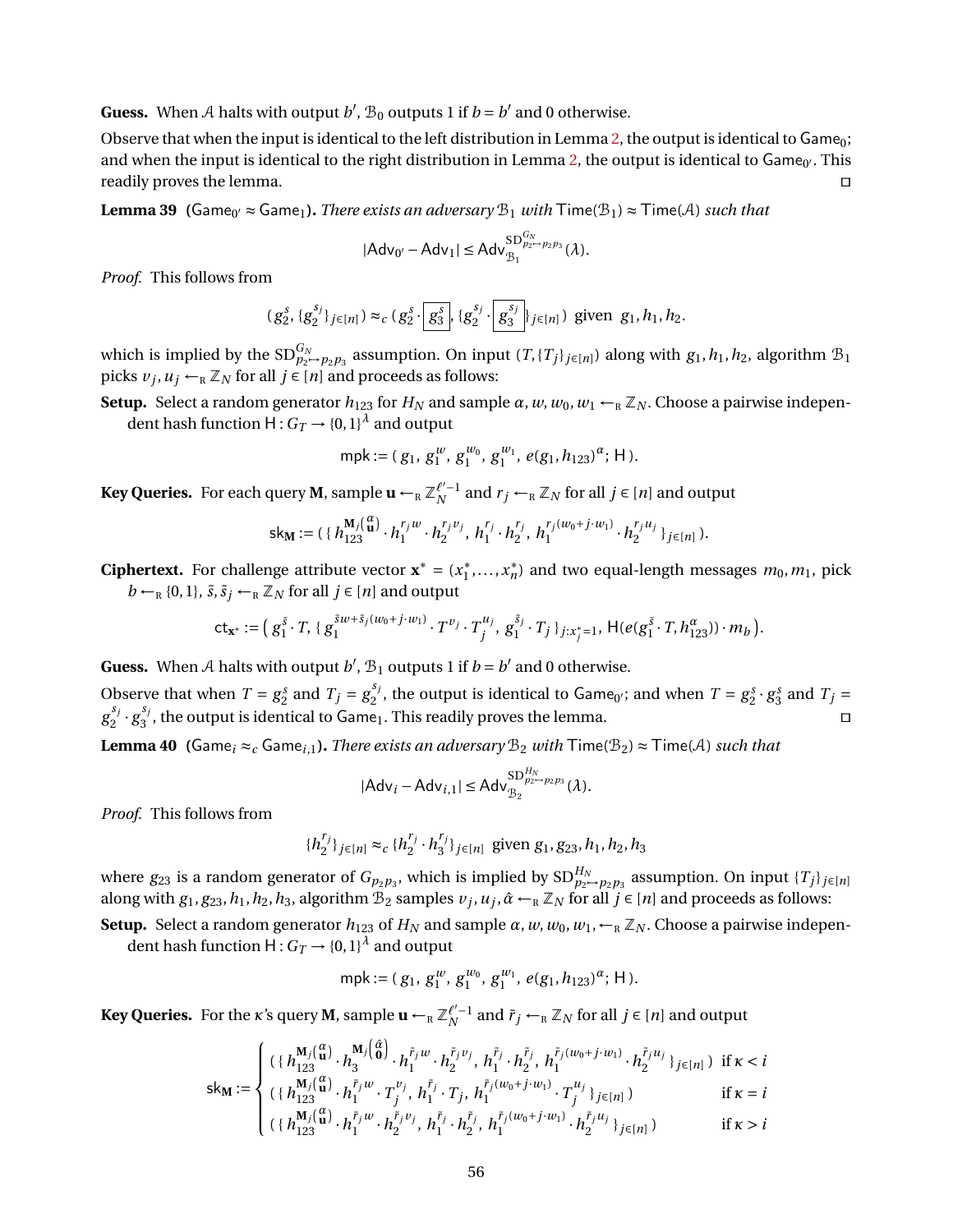**Ciphertext.** For challenge attribute vector  $\mathbf{x}^* = (x_1^*)$  $x_1^*, \ldots, x_n^*$  $\binom{*}{n}$  and two equal-length messages  $m_0, m_1$ , pick  $b \leftarrow_R \{0, 1\}, s, s_j \leftarrow_R \mathbb{Z}_N$  for all  $j \in [n]$  and output

$$
\mathsf{ct}_{\mathbf{x}^*} := \big(\, g^s_1 \cdot g^s_{23}, \, \{ \, g^{sw+s_j(w_0+j\cdot w_1)}_1 \cdot g^{sy_j+s_ju_j}_{23}, \, g^{s_j}_1 \cdot g^{s_j}_{23} \, \}_{j:x^*_j = 1}, \, \mathsf{H}(e(g^s_1 \cdot g^s_{23}, h^{\alpha}_{123})) \cdot m_b \,\big).
$$

**Guess.** When A halts with output  $b'$ ,  $B_2$  outputs 1 if  $b = b'$  and 0 otherwise.

Observe that when  $T_j = h_2^{r_j}$  $T_j$ , the output is identical to Game<sub>*i*</sub>; and when  $T_j = h_2^{r_j}$  $\frac{r_j}{2} \cdot h_3^{r_j}$  $j_3^{\prime}$ , the output is identical to Game<sub>i</sub><sub>,1</sub>. This readily proves the lemma. utilize the set of the set of the set of the set of the set of the set of the set of the set of the set of the set of the set of the set of the set of the set of the set of th

<span id="page-56-0"></span>**Lemma 41 (Game**<sub>*i*,1</sub> = Game<sub>*i*,2</sub>). Adv<sub>*i*,1</sub> = Adv<sub>*i*,2</sub>.

*Proof.* Fix generators  $g_1, g_2, g_3, h_{123}, h_1, h_2, h_3$ , common parameters  $w, w_0, w_1, \{u_j\}_{j \in [n]}$ , and all random coins except those for the *i*'th key. It is sufficient to prove that, for all  $\alpha$ ,  $\hat{\alpha}$  and all  $r_j \neq 0$  mod  $p_3$ , we have

$$
\begin{split}\n&\left(\{h_2^{v_j}\}_{j\in[n]}\right) &\quad \frac{\text{SF ct}}{\{g_2^{v_j}, g_3^{v_j}\}_{j:x_j=1}}\right) \\
&\left(\{h_{123}^{v_j}\}_{j\in[n]}\right) &\quad \frac{\text{B-cot}}{\{h_{123}^{(a)}\}}\cdot h_{123}^{r_jv_j} \cdot h_{3}^{r_jv_j} \cdot h_{3}^{r_j}\}_{j\in[n]}\n\end{split}
$$
\n
$$
\equiv (\{h_2^{v_j}\}_{j\in[n]}\right) &\quad \frac{\text{B-cot{}}}{\{g_2^{v_j}, g_3^{v_j}\}_{j:x_j=1}}\cdot \underbrace{\{h_{123}^{\mathbf{M}_j\left(\begin{matrix}\alpha\\ \mathbf{u}\end{matrix}\right)}\cdot \left[h_{3}^{\mathbf{M}_j\left(\begin{matrix}\alpha\\ \mathbf{0}\end{matrix}\right)}\right]}_{\text{P-SF }i'\text{th sk}}\cdot h_{3}^{r_jv_j} \cdot h_{3}^{r_j}\}_{j\in[n]}\n\end{split}
$$

where  $v_j \leftarrow_R \mathbb{Z}_N$  for all  $j \in [n]$  and  $\mathbf{u} \leftarrow_R \mathbb{Z}_N^{\ell'-1}$ , if  $\mathbf{x} = (x_1, \ldots, x_n)$  does not satisfy **M**. By the Chinese Remainder Theorem, it is implied by

$$
(\{g_3^{v_j}\}_{j:x_j=1},\{h_3^{r_jv_j},h_3^{r_j}\}_{j\in[n]})\equiv (\{g_3^{v_j}\}_{j:x_j=1};\{\left\lfloor\frac{\mathbf{M}_j\left(\hat{\mathbf{a}}}{\mathbf{u}}\right)\right\rfloor\cdot h_3^{r_jv_j},h_3^{r_j}\}_{j\in[n]})
$$

where  $v_j$  ←<sub>R</sub>  $\mathbb{Z}_N$  for all  $j \in [n]$  and  $\mathbf{u} \leftarrow_R \mathbb{Z}_N^{\ell'-1}$  $\mathbf{u} \leftarrow_R \mathbb{Z}_N^{\ell'-1}$  $\mathbf{u} \leftarrow_R \mathbb{Z}_N^{\ell'-1}$ . This follows from Lemma 1 and readily proves the lemma.  $\Box$ 

<span id="page-56-1"></span>**Lemma 42 (Game**<sub>*i*,2</sub> **to** Game<sub>*i*,3</sub>). *There exists an adversary*  $B_4$  *with*  $\text{Time}(B_4) \approx \text{Time}(A)$  *such that* 

$$
|Adv_{i,2} - Adv_{i,3}| \leq Adv_{\mathcal{B}_2}^{SD_{p_2 \to p_2 p_3}^{H_N}}(\lambda).
$$

*Proof.* The proof is completely analogous to that of Lemma [40](#page-55-1) (Game<sub>i</sub>  $\approx_c$  Game<sub>i,1</sub>) except that we generate the *κ*'s key (for **M**) as

$$
\mathsf{sk}_{\mathbf{M}} := (\{ h_{123}^{\mathbf{M}_j} \left( \mathbf{u}^{\alpha} \right) \cdot \left[ h_3^{\mathbf{M}_j} \left( \hat{\mathbf{d}} \right) \right] \cdot h_1^{\tilde{r}_j w} \cdot T_j^{\nu_j}, \ h_1^{\tilde{r}_j} \cdot T_j, \ h_1^{\tilde{r}_j (w_0 + j \cdot w_1)} \cdot T_j^{\mu_j} \}_{j \in [n]} )
$$

where  $\hat{\alpha}$  and  $h_3$  are known to the simulator.

<span id="page-56-2"></span>**Lemma 43 (**Game<sub>Q+1</sub> = Game<sub>Final</sub>). Adv<sub>Q+1</sub> = Adv<sub>Final</sub>.

*Proof.* Sample  $w, w_0, w_1, v_j, u_j$  as usual. Let  $h_{123}$  and  $h_3$  be random generators of  $H_N$  and  $H_{p_3}$ . We sample  $\tilde{\alpha}$ ,  $\hat{\alpha}$  ←<sub>R</sub> Z<sub>N</sub> and define  $h_{123}^{\alpha}$  :=  $h_{123}^{\tilde{\alpha}}/h_3^{\hat{\alpha}}$ . Observe that this does not change the distribution of  $\alpha$  conditioned on *α*ˆ. Therefore we can alternatively simulate Game*Q*+<sup>1</sup> as follows:

**Setup.** Choose a pairwise independent hash function  $\mathsf{H}: G_T \to \{0,1\}^\lambda$  and output

mpk := 
$$
(g_1, g_1^w, g_1^{w_0}, g_1^{w_1}, e(g_1, h_{123}^{\tilde{a}}); H)
$$
.

This follows from the fact hat  $e(g_1, h_3^{\hat{a}}) = 1$ .

**Key Queries.** For each query **M**, sample  $\mathbf{u} \leftarrow_{\mathbb{R}} \mathbb{Z}_{N}^{\ell'-1}$  and  $r_j \leftarrow_{\mathbb{R}} \mathbb{Z}_{N}$  for all  $j \in [n]$  and output

$$
\mathsf{sk}_{\mathbf{M}} := (\{ h_{123}^{\mathbf{M}_j \left( \frac{\tilde{\alpha}}{\mathbf{u}} \right)} \cdot h_1^{r_j w} \cdot h_2^{r_j v_j}, \, h_1^{r_j} \cdot h_2^{r_j}, \, h_1^{r_j (w_0 + j \cdot w_1)} \cdot h_2^{r_j u_j} \}_{j \in [n]} )
$$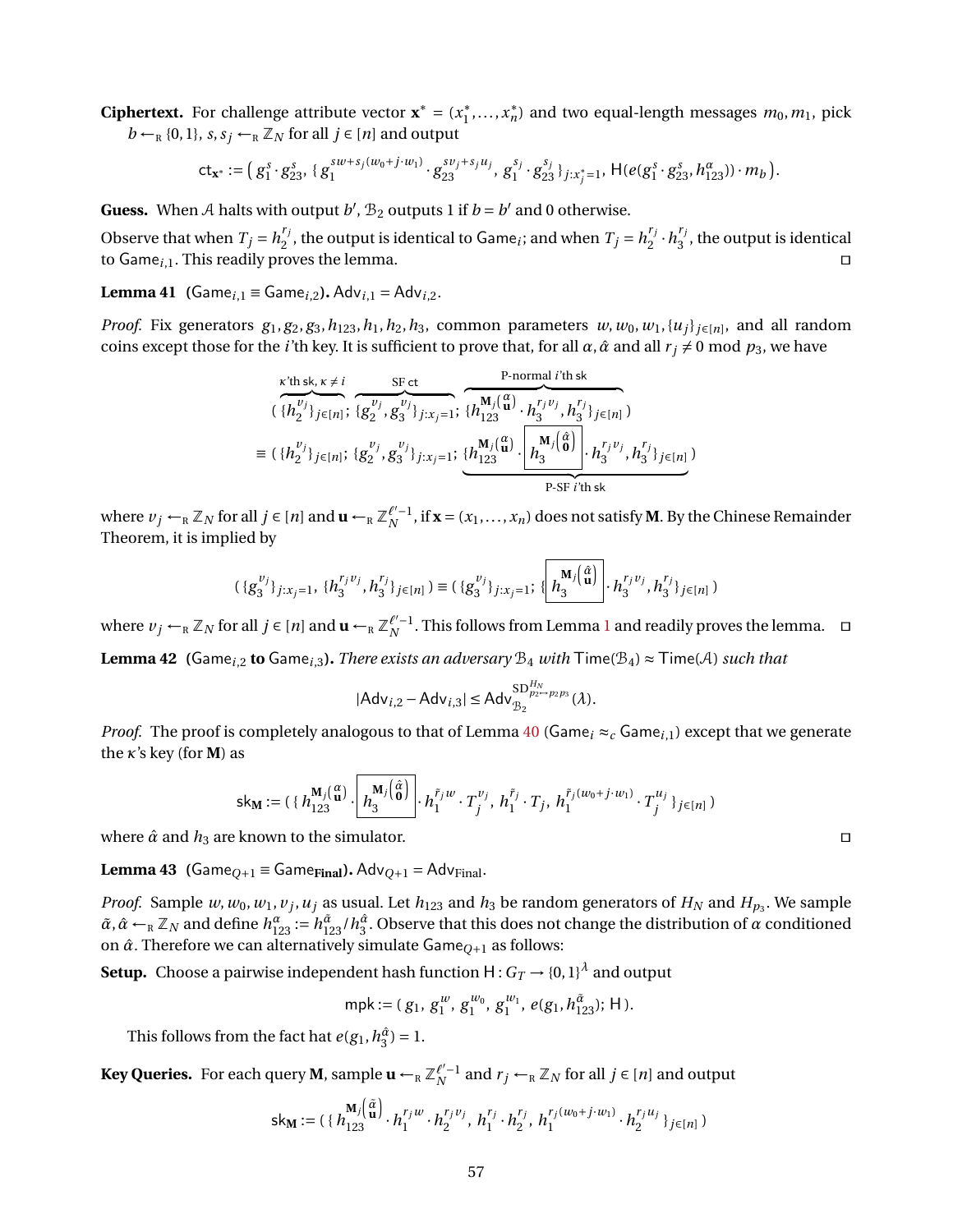**Ciphertext.** For challenge attribute vector  $\mathbf{x}^* = (x_1^*)$  $x_1^*, \ldots, x_n^*$  $\binom{*}{n}$  and two equal-length messages  $m_0, m_1$ , pick  $b \leftarrow_R \{0, 1\}, s, s_j \leftarrow_R \mathbb{Z}_N$  for all  $j \in [n]$  and output

$$
\mathsf{ct}_{\mathbf{x}^*} := \left( g_1^s \cdot g_{23}^s, \{ g_1^{sw+s_j(w_0+j \cdot w_1)} \cdot g_{23}^{sv_j+s_j u_j}, g_1^{s_j} \cdot g_{23}^{s_j} \}_{j:x_j^* = 1} \right) \cdot \mathsf{H}(e(g_1^s \cdot g_{23}^s, h_{123}^{\tilde{\alpha}}) \cdot e(g_3^s, h_3^{-\hat{\alpha}}) \cdot m_b).
$$
\nHere we let  $g_{23} := g_2 \cdot g_3$ .

**Guess.** When A halts with output  $b'$ , output 1 if  $b = b'$  and 0 otherwise.

Observe that  $e(g_3^s, h_3^{-\hat{\alpha}})$  has  $\Theta(p_3)$ -bit leftover entropy conditioned on mpk and all sk<sub>M</sub>. By the leftover hash lemma, the last component of ct**<sup>x</sup>** <sup>∗</sup> is uniformly distributed over {0, 1}*<sup>λ</sup>* and the simulation is actually identical Game<sub>Final</sub>. This proves the lemma. utilization of the state of the state of the state of the state of the state of the state of the state of the state of the state of the state of the state of the state of the s

### **D Missing Lemmas for Section [7.3](#page-30-2)**

Fix an adversary A that makes at most Q key queries, we use Adv<sub>xx</sub> to denote the advantage of A in Game<sub>xx</sub>.

<span id="page-57-0"></span>**Lemma 44 (**Game<sub>0</sub>  $\approx$ <sub>*c*</sub> Game<sub>0</sub>'). *There exists an adversary*  $\mathcal{B}_0$  *with*  $\mathsf{Time}(\mathcal{B}_0) \approx \mathsf{Time}(\mathcal{A})$  *such that* 

$$
|Adv_0 - Adv_{0'}| \leq Adv_{\mathcal{B}_0}^{\text{EXPLEMRev}}(\lambda).
$$

*Proof.* This follows from Lemma [12](#page-30-0) (our new entropy expansion lemma). On input

$$
\left\{\n\begin{array}{l}\n\text{aux: } [\mathbf{A}_1^\top]_1, [\mathbf{A}_1^\top \mathbf{W}]_1, [\mathbf{A}_1^\top \mathbf{W}_0]_1, [\mathbf{A}_1^\top \mathbf{W}_1]_1 \\
\text{ct: } [\mathbf{C}_0]_1, \{[\mathbf{C}_{1,j}]_1, [\mathbf{C}_{2,j}]_1\}_{j \in [n]} \\
\text{sk: } \{[\mathbf{K}_{0,j}]_2, [\mathbf{K}_{1,j}]_2, [\mathbf{K}_{2,j}]_2\}_{j \in [n]}\n\end{array}\n\right\}
$$

,

algorithm  $\mathcal{B}_0$  proceeds as follows:

**Setup.** Sample  $\mathbf{k} \leftarrow_{\mathbb{R}} \mathbb{Z}_p^{2k+1}$  and output

$$
\mathsf{mpk} := (\mathsf{aux},\, \mathit{e}([\mathbf{A}_1^\top]_1, [\mathbf{k}]_2))\,.
$$

**Key Queries.** For each query **M**, sample  $\mathbf{K}' \leftarrow_R \mathbb{Z}_p^{(2k+1)\times(\ell'-1)}$  and  $\tilde{\mathbf{d}}_j \leftarrow_R \mathbb{Z}_p^{k+1}$  for  $j \in [n]$ , and output

$$
\mathsf{sk}_M := \left( \left\{ [(\mathbf{k} \|\mathbf{K}')\mathbf{M}_j^\top + \mathbf{K}_{0,j}\tilde{\mathbf{d}}_j]_2, [\mathbf{K}_{1,j}\tilde{\mathbf{d}}_j]_2, [\mathbf{K}_{2,j}\tilde{\mathbf{d}}_j]_2 \right\}_{j \in [n]} \right).
$$

Here we implicitly set  $\mathbf{d}_j := \mathbf{D}_j \tilde{\mathbf{d}}_j$  which is uniformly distributed over span(**B**).

**Ciphertext.** For challenge attribute vector  $\mathbf{x}^* = (x_1^*)$  $x_1^*, \ldots, x_n^*$  $\binom{*}{n}$  and two equal-length messages  $m_0, m_1$ , pick  $b \leftarrow_R \{0, 1\}$  and output

$$
\mathsf{ct}_{\mathbf{x}^*} := \big( [\mathbf{C}_0]_1, \, \big\{ [\mathbf{C}_{1,j}]_1, \, [\mathbf{C}_{2,j}]_1 \big\}_{j:x_j^*=1}, e([\mathbf{C}_0]_1, [\mathbf{k}]_2) \cdot m_b \big).
$$

**Guess.** When A halts with output  $b'$ , output 1 if  $b = b'$  and 0 otherwise.

Observe that when  $\mathcal{B}_0$ 's input is the left distribution in Lemma [12,](#page-30-0) the output is identical to Game<sub>0</sub>; and when it is the right distribution in Lemma [12,](#page-30-0) the output is identical to Game<sub>0'</sub>. This proves the lemma.  $\Box$ 

<span id="page-57-1"></span>**Lemma 45 (Game**<sub>i</sub> ≈<sub>c</sub> Game<sub>i</sub>,1). *There exists an adversary*  $B_2$  *with*  $\text{Time}(B_2) \approx \text{Time}(A)$  *such that* 

$$
|\mathsf{Adv}_{i} - \mathsf{Adv}_{i,1}| \leq \mathsf{Adv}_{\mathcal{B}_2}^{\mathrm{MDDH}_{k,k+1}^n}(\lambda).
$$

*Proof.* This follows from the MDDH $_{k,k+1}^n$  assumption asserting

$$
([B]_2, \{[d_{j,i} \leftarrow_R \text{span}(B)]_2\}_{j \in [n]}) \approx_c ([B]_2, \{[d_{j,i} \leftarrow_R \mathbb{Z}_p^{k+1}]_2\}_{j \in [n]}).
$$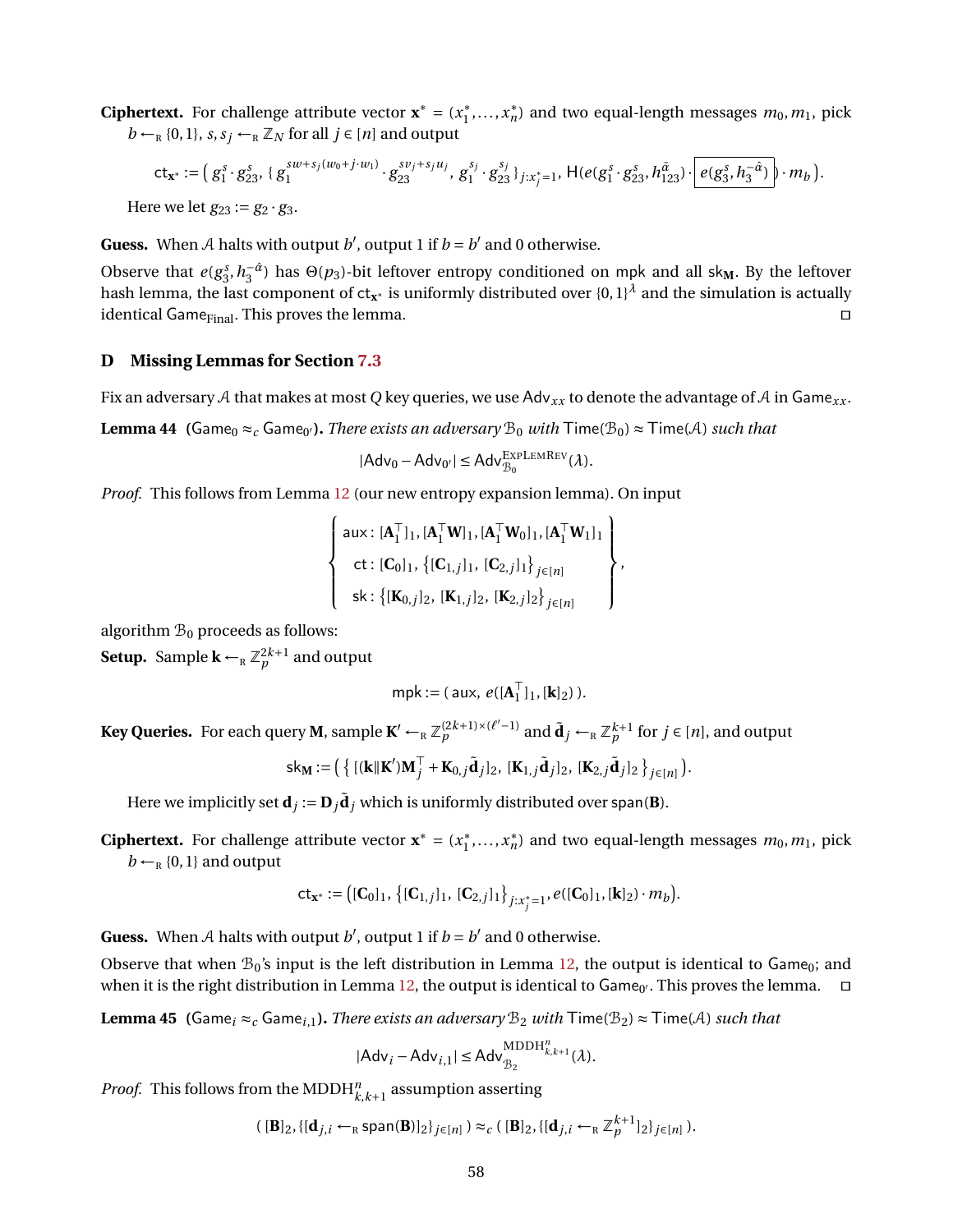On input  $[\mathbf{B}]_2$ , { $[\mathbf{t}_j]_2$ } $_{j\in[n]}$ , algorithm  $\mathcal{B}_2$  samples  $\mathbf{A}_1$ ,  $\mathbf{a}_2$ ,  $\mathbf{a}_2^\parallel$  $\frac{1}{2}$  as required and picks **W**, **W**<sub>0</sub>, **W**<sub>1</sub> ← <sub>R</sub>  $\mathbb{Z}_p^{(2k+1)\times(k+1)}$ , and prepares  $V_i^{(2)}$  $\mathbf{U}_{j}^{(2)}$  ,  $\mathbf{U}_{j}^{(2)}$   $\leftarrow$   $_{\textrm{\tiny{R}}}$  span $^{k+1}$  ( $\mathbf{a}_{2}^{\parallel}$  $_{2}^{\mathbb{I}}$ ) and  $\alpha \leftarrow_{\mathbb{R}} \mathbb{Z}_p$ , and proceeds as follows. **Setup.** Pick  $\mathbf{k} \leftarrow_{\mathbb{R}} \mathbb{Z}_p^{2k+1}$  and output

$$
\mathsf{mpk} := (\ [\mathbf{A}_1^\top]_1, [\mathbf{A}_1^\top \mathbf{W}]_1, [\mathbf{A}_1^\top \mathbf{W}_0]_1, [\mathbf{A}_1^\top \mathbf{W}_1]_1, \ e([\mathbf{A}_1^\top]_1, [\mathbf{k}]_2) ).
$$

**Key Queries.** For the  $\kappa$ 'th secret key query **M**, pick  $\mathbf{K}' \leftarrow_{\mathrm{R}} \mathbb{Z}_p^{(2k+1)\times (\ell'-1)}$  and output

$$
\int \{[(\mathbf{k} + \alpha \mathbf{a}_{2}^{\parallel} \|\mathbf{K}')\mathbf{M}_{j}^{\top} + (\mathbf{W} + \mathbf{V}_{j}^{(2)})\mathbf{d}_{j}]_{2}, [\mathbf{d}_{j}]_{2} [(\mathbf{W}_{0} + j \cdot \mathbf{W}_{1} + \mathbf{U}_{j}^{(2)})\mathbf{d}_{j}]_{2}\}_{j \in [n]} \qquad \kappa < i
$$

$$
sk_{M} := \begin{cases} \{[(k||K')M_{j}^{T} + (W + V_{j}^{(2)})t_{j}]_{2}, [t_{j}]_{2} [(W_{0} + j \cdot W_{1} + U_{j}^{(2)})t_{j}]_{2} \}_{j \in [n]} & \kappa = i \\ \{[(k||K')M_{j}^{T} + (W + V_{j}^{(2)})d_{j}]_{2}, [d_{j}]_{2} [(W_{0} + j \cdot W_{1} + U_{j}^{(2)})d_{j}]_{2} \}_{j \in [n]} & \kappa > i \end{cases}
$$

$$
\{ [(\mathbf{k}||\mathbf{K}')\mathbf{M}_j^{\top} + (\mathbf{W} + \mathbf{V}_j^{(2)})\mathbf{d}_j]_2, [\mathbf{d}_j]_2 [(\mathbf{W}_0 + j \cdot \mathbf{W}_1 + \mathbf{U}_j^{(2)})\mathbf{d}_j]_2 \}_{j \in [n]}
$$
  $\kappa > i$ 

where  $[\mathbf{d}_i]_2 \leftarrow_R [\text{span}(\mathbf{B})]_2$  for all  $j \in [n]$ .

**Ciphertext.** For challenge attribute vector  $\mathbf{x}^* = (x_1^*)$  $x_1^*, \ldots, x_n^*$  $\binom{*}{n}$  and two equal-length messages  $m_0, m_1$ , pick  $b \leftarrow_R \{0, 1\}$  and **c**, **c**<sub>*j*</sub>  $\leftarrow_R$  span( $A_1$ ,  $a_2$ ) for all  $j \in [n]$ , and output

$$
\mathsf{ct}_{\mathbf{x}^*} := (\,[\mathbf{c}^\top]_1, \{ \,[\mathbf{c}^\top(\mathbf{W} + \mathbf{V}_j^{(2)}) + \mathbf{c}_j^\top(\mathbf{W}_0 + j \cdot \mathbf{W}_1 + \mathbf{U}_j^{(2)})]_1, \, [\mathbf{c}_j^\top]_1 \}_{j:x_j^*=1}, \, e([\mathbf{c}^\top]_1, [\mathbf{k}]_2) \cdot m_b \,).
$$

**Guess.** When A halts with output  $b'$ , output 1 if  $b = b'$  and 0 otherwise.

Observe that when  $t_j$  ←  $_R$  span(**B**), the output is identical to that in Game $_i$ ; and when  $t_j$  ←  $_R$   $\mathbb{Z}_p^{k+1}$ , the output is identical to that in Game<sub>*i*, 1</sub>. This proves the lemma.  $\Box$ 

<span id="page-58-0"></span>**Lemma 46 (Game**<sub>*i*,1</sub> = Game<sub>*i*</sub>,2</sub>). Adv<sub>*i*,1</sub> = Adv<sub>*i*</sub>,2.

*Proof.* Fix bases  $\mathbf{A}_1$ ,  $\mathbf{a}_2$ ,  $\mathbf{a}_2^{\parallel}$  $\frac{1}{2}$ , **B**, common parameters **W**, **W**<sub>0</sub>, **W**<sub>1</sub>, **k**,  $\alpha$ , and all random coins except those for the *i*'th key. It is sufficient to prove that, for **x** does not satisfy **M** and all { $\bf{d}_j \notin span(B)$ }  $_{j \in [n]}$ , we have

$$
\begin{aligned}\n &\text{where } \mathbf{K}' & \leftarrow_R \mathbb{Z}_p^{(2k+1)\times(\ell'-1)}, \mathbf{V}_j^{(2)} &\leftarrow_R \text{span}^{k+1}(\mathbf{a}_2^{\parallel}). \\
 &\text{where } \mathbf{K}' & \leftarrow_R \mathbb{Z}_p^{(2k+1)\times(\ell'-1)}, \mathbf{V}_j^{(2)} &\leftarrow_R \text{span}^{k+1}(\mathbf{a}_2^{\parallel}).\n \end{aligned}
$$

Let  $b^{\parallel}$  be a (fixed) non-zero vector in  $\mathbb{Z}_p^{k+1}$  satisfying  $B^{\top}b^{\parallel} = 0$ . It is direct to see that we can replace  ${\bf V}_j^{(2)}$ *j* with  ${\bf V}^{(2)}_i$  $j^{(2)} + a_2^{\parallel}$  $\frac{v}{2}$ *v<sub>j</sub>***b**<sup>∥™</sup> where *v<sub>j</sub>* ←<sub>R</sub> ℤ<sub>*p*</sub> for all *j* ∈ [*n*] in both distributions without changing the distributions. For all  $\{V_i^{(2)}\}$ *j* }*j*∈[*n*] after substitution, it is sufficient to show that

$$
(\{ v_j \}_{j:x_j=1}, \{ (0\mathbf{a}_2^{\parallel} \|\mathbf{K}' )\mathbf{M}_j^{\top} + \mathbf{a}_2^{\parallel} v_j r_j, r_j \}_{j\in[n]}) \equiv (\{ v_j \}_{j:x_j=1}, \{ (\alpha \mathbf{a}_2^{\parallel} \|\mathbf{K}' )\mathbf{M}_j^{\top} + \mathbf{a}_2^{\parallel} v_j r_j, r_j \}_{j\in[n]})
$$

where  $\mathbf{K}' \leftarrow_R \mathbb{Z}_p^{(2k+1)\times(\ell'-1)}$ ,  $v_j \leftarrow_R \mathbb{Z}_p$ , and we let  $r_j := \mathbf{d}_j^{\top}$  $\int_{j}^{\top} \mathbf{b}^{\parallel}$ . We note that  $r_{j} \neq 0$  since  $\mathbf{d}_{j} \not\in \text{span}(\mathbf{B})$  for all *j* ∈ [*n*]. This is implied by Lemma [1](#page-8-0) and we readily prove the lemma.  $\Box$ 

<span id="page-58-1"></span>**Lemma 47 (**Game<sub>i</sub>, 2 ≈<sub>*c*</sub> Game<sub>i</sub>,3</sub>). *There exists an adversary*  $B_3$  *with*  $\text{Time}(B_3) \approx \text{Time}(A)$  *such that* 

$$
|\mathsf{Adv}_{i,2} - \mathsf{Adv}_{i,3}| \leq \mathsf{Adv}_{\mathcal{B}_2}^{\mathrm{MDDH}_{k,k+1}^n}(\lambda).
$$

*Proof.* The proof is completely analogous to that of Lemma [45](#page-57-1) (Game<sub>i</sub>  $\approx_c$  Game<sub>i,1</sub>) except that we generate the *κ*'s key as

$$
(\{[(\mathbf{k} + \alpha \mathbf{a}_2^{\parallel} || \mathbf{K}')\mathbf{M}_j^{\top} + (\mathbf{W} + \mathbf{V}_j^{(2)})\mathbf{t}_j]_2, [\mathbf{t}_j]_2 [(\mathbf{W}_0 + j \cdot \mathbf{W}_1 + \mathbf{U}_j^{(2)})\mathbf{t}_j]_2\}_{j \in [n]})
$$

where **a** ∥  $\frac{1}{2}$  and  $\alpha$  are known to the simulator.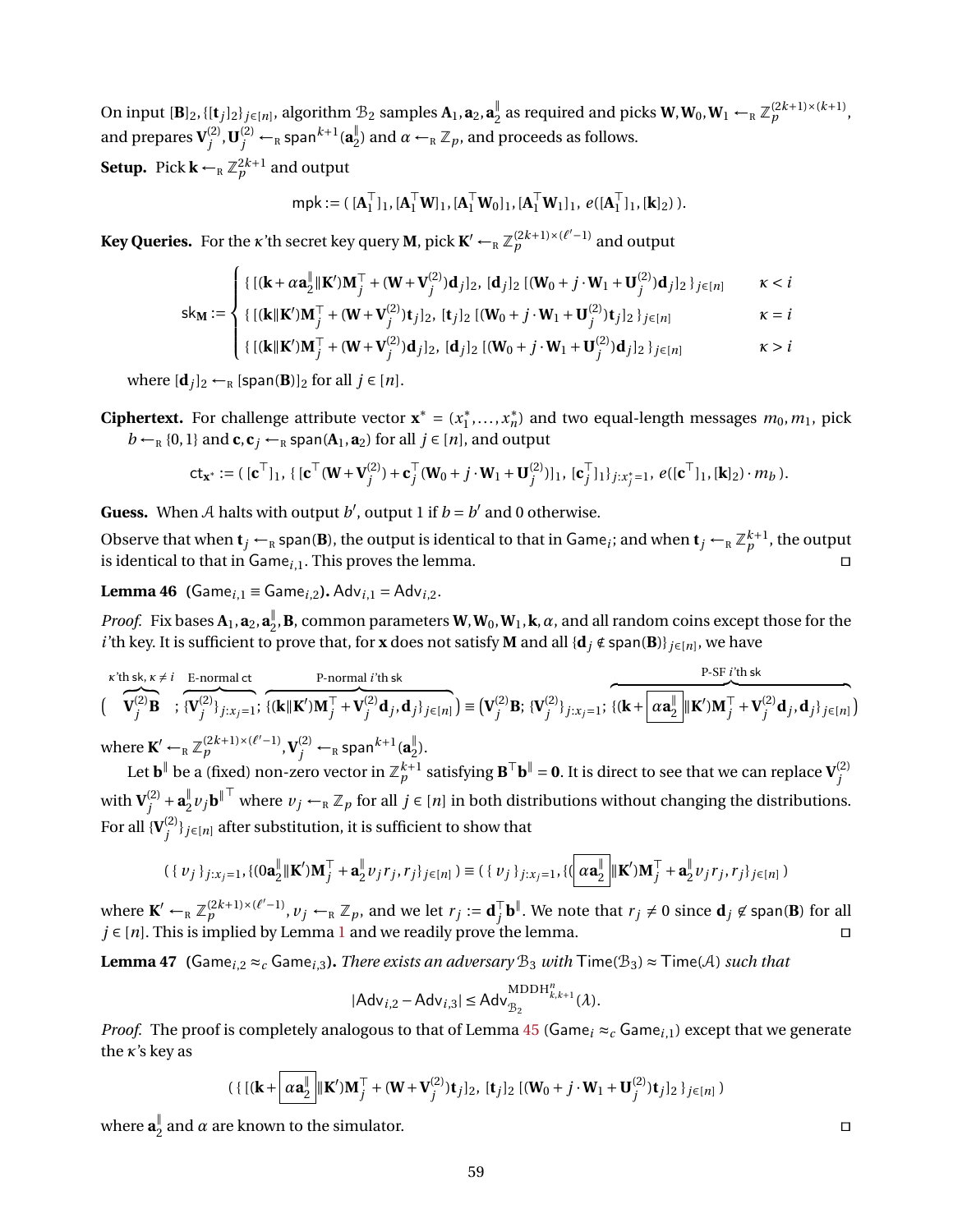<span id="page-59-0"></span>**Lemma 48 (Game** $_{Q+1}$  = Game<sub>Final</sub>). Adv<sub> $Q+1$ </sub> = Adv<sub>Final</sub>.

*Proof.* Sample  $\mathbf{A}_1$ ,  $\mathbf{a}_2$ ,  $\mathbf{a}_2^{\parallel}$  $\frac{\mathbb{I}}{2}$ , **B**, **W**, **W**<sub>0</sub>, **W**<sub>1</sub> and  $\mathbf{V}^{(2)}_j$  $j^{(2)}$ , **U** $_j^{(2)}$  $\tilde{\mathbf{k}}$  as usual. We sample  $\tilde{\mathbf{k}} \leftarrow_R \mathbb{Z}_p^{2k+1}$ ,  $\alpha \leftarrow_R \mathbb{Z}_p$ , and define  $\mathbf{k} := \tilde{\mathbf{k}} - \alpha \mathbf{a}_2^{\parallel}$  $\frac{∥}{2}$ . The joint distribution of ( **k**, **k** + α**a** $\frac{parallel}{2}$  = **k** ) is the same as in Game<sub>Q+1</sub> and we can simulate the game as follows.

**Setup.** Output

 $mpk := ( [A_1^{\top}]$  $\begin{bmatrix} 1 \\ 1 \end{bmatrix}$ <sub>1</sub>,  $[\mathbf{A}_1^{\top} \mathbf{W}]_1$ ,  $[\mathbf{A}_1^{\top} \mathbf{W}_0]_1$ ,  $[\mathbf{A}_1^{\top} \mathbf{W}_1]_1$ ,  $e([\mathbf{A}_1^{\top}$  $_{1}^{\top}$ ]<sub>1</sub>, [**k**<sup>]</sup><sub>2</sub>) ).

The simulation is correct here because  $e([A]_1^{\top})$  $\begin{bmatrix} 1 \\ 1 \end{bmatrix}$ <sub>1</sub>,  $[\mathbf{k}]_2$ ) =  $e([\mathbf{A}_1^\top]$  $_{1}^{\top}$ ]<sub>1</sub>, [**k**<sup>]</sup><sub>2</sub>).

**Key Queries.** For each key query **M**, pick  $\mathbf{K}' \leftarrow_R \mathbb{Z}_p^{(2k+1)\times(\ell'-1)}$ ,  $\mathbf{d}_j \leftarrow_R$  span(**B**) for  $j \in [n]$  and output

$$
\mathsf{sk}_M := (\{ [(\tilde{k}||K')M_j^{\top} + (W+V_j^{(2)})d_j]_2, [d_j]_2 [(W_0+j\cdot W_1+U_j^{(2)})d_j]_2 \}_{j\in[n]}).
$$

**Ciphertext.** Upon receiving a challenge attribute vector **x** ∗ and two equal-length messages *m*0,*m*1, pick  $b \leftarrow_R \{0, 1\}$ , **c**, **c**<sub>*j*</sub>  $\leftarrow_R$  span( $A_1$ , **a**<sub>2</sub>) for all  $j \in [n]$  and output

$$
ct_{\mathbf{x}^*} := ([\mathbf{c}^\top]_1, \{ [\mathbf{c}^\top(\mathbf{W} + \mathbf{V}_j^{(2)}) + \mathbf{c}_j^\top(\mathbf{W}_0 + j \cdot \mathbf{W}_1 + \mathbf{U}_j^{(2)})]_1, [\mathbf{c}_j^\top]_1 \}_{j:x_j^*=1}, e([\mathbf{c}^\top]_1, [\tilde{\mathbf{k}}]_2) / \left[ e([\mathbf{c}^\top]_1, [\alpha \mathbf{a}_2^{\parallel}]_2) \right] \cdot m_b).
$$

**Guess.** When A halts with output  $b'$ ,  $\mathcal{B}_1$  outputs 1 if  $b = b'$  and 0 otherwise.

Observe that the boxed term is uniformly distributed over  $\mathbb{Z}_p$  with high probability conditioned on other part of the simulation. Hence it does not change the distribution if we replace *m<sup>b</sup>* with a random message  $m$  which leads to Game<sub>Final</sub>.

### <span id="page-59-1"></span>**E Hybrid Argument for Entropy Expansion in Section [8.1](#page-33-2)**

To prove the entropy expansion statement in [\(13\)](#page-33-1) for our composite-order unbounded CP-ABE, we employ the following hybrid argument:

$$
\begin{cases}\n\text{aux: } g_1, g_1^{w}, g_1^{w_0}, g_1^{w_1} \\
\text{ct: } g_1^s, \{g_1^{s_j w}, g_1^{s_j (w_0 + j \cdot w_1)}\}_{j \in [n]} \\
\text{ski: } h_1^r, \{h_1^{rw + r_j (w_0 + j \cdot w_1)}, h_1^{r_j}\}_{j \in [n]}\n\end{cases}\n\text{LHS in (13)}
$$
\n
$$
p_1 \rightarrow p_1 p_2 p_3\n\begin{cases}\n\text{aux: } g_1, g_1^{w}, g_1^{w_0}, g_1^{w_1} \\
\text{ct: } g_1^s, \{g_1^{s_j w}, g_1^{s_j (w_0 + j \cdot w_1)}\}_{j \in [n]} \\
\text{ski: } [h_{123}]', \{[h_{123}]' \dots \{h_{123}\}']', \{h_{123}\} \end{cases} \begin{cases}\n\text{aux: } g_1, g_1^{w}, g_1^{w_1}, g_1^{w_1} \\
\text{cki: } g_1^s \cdot g_2^{w_0}, g_1^{w_1} \\
\text{cki: } g_1^s \cdot g_2^{s_j} \cdot g_1^{s_j w}, g_1^{s_j (w_0 + j \cdot w_1)}\}_{j \in [n]} \\
\text{ski: } h_{123}^r, \{h_{123}^{rw + r_j (w_0 + j \cdot w_1)}, h_{123}^{r_j}\}_{j \in [n]}\n\end{cases}
$$
\n
$$
p_1 \rightarrow p_1 p_2\n\begin{cases}\n\text{aux: } g_1, g_1^{w}, g_1^{w_0}, g_1^{w_1} \\
\text{six: } g_1, g_1^{w}, g_1^{w_1} \\
\text{dx: } g_1^s, g_2^s, \{g_1^{s_j w}, g_1^{s_j w}\}_{j \in [n]} \\
\text{dx: } g_1^s, g_2^s, \{g_1^{s_j w}, g_1^{s_j w}\}_{j \in [n]}.\n\end{cases}
$$
\n
$$
p_1 \rightarrow p_1 p_2\n\begin{cases}\n\text{aux: } g_1, g_1^{w}, g_1^{w} \\
\text{xki: } g_1^{r}, g_1^{w} \\
\text
$$

 $\mathbf{I}$  $\overline{\mathcal{L}}$ 

 $\int$